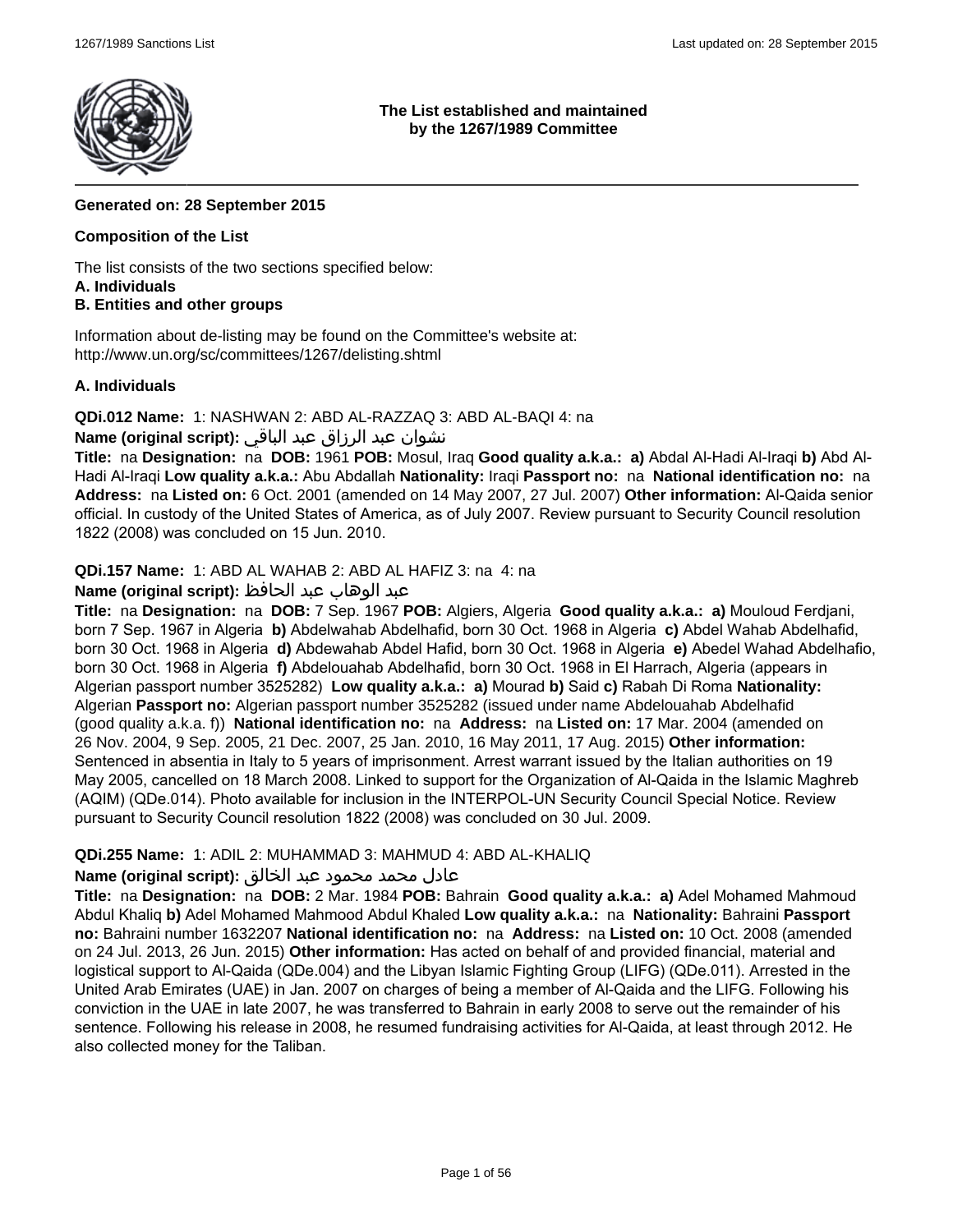# **QDi.289 Name:** 1: SAID JAN 2: 'ABD AL-SALAM 3: na 4: na

### سعید جان عبد السلام **:(script original (Name**

**Title:** na **Designation:** na **DOB: a)** 5 Feb. 1981 **b)** 1 Jan. 1972 **POB:** na **Good quality a.k.a.: a)** Sa'id Jan 'Abdal-Salam **b)** Dilawar Khan Zain Khan, born 1 Jan. 1972 **Low quality a.k.a.: a)** Qazi 'Abdallah **b)** Qazi Abdullah **c)** Ibrahim Walid **d)** Qasi Sa'id Jan **e)** Said Jhan **f)** Farhan Khan **g)** Aziz Cairo **h)** Nangiali **Nationality:** Afghan **Passport no: a)** Afghan number OR801168, issued on 28 Feb. 2006 (expires 27 Feb. 2011, under name Said Jan 'Abd al-Salam) **b)** Pakistani number 4117921, issued on 9 Sep. 2008 (expires 9 Sep. 2013, issued under name Dilawar Khan Zain Khan) **National identification no:** (Kuwaiti Civil Identification number 281020505755, under name Said Jan 'Abd al-Salam) na **Address:** na **Listed on:** 9 Feb. 2011 **Other information:** In approximately 2005, ran a "basic training" camp for Al-Qaida (QDe.004) in Pakistan.

### **QDi.192 Name:** 1: ABD ALLAH 2: MOHAMED 3: RAGAB 4: ABDEL RAHMAN

# عبد الله محمد رجب عبد الرحمن **:(script original (Name**

**Title:** na **Designation:** na **DOB:** 3 Nov. 1957 **POB:** Kafr Al-Shaykh, Egypt **Good quality a.k.a.: a)** Abu Al-Khayr **b)** Ahmad Hasan **c)** Abu Jihad **Low quality a.k.a.:** na **Nationality:** Egyptian **Passport no:** na **National identification no:** na **Address:** (Believed to be in Pakistan or Afghanistan) **Listed on:** 29 Sep. 2005 (amended on 13 Dec. 2011) **Other information:** Member of Egyptian Islamic Jihad (QDe.003). Review pursuant to Security Council resolution 1822 (2008) was concluded on 1 Jun. 2010.

### **QDi.054 Name:** 1: MAJEED 2: ABDUL CHAUDHRY 3: na 4: na

**Title:** na **Designation:** na **DOB: a)** 15 Apr. 1939 **b)** 1938 **POB:** na **Good quality a.k.a.: a)** Majeed, Abdul **b)** Majeed Chaudhry Abdul **c)** Majid, Abdul **Low quality a.k.a.:** na **Nationality:** Pakistani **Passport no:** na **National identification no:** na **Address:** na **Listed on:** 24 Dec. 2001 **Other information:** Review pursuant to Security Council resolution 1822 (2008) was concluded on 1 Jun. 2010.

### **QDi.109 Name:** 1: ZULKIFLI 2: ABDUL HIR 3: na 4: na

**Title:** na **Designation:** na **DOB: a)** 5 Jan. 1966 **b)** 5 Oct. 1966 **POB:** Muar Johor, Malaysia **Good quality a.k.a.: a)** Musa Abdul Hir **b)** Muslimin Abdulmotalib **c)** Salim Alombra **d)** Armand Escalante **e)** Normina Hashim **f)** Henri Lawi **g)** Hendri Lawi **h)** Norhana Mohamad **i)** Omar Salem **j)** Ahmad Shobirin **k)** Bin Abdul Hir Zulkifli **Low quality a.k.a.: a)** Abdulhir Bin Hir **b)** Hassan **c)** Hogalu **d)** Hugalu **e)** Lagu **f)** Marwan (prominently known as) **Nationality:** Malaysian **Passport no:** A 11263265 **National identification no: a)** 660105-01-5297 **b)** driver license D2161572, issued in California, USA **Address: a)** Seksyen 17, Shah Alam, Selangor, Malaysia (previous location) **b)** Maguindanao, the Philippines (as at Jan. 2015) **Listed on:** 9 Sep. 2003 (amended on 25 Jan. 2010, 6 Aug. 2015) **Other information:** The Court for the Northern District of California, USA, issued a warrant of arrest for him on 1 Aug. 2007. Confirmed to have died in Maguindanao, the Philippines in January 2015. Mother's name is Minah Binto Aogist Abd Aziz. Review pursuant to Security Council resolution 1822 (2008) was concluded on 19 Jun. 2009.

# **QDi.200 Name:** 1: DIEMAN 2: ABDULKADIR IZZAT 3: na 4: na

# ديمان عبد القادر عزت **:(script original (Name**

**Title:** na **Designation:** na **DOB:** 4 Jul. 1965 **POB:** Kirkuk, Iraq **Good quality a.k.a.:** Deiman Alhasenben Ali Aljabbari, born 4 Jul. 1965 **Low quality a.k.a.:** na **Nationality:** Iraqi **Passport no:** (German travel document ("Reiseausweis") A 0141062 (revoked as at Sep. 2012)) **National identification no:** na **Address:** Bavaria, Germany **Listed on:** 6 Dec. 2005 (amended on 25 Jan. 2010, 13 Dec. 2011, 15 Nov. 2012) **Other information:** Review pursuant to Security Council resolution 1822 (2008) was concluded on 30 Jul. 2009.

# **QDi.019 Name:** 1: ABDULLAH 2: AHMED 3: ABDULLAH 4: EL ALFI

# عبد الله احمد عبدالله الالفي **:(script original (Name**

**Title:** na **Designation:** na **DOB:** 6 Jun. 1963 **POB:** Gharbia, Egypt **Good quality a.k.a.:** na **Low quality a.k.a.: a)** Abu Mariam **b)** Al-Masri, Abu Mohamed **c)** Saleh **Nationality:** Egyptian **Passport no:** na **National identification no:** na **Address:** na **Listed on:** 17 Oct. 2001 (amended on 26 Nov. 2004) **Other information:** Afghanistan. Review pursuant to Security Council resolution 1822 (2008) was concluded on 21 Jun. 2010.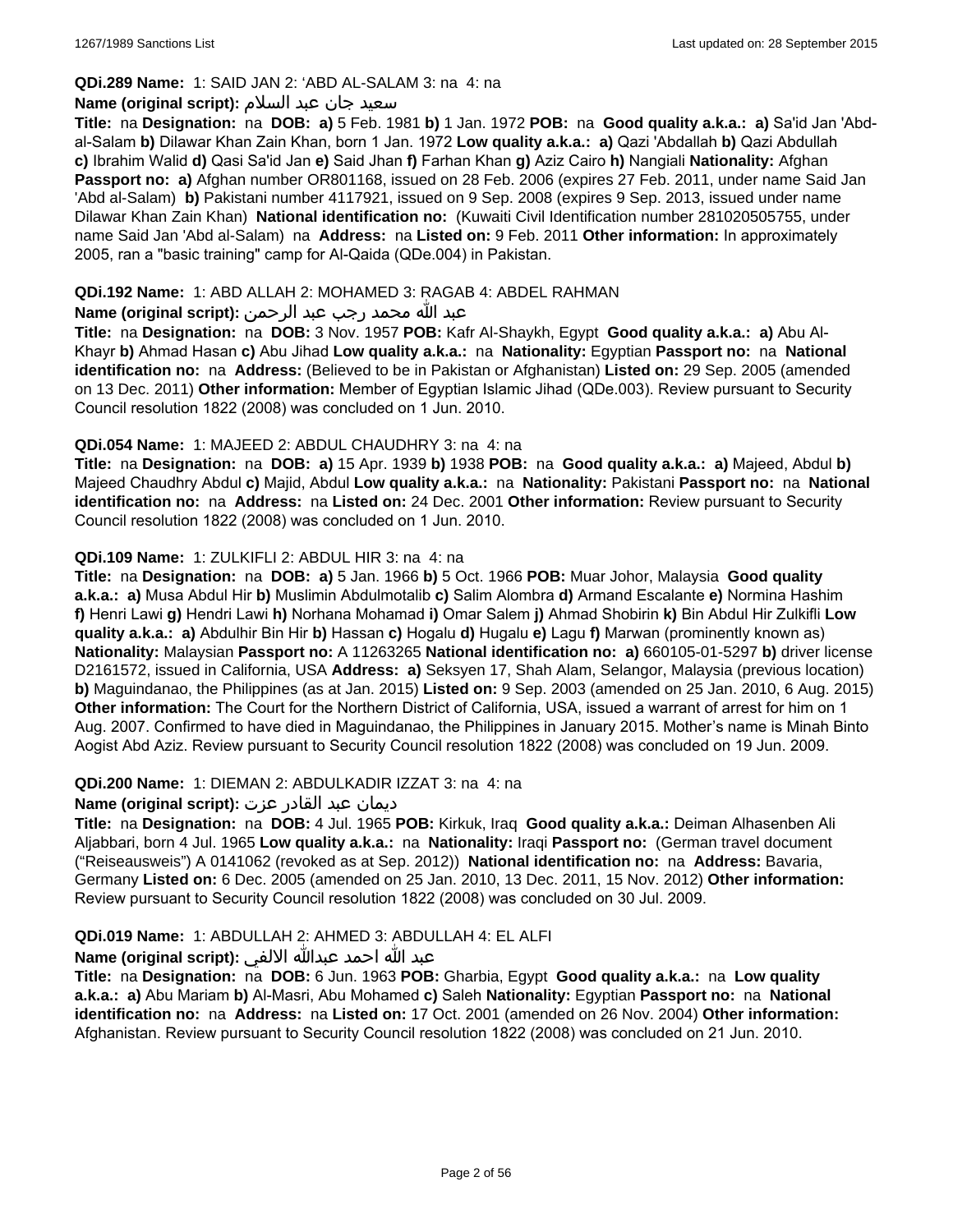# **QDi.018 Name:** 1: ABDUL MANAN AGHA 2: na 3: na 4: na

### عبد المنان آغا **:(script original (Name**

**Title:** Haji **Designation:** na **DOB:** na **POB:** na **Good quality a.k.a.:** Abdul Manan **Low quality a.k.a.: a)** Abdul Man'am Saiyid **b)** Saiyid Abd al-Man (formerly listed as) **Nationality:** na **Passport no:** na **National identification no:** na **Address:** na **Listed on:** 17 Oct. 2001 (amended on 26 Jun. 2013) **Other information:** Pakistan. Review pursuant to Security Council resolution 1822 (2008) was concluded on 15 Jun. 2010.

### **QDi.295 Name:** 1: MUHAMMAD 2: JIBRIL 3: ABDUL RAHMAN 4: na

**Title:** na **Designation:** na **DOB: a)** 28 May 1984 **b)** 3 Dec. 1979 **c)** 3 Mar. 1979 (from false passport) **POB:** East Lombok, West Nusa Tenggara, Indonesia **Good quality a.k.a.: a)** Mohammad Jibril Abdurrahman **b)** Muhammad Jibriel Abdul Rahman **c)** Mohammad Jibriel Abdurrahman **d)** Muhamad Ricky Ardhan, born 8 Aug. 1980 (appears in false Indonesian passport number S335026) **e)** Muhammad Ricky Ardhan bin Muhammad Iqbal **f)** Muhammad Ricky Ardhan bin Abu Jibril **Low quality a.k.a.: a)** Muhammad Yunus **b)** Heris Syah **Nationality:** Indonesian **Passport no:** na **National identification no: a)** Indonesian national identity card number 3219222002.2181558 **b)** Identification number 2181558 **Address: a)** Jalan M. Saidi RT 010 RW 001 Pesanggrahan, South Petukangan, South Jakarta, Indonesia **b)** Jalan Nakula of Witana Harja Complex Block C, Pamulang, Banten, Indonesia **Listed on:** 12 Aug. 2011 **Other information:** Senior member of Jemaah Islamiyah (QDe.092) directly involved in obtaining funding for terrorist attacks. Sentenced in Indonesia to five years in prison on 29 Jun. 2010. Father's name is Mohamad Iqbal Abdurrahman (QDi.086).

# **QDi.229 Name:** 1: ALY 2: SOLIMAN 3: MASSOUD 4: ABDUL SAYED

**Title:** na **Designation:** na **DOB:** 1969 **POB:** Tripoli, Libyan Arab Jamahiriya **Good quality a.k.a.: a)** Ibn El Qaim **b)** Mohamed Osman **Low quality a.k.a.:** Adam **Nationality:** Libyan **Passport no:** Libyan Passport No. 96/184442 **National identification no:** na **Address:** Ghout El Shamal, Tripoli, Libyan Arab Jamahiriya **Listed on:** 8 Jun. 2007 (amended on 13 Dec. 2011) **Other information:** Member of Libyan Islamic Fighting Group (QDe.011). Review pursuant to Security Council resolution 1822 (2008) was concluded on 24 Nov. 2009.

### **QDi.383 Name:** 1: MAGHOMED 2: MAGHOMEDZAKIROVICH 3: ABDURAKHMANOV 4: na

### **Name (original script):** Абдурахманов Магомед Магомедзакирович

**Title:** na **Designation:** na **DOB:** 24 Nov. 1974 **POB:** Khadzhalmahi Village, Levashinskiy District, Republic of Dagestan, Russian Federation **Good quality a.k.a.:** na **Low quality a.k.a.: a)** Abu Banat (original script: Абу Банат) **b)** Abu al Banat (original script: Абу аль Банат) **Nationality:** Russian **Passport no:** Russian foreign travel passport number 515458008 (expires 30 May 2017) **National identification no:** Russian national passport number 8200203535 **Address: a)** Turkey (possible location) **b)** Syrian Arab Republic (previous confirmed location since Sep. 2012) **Listed on:** 2 Oct. 2015 **Other information:** As at Aug. 2015, leader of Jamaat Abu Banat terrorist group, which forms part of the Islamic State in Iraq and the Levant (ISIL), listed as Al-Qaida in Iraq (QDe.115), and operates on the outskirts of Syrian Arab Republic cities Aleppo and Idlib, extorting funds from and carrying out kidnappings and public executions of local Syrians. Physical description: eye colour brown, hair colour: dark, build: strong, straight nose, height: 180-185 cm, speaks Russian, English, Arabic. Wanted by the authorities of the Russian Federation for terrorist crimes committed in its territory. Photo available for inclusion in the INTERPOL-UN Security Council Special Notice.

#### **QDi.086 Name:** 1: MOHAMAD 2: IQBAL 3: ABDURRAHMAN 4: na

**Title:** na **Designation:** na **DOB: a)** 17 Aug. 1957 **b)** 17 Aug. 1958 **POB: a)** Korleko-Lombok Timur, Indonesia **b)** Tirpas-Selong Village, East Lombok, Indonesia **Good quality a.k.a.: a)** Rahman, Mohamad Iqbal **b)** A Rahman, Mohamad Iqbal **c)** Abu Jibril Abdurrahman **d)** Fikiruddin Muqti **e)** Fihiruddin Muqti **f)** Abdul Rahman, Mohamad Iqbal **Low quality a.k.a.:** na **Nationality:** Indonesian **Passport no:** na **National identification no:** 3603251708570001 **Address:** Jalan Nakula, Komplek Witana Harja III Blok C 106-107, Tangerang, Indonesia **Listed on:** 28 Jan. 2003 (amended on 26 Nov. 2004, 16 May 2011, 10 Jun. 2011) **Other information:** Review pursuant to Security Council resolution 1822 (2008) was concluded on 8 Jun. 2010.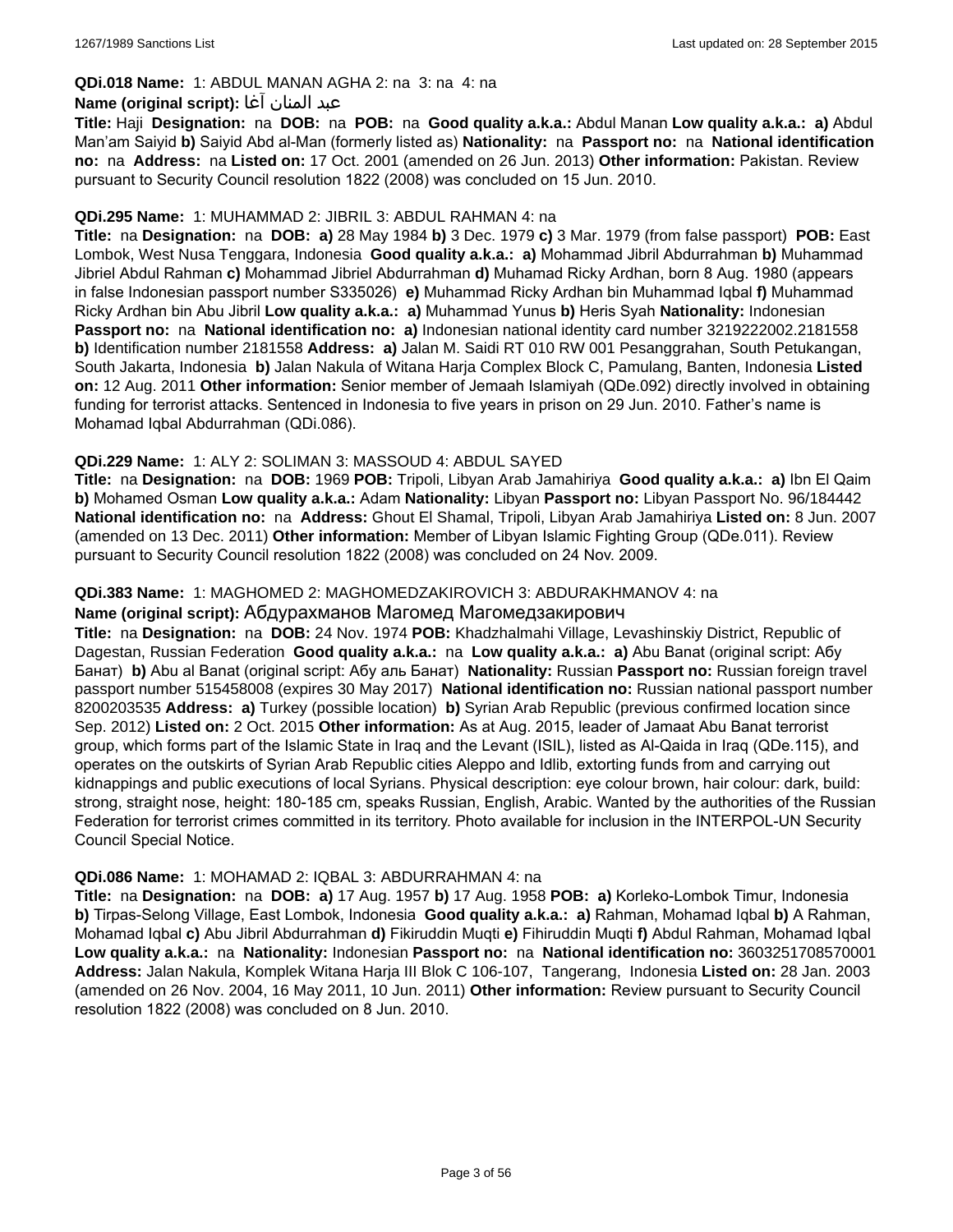#### **QDi.309 Name:** 1: ABDUR REHMAN 2: na 3: na 4: na

# **Name (original script):** الرحمن عبد

**Title:** na **Designation:** na **DOB:** 3 Oct. 1965 **POB:** Mirpur Khas, Pakistan **Good quality a.k.a.: a)** Abdul Rehman; Abd Ur-Rehman; Abdur Rahman **b)** السيندي الرحمن عبد) Abdul Rehman Sindhi; Abdul Rehman al-Sindhi; Abdur Rahman al-Sindhi; Abdur Rehman Sindhi; Abdurahman Sindhi) **c)** السندي عبدالله) Abdullah Sindhi) **Low quality a.k.a.:** Abdur Rehman Muhammad Yamin **Nationality:** Pakistani **Passport no:** (Pakistani passport number CV9157521, issued on 8 Sep. 2008, expires on 7 Sep. 2013) **National identification no:** (Pakistani national identity card number 44103-5251752-5) na **Address:** Karachi, Pakistan **Listed on:** 14 Mar. 2012 **Other information:** Has provided facilitation and financial services to Al-Qaida (QDe.004). Associated with Harakatul Jihad Islami (QDe.130), Jaish-I-Mohammed (QDe.019), and Al-Akhtar Trust International (QDe.121).

### **QDi.285 Name:** 1: MUHAMMAD 2: ABDALLAH 3: HASAN 4: ABU-AL-KHAYR

# محمد عبدالله حسن أبو الخير **:Name (original script**)

**Title:** na **Designation:** na **DOB: a)** 19 Jun. 1975 **b)** 18 Jun. 1975 **POB:** Al-Madinah al-Munawwarah, Saudi Arabia **Good quality a.k.a.: a)** Mohammed Abdullah Hassan Abul-Khair **b)** Muhammad Abdallah Hasan Abu-al-Khayr **c)** Muhammad Bin- 'Abdullah Bin-Hamd Abu-al-Khayr **d)** Abdallah al-Halabi **e)** 'Abdallah al-Halabi al-Madani **f)** Abdallah al-Makki **g)** Abdallah el-Halabi **h)** Abdullah al-Halabi **i)** Abu 'Abdallah al-Halabi **Low quality a.k.a.: a)** Abu Abdallah al-Madani **b)** Muhannad al-Jaddawi **Nationality:** Saudi Arabian **Passport no:** Saudi Arabian number A741097, issued on 14 Nov. 1995 (and expired on 19 Sep. 2000.) **National identification no:** Saudi Arabian 1006010555 **Address:** na **Listed on:** 24 Aug. 2010 **Other information:** Appears on a 2009 list of 85 persons wanted by the government of Saudi Arabia.

### **QDi.304 Name:** 1: MOCHAMMAD 2: ACHWAN 3: na 4: na

**Title:** na **Designation:** na **DOB: a)** 4 May 1948 **b)** 4 May 1946 **POB:** Tulungagung, Indonesia **Good quality a.k.a.: a)** Muhammad Achwan **b)** Muhammad Akhwan **c)** Mochtar Achwan **d)** Mochtar Akhwan **e)** Mochtar Akwan **Low quality a.k.a.:** na **Nationality:** Indonesian **Passport no:** na **National identification no:** (Indonesian National Identity Card Number 3573010405480001 under name Mochammad Achwan) na **Address:** Jalan Ir. H. Juanda 8/10, RT/RW 002/001, Jodipan, Blimbing, Malang, Indonesia **Listed on:** 12 Mar. 2012 **Other information:** Acting emir of Jemmah Anshorut Tauhid (JAT) (QDe.133). Associated with Abu Bakar Ba'asyir (QDi.217), Abdul Rahim Ba'aysir (QDi.293) and Jemaah Islamiyah (QDe.092).

# **QDi.316 Name:** 1: IYAD 2: AG GHALI 3: na 4: na

# اياد اغ غالي **:(script original (Name**

**Title:** na **Designation:** na **DOB:** 1958 **POB:** Abeibara, Kidal Region, Mali **Good quality a.k.a.:** Sidi Mohamed Arhali, born 1 Jan. 1958 in Bouressa, Bourem Region, Mali **Low quality a.k.a.:** na **Nationality:** Malian **Passport no:** Malian passport number A1037434 (issued on 10 Aug. 2001, expires on 31 Dec. 2014) **National identification no:** Malian birth certificate number 012546 **Address:** Mali **Listed on:** 25 Feb. 2013 (amended on 23 Sep. 2014) **Other information:** Founder and leader of Ansar Eddine (QDe.135). Member of the Tuareg Ifogas tribe. Linked to the Organization of Al-Qaida in the Islamic Maghreb (QDe.014) and Mouvement pour l'Unification et le Jihad en Afrique de l'Ouest (MUJAO) (QDe.134). Name of father is Ag Bobacer Arhali, name of mother is Rhiachatou Wallet Sidi.

# **QDi.203 Name:** 1: FARHAD 2: KANABI 3: AHMAD 4: na

# فرهاد كنابي أحمد **:Name (original script)**

**Title:** na **Designation:** na **DOB:** 1 Jul. 1971 **POB:** Arbil, Iraq **Good quality a.k.a.: a)** Kaua Omar Achmed **b)** Kawa Hamawandi (previously listed as) **Low quality a.k.a.:** na **Nationality:** Iraqi **Passport no:** (German travel document ("Reiseausweis") A 0139243 (revoked as at Sep. 2012)) **National identification no:** na **Address:** Iraq **Listed on:** 6 Dec. 2005 (amended on 31 Jul. 2006, 25 Jan. 2010, 13 Dec. 2011, 15 Nov. 2012) **Other information:** Released from custody in Germany on 10 Dec. 2010 and relocated to Iraq on 6 Dec. 2011. Review pursuant to Security Council resolution 1822 (2008) was concluded on 5 Oct. 2009.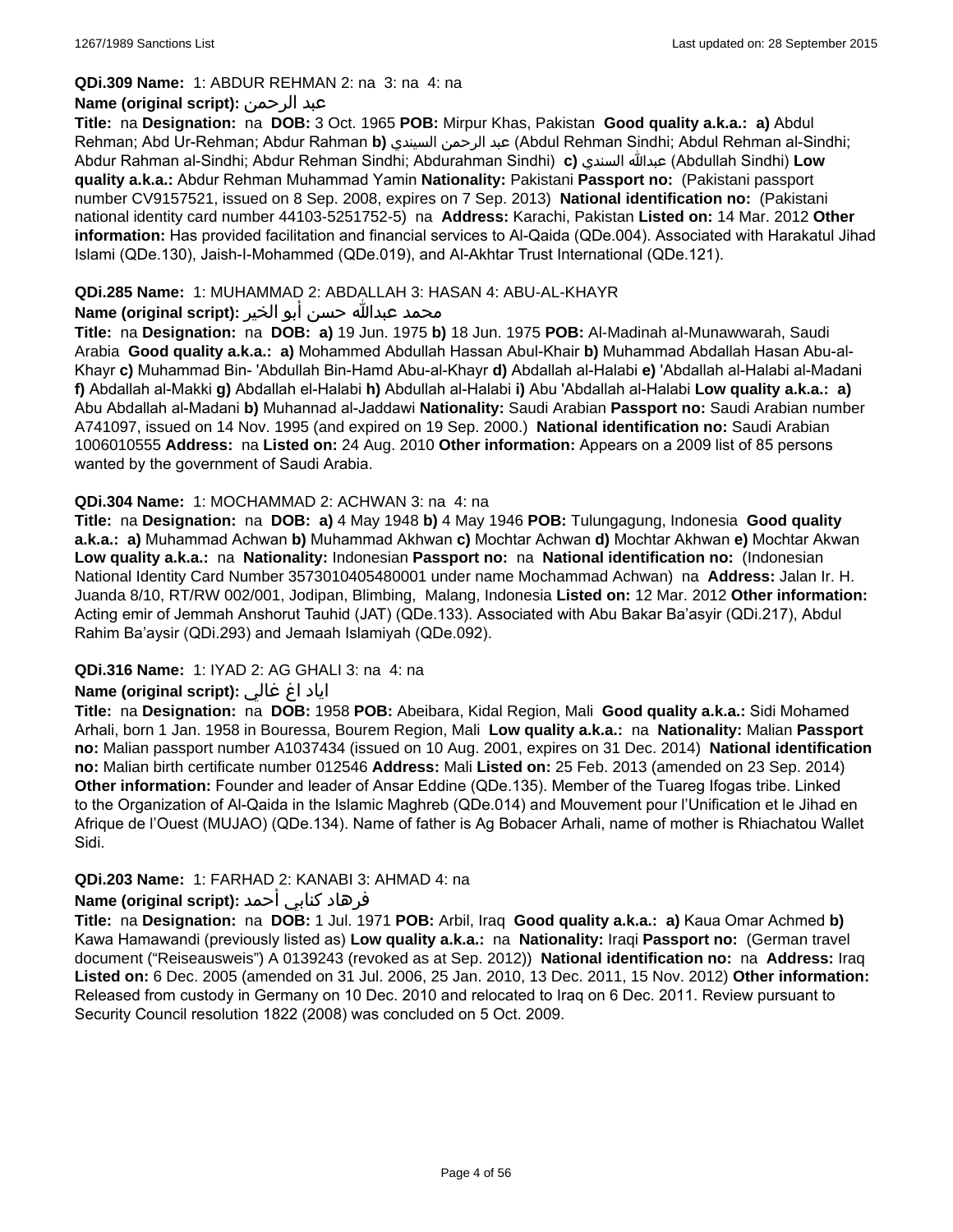#### **QDi.226 Name:** 1: NAJMUDDIN 2: FARAJ 3: AHMAD 4: na

**Title:** na **Designation:** na **DOB: a)** 7 Jul. 1956 **b)** 17 Jun. 1963 **POB:** Olaqloo Sharbajer, Al-Sulaymaniyah Governorate, Iraq **Good quality a.k.a.: a)** Mullah Krekar **b)** Fateh Najm Eddine Farraj **c)** Faraj Ahmad Najmuddin **Low quality a.k.a.:** na **Nationality:** Iraqi **Passport no:** na **National identification no:** na **Address:** Heimdalsgate 36-V, Oslo, 0578, Norway **Listed on:** 7 Dec. 2006 **Other information:** Review pursuant to Security Council resolution 1822 (2008) was concluded on 20 May 2010.

### **QDi.237 Name:** 1: JABER 2: ABDALLAH 3: JABER 4: AHMAD AL-JALAHMAH

### جابر عبد الله جابر أحمد الجلاهمة **:(script original (Name**

**Title:** na **Designation:** na **DOB:** 24 Sep. 1959 **POB:** Al-Khitan area, Kuwait **Good quality a.k.a.: a)** Jaber Al-Jalamah **b)** Abu Muhammad Al-Jalahmah **c)** Jabir Abdallah Jabir Ahmad Jalahmah **d)** Jabir 'Abdallah Jabir Ahmad Al-Jalamah **e)** Jabir Al-Jalhami **Low quality a.k.a.: a)** Abdul-Ghani **b)** Abu Muhammad **Nationality:** Kuwaiti **Passport no: a)** 101423404 **b)** Kuwaiti number 2541451 (valid until 16 Feb. 2017) **c)** Kuwaiti number 002327881 **National identification no:** Kuwaiti 259092401188 **Address:** Kuwait (residence as at March 2009 and at December 2013) **Listed on:** 3 Jan. 2014 **Other information:** Previously listed between 16 Jan. 2008 and 3 Jan. 2014 (amended on 1 Jul. 2008, 23 Jul. 2008, 25 Jan. 2010). Review pursuant to Security Council resolution 1822 (2008) was concluded on 14 Sep. 2009.

# **QDi.193 Name:** 1: ZAKI 2: EZAT 3: ZAKI 4: AHMED

# زكي عزت زكي احمد **:(script original (Name**

**Title:** na **Designation:** na **DOB:** 21 Apr. 1960 **POB: a)** Sharqiyah, Egypt **b)** Zaqaziq, Egypt **Good quality a.k.a.: a)** Rif'at Salim **b)** Abu Usama **Low quality a.k.a.:** na **Nationality:** Egyptian **Passport no:** na **National identification no:** na **Address:** (May be on the Pakistani-Afghan border) **Listed on:** 29 Sep. 2005 (amended on 13 Dec. 2011) **Other information:** Father's name is Ahmed Ezat Zaki. Member of Egyptian Islamic Jihad (QDe.003). Review pursuant to Security Council resolution 1822 (2008) was concluded on 1 Jun. 2010.

# **QDi.014 Name:** 1: TARIQ 2: ANWAR 3: EL SAYED 4: AHMED

# طاريق أنور السيد احمد **:(script original (Name**

**Title:** na **Designation:** na **DOB:** 15 Mar. 1963 **POB:** Alexandria, Egypt **Good quality a.k.a.: a)** Hamdi Ahmad Farag **b)** Amr Al-Fatih Fathi **c)** Tarek Anwar El Sayed Ahmad **Low quality a.k.a.:** na **Nationality:** Egyptian **Passport no:** na **National identification no:** na **Address:** na **Listed on:** 6 Oct. 2001 (amended on 26 Nov. 2004, 18 Jul. 2007, 16 May 2011) **Other information:** Reportedly deceased in October 2001. Review pursuant to Security Council resolution 1822 (2008) was concluded on 29 Jul. 2010.

# **QDi.161 Name:** 1: FARID 2: AIDER 3: na 4: na

# **Name (original script):** عيدر فريد

**Title:** na **Designation:** na **DOB:** 12 Oct. 1964 **POB:** Algiers, Algeria **Good quality a.k.a.: a)** Achour Ali **b)** Terfi Farid **Low quality a.k.a.:** Abdallah **Nationality:** Algerian **Passport no:** na **National identification no:**  na **Address:** na **Listed on:** 17 Mar. 2004 (amended on 26 Nov. 2004, 25 Jan. 2010, 16 May 2011) **Other information:** Italian Fiscal Code DRAFRD64R12Z301C. Sentenced in Italy in Mar. 2002 to 8 years of imprisonment. Arrest warrant issued by the Italian authorities on 16 Nov. 2007. Considered a fugitive from justice by the Italian authorities as of 14 Dec. 2007. Review pursuant to Security Council resolution 1822 (2008) was concluded on 30 Jul. 2009.

# **QDi.313 Name:** 1: DJAMEL 2: AKKACHA 3: na 4: na

# **Name (original script):** عكاشة جمال

**Title:** na **Designation:** na **DOB:** 9 May 1978 **POB:** Rouiba, Algiers, Algeria **Good quality a.k.a.: a)** Yahia Abou el Hoummam **b)** Yahia Abou el Hammam **Low quality a.k.a.:** na **Nationality:** Algerian **Passport no:** na **National identification no:** na **Address:** Mali **Listed on:** 5 Feb. 2013 **Other information:** Father's name is Slimane. Mother's name is Akrouf Khadidja. Coordinator of groups associated with The Organisation of Al-Qaida in the Islamic Maghreb (QDe.014) in northern Mali.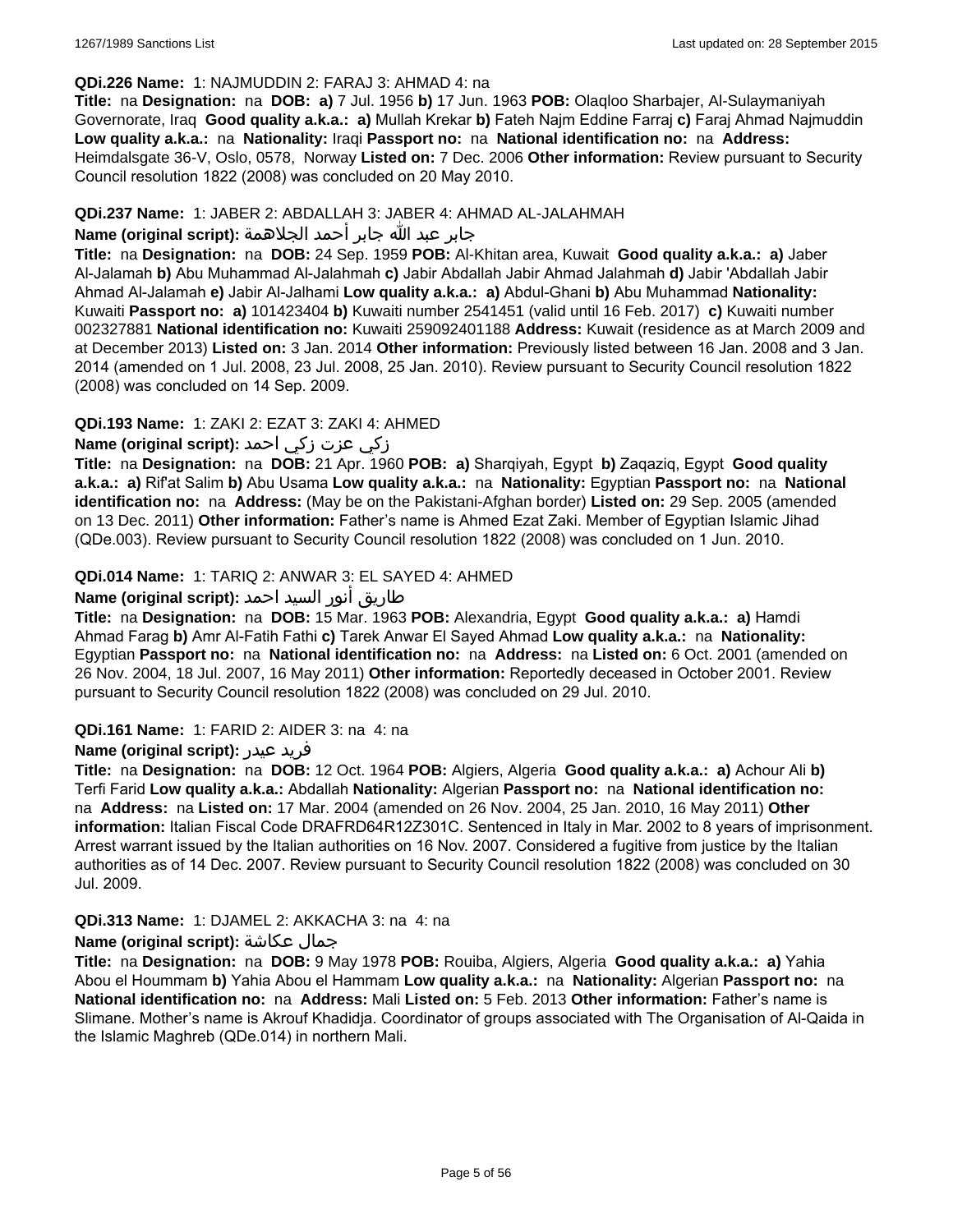### **QDi.091 Name:** 1: MOHAMED 2: AMINE 3: AKLI 4: na

### محمد أمين اكلي :**Name (original script)**

**Title:** na **Designation:** na **DOB:** 30 Mar. 1972 **POB:** Bordj el Kiffane, Algeria **Good quality a.k.a.: a)** Akli Amine Mohamed **b)** Killech Shamir **c)** Kali Sami **Low quality a.k.a.:** Elias **Nationality:** Algerian **Passport no:**  na **National identification no:** na **Address:** Algeria **Listed on:** 25 Jun. 2003 (amended on 12 Apr. 2006, 17 Oct. 2007, 16 May 2011) **Other information:** Father's name is Lounes. Mother's name is Kadidja. Inadmissible to the Schengen area. Deported from Spain to Algeria in Aug. 2009. Review pursuant to Security Council resolution 1822 (2008) was concluded on 15 Jun. 2010.

### **QDi.325 Name:** 1: ABOU 2: MOHAMED 3: AL ADNANI 4:

**Title:** na **Designation:** na **DOB:** Approximately 1977 **POB:** Binnish, Syrian Arab Republic **Good quality a.k.a.: a)** Yaser Khalaf Nazzal Alrawi **b)** Jaber Taha Falah **c)** Abou Khattab **d)** Abou Sadeq Alrawi **e)** Tah al Binchi **f)** Abu Mohammed al-Adnani **g)** Taha Sobhi Falaha **h)** Yasser Khalaf Hussein Nazal al-Rawi **i)** Abu Baker al-Khatab **j)** Abu Sadek al-Rawi **k)** Taha al-Banshi **l)** Abu Mohamed al-Adnani **m)** Abu-Mohammad al-Adnani al-Shami **n)** Hajj Ibrahim **Low quality a.k.a.:** na **Nationality:** Iraqi **Passport no:** na **National identification no:** na **Address:**  na **Listed on:** 15 Aug. 2014 **Other information:** Official spokesman of Islamic State in Iraq and the Levant (ISIL), listed as Al-Qaida in Iraq (QDe.115), and emir of ISIL in Syria, closely associated with Abu Mohammed al-Jawlani (QDi.317) and Abu Bakr al-Baghdadi, listed as Ibrahim Awwad Ibrahim Ali al-Badri al-Samarrai (QDi.299).

### **QDi.328 Name:** 1: HAJJAJ 2: BIN 3: FAHD 4: AL AJMI

**Title:** na **Designation:** na **DOB:** 10 Aug. 1987 **POB:** Kuwait **Good quality a.k.a.: a)** Hijaj Fahid Hijaj Muhammad Sahib al-Ajmi **b)** Hicac Fehid Hicac Muhammed Sebib al-Acmi **c)** Hajjaj bin-Fahad al-Ajmi **d)** Sheikh Hajaj al-Ajami **e)** Hajaj al-Ajami **f)** Ajaj Ajami **Low quality a.k.a.:** na **Nationality:** Kuwaiti **Passport no:** na **National identification no:** na **Address:** na **Listed on:** 15 Aug. 2014 **Other information:** A Kuwait-based facilitator in charge of the 'committee of zakat' and financier for Al-Nusrah Front for the People of the Levant (QDe.137).

### **QDi.324 Name:** 1: ABDUL MOHSEN 2: ABDALLAH 3: IBRAHIM 4: AL CHAREKH

**Title:** na **Designation:** na **DOB:** 13 Jul. 1985 **POB:** Saqra, Saudi Arabia **Good quality a.k.a.: a)** Abdul Mohsen Abdullah Ibrahim Al-Sharikh **b)** Sanafi al Nasr **Low quality a.k.a.:** na **Nationality:** Saudi Arabian **Passport no:** na **National identification no:** na **Address:** na **Listed on:** 15 Aug. 2014 **Other information:** A long time facilitator and financier for Al-Qaida (QDe.004), appointed as a regional leader of Jabhat al-Nusrah, listed as Al-Nusrah Front for the People of the Levant (QDe.137).

#### **QDi.327 Name:** 1: ABDELRAHMAN 2: MOUHAMAD ZAFIR 3: AL DABIDI 4: AL JAHANI

**Title:** na **Designation:** na **DOB: a)** 4 Dec. 1971 **b)** 1977 **POB:** Kharj, Saudi Arabia **Good quality a.k.a.: a)** Abd Al-Rahman Muhammad Zafir Al-Dubaysi Al-Juhni **b)** Abd Al-Rahman Muhammad Zafir al-Dubaysi al-Jahni **c)** Abd Al-Rahman Muhammad Zafir al-Dubaysi al-Jahani **d)** Abd Al-Rahman Muhammad Zafir al-Dubaysi al-Juhani **e)** Abdulrhman Mohammed D. Aljahani **f)** Abu al-Wafa' **g)** Abu Anas **h)** Abd al-Rahman Muhammad Zafir al-Dabisi al-Jahani **i)** Abu Wafa al-Saudi **j)** Abu al-Wafa **k)** Abd al-Rahman Muhammad Thafir al-Jahni **l)** Abd al-Rahman Muhammad al-Juhani **m)** Abdelrahman Mouhamad Zafir al Dabissi Juhan **n)** Abdelrahman Mouhamad Zafir al Dabissi Juhani **Low quality a.k.a.:** Abou Wafa al Saoudi **Nationality:** Saudi Arabian **Passport no:** F508591 **National identification no:** Saudi Arabian national identification number 1027508157 **Address:** na **Listed on:** 15 Aug. 2014 **Other information:** A member and regional commander of Jabhat al-Nusrah, listed as Al-Nusrah Front for the People of the Levant (QDe.137) and a facilitator of foreign recruits for that group.

#### **QDi.338 Name:** 1: SHAFI 2: SULTAN 3: MOHAMMED 4: AL-AJMI

**Title:** Doctor **Designation:** na **DOB:** 1 Jan. 1973 **POB:** Warah, Kuwait **Good quality a.k.a.: a)** Shafi al-Ajmi **b)** Sheikh Shafi al-Ajmi **Low quality a.k.a.:** Shaykh Abu-Sultan **Nationality:** Kuwaiti **Passport no:** 0216155930 **National identification no:** na **Address:** Area 3, Street 327, Building 41, Al-Uqaylah, Kuwait **Listed on:** 23 Sep. 2014 **Other information:** Fundraiser for Al-Nusrah Front for the People of the Levant (QDe.137).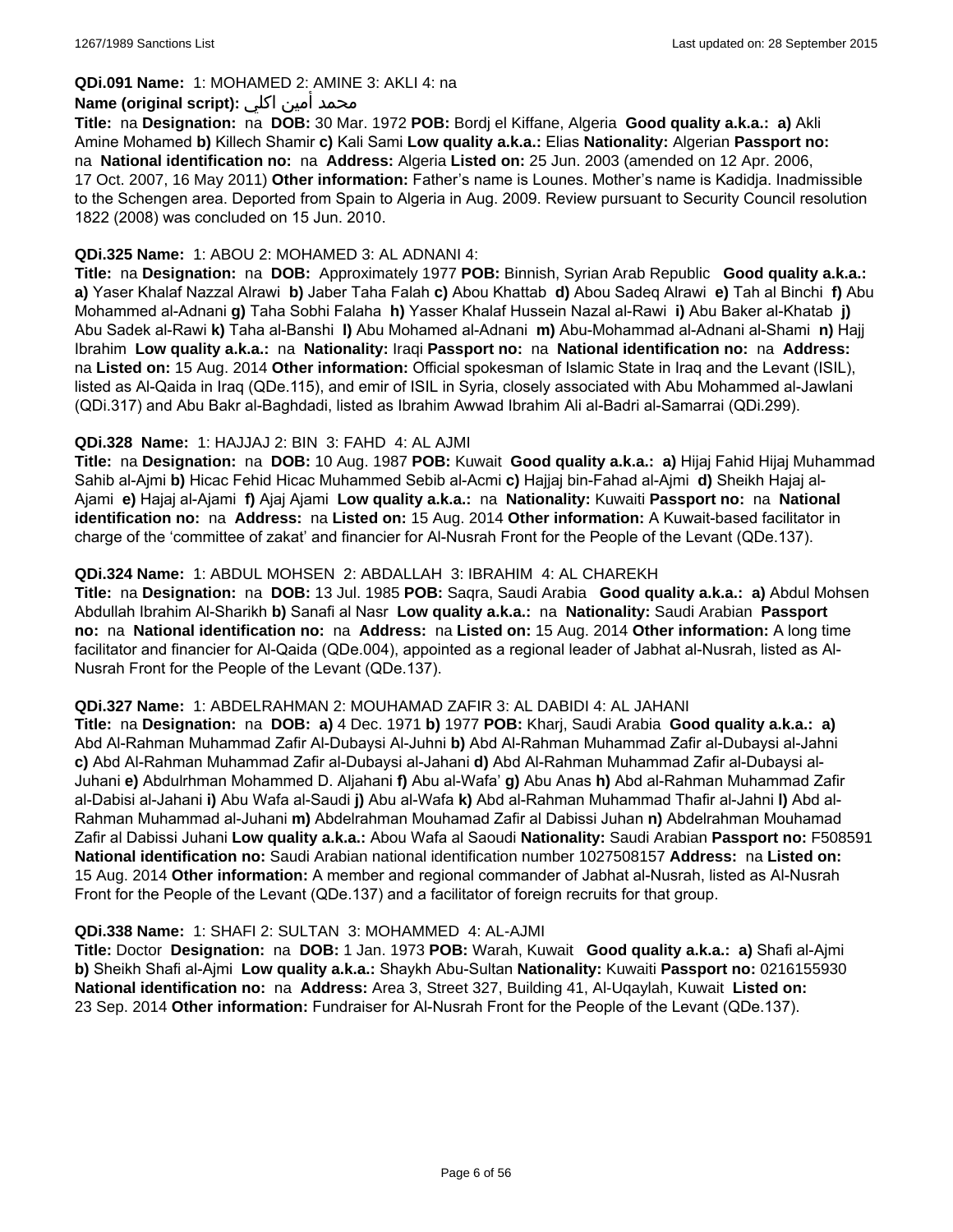### **QDi.344 Name:** 1: IBRAHIM 2: 'ISA HAJJI 3: MUHAMMAD 4: AL-BAKR

# ابراهیم عیسی حاجي محمد البکر **:(script original (Name**

**Title:** na **Designation:** na **DOB:** 12 Jul. 1977 **POB:** Qatar **Good quality a.k.a.: a)** Ibrahim 'Issa Haji Muhammad al-Bakar **b)** Ibrahim 'Isa Haji al-Bakr **c)** Ibrahim Issa Hijji Mohd Albaker **d)** Ibrahim Issa Hijji Muhammad al-Baker **e)** Ibrahim 'Issa al-Bakar **f)** Ibrahim al-Bakr **Low quality a.k.a.:** Abu-Khalil **Nationality:** Qatari **Passport no:** 01016646, issued in Qatar **National identification no:** na **Address:** na **Listed on:** 23 Jan. 2015 **Other information:** Facilitator who provides financial support for and financial services to and in support of Al-Qaida (QDe.004).

# **QDi.379 Name:** 1: ABD AL-AZIZ 2: ADAY 3: ZIMIN 4: AL-FADHIL

# عبدالعزیز عدي زمین الفضیل **:(script original (Name**

**Title:** na **Designation:** na **DOB:** 27 Aug. 1981 **POB:** Kuwait **Good quality a.k.a.: a)** Abd al-Aziz Udai Samin al-Fadhli **b)** Abd al-Aziz Udai Samin al-Fadhl **c)** Abd al-Aziz Adhay Zimin al-Fadhli **d)** Abdalaziz Ad'ai Samin Fadhli al-Fadhali **Low quality a.k.a.:** na **Nationality:** na **Passport no:** na **National identification no:** 281082701081 **Address:** na **Listed on:** 21 Sep. 2015 **Other information:** Kuwait-based facilitator who provides financial services to, or in support of, Al-Nusrah Front for the People of the Levant (QDe.137) and Al-Qaida in the Arabian Peninsula (AQAP) (QDe.129).

### **QDi.332 Name:** 1: IBRAHIM 2: SULEIMAN 3: HAMAD 4: AL-HABLAIN

**Title:** na **Designation:** na **DOB:** 17 Dec. 1984 **POB:** Buraidah, Saudi Arabia **Good quality a.k.a.:** Barahim Suliman H. al Hblian **Low quality a.k.a.: a)** Abu Jabal **b)** Abu-Jabal **Nationality:** Saudi Arabian **Passport no:** Saudi Arabian passport number F800691 **National identification no:** na **Address:** na **Listed on:** 23 Sep. 2014 **Other information:** Explosives expert and operative for the Abdallah Azzam Brigades (AAB) (QDe.144). Wanted by the Saudi Arabian Government for terrorism. Physical description: eye colour: dark; hair colour: dark; complexion: olive. Speaks Arabic. Photo available for inclusion in the INTERPOL-UN Security Council Special Notice.

### **QDi.337 Name:** 1: MAYSAR ALI 2: MUSA 3: ABDALLAH 4: AL-JUBURI

**Title:** Amir **Designation:** na **DOB:** 1 Jun. 1976 **POB: a)** Al-Shura, Mosul, Iraq **b)** Harara, Ninawa Province, Iraq **Good quality a.k.a.: a)** Muyassir al-Jiburi **b)** Muyassir Harara **c)** Muyassir al-Shammari **d)** Muhammad Khalid Hassan **Low quality a.k.a.: a)** Al-Shammari **b)** Mus'ab al-Qahtani **c)** Abu Maria al-Qatani **Nationality:** Iraqi **Passport no:** na **National identification no:** na **Address:** na **Listed on:** 23 Sep. 2014 **Other information:** Sharia amir of Al-Nusrah Front for the People of the Levant (QDe.137) as of early 2014.

#### **QDi.382 Name:** 1: SA'D 2: BIN SA'D 3: MUHAMMAD SHARIYAN 4: AL-KA'BI

#### سعد بن سعد محمد شریان الكعبي **:(script original (Name**

**Title:** na **Designation:** na **DOB:** 15 Feb. 1972 **POB:** na **Good quality a.k.a.: a)** Sa'd bin Sa'd Muhammad Shiryan al-Ka'bi **b)** Sa'd Sa'd Muhammad Shiryan al-Ka'bi **c)** Sa'd al-Sharyan al-Ka'bi **Low quality a.k.a.: a)** Abu Haza' **b)** Abu Hazza' **c)** Umar al-Afghani **d)** Abu Sa'd **e)** Abu Suad **Nationality:** Qatari **Passport no:** Qatari passport number 00966737 **National identification no:** na **Address:** na **Listed on:** 21 Sep. 2015 **Other information:** Qatar-based facilitator who provides financial services to, or in support of, Al-Nusrah Front for the People of the Levant (QDe.137).

# **QDi.380 Name:** 1: ABD AL-LATIF 2: BIN ABDALLAH 3: SALIH MUHAMMAD 4: AL-KAWARI

عبداللطیف بن عبدلله صالح محمد الكواري **:(script original (Name**

**Title:** na **Designation:** na **DOB:** 28 Sep. 1973 **POB:** na **Good quality a.k.a.: a)** Abd-al-Latif Abdallah Salih al-Kawari **b)** Abd-al-Latif Abdallah Salih al-Kuwari **c)** Abd-al-Latif Abdallah al-Kawwari **d)** Abd-al-Latif Abdallah al-Kawari **e)** Abu Ali al-Kawari **Low quality a.k.a.:** na **Nationality:** Qatari **Passport no: a)** Qatari passport number 01020802 **b)** Qatari passport number 00754833, issued on 20 May 2007 **c)** Qatari passport number 00490327, issued on 28 Jul. 2001 **National identification no:** Qatari identity card number 27363400684 **Address:** Al-Laqtah, Qatar **Listed on:** 21 Sep. 2015 **Other information:** Qatar-based facilitator who provides financial services to, or in support of, Al-Qaida (QDe.004).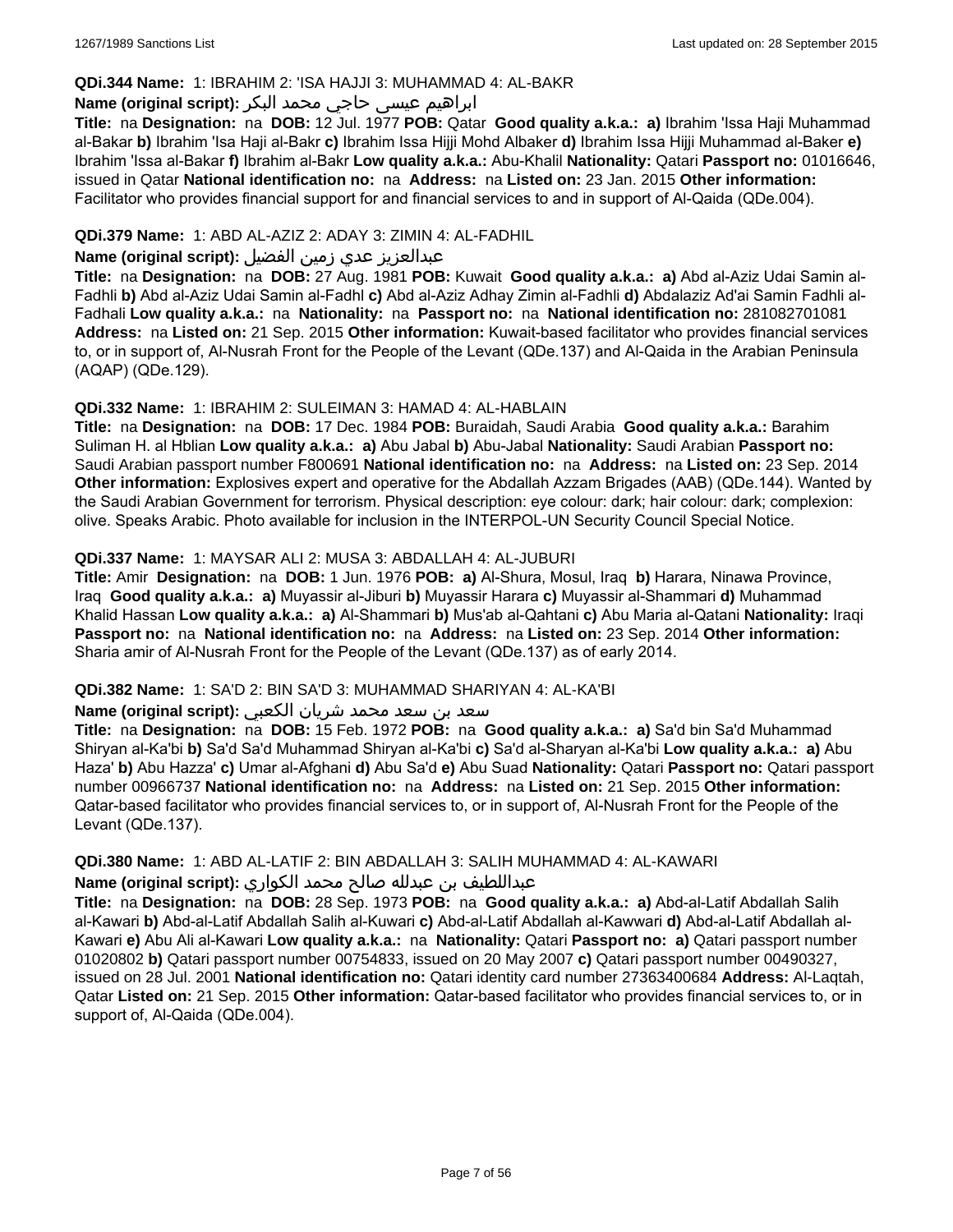#### **QDi.330 Name:** 1: AZZAM 2: ABDULLAH 3: ZUREIK 4: AL-MAULID AL-SUBHI

**Title:** na **Designation:** na **DOB:** 12 Apr. 1976 **POB:** Al Baraka, Saudi Arabia **Good quality a.k.a.: a)** Mansur al-Harbi **b)** Azzam al-Subhi **c)** Azam Abdallah Razeeq al Mouled Alsbhua **d)** Abu Muslem al-Maky **e)** Abu Suliman al-Harbi **f)** Abu Abdalla al-Harbi **g)** Azam A.R. Alsbhua **Low quality a.k.a.:** na **Nationality:** Saudi Arabian **Passport no:** na **National identification no:** na **Address:** na **Listed on:** 23 Sep. 2014 **Other information:** Has ties to numerous senior Al-Qaida (QDe.004) leaders. Wanted by the Saudi Arabian Government for terrorism. Father's name is Abdullah Razeeq al Mouled al Sbhua. Physical description: eye colour: dark; hair colour: dark; complexion: dark. Speaks Arabic. Photo available for inclusion in the INTERPOL-UN Security Council Special Notice.

### **QDi.334 Name:** 1: 'ABD AL-RAHMAN 2: BIN 'UMAYR 3: AL-NU'AYMI 4:

**Title:** na **Designation:** na **DOB:** 1954 **POB:** na **Good quality a.k.a.: a)** Abd al-Rahman bin 'Amir al-Na'imi **b)** 'Abd al-Rahman al-Nu'aimi **c)** 'Abd al-Rahman bin 'Amir al-Nu'imi **d)** 'Abd al-Rahman bin 'Amir al-Nu'aymi **e)** 'Abdallah Muhammad al-Nu'aymi **f)** 'Abd al-Rahman al-Nua'ymi **g)** A. Rahman al-Naimi **h)** Abdelrahman Imer al Jaber al Naimeh **i)** A. Rahman Omair J Alnaimi **j)** Abdulrahman Omair al Neaimi **Low quality a.k.a.:**  na **Nationality:** na **Passport no:** Qatari passport number 00868774 (expired on 27 Apr. 2014) **National identification no:** Qatari identification number 25463401784 (expires on 6 Dec. 2019) **Address:** na **Listed on:** 23 Sep. 2014 **Other information:** Financier and facilitator for Al-Qaida (QDe.004) and Al-Qaida in Iraq (QDe.115).

# **QDi.339 Name:** 1: 'ABD AL-RAHMAN 2: MUHAMMAD 3: MUSTAFA 4: AL-QADULI

**Title:** na **Designation:** na **DOB: a)** 1959 **b)** 1957 **POB:** Mosul, Ninawa Province, Iraq **Good quality a.k.a.: a)** 'Abd al-Rahman Muhammad Mustafa Shaykhlari **b)** Umar Muhammad Khalil Mustafa **c)** Abdul Rahman Muhammad al-Bayati **d)** Tahir Muhammad Khalil Mustafa al-Bayati **e)** Aliazra Ra'ad Ahmad **Low quality a.k.a.: a)** Abu-Shuayb **b)** Hajji Iman **c)** Abu Iman **d)** Abu Ala **e)** Abu Hasan **f)** Abu Muhammad **g)** Abu Zayna **Nationality:** Iraqi **Passport no:** na **National identification no:** na **Address:** na **Listed on:** 23 Sep. 2014 **Other information:** Senior Islamic State in Iraq and the Levant (ISIL), listed as Al-Qaida in Iraq (AQI) (QDe.115), official. Previously served as a representative of AQI to Al-Qaida (QDe.004) senior leadership in Pakistan.

# **QDi.381 Name:** 1: HAMAD 2: AWAD 3: DAHI SARHAN 4: AL-SHAMMARI

#### حمد عوض ضاحي سرحان الشمري **:(script original (Name**

**Title:** na **Designation:** na **DOB:** 31 Jan. 1984 **POB:** na **Good quality a.k.a.:** na **Low quality a.k.a.:** Abu Uqlah al-Kuwaiti **Nationality:** Kuwaiti **Passport no:** Kuwaiti passport number 155454275 **National identification no:** Kuwaiti identity card number 284013101406 **Address:** na **Listed on:** 21 Sep. 2015 **Other information:** Kuwaitbased facilitator who provides financial services to, or in support of, Al-Qaida (QDe.004) and Al-Nusrah Front for the People of the Levant (QDe.137).

#### **QDi.329 Name:** 1: AHMED 2: ABDULLAH 3: SALEH AL-KHAZMARI 4: AL-ZAHRANI

**Title:** na **Designation:** na **DOB:** 15 Sep. 1978 **POB:** Dammam, Saudi Arabia **Good quality a.k.a.: a)** Abu Maryam al-Zahrani **b)** Abu Maryam al-Saudi **c)** Ahmed Abdullah S al-Zahrani **d)** Ahmad Abdullah Salih al-Zahrani **e)** Abu Maryam al-Azadi **f)** Ahmed bin Abdullah Saleh bin al-Zahrani **g)** Ahmed Abdullah Saleh al-Zahrani al-Khozmri **Low quality a.k.a.:** na **Nationality:** Saudi Arabian **Passport no:** Saudi Arabia number E126785, issued on 27 May 2002 (expired on 3 Apr. 2007) **National identification no:** na **Address:** (Located in Syria) **Listed on:** 23 Sep. 2014 **Other information:** Senior member of Al-Qaida (QDe.004). Wanted by the Saudi Arabian Government for terrorism. Father's name is Abdullah Saleh al Zahrani. Physical description: eye colour: dark; hair colour: dark; complexion: olive. Speaks Arabic. Photo available for inclusion in the INTERPOL-UN Security Council Special Notice.

#### **QDi.326 Name:** 1: HAMID 2: HAMAD 3: HAMID 4: AL-'ALI

**Title:** na **Designation:** na **DOB:** 17 Nov. 1960 **POB: a)** Kuwait **b)** Qatar **Good quality a.k.a.:** na **Low quality a.k.a.:** na **Nationality:** Kuwaiti **Passport no: a)** Kuwaiti passport number 001714467 **b)** Kuwaiti passport number 101505554 **National identification no:** na **Address:** na **Listed on:** 15 Aug. 2014 **Other information:** A Kuwaitbased financier, recruiter and facilitator for Islamic State in Iraq and the Levant, listed as Al-Qaida in Iraq (QDe.115), and Jabhat al-Nusrah, listed as Al-Nusrah Front for the People of the Levant (QDe.137). Associated with Ibrahim Awwad Ibrahim Ali al-Badri al-Samarrai (QDi.299) and Abu Mohammed al-Jawlani (QDi.317).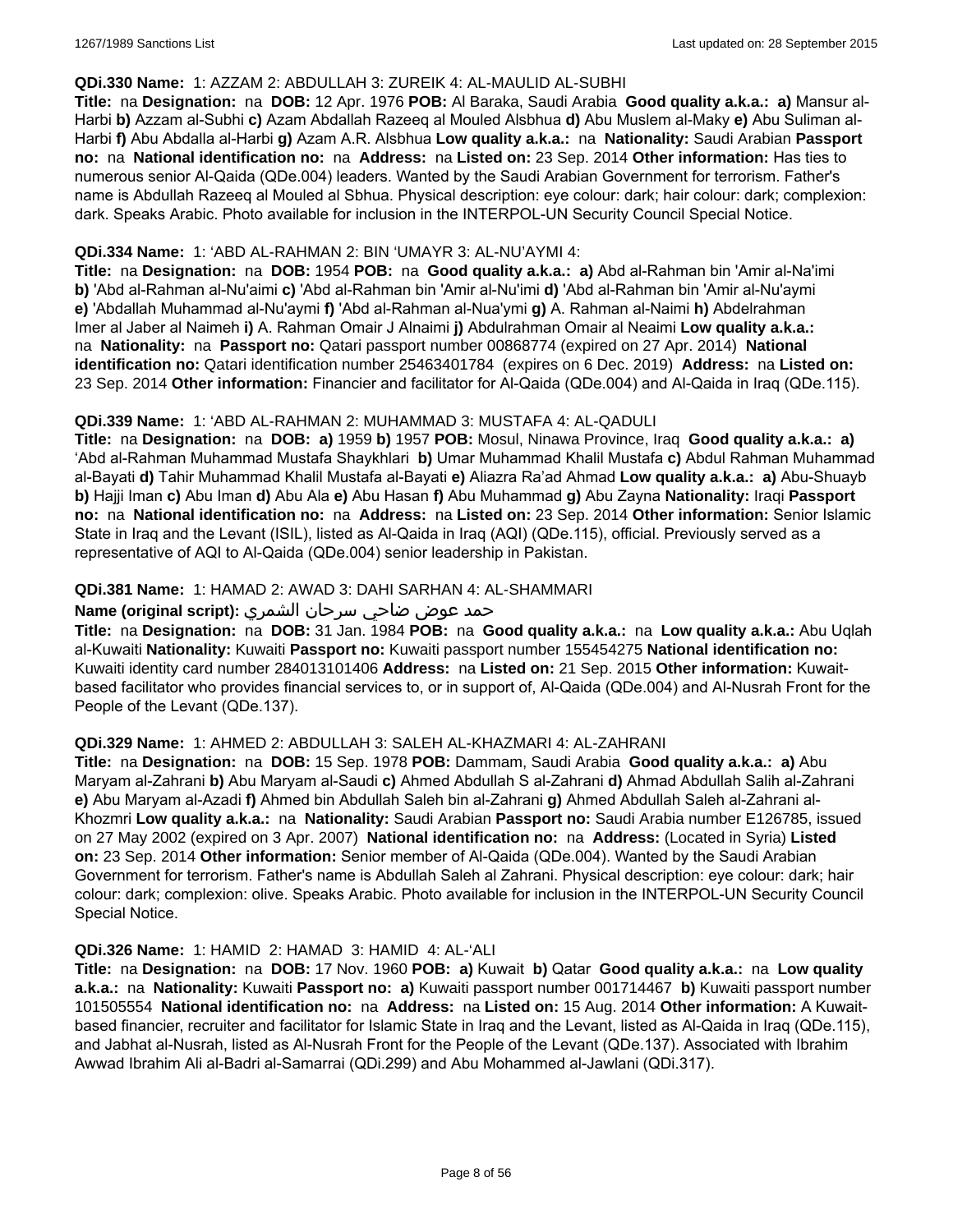#### **QDi.335 Name:** 1: 'ABD AL-RAHMAN 2: KHALAF 3: 'UBAYD JUDAY' 4: AL-'ANIZI

**Title:** na **Designation:** na **DOB:** Approximately 1973 **POB:** na **Good quality a.k.a.: a)** 'Abd al-Rahman Khalaf al-Anizi **b)** 'Abd al-Rahman Khalaf al-'Anzi **Low quality a.k.a.: a)** Abu Usamah al-Rahman **b)** Abu Shaima' Kuwaiti **c)** Abu Usamah al-Kuwaiti **d)** Abu Usama **e)** Yusuf **Nationality:** Kuwaiti **Passport no:** na **National identification no:** na **Address:** Syrian Arab Republic (located in since 2013) **Listed on:** 23 Sep. 2014 **Other information:** Provides support to Al-Qaida (QDe.004) and Islamic State in Iraq and the Levant, listed as Al-Qaida in Iraq (AQI) (QDe.115), in Syria and Iraq.

### **QDi.236 Name:** 1: HAMID 2: ABDALLAH 3: AHMAD 4: AL-ALI

# حامد عبد الله أحمد العلي **:(script original (Name**

**Title:** na **Designation:** na **DOB:** 20 Jan. 1960 **POB:** Kuwait **Good quality a.k.a.: a)** Dr. Hamed Abdullah Al-Ali **b)** Hamed Al-'Ali **c)** Hamed bin 'Abdallah Al-'Ali **d)** Hamid 'Abdallah Al-'Ali **e)** Hamid 'Abdallah Ahmad Al-'Ali **f)** Hamid bin Abdallah Ahmed Al-Ali **g)** Hamid Abdallah Ahmed Al-Ali **Low quality a.k.a.:** Abu Salim **Nationality:** Kuwaiti **Passport no:** Kuwaiti passport number 1739010, issued on 26 May 2003, issued in Kuwait (and expired on 25 May 2008) **National identification no:** na **Address:** Kuwait (residence as at Mar. 2009) **Listed on:** 16 Jan. 2008 (amended on 1 Jul. 2008, 23 Jul. 2008, 25 Jan. 2010) **Other information:** Review pursuant to Security Council resolution 1822 (2008) was concluded on 14 Sep. 2009.

### **QDi.092 Name:** 1: MEHREZ 2: BEN MAHMOUD 3: BEN SASSI 4: AL-AMDOUNI

# محرز بن محمود بن ساسي العمدوني **:Name (original script**)

**Title:** na **Designation:** na **DOB:** 18 Dec. 1969 **POB:** Asima-Tunis, Tunisia **Good quality a.k.a.: a)** Fabio Fusco, born 25 May 1968 in Naples, Italy **b)** Fabio Fusco, born 18 Dec. 1968 in Tunisia **c)** Fabio Fusco, born 25 May 1968 in Algeria **d)** Mohamed Hassan **e)** Meherez Hamdouni **f)** Amdouni Mehrez ben Tah, born 14 Jul. 1969 in Tunisia **g)** Meherez ben Ahdoud ben Amdouni **Low quality a.k.a.:** Abu Thale **Nationality:** Tunisian **Passport no:** Tunisian number G737411, issued on 24 Oct. 1990 (expired on 20 Sep. 1997) **National identification no:** na **Address:** Italy **Listed on:** 25 Jun. 2003 (amended on 26 Nov. 2004, 20 Dec. 2005, 17 Oct. 2007, 16 Sep. 2008, 24 Mar. 2009, 12 Jul. 2010, 16 May 2011) **Other information:** Father's name is Mahmoud ben Sasi. Mother's name is Maryam bint al-Tijani. Inadmissible to the Schengen area. Review pursuant to Security Council resolution 1822 (2008) was concluded on 22 Apr. 2010.

#### **QDi.060 Name:** 1: MOHAMED 2: BEN BELGACEM 3: BEN ABDALLAH 4: AL-AOUADI

# محمد بن بلقاسم بن عبد الله العوادي **:Name (original script**)

**Title:** na **Designation:** na **DOB:** 11 Dec. 1974 **POB:** Tunis, Tunisia **Good quality a.k.a.: a)** Mohamed Ben Belkacem Aouadi **b)** Fathi Hannachi **Low quality a.k.a.:** na **Nationality:** Tunisian **Passport no:** (Tunisian passport number L 191609 issued on 28 Feb. 1996, expired on 27 Feb. 2001) **National identification no: a)** (04643632 issued on 18 Jun. 1999) **b)** (Italian Fiscal Code: DAOMMD74T11Z352Z) na **Address:** 50th Street, Number 23, Zehrouni, Tunis, Tunisia **Listed on:** 24 Apr. 2002 (amended on 10 Apr. 2003, 26 Nov. 2004, 9 Sep. 2005, 20 Dec. 2005, 31 Jul. 2006, 7 Jun. 2007, 23 Dec. 2010, 24 Nov. 2014) **Other information:** Head of security wing of Ansar al-Shari'a in Tunisia (AAS-T) (QDe.143). Mother's name is Ourida Bint Mohamed. Deported from Italy to Tunisia on 1 Dec. 2004. Arrested in Tunisia in Aug. 2013. Review pursuant to Security Council resolution 1822 (2008) was concluded on 22 Apr. 2010.

# **QDi.291 Name:** 1: IBRAHIM 2: HASSAN 3: TALI 4: AL-ASIRI

#### إبراهيم حسن طالع العسيري **:(script original (Name**

**Title:** na **Designation:** na **DOB: a)** 19 Apr. 1982 **b)** 18 Apr. 1982 **c)** (24/06/1402 (Hijri Calendar)) **POB:** Riyadh, Saudi Arabia **Good quality a.k.a.: a)** Ibrahim Hassan Tali Asiri (عسيري طالع حسن إبراهيم(**b)** Ibrahim Hasan Talea Aseeri **c)** Ibrahim Hassan al-Asiri **d)** Ibrahim Hasan Tali Asiri **e)** Ibrahim Hassan Tali Assiri **f)** Ibrahim Hasan Tali'A 'Asiri **g)** Ibrahim Hasan Tali al-'Asiri **h)** Ibrahim al-'Asiri **i)** Ibrahim Hassan Al Asiri **Low quality a.k.a.: a)** Abu Saleh **b)** Abosslah **c)** Abu-Salaah **Nationality:** Saudi Arabian **Passport no:** Saudi Arabian number F654645, issued on 30 Apr. 2005 (expired on 7 Mar. 2010. Issue date in Hijri Calendar 24/06/1426. Expiry date in Hijri Calendar 21/03/1431.) **National identification no:** (Saudi Arabian civil identification number 1028745097) na **Address:** Yemen **Listed on:** 24 Mar. 2011 (amended on 15 Apr. 2014, 15 Jun. 2015) **Other information:** Operative and principal bomb maker of Al-Qaida in the Arabian Peninsula (AQAP) (QDe.129). Believed to be hiding in Yemen as at Mar. 2011. Wanted by Saudi Arabia. Also associated with Nasir 'abd-al-Karim 'Abdullah Al-Wahishi (QDi.274), Qasim Yahya Mahdi al-Rimi (QDi.282), and Anwar Nasser Abdulla Al-Aulaqi (QDi.283).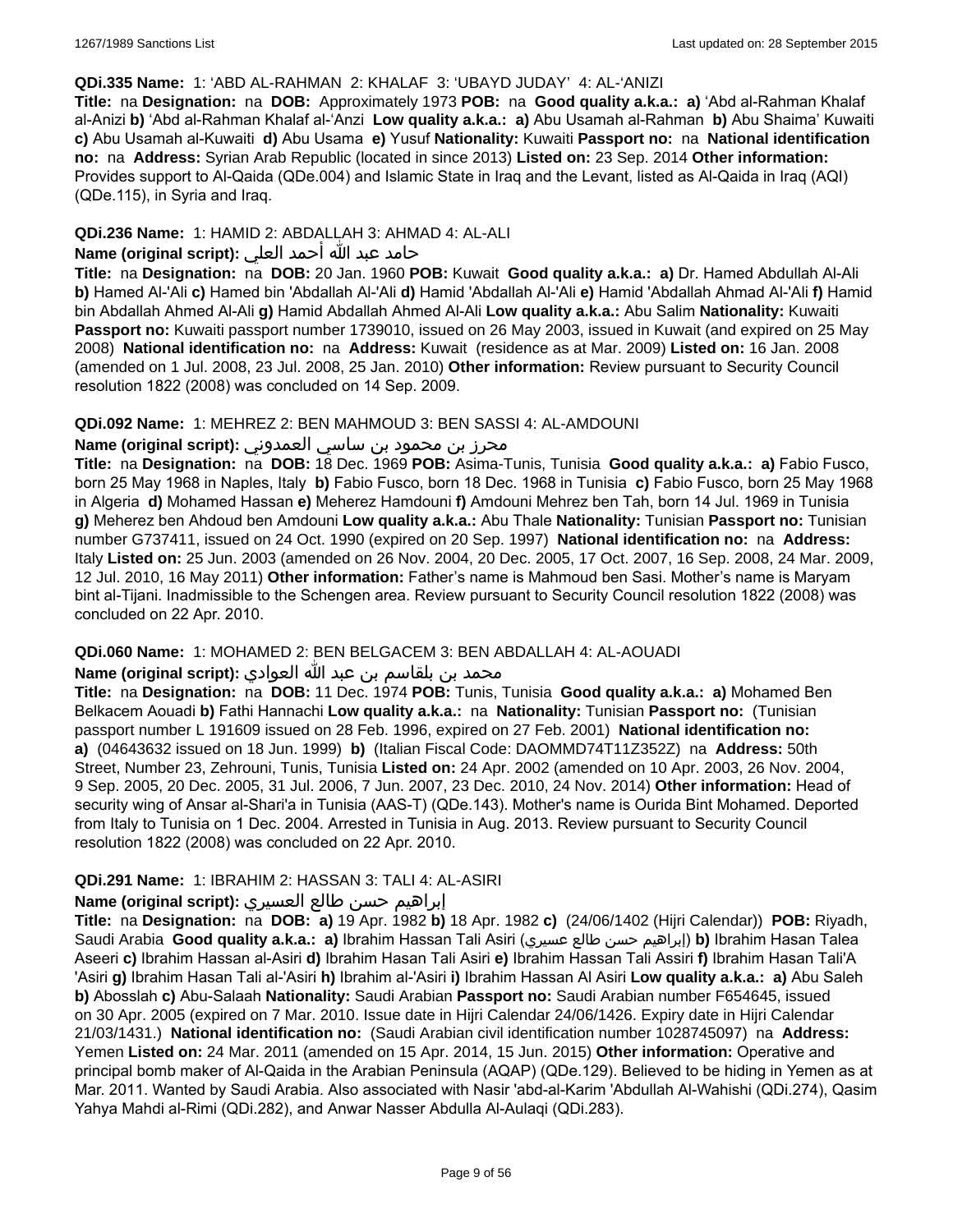# **QDi.283 Name:** 1: ANWAR 2: NASSER 3: ABDULLA 4: AL-AULAQI

# انور ناصر عبدالله العولقي **:(script original (Name**

**Title:** na **Designation:** na **DOB: a)** 21 Apr. 1971 **b)** 22 Apr. 1971 **POB:** Las Cruces, New Mexico, United States of America **Good quality a.k.a.: a)** Anwar al-Aulaqi **b)** Anwar al-Awlaki **c)** Anwar al-Awlaqi **d)** Anwar Nasser Aulaqi **e)** Anwar Nasser Abdullah Aulaqi **f)** Anwar Nasser Abdulla Aulaqi **Low quality a.k.a.:** na **Nationality: a)** United States of America **b)** Yemeni **Passport no:** na **National identification no:** na **Address:** na **Listed on:** 20 Jul. 2010 (amended on 30 Nov. 2011) **Other information:** Confirmed to have died on 30 Sep. 2011 in Yemen.

### **QDi.093 Name:** 1: CHIHEB 2: BEN MOHAMED 3: BEN MOKHTAR 4: AL-AYARI

شهاب بن محمد بن مختار العياري **:(script original (Name**

**Title:** na **Designation:** na **DOB:** 19 Dec. 1965 **POB:** Tunis, Tunisia **Good quality a.k.a.: a)** Hichem Abu Hchem **b)** Ayari Chihbe **c)** Ayari Chied **d)** Adam Hussainy, born 19 Dec. 1965 in Greece **Low quality a.k.a.: a)** Hichem **b)** Abu Hichem **c)** Moktar **Nationality:** Tunisian **Passport no:** (Tunisian passport number L246084, issued on 10 June 1996, expired on 9 June 2001) **National identification no:** na **Address:** Bardo, Tunis, Tunisia **Listed on:** 25 Jun. 2003 (amended on 20 Dec. 2005, 17 Oct. 2007, 10 Aug. 2009, 16 May 2011) **Other information:** Extradited from Italy to Tunisia on 13 Apr. 2006. Mother's name is Fatima al-Tumi. Inadmissible to the Schengen area. Review pursuant to Security Council resolution 1822 (2008) was concluded on 22 Apr. 2010.

#### **QDi.138 Name:** 1: SAID 2: BEN ABDELHAKIM 3: BEN OMAR 4: AL-CHERIF

### سعيد بن عبد الحكيم بن عمر الشريف **:(script original (Name**

**Title:** na **Designation:** na **DOB:** 25 Jan. 1970 **POB:** Manzil Tmim, Tunisia **Good quality a.k.a.: a)** Cherif Said, born 25 Jan. 1970 in Tunisia **b)** Binhamoda Hokri, born 25 Jan. 1970 in Sosa, Tunisia **c)** Hcrif Ataf, born 25 Jan. 1971 in Solisse, Tunisia **d)** Bin Homoda Chokri, born 25 Jan. 1970 in Tunis, Tunisia **e)** Atef Cherif, born 12 Dec. 1973 in Algeria **f)** Sherif Ataf, born 12 Dec. 1973 in Aras, Algeria **g)** Ataf Cherif Said, born 12 Dec. 1973 in Tunis, Tunisia **h)** Cherif Said, born 25 Jan. 1970 in Tunis, Tunisia **i)** Cherif Said, born 12 Dec. 1973 in Algeria **Low quality a.k.a.: a)** Djallal **b)** Youcef **c)** Abou Salman **d)** Said Tmimi **Nationality:** Tunisian **Passport no:** Tunisian number M307968, issued on 8 Sep. 2001 (expired on 7 Sep. 2006) **National identification no:** na **Address:** Corso Lodi 59, Milan, Italy **Listed on:** 12 Nov. 2003 (amended on 20 Dec. 2005, 21 Dec. 2007, 30 Jan. 2009, 16 May 2011) **Other information:** Mother's name is Radhiyah Makki. Sentenced to eight years and ten months of imprisonment for membership of a terrorist association by the Appeal Court of Milan, Italy, on 7 Feb. 2008. Sentence confirmed by the Italian Supreme Court on 15 Jan. 2009, which became definitive as of Feb. 2008. Subject to expulsion from Italy to Tunisia after serving the sentence. Review pursuant to Security Council resolution 1822 (2008) was concluded on 6 May 2010.

# **QDi.231 Name:** 1: SALEM 2: NOR ELDIN 3: AMOHAMED 4: AL-DABSKI

# سالم نور الدين امحمد الدبيسكي **:Name (original script)**

**Title:** na **Designation:** na **DOB:** 1963 **POB:** Tripoli, Libyan Arab Jamahiriya **Good quality a.k.a.: a)** Abu Al-Ward **b)** Abdullah Ragab **Low quality a.k.a.: a)** Abu Naim **b)** Abdallah al- Masri **Nationality:** Libyan **Passport no: a)** Libyan passport number 1990/345751 **b)** Libyan passport number 345751 **National identification no:** Libyan national identification number 220334 **Address:** Bab Ben Ghasheer, Tripoli, Libyan Arab Jamahiriya **Listed on:** 8 Jun. 2007 (amended on 13 Dec. 2011) **Other information:** Mother's name is Kalthoum Abdul Salam al-Shaftari. Senior member of Libyan Islamic Fighting Group (QDe.011) and member of Al-Qaida (QDe.004). Review pursuant to Security Council resolution 1822 (2008) was concluded on 24 Nov. 2009.

# **QDi.132 Name:** 1: ASCHRAF 2: AL-DAGMA 3: na 4: na

# **Name (original script):** الدغمة اشرف

**Title:** na **Designation:** na **DOB:** 28 Apr. 1969 **POB:** Abasan, Gaza Strip, Palestinian Territories **Good quality a.k.a.:** Aschraf Al-Dagma, born 28 Apr. 1969 in Kannyouiz, Palestinian Territories **Low quality a.k.a.:** na **Nationality:** Unresolved/Palestinian origin **Passport no:** Refugee travel document , issued on 30 Apr. 2000, issued in Landratsamt Altenburger Land (Altenburg County Administration Office), Germany **National identification no:**  na **Address:** Germany **Listed on:** 23 Sep. 2003 (amended on 23 Dec. 2008, 11 Mar. 2010, 10 Jun. 2011) **Other information:** Associated with Ismail Abdallah Sbaitan Shalabi (QDi.128), Djamel Moustfa (QDi.129) and Mohamed Ghassan Ali Abu Dhess (QDi.130). Review pursuant to Security Council resolution 1822 (2008) was concluded on 19 Jan. 2010.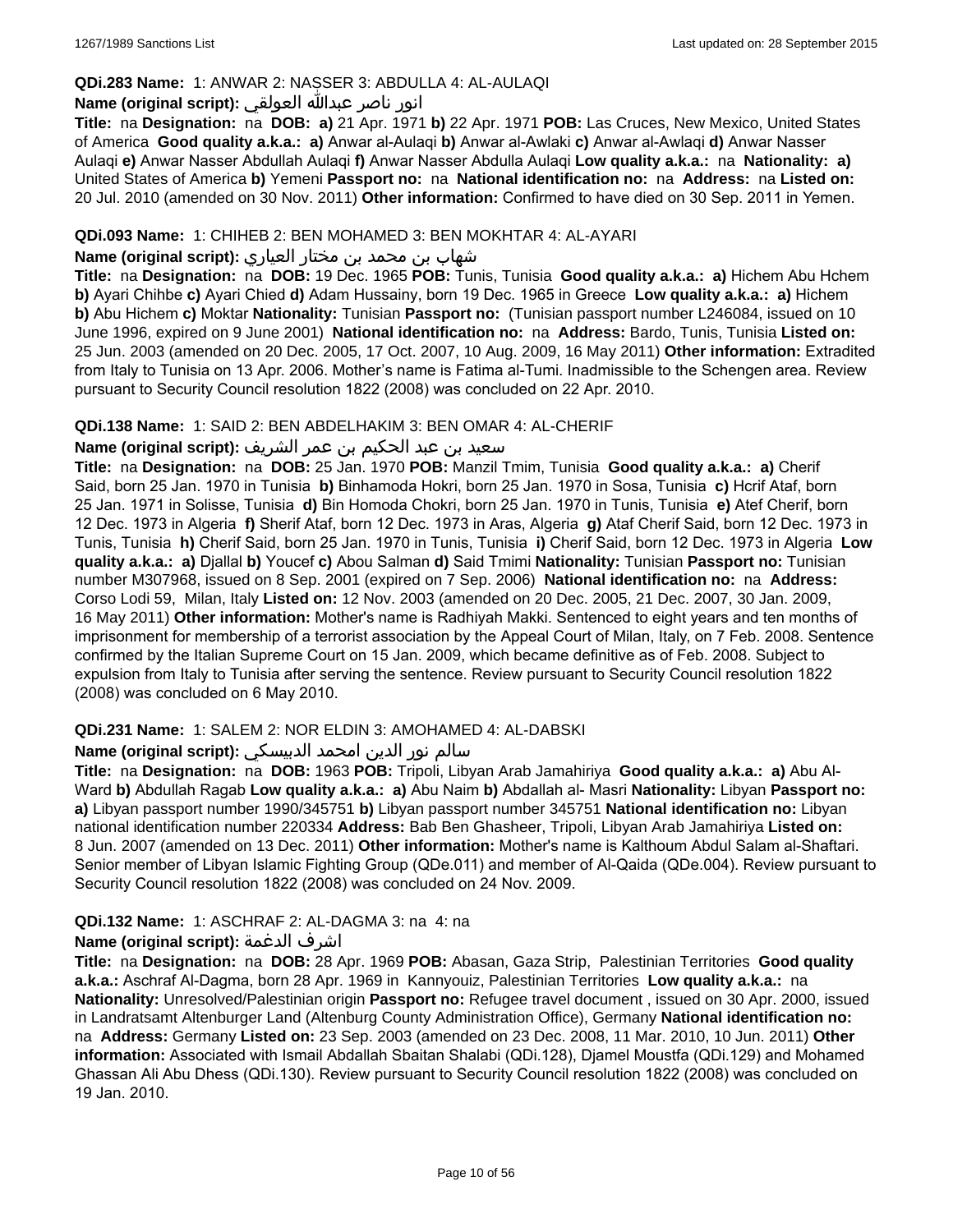# **QDi.278 Name:** 1: MUTHANNA 2: HARITH 3: AL-DARI 4: na

# مثنى حارث الضاري **:(script original (Name**

**Title:** Doctor **Designation:** na **DOB:** 16 Jun. 1969 **POB:** Iraq **Good quality a.k.a.: a)** Dr. Muthanna Al Dari **b)** Muthana Harith Al Dari **c)** Muthanna Harith Sulayman Al-Dari **d)** Muthanna Harith Sulayman Al-Dhari **e)** Muthanna Hareth Al-Dhari **f)** Muthana Haris Al-Dhari **g)** Doctor Muthanna Harith Sulayman Al Dari Al-Zawba' **h)** Muthanna Harith Sulayman Al-Dari Al-Zobai **i)** Muthanna Harith Sulayman Al-Dari al-Zawba'i **j)** Muthanna Hareth al-Dari **k)** Muthana Haris al-Dari **l)** Doctor Muthanna al-Dari **m)** Dr. Muthanna Harith al-Dari al-Zowbai **Low quality a.k.a.:**  na **Nationality:** Iraqi **Passport no:** na **National identification no:** na **Address: a)** Amman, Jordan **b)** (Khan Dari, Iraq (previous)) **c)** (Asas Village, Abu Ghurayb, Iraq (previous)) **d)** (Egypt (previous)) **Listed on:** 25 Mar. 2010 **Other information:** Provided operational guidance financial support and other services to or in support of Al-Qaida in Iraq (QDe.115).

# **QDi.149 Name:** 1: NOUREDDINE 2: BEN ALI 3: BEN BELKASSEM 4: AL-DRISSI

نور الدين بن علي بن بلقاسم الدريسي **:(script original (Name**

**Title:** na **Designation:** na **DOB:** 30 Apr. 1964 **POB:** Tunis, Tunisia **Good quality a.k.a.:** Drissi Noureddine **Low quality a.k.a.: a)** Abou Ali **b)** Faycal **Nationality:** Tunisian **Passport no:** Tunisian number L851940, issued on 9 Sep. 1998 (expired on 8 Sep. 2003) **National identification no:** na **Address:** Via Plebiscito 3, Cermona, Italy **Listed on:** 12 Nov. 2003 (amended on 20 Dec. 2005, 31 Jul. 2006, 21 Dec. 2007, 16 May 2011) **Other information:** Under administrative control measure in Italy until 5 May 2010. Inadmissible to the Schengen area. Mother's name is Khadijah al-Drissi. Review pursuant to Security Council resolution 1822 (2008) was concluded on 22 Apr. 2010.

# **QDi.059 Name:** 1: KHALID 2: ABD AL-RAHMAN 3: HAMD 4: AL-FAWAZ

# خالد عبد الرحمن حمد الفواز **:(script original (Name**

**Title:** na **Designation:** na **DOB:** 24 Aug. 1962 **POB:** Kuwait **Good quality a.k.a.: a)** Khaled Al-Fauwaz **b)** Khaled A. Al-Fauwaz **c)** Khalid Al-Fawwaz **d)** Khalik Al Fawwaz **e)** Khaled Al-Fawwaz **f)** Khaled Al Fawwaz **g)** Khalid Abdulrahman H. Al Fawaz **Low quality a.k.a.:** na **Nationality:** Saudi Arabian **Passport no:** Passport number 456682, issued on 6 Nov. 1990 (expired on 13 Sep. 1995) **National identification no:** na **Address:** United States of America **Listed on:** 24 Apr. 2002 (amended on 26 Nov. 2004, 23 Apr. 2007, 21 Oct. 2010, 4 Aug. 2014) **Other information:** Extradited from the United Kingdom to the United States of America on 5 Oct. 2012. Review pursuant to Security Council resolution 1822 (2008) was concluded on 22 Apr. 2010.

# **QDi.228 Name:** 1: MOHAMMED 2: AL GHABRA 3: na 4: na

**Title:** na **Designation:** na **DOB:** 1 Jun. 1980 **POB:** Damascus, Syrian Arab Republic **Good quality a.k.a.: a)** Mohammed El' Ghabra **b)** Danial Adam **Low quality a.k.a.:** na **Nationality:** British **Passport no:** British number 094629366 **National identification no:** na **Address:** East London, United Kingdom **Listed on:** 12 Dec. 2006 (amended on 13 Dec. 2011, 20 Jul. 2015) **Other information:** Father's name is Mohamed Ayman Ghabra. Mother's name is Dalal. Review pursuant to Security Council resolution 1822 (2008) was concluded on 5 Oct. 2009.

# **QDi.292 Name:** 1: OTHMAN 2: AHMED 3: OTHMAN 4: AL-GHAMDI

# عثمان أحمد عثمان الغامدي **:(script original (Name**

**Title:** na **Designation:** na **DOB:** 27 May 1979 **POB:** Saudi Arabia **Good quality a.k.a.: a)** Othman al-Ghamdi, born 27 May 1979 in Saudi Arabia **b)** Uthman al-Ghamdi, born 27 May 1979 in Saudi Arabia **c)** Uthman al-Ghamidi, born 27 May 1979 in Saudi Arabia **d)** Othman bin Ahmed bin Othman Alghamdi **e)** Othman Ahmed Othman Al Omairah (born in 1973 in Shabwa, Yemen, nationality: Yemeni) **f)** Uthman Ahmad Uthman al-Ghamdi **g)** Othman Ahmed Othman al-Omirah **Low quality a.k.a.: a)** Al Umairah al-Ghamdi **b)** Othman Bin Ahmed Bin Othman **Nationality:** Saudi Arabian **Passport no:** na **National identification no:** Saudi Arabian national identity card number 1089516791 **Address:** Yemen **Listed on:** 16 Jun. 2011 (amended on 15 Apr. 2014) **Other information:** Operational commander of Al-Qaida in the Arabian Peninsula (AQAP) (QDe.129). Has been involved in raising funds and stockpiling arms for AQAP operations and activities in Yemen. Known associate of Qasim Yahya Mahdi al-Rimi (QDi.282) and Fahd Mohammed Ahmed al-Quso (deceased). Father's name is Ahmed Othman Al Omirah.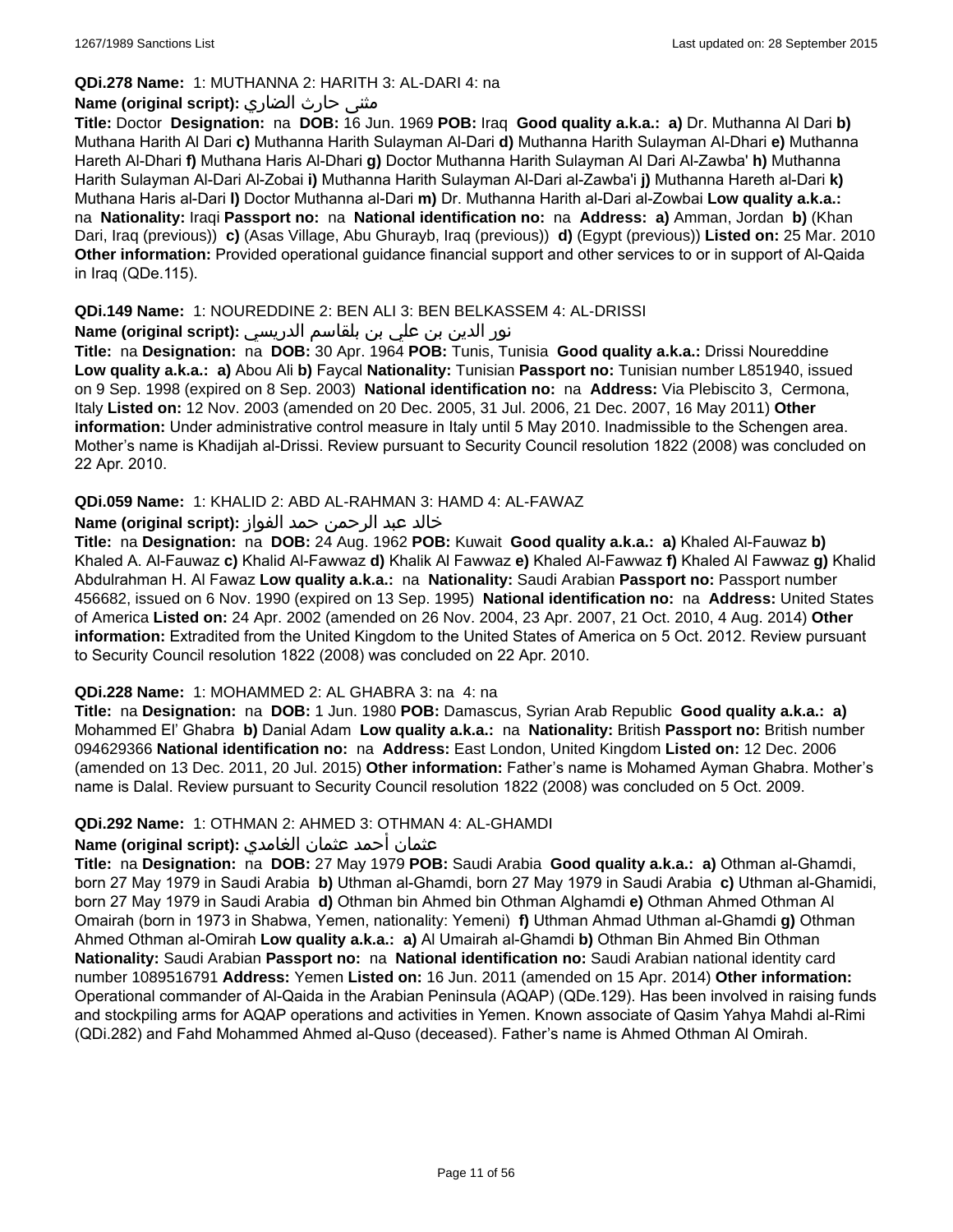### **QDi.160 Name:** 1: FETHI 2: BEN HASSEN 3: BEN SALEM 4: AL-HADDAD

# فتحي بن حسن بن سالم الحداد **:(script original (Name**

**Title:** na **Designation:** na **DOB: a)** 28 Jun. 1963 **b)** 28 Mar. 1963 **POB:** Tataouene, Tunisia **Good quality a.k.a.: a)** Fethi ben Assen Haddad **b)** Fathy Hassan al Haddad **Low quality a.k.a.:** na **Nationality:** Tunisian **Passport no:** Tunisian passport number L183017, issued on 14 Feb. 1996 (expired on 13 Feb. 2001) **National identification no:** na **Address: a)** Number 184 Via Fulvio Testi – Cinisello Balsamo (MI), Italy **b)** Number 1 Via Porte Giove – Mortara (PV), Italy (Domicile) **Listed on:** 17 Mar. 2004 (amended on 26 Nov. 2004, 20 Dec. 2005, 21 Dec. 2007, 25 Jan. 2010, 16 May 2011) **Other information:** Italian Fiscal Code: HDDFTH63H28Z352V. Review pursuant to Security Council resolution 1822 (2008) was concluded on 30 Jul. 2009.

### **QDi.140 Name:** 1: KAMAL 2: BEN MAOELDI 3: BEN HASSAN 4: AL-HAMRAOUI

### كمال بن المولدي بن حسن الحمراوي **:Name (original script**)

**Title:** na **Designation:** na **DOB:** 21 Oct. 1977 **POB:** Beja, Tunisia **Good quality a.k.a.: a)** Hamroui Kamel ben Mouldi **b)** Hamraoui Kamel, born 21 Nov. 1977 in Morocco **c)** Hamraoui Kamel, born 21 Nov. 1977 in Tunisia **d)** Hamraoui Kamel, born 21 Oct. 1977 in Tunisia **Low quality a.k.a.: a)** Kamel **b)** Kimo **Nationality:** Tunisian **Passport no:** Tunisian passport number P229856, issued on 1 Nov. 2002 (expires on 31 Oct. 2007) **National identification no:** na **Address: a)** Via Bertesi Number 27, Cremona, Italy **b)** Via Plebiscito Number 3, Cremona, Italy **Listed on:** 12 Nov. 2003 (amended on 20 Dec. 2005, 31 Jul. 2006, 21 Dec. 2007, 16 May 2011) **Other information:** Mother's name is Khamisah al-Kathiri. Subject to a decree of expulsion, suspended on 17 Apr. 2007 by the European Court of Human Rights. Re-arrested in Italy on 20 May 2008. Inadmissible to the Schengen area. Review pursuant to Security Council resolution 1822 (2008) was concluded on 6 May 2010.

# **QDi.154 Name:** 1: SULAIMAN 2: JASSEM 3: SULAIMAN 4: ALI ABO GHAITH

# سليمان جاسم سليمان علي أبوغيث **:(script original (Name**

**Title:** na **Designation:** na **DOB:** 14 Dec. 1965 **POB:** Kuwait **Good quality a.k.a.:** na **Low quality a.k.a.:** Abo Ghaith **Nationality:** Kuwaiti citizenship withdrawn in 2002 **Passport no:** Kuwaiti number 849594, issued on 27 Nov. 1998, issued in Kuwait (and expired on 24 Jun. 2003) **National identification no:** na **Address:** na **Listed on:** 16 Jan. 2004 (amended on 23 Jul. 2008, 10 Jun. 2011) **Other information:** Left Kuwait for Pakistan in June 2001. Review pursuant to Security Council resolution 1822 (2008) was concluded on 21 Jun. 2010.

#### **QDi.299 Name:** 1: IBRAHIM 2: AWWAD 3: IBRAHIM 4: ALI AL-BADRI AL-SAMARRAI

# إبراهيم عواد إبراهيم علي البدري السامرائي **:(script original (Name**

**Title:** Dr. **Designation:** na **DOB:** 1971 **POB:** Iraq **Good quality a.k.a.:** Dr. Ibrahim 'Awwad Ibrahim 'Ali al-Badri al-Samarrai' (born in 1971 in Samarra, Iraq (Ibrahim 'Awad Ibrahim al-Badri al-Samarrai; Ibrahim 'Awad Ibrahim al-Samarra'i; Dr. Ibrahim Awwad Ibrahim al-Samarra'i)) **Low quality a.k.a.: a)** دعاء أبو) Abu Du'a; Abu Duaa') (prominently known by this nom de guerre) **b)** Dr. Ibrahim **c)** القريشي الحسيني البغدادي بكر أبو) Abu Bakr al-Baghdadi al-Husayni al-Quraishi; Abu Bakr al-Baghdadi **Nationality:** Iraqi **Passport no:** na **National identification no:** na **Address:** Iraq **Listed on:** 5 Oct. 2011 (amended on 20 Jul. 2012) **Other information:** Leader of Al-Qaida in Iraq (QDe.115) (AQI). Currently based in Iraq. Responsible for managing and directing AQI large scale operations.

#### **QDi.296 Name:** 1: MATI UR-REHMAN 2: ALI MUHAMMAD 3: na 4: na

# مطیع الرحمن علی محمد **:Name (original script)**

**Title:** na **Designation:** na **DOB:** Approximately 1977 **POB:** Chak number 36/DNB, Rajkan, Madina Colony, Bahawalpur District, Punjab Province, Pakistan **Good quality a.k.a.: a)** Mati-ur Rehman **b)** Mati ur Rehman **c)** Matiur Rahman **d)** Matiur Rehman **e)** Matti al-Rehman **f)** Abdul Samad **g)** Samad Sial **h)** Abdul Samad Sial **i)** Ustad Talha **j)** Qari Mushtaq **Low quality a.k.a.: a)** Tariq **b)** Hussain **Nationality:** Pakistani **Passport no:** na **National identification no:** na **Address:** na **Listed on:** 22 Aug. 2011 (amended on 10 May 2012, 17 Oct. 2013) **Other information:** Physical description: 5 feet 2 inches; 157,4 cm. Name of father: Ali Muhammad. Mati ur-Rehman is the chief operational commander of Lashkar i Jhangvi (LJ) (QDe.096). Associated with Harakat-ul Jihad Islami (QDe.130).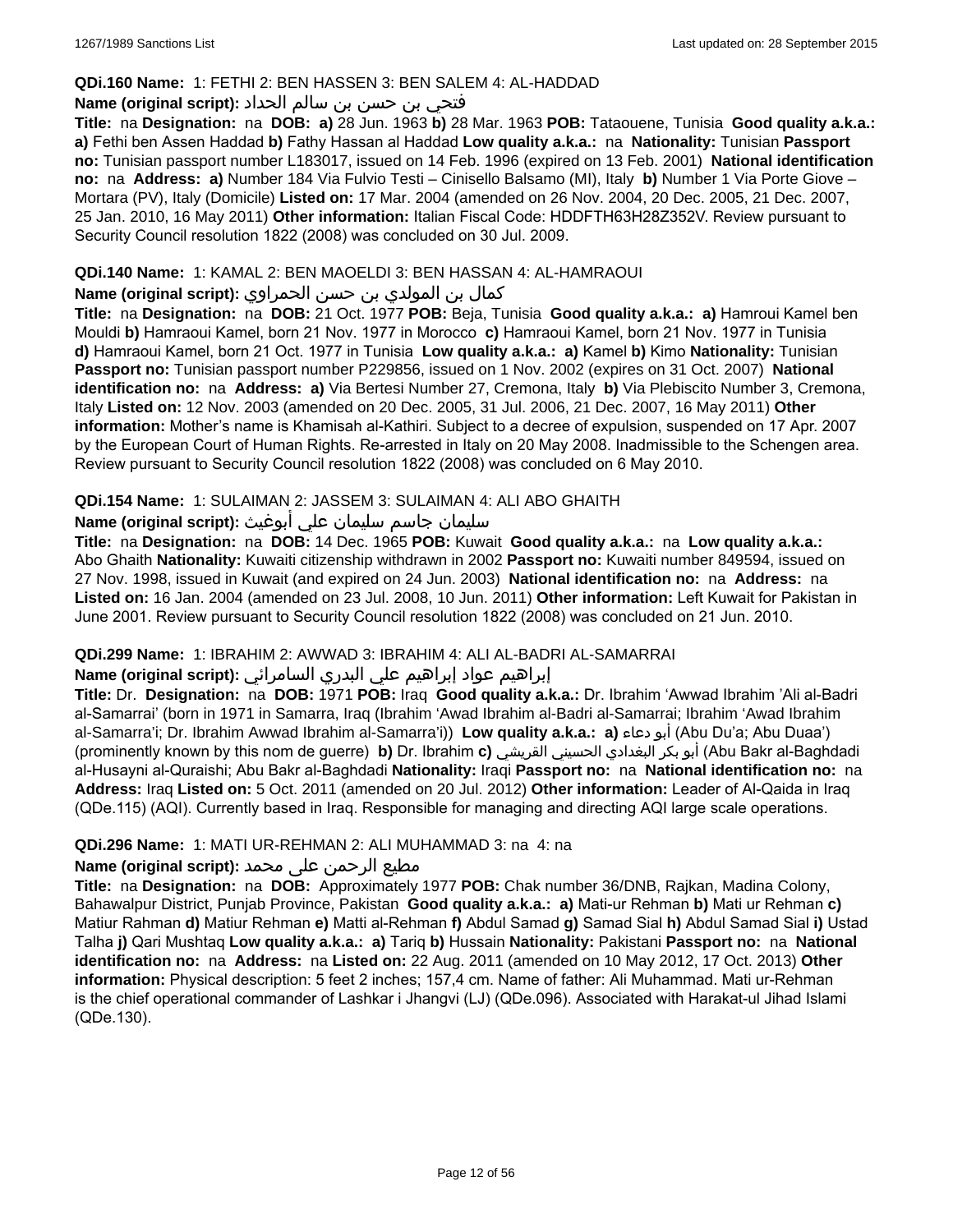### **QDi.194 Name:** 1: MOHAMMED 2: AHMED 3: SHAWKI 4: AL ISLAMBOLLY

### محمد احمد شوقي الاسلامبولي **:Name (original script)**

**Title:** na **Designation:** na **DOB:** 21 Jan. 1957 **POB:** El-Minya, Qena, Egypt **Good quality a.k.a.: a)** Abu Khalid **b)** Abu Ja'far **c)** Mohamed El Islambouli **Low quality a.k.a.:** na **Nationality:** Egyptian **Passport no:** na **National identification no:** na **Address:** (Believed to be in Pakistan or Afghanistan) **Listed on:** 29 Sep. 2005 (amended on 13 Dec. 2011) **Other information:** Father's name is Shawki al-Islambolly. Member of Egyptian Islamic Jihad (QDe.003). Review pursuant to Security Council resolution 1822 (2008) was concluded on 1 Jun. 2010.

# **QDi.176 Name:** 1: IMAD 2: BEN BECHIR 3: BEN HAMDA 4: AL-JAMMALI

# عماد بن البشير بن حمدا الجمالي **:(script original (Name**

**Title:** na **Designation:** na **DOB:** 25 Jan. 1968 **POB:** Manzal Tmim, Nabul, Tunisia **Good quality a.k.a.:** na **Low quality a.k.a.:** na **Nationality:** Tunisian **Passport no:** Tunisian number K693812, issued on 23 Apr. 1999 (expired on 22 Apr. 2004) **National identification no:** na **Address:** 4 Qistantiniyah Street, Manzal Tmim, Nabul, Tunisia (home address) **Listed on:** 23 Jun. 2004 (amended on 20 Dec. 2005, 31 Jul. 2006, 17 Oct. 2007, 13 Dec. 2011) **Other information:** Italian Fiscal Code: JMM MDI 68A25 Z352D. In detention in Tunis (Tunisia) as at Dec. 2009. Mother's name is Jamilah. Italian Judicial Authorities have issued a warrant of arrest against him, which had not been executed as of Sep. 2007. Review pursuant to Security Council resolution 1822 (2008) was concluded on 9 Apr. 2010.

# **QDi.317 Name:** 1: ABU MOHAMMED 2: AL-JAWLANI 3: na 4: na

# أبو محمد الجولاني **:(script original (Name**

**Title:** na **Designation:** na **DOB:** Between 1975 and 1979 **POB:** Syria **Good quality a.k.a.:** Abu Mohamed al-Jawlani (Abu Muhammad al-Jawlani, Abu Mohammed al-Julani, Abu Mohammed al-Golani, Abu Muhammad al-Golani, Abu Muhammad Aljawlani, Muhammad al-Jawlani (transliterations of original script name)) **Low quality a.k.a.:** الفاتح ، الفاتح شيخ)) transliterations: Shaykh al-Fatih; Al Fatih ) (Translation: The Conqueror) (Nom de guerre)) **Nationality:** Syrian **Passport no:** na **National identification no:** na **Address:** (Active in Syria as at Jun. 2013) **Listed on:** 24 Jul. 2013 (amended on 2 Jun. 2014) **Other information:** Since Jan. 2012, he is the Leader of Al-Nusrah Front for the People of the Levant (QDe.137), a Syria-based group listed in May 2014, and previously listed as an alias of Al-Qaida in Iraq (AQI) (QDe.115) between 30 May 2013 and 13 May 2014. Associated with Ibrahim Awwad Ibrahim Ali Al-Badri Al-Samarrai (QDi.299) and Aiman Muhammed Rabi al-Zawahiri (QDi.006).

# **QDi.058 Name:** 1: ABU BAKR 2: AL-JAZIRI 3: na 4: na

# **Name (original script):** الجزائري أبوبكر

**Title:** na **Designation:** na **DOB:** na **POB:** na **Good quality a.k.a.:** Yasir Al-Jazari **Low quality a.k.a.:** na **Nationality: a)** Algerian **b)** Palestinian **Passport no:** na **National identification no:** na **Address:** na **Listed on:** 11 Jan. 2002 (amended on 18 Jul. 2007, 1 Feb. 2008, 16 May 2011) **Other information:** Finance chief of the Afghan Support Committee (ASC) (QDe.069). Al-Qaida (QDe.004) facilitator and communication expert. Believed to be in Algeria as at Apr. 2010. Review pursuant to Security Council resolution 1822 (2008) was concluded on 21 Jun. 2010.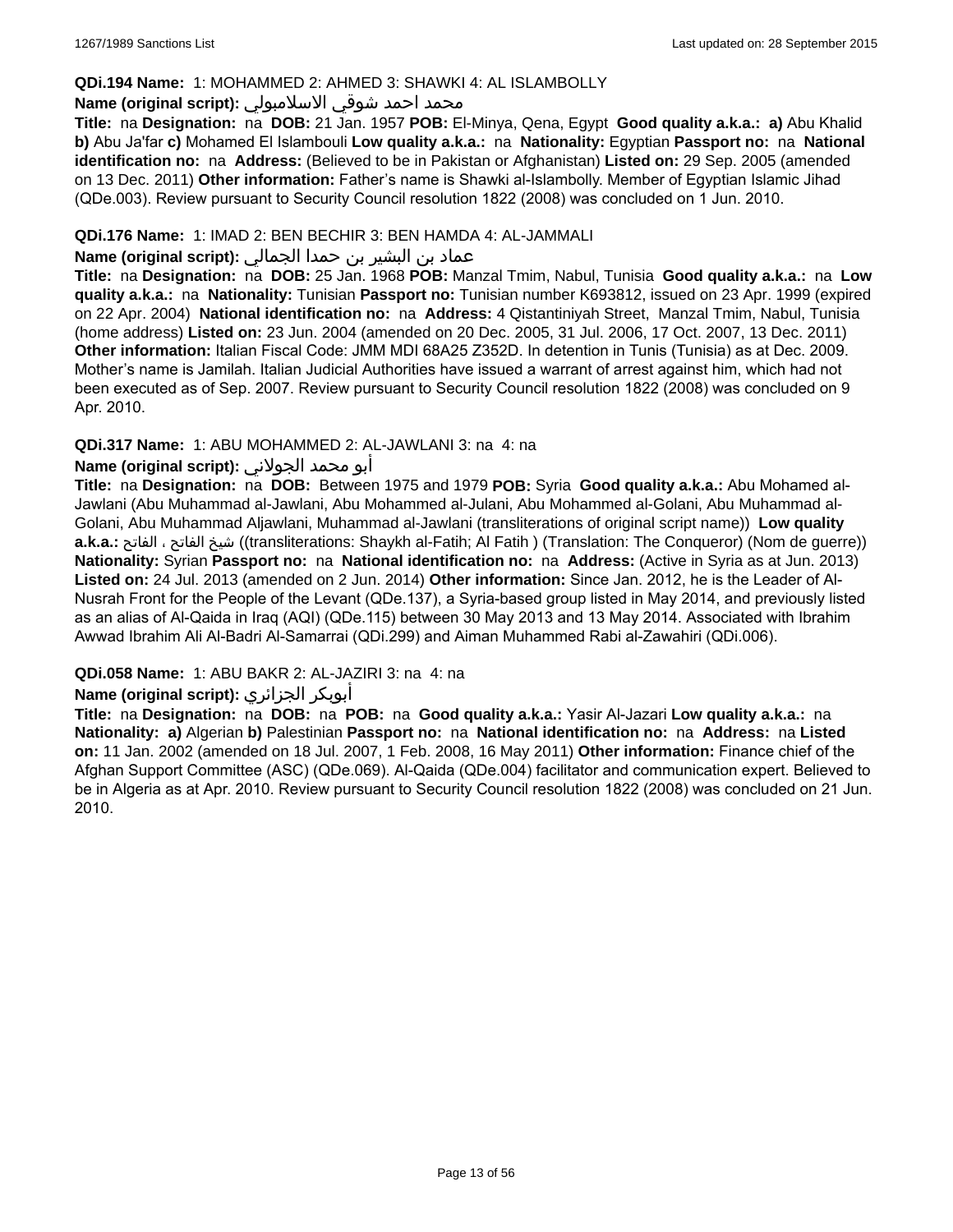# **QDi.318 Name:** 1: MUHAMMAD 2: JAMAL 3: ABD-AL RAHIM AHMAD 4: AL-KASHIF

# محمد جمال عبدالرحيم أحمد الكاشف **:Name (original script**)

**Title:** na **Designation:** na **DOB: a)** 1 Jan. 1964 **b)** 1 Feb. 1964 **POB:** Cairo, Egypt **Good quality a.k.a.: a)** Muhammad Jamal Abdo Al-Kashif **b)** Muhammad Jamal Abdo Al Kashef **c)** Muhammad Jamal Abd-Al Rahim Ahmad Al-Kashif **d)** Muhammad Jamal Abd-Al Rahim Al-Kashif **e)** Muhammad Jamal Abdu **f)** Muhammad Jamal **Low quality a.k.a.: a)** Muhammad Jamal Abu Ahmad (nom de guerre) **b)** Abu Ahmad (nom de guerre) **c)** Abu Jamal (nom de guerre) **d)** Muhammad Gamal Abu Ahmed **e)** Mohammad Jamal Abdo Ahmed (nom de guerre) **f)** Muhammad Jamal Abduh (nom de guerre) **g)** Muhammad Jamal Ahmad Abdu (nom de guerre) **h)** Riyadh (nom de guerre) **Nationality:** Egyptian **Passport no: a)** (Egyptian passport number 6487, issued 30 Jan. 1986, under name Muhammad Jamal Abdu) **b)** (Egyptian passport issued in 1993, under name Muhammad Jamal Abd-Al Rahim Ahmad Al-Kashif) **c)** (Yemeni passport number 388181, under name Muhammad Jamal Abd-Al Rahim Al-Kashif) **National identification no:** na **Address:** Egypt **Listed on:** 21 Oct. 2013 **Other information:** Trained in Afghanistan in the late 1980s with Al-Qaida (QDe.004) to make bombs. Former top military commander of the Egyptian Islamic Jihad (QDe.003). Since 2011, established Muhammad Jamal Network (MJN) (QDe.136) and terrorist training camps in Egypt and Libya. Conducted MJN's terrorist activities with support from Al-Qaida in the Arabian Peninsula (AQAP) (QDe.129). Reported to be involved in the attack on the United States Mission in Benghazi, Libya, on 11 Sep. 2012. Headed Nasr City terrorist cell in Egypt in 2012. Linked to Aiman al-Zawahiri (QDi.006) and the leadership of AQAP and the Organization of Al-Qaida in the Islamic Maghreb (AQIM) (QDe.014). Arrested and imprisoned multiple times by Egyptian authorities since ca. 2000. Released in 2011 but re-arrested by Egyptian authorities in Nov. 2012. Imprisoned in Egypt pending trial as of Sep. 2013. Wife's name is Samah 'Ali Al-Dahabani (Yemeni national).

# **QDi.233 Name:** 1: FAHD 2: MUHAMMAD 3: 'ABD AL-'AZIZ 4: AL-KHASHIBAN

# فهد محمد عبد العزيز الخشيبان **:(script original (Name**

**Title:** na **Designation:** na **DOB:** 16 Oct. 1966 **POB:** Oneiza, Saudi Arabia **Good quality a.k.a.: a)** Fahad H. A. Khashayban **b)** Fahad H. A. Kheshaiban **c)** Fahad Mohammad Abdulaziz Alkhoshiban **d)** Fahad H. A. al-Khashiban **e)** Fahad H. A. Kheshayban **f)** Fahad H. A. al-Khosiban **g)** Fahad H. A. Khasiban **h)** Fahd Muhammad 'Abd Al-'Aziz al-Khashayban **i)** Fahd Muhammad'Abd al-'Aziz al-Khushayban **j)** Fahad al-Khashiban **k)** Fahd Khushaiban **l)** Fahad Muhammad A. al-Khoshiban **m)** Fahad Mohammad A. al-Khoshiban **Low quality a.k.a.: a)** Shaykh Abu Thabit **b)** Abu Thabit **c)** Shaykh Thabet **d)** Abdur Abu Rahman **e)** Abu Abdur Rahman **Nationality:** Saudi Arabian **Passport no:** Saudi Arabian passport number G477835, issued on 26 Jun. 2006 (expired on 3 May 2011) **National identification no:** na **Address:** Saudi Arabia **Listed on:** 9 Oct. 2007 (amended on 20 Feb. 2008, 13 Dec. 2011) **Other information:** Involved in the financing of and otherwise provided assistance to the Abu Sayyaf Group (QDe.001). Review pursuant to Security Council resolution 1822 (2008) was concluded on 14 Sep. 2009.

# **QDi.170 Name:** 1: HACENE 2: ALLANE 3: na 4: na

# **Name (original script):** علاني حسن

**Title:** na **Designation:** na **DOB:** 17 Jan. 1941 **POB:** Médéa, Algeria **Good quality a.k.a.: a)** Hassan the Old **b)** Al Sheikh Abdelhay **c)** Boulahia **d)** Abu al-Foutouh **e)** Cheib Ahcéne **Low quality a.k.a.:** na **Nationality:** Algerian **Passport no:** na **National identification no:** na **Address:** na **Listed on:** 3 May 2004 (amended on 12 Apr. 2006, 7 Apr. 2008, 13 Dec. 2011) **Other information:** Confirmed to have died on 16 Apr. 2004 in northern Niger. Review pursuant to Security Council resolution 1822 (2008) was concluded on 27 Jul. 2010.

# **QDi.177 Name:** 1: HABIB 2: BEN 3: AHMED 4: AL-LOUBIRI

# حبيب بن احمد اللوبيري **:(script original (Name**

**Title:** na **Designation:** na **DOB:** 17 Nov. 1961 **POB:** Manzal Tmim, Nabul, Tunisia **Good quality a.k.a.:** Al-Habib ben Ahmad ben al-Tayib al-Lubiri **Low quality a.k.a.:** na **Nationality:** Tunisian **Passport no:** Tunisian number M788439, issued on 20 Oct. 2001 (expires on 19 Oct. 2006) **National identification no:** na **Address:** Al-Damus, Manzal Tmim, Nabul, Tunisia (habitual residence) **Listed on:** 23 Jun. 2004 (amended on 20 Dec. 2005, 17 Oct. 2007, 10 Aug. 2009, 13 Dec. 2011) **Other information:** Italian Fiscal Code: LBR HBB 61S17 Z352F. In detention in Tunisia as at Dec. 2009. Mother's name is Fatima bint al-Mukhtar. Review pursuant to Security Council resolution 1822 (2008) was concluded on 9 Apr. 2010.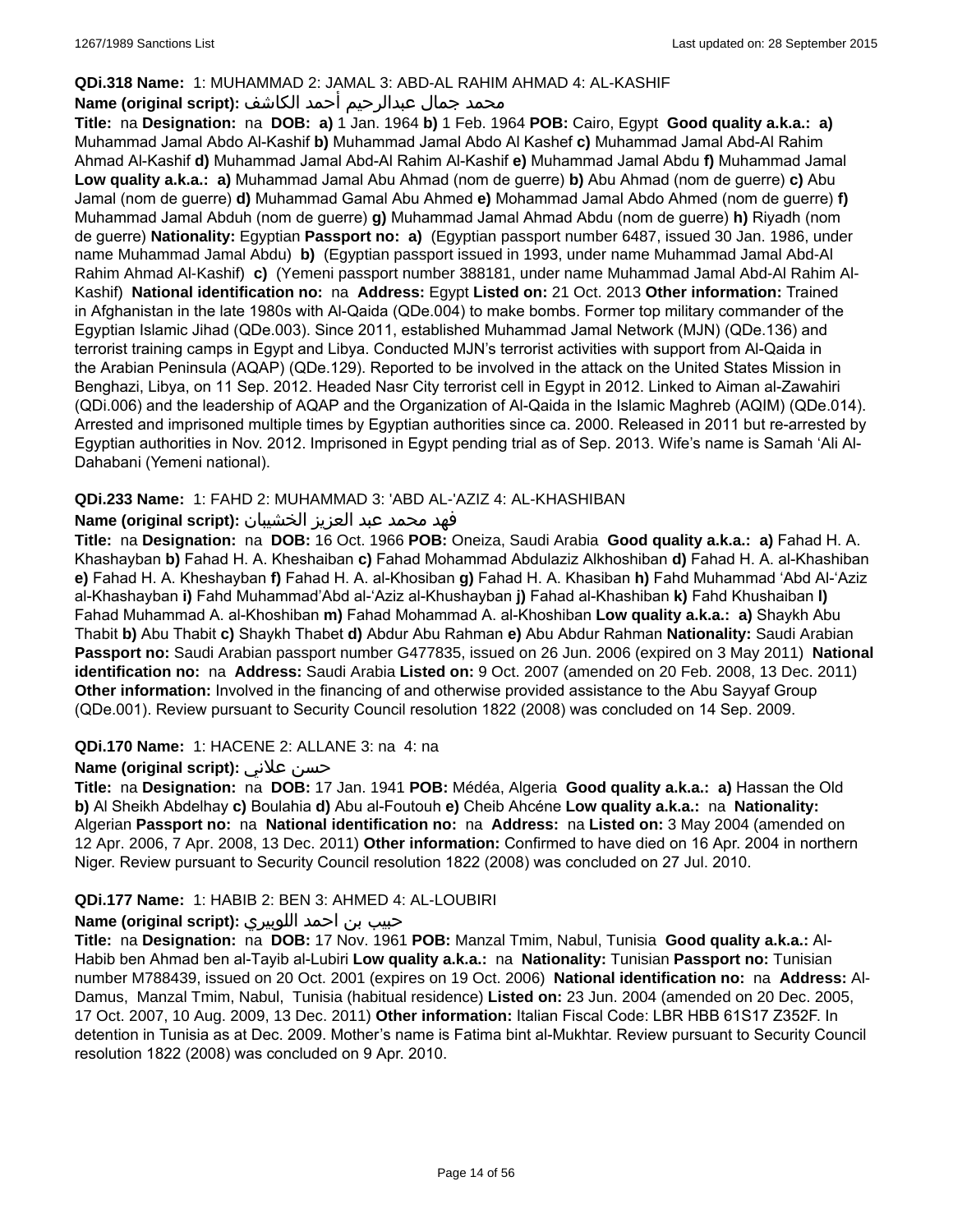### **QDi.074 Name:** 1: TAREK 2: BEN HABIB 3: BEN AL-TOUMI 4: AL-MAAROUFI

# طارق بن الحبيب بن التومي المعروفي **:(script original (Name**

**Title:** na **Designation:** na **DOB:** 23 Nov. 1965 **POB:** Ghardimaou, Tunisia **Good quality a.k.a.: a)** Abu Ismail **b)** Abou Ismail el Jendoubi **c)** Abou Ismail Al Djoundoubi **Low quality a.k.a.:** na **Nationality:** Tunisian **Passport no:** Tunisian number E590976, issued on 19 Jun. 1987 ( expired on 18 Jun. 1992) **National identification no:**  na **Address:** Rue Léon Théodore Number 107/1, 1090 Jette, Brussels, Belgium **Listed on:** 3 Sep. 2002 (amended on 26 Nov. 2004, 20 Dec. 2005, 31 Jul. 2006, 3 Jul. 2007, 10 Aug. 2009, 25 Jan. 2010, 23 Dec. 2010) **Other information:** Belgian nationality withdrawn on 26 Jan. 2009. In detention in Nivelles, Belgium, as of Oct. 2010. Review pursuant to Security Council resolution 1822 (2008) was concluded on 8 Jun. 2010.

### **QDi.320 Name:** 1: ABD-AL-HAMID 2: AL-MASLI 3: na 4: na

# **Name (original script):** المصلي عبدالحميد

**Title:** na **Designation:** na **DOB:** 1976 **POB: a)** Darnah, Libya **b)** Danar, Libya **Good quality a.k.a.: a)** Abdal-Hamid Muhammad Abd-al-Hamid Al-Masli **b)** Abd-al-Hamid Musalli **c)** Hamid Masli **Low quality a.k.a.: a)** Hamza al-Darnawi **b)** Hamzah al-Darnawi **c)** Hamza Darnawi **d)** Hamzah Darnawi **e)** Hamzah Dirnawi **f)** Hamza Darnavi **g)** Hamza al-Darnavi **h)** Abdullah Darnawi **i)** Abu-Hamzah al-Darnawi **Nationality:** Libyan **Passport no:** na **National identification no:** na **Address:** (Reportedly located in Waziristan, Federally Administered Tribal Areas, Pakistan) **Listed on:** 26 Nov. 2013 **Other information:** Leader and trainer of an Al-Qaida electronics and explosives workshop producing improvised explosive device components.

# **QDi.276 Name:** 1: AKRAM 2: TURKI 3: HISHAN 4: AL-MAZIDIH

أكرم تركي هاشم المزيده **:(script original (Name**

**Title:** na **Designation:** na **DOB: a)** 1974 **b)** 1975 **POB:** na **Good quality a.k.a.:** Akram Turki Al-Hishan **Low quality a.k.a.: a)** Abu Jarrah **b)** Abu Akram **Nationality:** na **Passport no:** na **National identification no:** na **Address:** Zabadani, Syrian Arab Republic **Listed on:** 11 Mar. 2010 **Other information:** Other possible date of birth: 1979. He is a cousin of Ghazy Fezza Hishan Al Mazidih (QDi.277).

### **QDi.277 Name:** 1: GHAZY 2: FEZZA 3: HISHAN 4: AL-MAZIDIH

# غازي فيزا هاشم المزيده **:(script original (Name**

**Title:** na **Designation:** na **DOB: a)** 1974 **b)** 1975 **POB:** na **Good quality a.k.a.: a)** Ghazy Fezzaa Hishan **b)** Mushari Abd Aziz Saleh Shlash **Low quality a.k.a.: a)** Abu Faysal **b)** Abu Ghazzy **Nationality:** na **Passport no:**  na **National identification no:** na **Address:** Zabadani, Syrian Arab Republic **Listed on:** 11 Mar. 2010 **Other information:** He is a cousin of Akram Turki Hishan Al Mazidih (QDi.276).

#### **QDi.076 Name:** 1: ISAM 2: ALI 3: MOHAMED 4: ALOUCHE

# عصام علي محمد علوش **:(script original (Name**

**Title:** na **Designation:** na **DOB: a)** 1972 **b)** 21 Mar. 1974 **POB:** Baghdad, Iraq **Good quality a.k.a.:** Mansour Thaer, born 21 Mar. 1974 in Baghdad, Iraq **Low quality a.k.a.:** na **Nationality:** Jordanian **Passport no:** na **National identification no:** na **Address:** na **Listed on:** 3 Sep. 2002 (amended on 18 Aug. 2006, 30 Jan. 2009) **Other information:** Was deported from Germany to Jordan in Feb. 2005. Review pursuant to Security Council resolution 1822 (2008) was concluded on 21 Jun. 2010.

#### **QDi.273 Name:** 1: FAZEEL-A-TUL 2: SHAYKH ABU MOHAMMED 3: AMEEN 4: AL-PESHAWARI

**Title:** na **Designation:** na **DOB: a)** Approximately 1967 **b)** Approximately 1961 **c)** Approximately 1973 **POB:** Shunkrai village, Sarkani District, Konar Province, Afghanistan **Good quality a.k.a.: a)** Shaykh Aminullah **b)** Sheik Aminullah **c)** Abu Mohammad Aminullah Peshawari **d)** Abu Mohammad Amin Bishawri **e)** Abu Mohammad Shaykh Aminullah Al-Bishauri **f)** Shaykh Abu Mohammed Ameen al-Peshawari **g)** Shaykh Aminullah Al-Peshawari **Low quality a.k.a.:** na **Nationality:** Afghan **Passport no:** na **National identification no:** na **Address:** Ganj District, Peshawar, Pakistan **Listed on:** 29 Jun. 2009 (amended on 24 Jul. 2013) **Other information:** Associated with Al-Qaida (QDe.004). Head of Ganj madrasa, a.k.a. Madrasa Jamia Taleemul Quran wal Hadith, a.k.a. Madrasa Taleemul Quran wal Sunnah, located at the Ganj Gate, Phandu Road, Peshawar, Pakistan.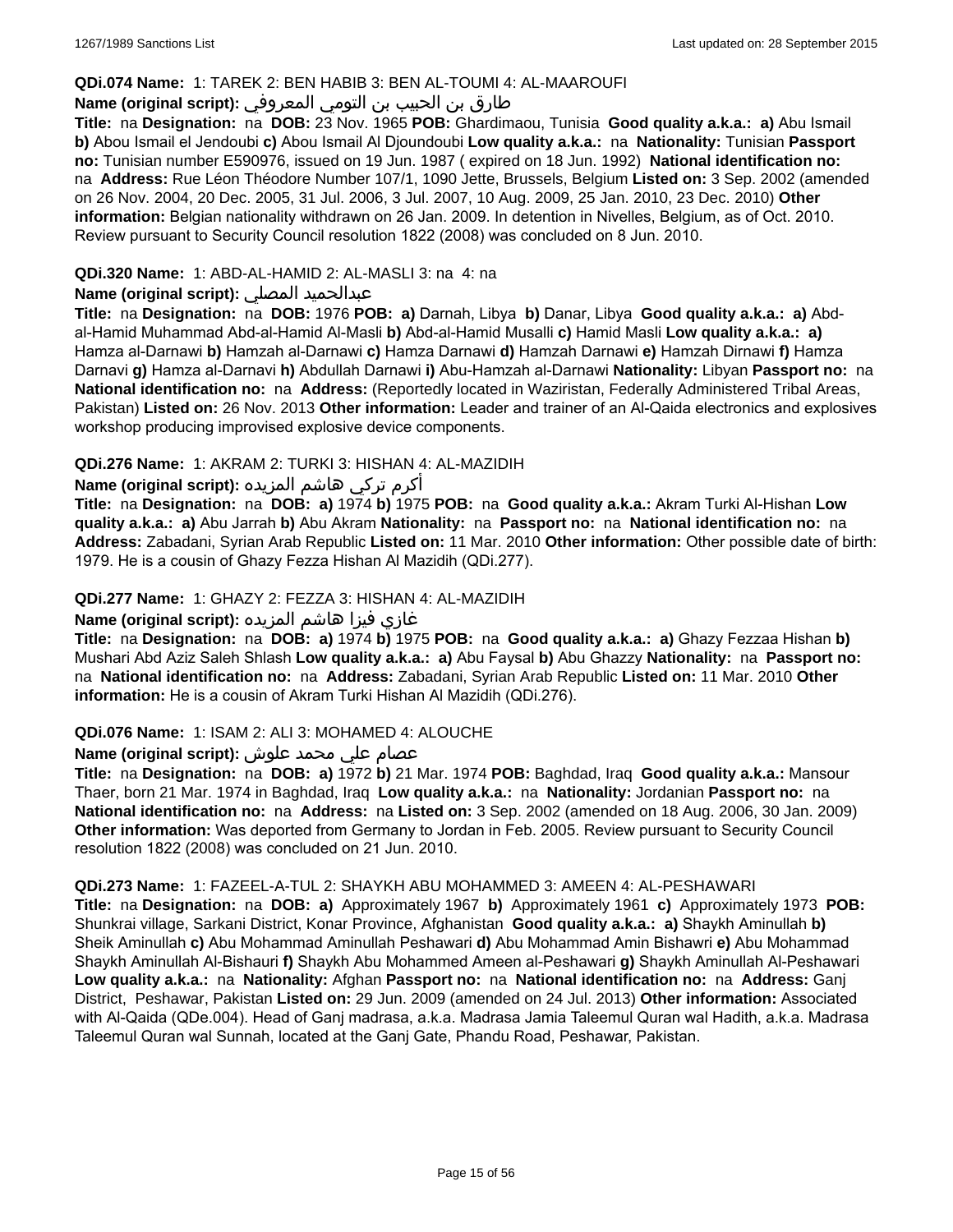### **QDi.282 Name:** 1: QASIM 2: YAHYA 3: MAHDI 4: AL-RIMI

# قاسم يحيى مهدي الريمي **:(script original (Name**

**Title:** na **Designation:** na **DOB:** 5 Jun. 1978 **POB:** Sanaa, Yemen **Good quality a.k.a.: a)** Qasim Al-Rimi **b)** Qasim al-Raymi **c)** Qassim al-Raymi **d)** Qasim al-Rami **Low quality a.k.a.: a)** Qasim Yahya Mahdi 'Abd al-Rimi **b)** Abu Hurayah al-Sana'ai **c)** Abu 'Ammar **Nationality:** Yemeni **Passport no:** Yemeni passport number 00344994, issued on 3 Jul. 1999 **National identification no:** na **Address:** Yemen **Listed on:** 11 May 2010 (amended on 15 Apr. 2014) **Other information:** na

# **QDi.023 Name:** 1: NAZIH 2: ABDUL HAMED 3: NABIH 4: AL-RUQAI'I

# نزيه عبد الحميد نبيه الراجعي **:(script original (Name**

**Title:** na **Designation:** na **DOB: a)** 30 Mar. 1964 **b)** 14 May 1964 **POB:** Tripoli, Libyan Arab Jamahiriya **Good quality a.k.a.: a)** Anas Al-Liby **b)** Anas Al-Sibai **c)** Nazih Abdul Hamed Al-Raghie **Low quality a.k.a.:** na **Nationality:** Libyan **Passport no:** 621570 **National identification no:** 200310/I **Address:** Al Nawafaliyyin, Jarraba Street, Taqsim Al Zuruq, Tripoli, Libyan Arab Jamahiriya **Listed on:** 17 Oct. 2001 (amended on 31 Jul. 2006, 16 Dec. 2010) **Other information:** Review pursuant to Security Council resolution 1822 (2008) was concluded on 21 Jun. 2010.

#### **QDi.253 Name:** 1: KHALIFA 2: MUHAMMAD 3: TURKI 4: AL-SUBAIY

# خليفة محمد تركي السبيعي **:(script original (Name**

**Title:** na **Designation:** na **DOB:** 1 Jan. 1965 **POB:** Doha, Qatar **Good quality a.k.a.: a)** Khalifa Mohd Turki Alsubaie **b)** Khalifa Mohd Turki al-Subaie **c)** Khalifa Al-Subayi **d)** Khalifa Turki bin Muhammad bin al-Suaiy **Low quality a.k.a.: a)** Abu Mohammed al-Qatari **b)** Katrina **Nationality:** Qatari **Passport no:** (Qatari passport number 00685868 issued in Doha on 5 Feb. 2006 and expiring on 4 Feb. 2011) **National identification no:** (Qatari identity card number 26563400140) na **Address:** Doha, Qatar **Listed on:** 10 Oct. 2008 (amended on 25 Jan. 2010, 15 Nov. 2012, 19 Feb. 2015) **Other information:** Qatar-based terrorist financier and facilitator who has provided financial support to, and acted on behalf of, the senior leadership of Al-Qaida (QDe.004), including moving recruits to Al-Qaida training camps in South Asia. In Jan. 2008, convicted in absentia by the Bahraini High Criminal Court for financing terrorism, undergoing terrorist training, facilitating the travel of others to receive terrorist training abroad, and for membership in a terrorist organization. Arrested in Qatar in Mar. 2008. Served his sentence in Qatar and has been released from detention. Mother's name is Hamdah Ahmad Haidoos.

#### **QDi.151 Name:** 1: MOURAD 2: BEN ALI 3: BEN AL-BASHEER 4: AL-TRABELSI

# مراد بن علي بن البشير الطرابلسي **:Name (original script)**

**Title:** na **Designation:** na **DOB:** 20 May 1969 **POB:** Manzil Tmim, Tunisia **Good quality a.k.a.: a)** Aboue Chiba Brahim, born 2 Sep. 1966 in Libya **b)** Arouri Taoufik, born 2 Sep. 1964 in Tunisia **c)** Ben Salah Adnan, born 2 Apr. 1966 in Tunisia **d)** Sassi Adel, born 2 Sep. 1966 in Tunisia **e)** Salam Kamel, born 2 Feb. 1963 in Tunisia **f)** Salah Adnan, born 4 Feb. 1965 in Algeria **g)** Arouri Faisel, born 2 Mar. 1965 in Tunisia **h)** Bentaib Amour, born 9 Feb. 1965 in Morocco **i)** Adnan Salah, born 1 Apr. 1966 in Tunisia **j)** Hasnaoui Mellit (born in 1972 in Morocco) **k)** Arouri Taoufik ben Taieb, born 9 Feb. 1964 in Tunisia **l)** Abouechiba Brahim, born 2 Sep. 1966 in Lebanon **m)** Farid Arouri, born 2 Jun. 1964 in Tunisia **n)** Ben Magid, born 2 Jun. 1966 in Lebanon **o)** Maci Ssassi, born 2 Jun. 1972 in Libya **p)** Salah ben Anan, born 2 Apr. 1966 in Tunisia **q)** Hasnaui Mellit (born in 1972 in Morocco) **Low quality a.k.a.:** Abou Djarrah **Nationality:** Tunisian **Passport no:** Tunisian number G827238, issued on 1 Jun. 1996 (expired on 31 May 2001) **National identification no:** na **Address:** Libya Street Number 9, Manzil Tmim, Nabeul, Tunisia **Listed on:** 12 Nov. 2003 (amended on 20 Dec. 2005, 10 Aug. 2009, 16 May 2011) **Other information:** Extradited from Italy to Tunisia on 13 Dec. 2008. Inadmissible to the Schengen area. Mother's name is Mabrukah al-Yazidi. Review pursuant to Security Council resolution 1822 (2008) was concluded on 22 Apr. 2010.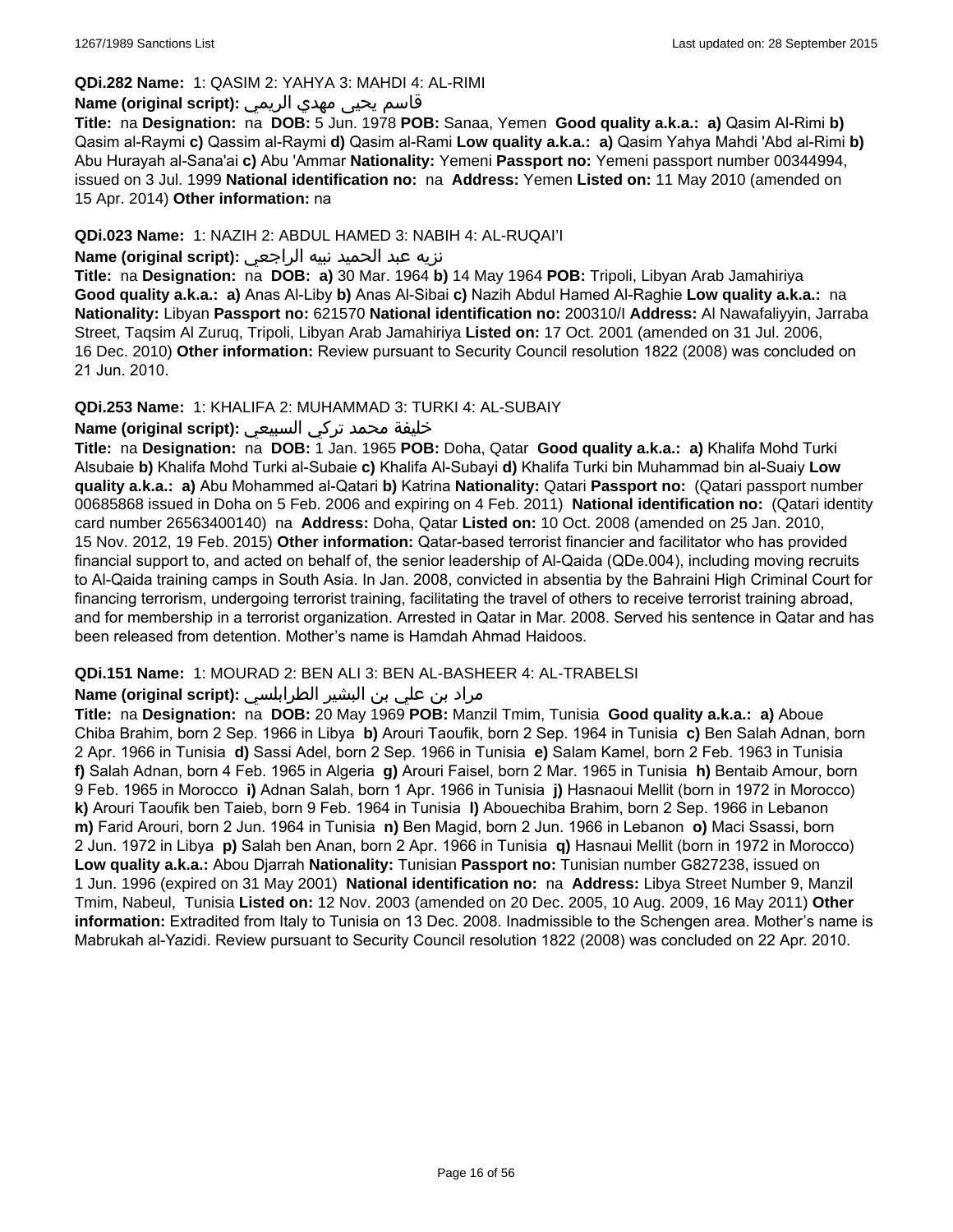# **QDi.172 Name:** 1: HASSAN 2: ABDULLAH 3: HERSI 4: AL-TURKI

# حسن عبد الله حرسي التركي **:(script original (Name**

**Title: a)** Sheikh **b)** Colonel **Designation:** na **DOB:** Approximately 1944 **POB:** Region V, Ethiopia (the Ogaden Region in eastern Ethiopia) **Good quality a.k.a.: a)** Hassan Turki **b)** Hassen Abdelle Fihiye **c)** Sheikh Hassan Abdullah Fahaih **d)** Hassan Al-Turki **e)** Hassan Abdillahi Hersi Turki **f)** Sheikh Hassan Turki **g)** Xasan Cabdilaahi Xirsi **h)** Xasan Cabdulle Xirsi **Low quality a.k.a.:** na **Nationality:** Somali **Passport no:** na **National identification no:** na **Address:** (Reported to be active in Southern Somalia, lower Juba near Kismayo, mainly in Jilibe and Burgabo as of Nov. 2012) **Listed on:** 6 Jul. 2004 (amended on 25 Jul. 2006, 21 Dec. 2007, 12 Apr. 2010, 11 May 2010, 13 Dec. 2011, 18 Mar. 2013) **Other information:** Family Background: From the Ogaden clan, Reer - Abdille subclan. Part of the Al-Itihaad Al-Islamiya (AIAI) (QDe.002) leadership. Believed to have been involved in the attacks on the United States embassies in Nairobi and Dar es Salaam in August 1998. Also subject to the sanctions measures set out in Security Council resolution 1844 (2008) concerning Somalia and Eritrea (see www.un.org/sc/ committees/751/index.shtml). Review pursuant to Security Council resolution 1822 (2008) was concluded on 13 May 2010.

# **QDi.274 Name:** 1: NASIR 2: 'ABD-AL-KARIM 3: 'ABDULLAH 4: AL-WAHISHI

# ناصر عبدالكريم عبدالله الوحيشي **:(script original (Name**

**Title:** na **Designation:** na **DOB: a)** 1 Oct. 1976 **b)** (08/10/1396 Hijri Calendar) **POB:** Yemen **Good quality a.k.a.: a)** Nasir al-Wahishi **b)** Abu Basir Nasir al-Wahishi **c)** Naser Abdel Karim al-Wahishi **d)** Nasir Abd al-Karim al-Wuhayshi **e)** Abu Basir Nasir Al-Wuhayshi **f)** Nasser Abdul-karim Abdullah al-Wouhichi **g)** Abu Baseer al-Wehaishi **h)** Abu Basir Nasser al-Wuhishi **i)** Abdul Kareem Abdullah Al-Woohaishi **j)** Nasser Abdelkarim Saleh Al Wahichi **Low quality a.k.a.: a)** Abu Basir **b)** Abu Bashir **Nationality:** Yemeni **Passport no:** Yemeni number 40483, issued on 5 Jan. 1997 **National identification no:** na **Address:** na **Listed on:** 19 Jan. 2010 (amended on 15 Apr. 2014, 15 Jun. 2015) **Other information:** Since 2007, leader of Al-Qaida in Yemen (AQY). Since Jan. 2009, leader of Al-Qaida in the Arabian Peninsula (QDe.129) operating in Yemen and Saudi Arabia. Associated with senior Al-Qaida (QDe.004) leadership, claims he was secretary to Usama Bin Laden (deceased) prior to 2003. Arrested in Iran and extradited to Yemen in 2003, where he escaped from prison in 2006 and remains fugitive as at Jan. 2010.

# **QDi.015 Name:** 1: MAHFOUZ 2: OULD 3: AL-WALID 4: na

# محفوظ ولد الوليد **:**Name (original script)

**Title:** na **Designation:** na **DOB:** 1 Jan. 1975 **POB:** Mauritania **Good quality a.k.a.: a)** Abu Hafs the Mauritanian **b)** Khalid Al-Shanqiti **c)** Mafouz Walad Al-Walid **Low quality a.k.a.:** na **Nationality:** Mauritanian **Passport no:**  na **National identification no:** na **Address:** na **Listed on:** 6 Oct. 2001 (amended on 1 Jun. 2007, 10 Jun. 2011) **Other information:** Review pursuant to Security Council resolution 1822 (2008) was concluded on 15 Jun. 2010.

# **QDi.006 Name:** 1: AIMAN 2: MUHAMMED 3: RABI 4: AL-ZAWAHIRI

# أيمن محمد ربيع الظواهري **:(script original (Name**

**Title: a)** Doctor **b)** Dr. **Designation:** na **DOB:** 19 Jun. 1951 **POB:** Giza, Egypt **Good quality a.k.a.: a)** Ayman Al-Zawahari **b)** Ahmed Fuad Salim **c)** Al Zawahry Aiman Mohamed Rabi Abdel Muaz **d)** Al Zawahiri Ayman **e)** Abdul Qader Abdul Aziz Abdul Moez Al Doctor **f)** Al Zawahry Aiman Mohamed Rabi **g)** Al Zawahry Aiman Mohamed Rabie **h)** Al Zawahry Aiman Mohamed Robi **i)** Dhawahri Ayman **j)** Eddaouahiri Ayman **k)** Nur Al Deen Abu Mohammed **l)** Ayman Al Zawahari **m)** Ahmad Fuad Salim **Low quality a.k.a.: a)** Abu Fatma **b)** Abu Mohammed **Nationality:** Egyptian **Passport no: a)** Egyptian Passport number 1084010 **b)** Passport number 19820215 **National identification no:** na **Address:** na **Listed on:** 25 Jan. 2001 (amended on 2 Jul. 2007, 18 Jul. 2007, 13 Aug. 2007, 16 Dec. 2010, 22 May 2015) **Other information:** Leader of Al-Qaida (QDe.004). Former operational and military leader of Egyptian Islamic Jihad (QDe.003), was a close associate of Usama Bin Laden (deceased). Believed to be in the Afghanistan/Pakistan border area. Review pursuant to Security Council resolution 1822 (2008) was concluded on 21 Jun. 2010.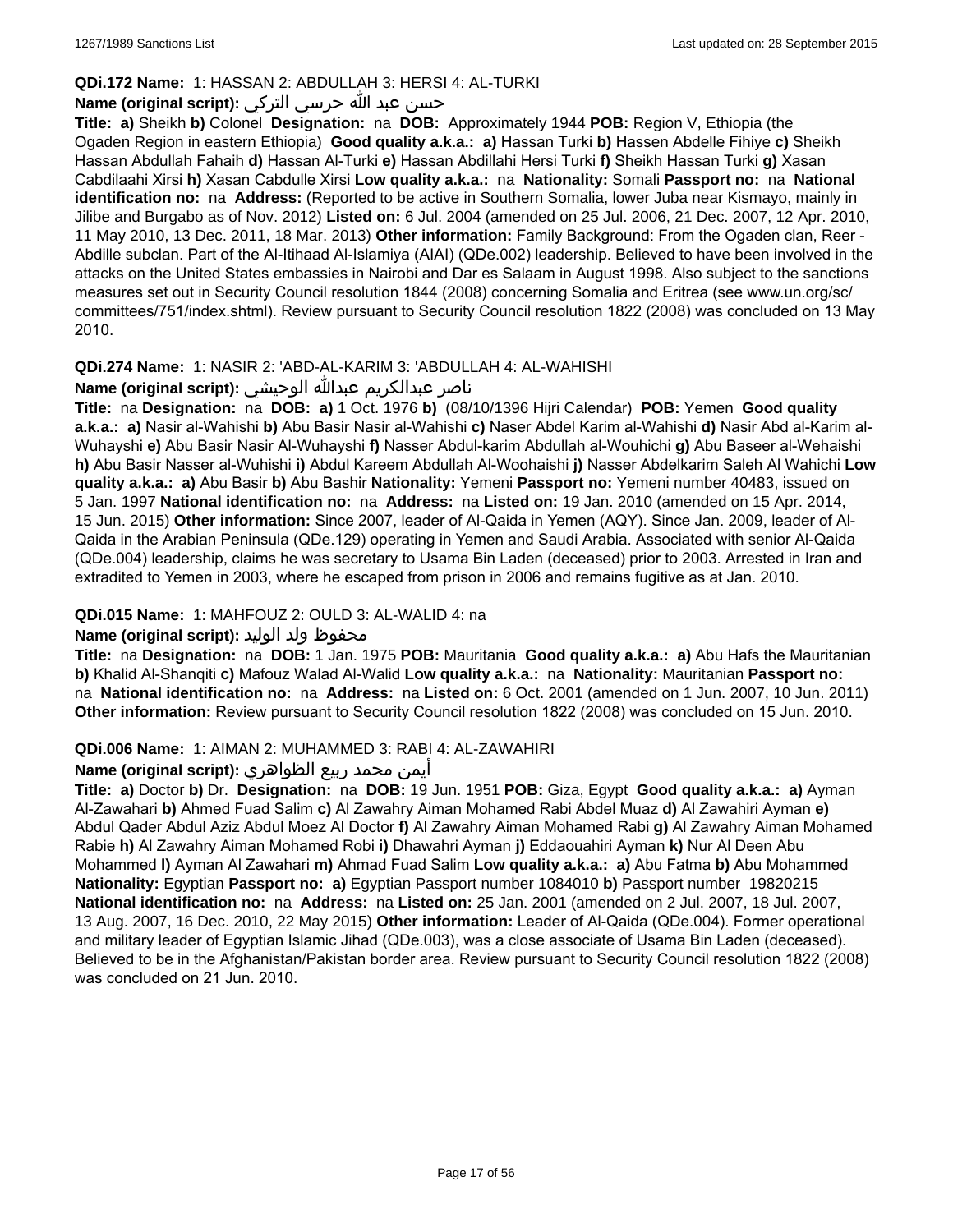# **QDi.156 Name:** 1: ABD-AL-MAJID 2: AZIZ 3: AL-ZINDANI 4: na

### عبد المجيد عزيز الزنداني **:(script original (Name**

**Title:** Sheikh **Designation:** na **DOB:** 1950 **POB:** Yemen **Good quality a.k.a.: a)** Abdelmajid Al-Zindani **b)** Shaykh 'Abd Al-Majid Al-Zindani **c)** Sheikh Abd Al-Meguid Al-Zandani **Low quality a.k.a.:** na **Nationality:** Yemeni **Passport no:** Yemeni number A005487, issued on 13 Aug. 1995 **National identification no:** na **Address:** P.O. Box 8096, Sana'a, Yemen **Listed on:** 27 Feb. 2004 (amended on 25 Jul. 2006, 10 Jun. 2011) **Other information:** Review pursuant to Security Council resolution 1822 (2008) was concluded on 2 Jun. 2010.

### **QDi.152 Name:** 1: SAIFI 2: AMMARI 3: na 4: na

### **Name (original script):** عماري سيفي

**Title:** na **Designation:** na **DOB: a)** 1 Jan. 1968 **b)** 24 Apr. 1968 **POB: a)** Kef Rih, Algeria **b)** Guelma, Algeria **Good quality a.k.a.: a)** El Para (combat name) **b)** Abderrezak Le Para **c)** Abou Haidara **d)** El Ourassi **e)** Abderrezak Zaimeche **f)** Abdul Rasak ammane Abu Haidra **g)** Abdalarak **Low quality a.k.a.:** na **Nationality:** Algerian **Passport no:** na **National identification no:** na **Address:** Algeria **Listed on:** 4 Dec. 2003 (amended on 7 Apr. 2008, 16 May 2011) **Other information:** In detention in Algeria since Oct. 2004. Former member of the GSPC listed as The Organization of Al-Qaida in the Islamic Maghreb (QDe.014). Review pursuant to Security Council resolution 1822 (2008) was concluded on 27 Jul. 2010.

### **QDi.216 Name:** 1: ABDULLAH 2: ANSHORI 3: na 4: na

**Title:** na **Designation:** na **DOB:** 1958 **POB:** Pacitan, East Java, Indonesia **Good quality a.k.a.: a)** Abu Fatih **b)** Thoyib, Ibnu **c)** Toyib, Ibnu **d)** Abu Fathi **Low quality a.k.a.:** na **Nationality:** Indonesian **Passport no:** na **National identification no:** na **Address:** na **Listed on:** 21 Apr. 2006 **Other information:** Review pursuant to Security Council resolution 1822 (2008) was concluded on 8 Jun. 2010.

### **QDi.323 Name:** 1: SAID 2: ARIF 3: na 4: na

**Title:** na **Designation:** na **DOB: a)** 25 Jun. 1964 **b)** 5 Dec. 1965 **POB:** Oran, Algeria **Good quality a.k.a.: a)** Said Mohamed Arif **b)** Omar Gharib **c)** Abderahmane **d)** Abdallah al-Jazairi **e)** Slimane Chabani **f)** Souleiman **Low quality a.k.a.:** na **Nationality:** Algerian **Passport no:** na **National identification no:** na **Address:** na **Listed on:** 15 Aug. 2014 **Other information:** A veteran member of the 'Chechen Network' (not listed) and other terrorist groups. He was convicted of his role and membership in the 'Chechen Network' in France in 2006. Joined Jabhat al-Nusrah, listed as Al-Nusrah Front for the People of the Levant (QDe.137) in October 2013.

# **QDi.184 Name:** 1: MUHSIN 2: FADHIL 3: AYED 4: ASHOUR AL-FADHLI

# محسن فاضل عايد عاشور الفضلي **:Name (original script**)

**Title:** na **Designation:** na **DOB:** 24 Apr. 1981 **POB:** Kuwait **Good quality a.k.a.: a)** Muhsin Fadhil 'Ayyid al Fadhli **b)** Muhsin Fadil Ayid Ashur al Fadhli **c)** Abu Majid Samiyah **d)** Abu Samia **Low quality a.k.a.:** na **Nationality:** Kuwaiti **Passport no: a)** Kuwaiti number 106261543 **b)** Kuwaiti number 1420529, issued in Kuwait (and expired on 31 Mar. 2006) **National identification no:** na **Address:** Block Four, Street 13, House #179 Kuwait City, Al-Riqqa area, Kuwait **Listed on:** 17 Feb. 2005 (amended on 23 Jul. 2008) **Other information:** Wanted by the Kuwaiti Security Authorities. Fugitive as of Jul. 2008. Review pursuant to Security Council resolution 1822 (2008) was concluded on 1 Jun. 2010.

#### **QDi.265 Name:** 1: HAJI 2: MUHAMMAD 3: ASHRAF 4: na

**Title:** na **Designation:** na **DOB: a)** 1 Mar. 1965 **b)** 1955 **POB:** Faisalabad, Pakistan **Good quality a.k.a.: a)** Haji M. Ashraf **b)** Muhammad Ashraf Manshah **c)** Muhammad Ashraf Munsha **Low quality a.k.a.:** na **Nationality:** Pakistani **Passport no: a)** Pakistani number AT0712501, issued on 12 Mar. 2008 (expired 11 Mar 2013) **b)** Pakistani number A-374184 **National identification no: a)** Pakistani 6110125312507 **b)** Pakistani 24492025390 **Address:** na **Listed on:** 10 Dec. 2008 (amended on 17 Jul. 2009, 24 Jul. 2013) **Other information:** Chief of finance of Lashkar-e-Tayyiba (QDe.118). His father's name is Noor Muhammad.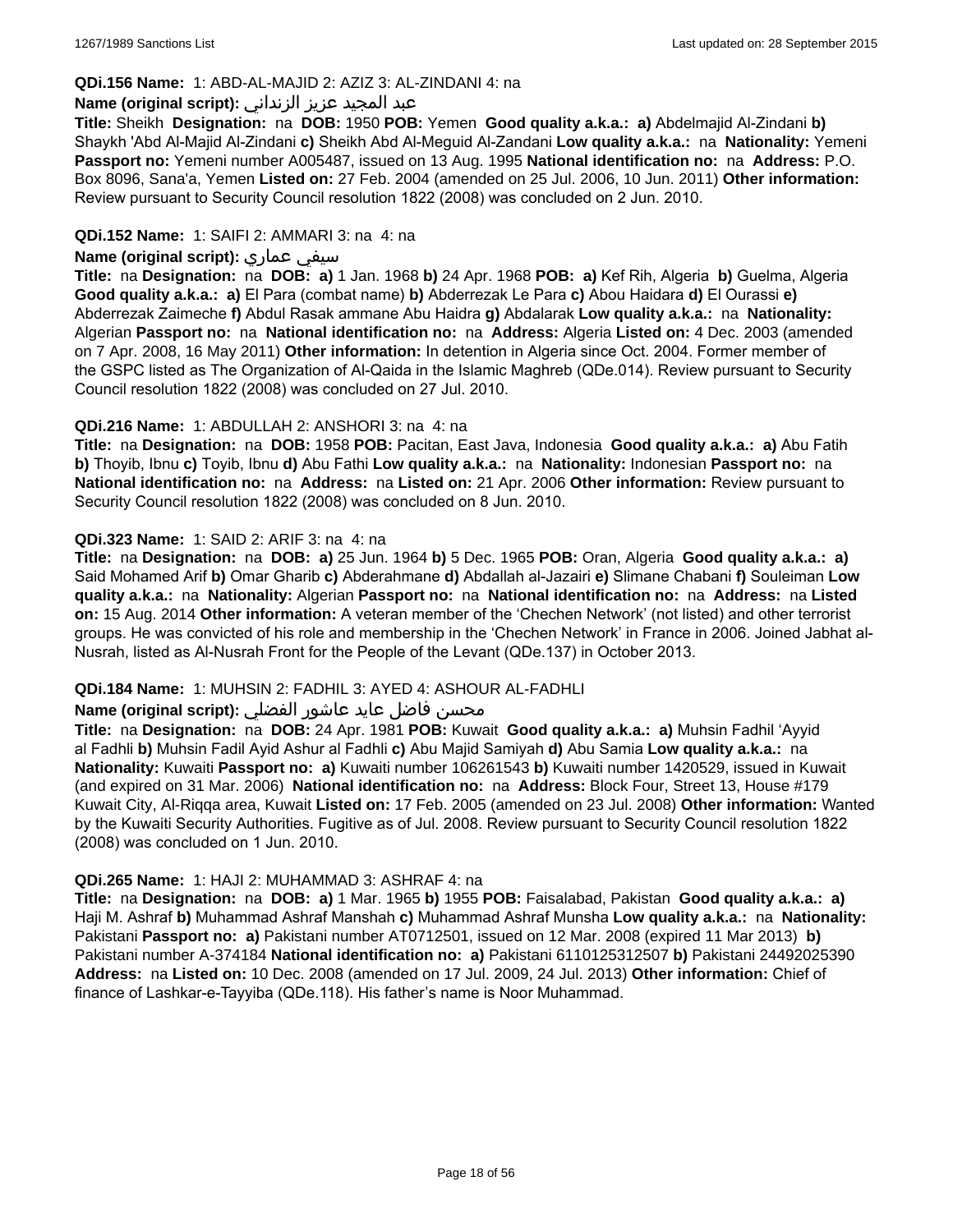# **QDi.384 Name:** 1: ISLAM 2: SEIT-UMAROVICH 3: ATABIEV 4: na

# **Name (original script):** Ислам Сеит-Умарович Атабиев

**Title:** na **Designation:** na **DOB:** 29 Sep. 1983 **POB:** Ust-Dzheguta, Republic of Karachayevo- Cherkessia, Russian Federation **Good quality a.k.a.:** na **Low quality a.k.a.:** Abu Jihad (original script: ### ######) **Nationality:** Russian **Passport no:** Russian foreign travel passport number 620169661 **National identification no:** Russian national passport number 9103314932, issued on 15 Aug. 2003 (issued by Department of the Federal Migration Service of the Russian Federation for the Republic Karachayevo-Cherkessia) **Address: a)** Moscovskiy Microrayon 6, App. 96, Ust- Dzheguta, Republic of Karachayevo-Cherkessia, Russian Federation **b)** Syrian Arab Republic (located in as at Aug. 2015) **c)** Iraq (possible alternative location as at Aug. 2015) **Listed on:** 2 Oct. 2015 **Other information:** As at Aug. 2015, emir of Russian-speaking militants of the Islamic State of Iraq and the Levant (ISIL), listed as Al-Qaida in Iraq (QDe.115). Controls the Syrian Arab Republic cities of Al Dana and Idlib as an ISIL chief. Wanted by the authorities of the Russian Federation for terrorist crimes committed in its territory. Photo available for inclusion in the INTERPOL-UN Security Council Special Notice.

# **QDi.042 Name:** 1: HASSAN 2: DAHIR 3: AWEYS 4: na

# **Name (original script):** ظاهرعويس حسن

**Title: a)** Sheikh **b)** Colonel **Designation:** na **DOB:** 1935 **POB:** Somalia **Good quality a.k.a.: a)** Ali, Sheikh Hassan Dahir Aweys **b)** Awes, Shaykh Hassan Dahir **c)** Hassen Dahir Aweyes **d)** Ahmed Dahir Aweys **e)** Mohammed Hassan Ibrahim **f)** Aweys Hassan Dahir **g)** Hassan Tahir Oais **h)** Hassan Tahir Uways **i)** Hassan Dahir Awes **Low quality a.k.a.: a)** Sheikh Aweys **b)** Sheikh Hassan **c)** Sheikh Hassan Dahir Aweys **Nationality:** Somali **Passport no:** na **National identification no:** na **Address: a)** (Active in Southern Somalia as of Nov. 2012.) **b)** (Also reported to be in Eritrea as of Nov. 2007.) **Listed on:** 9 Nov. 2001 (amended on 21 Dec. 2007, 11 May 2010, 16 May 2011, 18 Mar. 2013) **Other information:** Family background: from the Hawiye's Habergidir, Ayr clan. Senior leader of Al-Itihaad Al-Islamiya (AIAI) (QDe.002) and Hizbul Islam in Somalia. Since 12 April 2010, also subject to the sanctions measures set out in Security Council resolution 1844 (2008) concerning Somalia and Eritrea (see www.un.org/sc/committees/751/index.shtml). Review pursuant to Security Council resolution 1822 (2008) was concluded on 22 Jun. 2010.

### **QDi.248 Name:** 1: RICARDO 2: PEREZ 3: AYERAS 4: na

**Title:** na **Designation:** na **DOB:** 15 Sep. 1973 **POB:** 24 Paraiso Street, Barangay Poblacion, Mandaluyong City, Philippines **Good quality a.k.a.: a)** Abdul Kareem Ayeras **b)** Abdul Karim Ayeras **Low quality a.k.a.: a)** Ricky Ayeras **b)** Jimboy **c)** Isaac Jay Galang Perez **d)** Abdul Mujib **Nationality:** Filipino **Passport no:** na **National identification no:** na **Address: a)** Barangay Mangayao, Tagkawayan, Quezon, Philippines **b)** Barangay Tigib, Ayungon, Negros Oriental, Philippines **Listed on:** 4 Jun. 2008 (amended on 13 Dec. 2011) **Other information:** Member of the Rajah Solaiman Movement (QDe.128). Arrested by the Philippines authorities on 14 Mar. 2011. Review pursuant to Security Council resolution 1822 (2008) was concluded on 13 May 2010.

# **QDi.305 Name:** 1: ABDUL 2: ROSYID 3: RIDHO 4: BA'ASYIR

**Title:** na **Designation:** na **DOB:** 31 Jan. 1974 **POB:** Sukoharjo, Indonesia **Good quality a.k.a.: a)** Abdul Rosyid Ridho Bashir **b)** Rashid Rida Ba'aysir **c)** Rashid Rida Bashir **Low quality a.k.a.:** na **Nationality:** Indonesian **Passport no:** na **National identification no:** (Indonesian National Identity Card number 1127083101740003 under name Abdul Rosyid Ridho Ba'asyir) na **Address:** Podok Pesantren AL Wayain Ngrandu, Sumber Agung Magetan, East Java, Indonesia **Listed on:** 12 Mar. 2012 **Other information:** Father's name is Abu Bakar Ba'asyir (QDi.217). Brother of Abdul Rahim Ba'aysir (QDi.293). Belongs to the leadership of and is involved in recruitment and fundraising for Jemmah Anshorut Tauhid (JAT) (QDe.133) Associated with Jemaah Islamiyah (QDe.092).

# **QDi.217 Name:** 1: ABU BAKAR 2: BA'ASYIR 3: na 4: na

**Title:** na **Designation:** na **DOB:** 17 Aug. 1938 **POB:** Jombang, East Java, Indonesia **Good quality a.k.a.: a)** Baasyir, Abu Bakar **b)** Bashir, Abu Bakar **c)** Abdus Samad **d)** Abdus Somad **Low quality a.k.a.:** na **Nationality:** Indonesian **Passport no:** na **National identification no:** na **Address:** na **Listed on:** 21 Apr. 2006 **Other information:** Review pursuant to Security Council resolution 1822 (2008) was concluded on 8 Jun. 2010.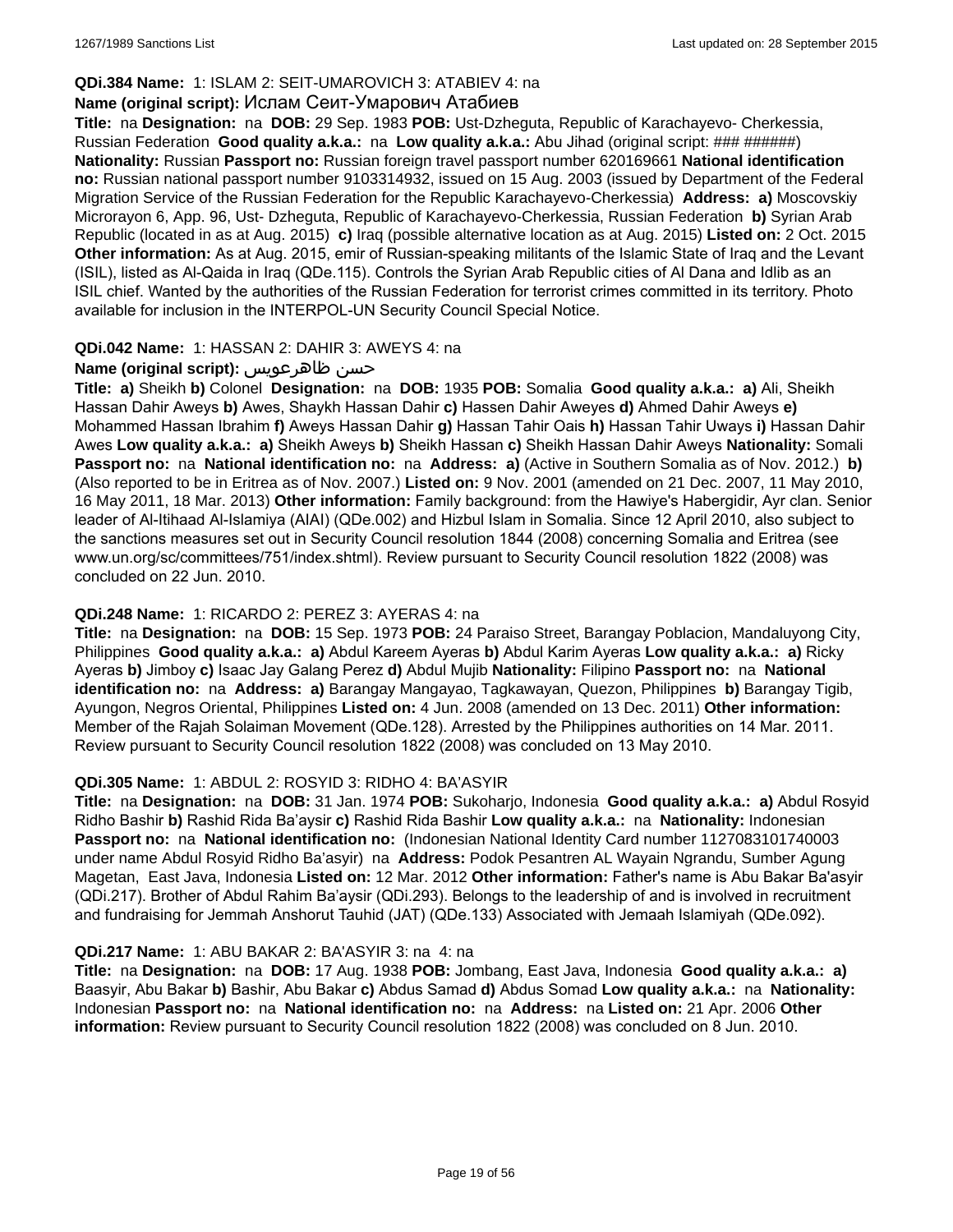#### **QDi.293 Name:** 1: ABDUL RAHIM 2: BA'AYSIR 3: na 4: na

**Title:** na **Designation:** na **DOB: a)** 16 Nov. 1977 **b)** 16 Nov. 1974 **POB: a)** Solo, Indonesia **b)** Sukoharjo, Central Java, Indonesia **Good quality a.k.a.: a)** Abdul Rahim Bashir **b)** 'Abd Al-Rahim Ba'asyir **c)** 'Abd Al-Rahim Bashir **d)** Abdurrahim Ba'asyir **e)** Abdurrahim Bashir **f)** Abdul Rachim Ba'asyir **g)** Abdul Rachim Bashir **h)** Abdul Rochim Ba'asyir **i)** Abdul Rochim Bashir **j)** Abdurochim Ba'asyir **k)** Abdurochim Bashir **l)** Abdurrochim Ba'asyir **m)** Abdurrochim Bashir **n)** Abdurrahman Ba'asyir **o)** Abdurrahman Bashir **Low quality a.k.a.:** na **Nationality:** Indonesian **Passport no:** na **National identification no:** na **Address:** Indonesia **Listed on:** 19 Jul. 2011 **Other information:** Senior Jemaah Islamiyah (QDe.092) leader. Father's name is Abu Bakar Ba'asyir (QDi.217).

### **QDi.080 Name:** 1: SAID 2: BAHAJI 3: na 4: na

### **Name (original script):** باهاجى سعيد

**Title:** na **Designation:** na **DOB:** 15 Jul. 1975 **POB:** Haselünne, Lower Saxony, Germany **Good quality a.k.a.:** Zouheir Al Maghribi **Low quality a.k.a.: a)** Mohamed Abbattay **b)** Abderrahmane Al Maghribi **Nationality: a)** German **b)** Moroccan **Passport no: a)** Provisional German passport No.: 28642163 (issued by the city of Hamburg) **b)** Moroccan passport number 954242, issued on 28 Jun. 1995, issued in Meknas, Morocco (expired) **National identification no:** German identity document ("Bundespersonalausweis") No. 1336597587 **Address:** Bunatwiete 23, Hamburg, 21073, Germany (formerly resident at ) **Listed on:** 30 Sep. 2002 (amended on 26 Nov. 2004, 9 Sep. 2005, 2 Jul. 2007, 23 Dec. 2010, 9 Sep. 2014) **Other information:** Deputy head of the media committee of Al-Qaida (QE.A.4.01) as at Apr. 2010. German authorities issued an arrest warrant for him on 21 Sep. 2001. Review pursuant to Security Council resolution 1822 (2008) was concluded on 20 May 2010. Reportedly deceased in September 2013 in the Afghanistan/Pakistan border area.

#### **QDi.266 Name:** 1: MAHMOUD 2: MOHAMMAD 3: AHMED 4: BAHAZIQ

**Title:** na **Designation:** na **DOB: a)** 17 Aug. 1943 **b)** 1943 **c)** 1944 **POB:** India **Good quality a.k.a.: a)** Bahaziq Mahmoud **b)** Abu Abd al-'Aziz **c)** Abu Abdul Aziz **d)** Shaykh Sahib **Low quality a.k.a.:** na **Nationality:** Saudi Arabian **Passport no:** na **National identification no:** Saudi Arabian 4-6032-0048-1 **Address:** na **Listed on:** 10 Dec. 2008 **Other information:** Financier of Lashkar-e-Tayyiba (listed under permanent reference number QDe.118). Has served as the leader of Lashkar-e-Tayyiba in Saudi Arabia.

#### **QDi.311 Name:** 1: AYYUB 2: BASHIR 3: na 4: na

#### **Name (original script):** بشیر ایوب

**Title: a)** Qari **b)** Alhaj **Designation:** na **DOB: a)** 1966 **b)** 1964 **c)** 1969 **d)** 1971 **POB:** na **Good quality a.k.a.: a)** Alhaj Qari Ayub Bashar **b)** Qari Muhammad Ayub **Low quality a.k.a.:** na **Nationality: a)** Uzbek **b)** Afghan **Passport no:** na **National identification no:** na **Address:** Mir Ali, North Waziristan Agency, Federal Administered Tribal Areas, Pakistan **Listed on:** 18 Oct. 2012 **Other information:** Member of leadership council as of early 2010 and head of finance for the Islamic Movement of Uzbekistan (QDe.010). Coordinated financial and logistical support for the Islamic Movement of Uzbekistan in Afghanistan and Pakistan between 2009-2012. Transferred and delivered funds to Fazal Rahim (QDi.303).

#### **QDi.055 Name:** 1: MAHMOOD 2: SULTAN 3: BASHIR-UD-DIN 4: na

**Title:** na **Designation:** na **DOB: a)** 1937 **b)** 1938 **c)** 1939 **d)** 1940 **e)** 1941 **f)** 1942 **g)** 1943 **h)** 1944 **i)** 1945 **POB:**  na **Good quality a.k.a.: a)** Mahmood, Sultan Bashiruddin **b)** Mehmood, Dr. Bashir Uddin **c)** Mekmud, Sultan Baishiruddin **Low quality a.k.a.:** na **Nationality:** Pakistani **Passport no:** na **National identification no:** na **Address:** Street 13, Wazir Akbar Khan, Kabul, Afghanistan **Listed on:** 24 Dec. 2001 **Other information:** Review pursuant to Security Council resolution 1822 (2008) was concluded on 1 Jun. 2010.

#### **QDi.345 Name:** 1: TARKHAN 2: TAYUMURAZOVICH 3: BATIRASHVILI 4:

**Title:** na **Designation:** na **DOB: a)** 11 Jan. 1986 **b)** 1982 **POB:** Akhmeta, Village Birkiani, Georgia **Good quality a.k.a.: a)** Tarkhan Tayumurazovich Batyrashvili **b)** Tarkhan Batirashvili **Low quality a.k.a.: a)** Omar Shishani **b)** Umar Shishani **c)** Abu Umar al-Shishani **d)** Omar al-Shishani **e)** Chechen Omar **f)** Omar the Chechen **g)** Omer the Chechen **h)** Umar the Chechen **i)** Abu Umar **j)** Abu Hudhayfah **Nationality:** Georgian **Passport no:** 09AL14455, issued in Georgia (expires on 26 Jun. 2019) **National identification no:** 08001007864, issued in Georgia **Address:** Syrian Arab Republic (located in as at Dec. 2014) **Listed on:** 23 Jan. 2015 **Other information:** As of mid-2014, Syria-based senior military commander and shura council member of Islamic State in Iraq and the Levant, listed as Al-Qaida in Iraq (AQI) (QDe.115). Led approximately 1,000 foreign fighters for ISIL and committed a number of attacks in northern Syria.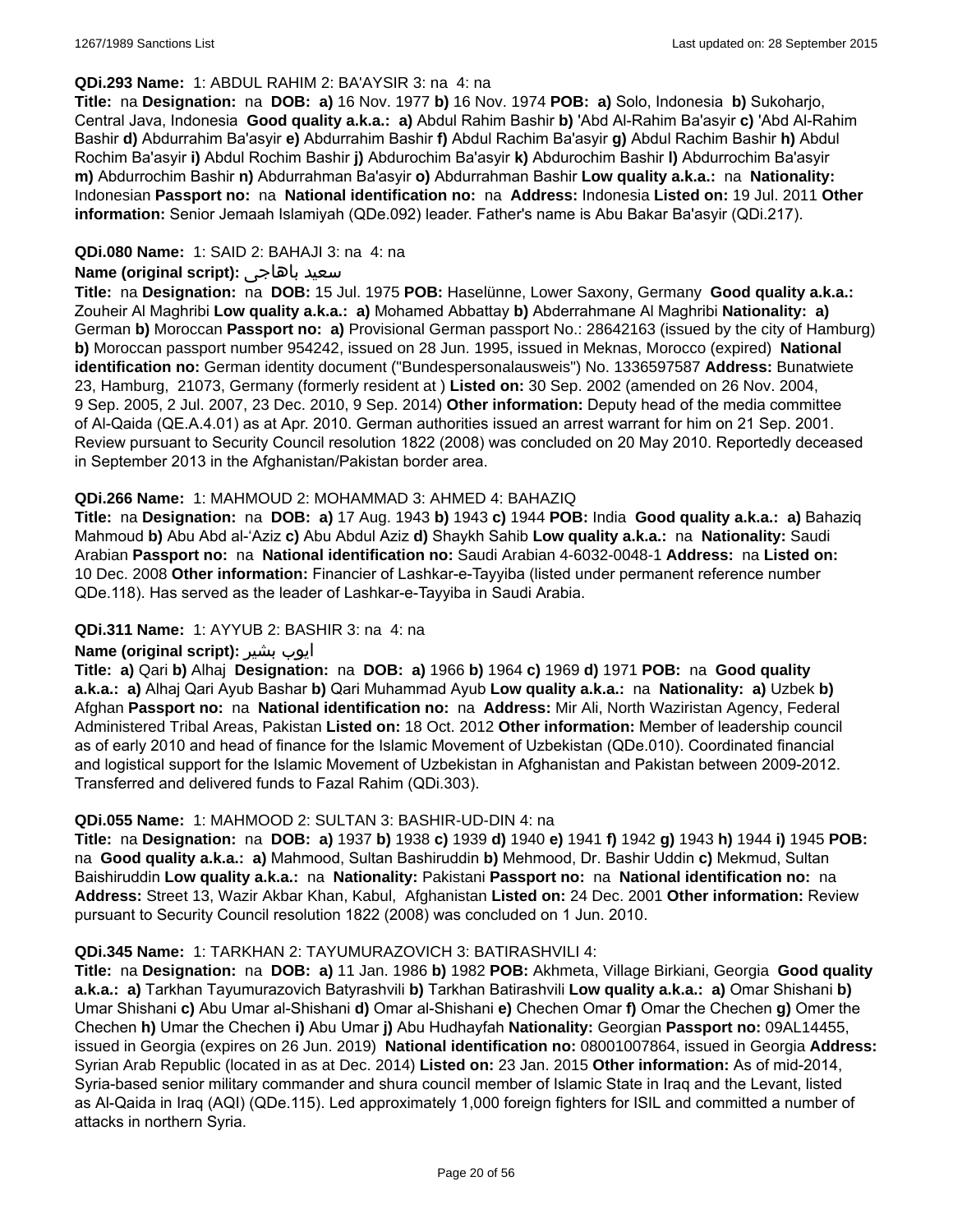#### **QDi.279 Name:** 1: MOHAMED 2: BELKALEM 3: na 4: na

### **Name (original script):** بلكلام محمد

**Title:** na **Designation:** na **DOB:** 19 Dec. 1969 **POB:** Hussein Dey, Algiers, Algeria **Good quality a.k.a.:** na **Low quality a.k.a.: a)** Abdelali Abou Dher (ذر ابو العالي عبد(**b)** El Harrachi (الحراشي(**Nationality:** Algerian **Passport no:**  na **National identification no:** na **Address:** Mali **Listed on:** 22 Apr. 2010 (amended on 15 Apr. 2014) **Other information:** Convicted in absentia by Algerian tribunal on 28 Mar. 1996. Algerian international arrest warrant number 03/09 of 6 Jun. 2009 issued by the Tribunal of Sidi Mhamed, Algiers, Algeria. Algerian extradition request number 2307/09 of 3 Sep. 2009, presented to Malian authorities. Father's name is Ali Belkalem. Mother's name is Fatma Saadoudi. Member of The Organization of Al-Qaida in the Islamic Maghreb (QDe.014)

### **QDi.136 Name:** 1: MOKHTAR 2: BELMOKHTAR 3: na 4: na

### **Name (original script):** بلمختار مختار

**Title:** na **Designation:** na **DOB:** 1 Jun. 1972 **POB:** Ghardaia, Algeria **Good quality a.k.a.: a)** Abou Abbes Khaled **b)** Belaouar Khaled Abou El Abass **c)** Belaouer Khaled Abou El Abass **d)** Belmokhtar Khaled Abou El Abes **e)** Khaled Abou El Abass **f)** Khaled Abou El Abbes **g)** Khaled Abou El Abes **h)** Khaled Abulabbas Na Oor **i)** Mukhtar Belmukhtar **Low quality a.k.a.: a)** Belaoua **b)** Belaour **Nationality:** Algerian **Passport no:** na **National identification no:** na **Address:** na **Listed on:** 11 Nov. 2003 (amended on 12 Apr. 2006, 2 Jul. 2007, 7 Apr. 2008, 25 Jan. 2010, 16 May 2011, 9 Sep. 2014) **Other information:** Father's name is Mohamed. Mother's name is Zohra Chemkha. Member of the Council of the Organization of Al-Qaida in the Islamic Maghreb (QDe.014) (AQIM). Head of Al Mouakaoune Biddam (QDe.139), Al Moulathamoun (QDe.140) and Al Mourabitoun (QDe.141). Review pursuant to Security Council resolution 1822 (2008) was concluded on 30 Jul. 2009.

### **QDi.355 Name:** 1: SOFIANE 2: BEN GOUMO 3: na 4: na

**Title:** na **Designation:** na **DOB:** 26 Jun. 1959 **POB:** Derna, Libya **Good quality a.k.a.:** Sufyan bin Qumu **Low quality a.k.a.:** Abou Fares al Libi **Nationality:** Libyan **Passport no:** na **National identification no:** na **Address:** Libya **Listed on:** 3 Sep. 2015 **Other information:** Leader of Ansar al Charia Derna (QDe.145).

### **QDi.333 Name:** 1: SEIFALLAH 2: BEN HASSINE 3: na 4: na

**Title:** na **Designation:** na **DOB:** 8 Nov. 1965 **POB:** na **Good quality a.k.a.: a)** Seif Allah ben Hocine **b)** Saifallah ben Hassine **c)** Sayf Allah 'Umar bin Hassayn **d)** Sayf Allah bin Hussayn **Low quality a.k.a.: a)** Abu Iyyadh al-Tunisi **b)** Abou Iyadh el-Tounsi **c)** Abu Ayyad al-Tunisi **d)** Abou Aayadh **e)** Abou Iyadh **Nationality:** Tunisian **Passport no:** na **National identification no:** na **Address:** na **Listed on:** 23 Sep. 2014 **Other information:** Founder of the Tunisian Combatant Group (QDe.090) and leader of Ansar al-Shari'a in Tunisia (QDe.143). Arrest warrant issued by Tunisian Court of First Instance on 23 Aug. 2013.

#### **QDi.377 Name:** 1: SALIM 2: BENGHALEM 3: na 4: na

**Title:** na **Designation:** na **DOB:** 6 Jul. 1980 **POB:** Bourg la Reine, France **Good quality a.k.a.:** na **Low quality a.k.a.:** na **Nationality:** French **Passport no:** na **National identification no:** na **Address:** Syrian Arab Republic (as at Sep. 2015) **Listed on:** 29 Sep. 2015 **Other information:** Syria-based French violent extremist and member of Islamic State in Iraq and the Levant, listed as Al-Qaida in Iraq (QDe.115). Subject to a European Arrest Warrant.

#### **QDi.307 Name:** 1: HAFIZ 2: ABDUL SALAM 3: BHUTTAVI 4: na

**Title: a)** Maulavi **b)** Mullah **Designation:** na **DOB:** 1940 **POB:** Gujranwala, Punjab Province, Pakistan **Good quality a.k.a.: a)** Hafiz Abdul Salam Bhattvi **b)** Hafiz Abdusalam Budvi **c)** Hafiz Abdussalaam Bhutvi **d)** Abdul Salam Budvi **e)** Abdul Salam Bhattwi **f)** Abdul Salam Bhutvi **g)** Mullah Abdul Salaam Bhattvi **h)** Molvi Abdursalam Bhattvi **Low quality a.k.a.:** na **Nationality:** Pakistani **Passport no:** na **National identification no:** na **Address:** na **Listed on:** 14 Mar. 2012 **Other information:** Founding member of Lashkar-e-Tayyiba (QDe.118) and deputy to Lashkar-e-Tayyiba leader Hafiz Muhammad Saeed (QDi.263).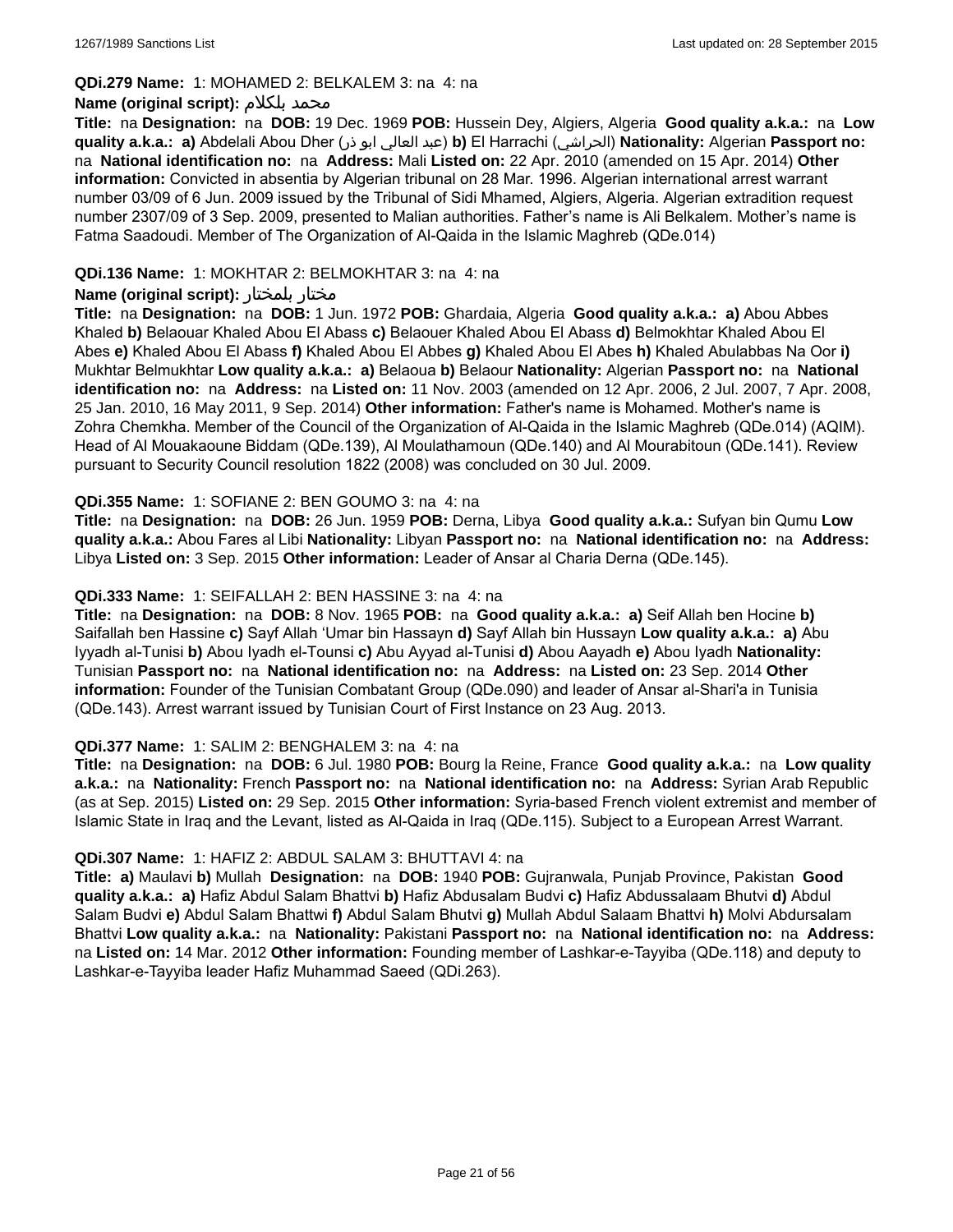### **QDi.081 Name:** 1: RAMZI 2: MOHAMED 3: ABDULLAH 4: BINALSHIBH

### رمزي محمد عبد الله بن الشيبة **:(script original (Name**

**Title:** na **Designation:** na **DOB: a)** 1 May 1972 **b)** 16 Sep. 1973 **POB: a)** Gheil Bawazir, Hadramawt, Yemen **b)** Khartoum, Sudan **Good quality a.k.a.: a)** Binalshibh Ramzi Mohammed Abdullah **b)** Ramzi Binalshib **c)** Ramzi Mohamed Abdellah Omar Hassan Alassiri **d)** Binalshibh Ramsi Mohamed Abdullah **e)** Abu Ubaydah **f)** 'Umar Muhammad 'Abdallah Ba' Amar **g)** Binalsheidah, Ramzi Mohamed Abdullah **h)** Bin Al Shibh, Ramzi **i)** Omar, Ramzi Mohamed Abdellah **j)** Mohamed Ali Abdullah Bawazir **Low quality a.k.a.:** Ramzi Omar **Nationality:** Yemeni **Passport no:** 00085243, issued on 17 Nov. 1997, issued in Sanaa, Yemen **National identification no:**  na **Address:** na **Listed on:** 30 Sep. 2002 (amended on 26 Nov. 2004, 25 Jul. 2006, 2 Jul. 2007, 27 Jul. 2007, 23 Dec. 2010) **Other information:** Arrested in Karachi, Pakistan, 30 Sep. 2002. In custody of the United States of America, as of May 2010. Review pursuant to Security Council resolution 1822 (2008) was concluded on 25 May 2010.

**QDi.009 Name:** 1: BILAL 2: BIN MARWAN 3: na 4: na

# بلال بن مروان **:(script original (Name**

**Title:** na **Designation:** na **DOB:** 1947 **POB:** na **Good quality a.k.a.:** na **Low quality a.k.a.:** na **Nationality:**  na **Passport no:** na **National identification no:** na **Address:** na **Listed on:** 25 Jan. 2001 **Other information:** Senior lieutenant of UBL. Review pursuant to Security Council resolution 1822 (2008) was concluded on 21 Jun. 2010.

**QDi.063 Name:** 1: AL-MOKHTAR 2: BEN MOHAMED 3: BEN AL-MOKHTAR 4: BOUCHOUCHA

المختار بن محمد بن المختار بوشوشة **:(script original (Name**

**Title:** na **Designation:** na **DOB:** 13 Oct. 1969 **POB:** Tunis, Tunisia **Good quality a.k.a.:** Bushusha, Mokhtar **Low quality a.k.a.:** na **Nationality:** Tunisian **Passport no:** Tunisian number K754050, issued on 26 May 1999 (expired on 25 May 2004) **National identification no:** 04756904, issued on 14 Sep. 1984 **Address:** Via Milano Number 38, Spinadesco, (CR), Italy **Listed on:** 24 Apr. 2002 (amended on 10 Apr. 2003, 26 Nov. 2004, 20 Dec. 2005, 7 Jun. 2007, 23 Dec. 2010) **Other information:** Italian Fiscal Code: BCHMHT69R13Z352T. Mother's name is Hedia Bannour. Review pursuant to Security Council resolution 1822 (2008) was concluded on 22 Apr. 2010.

# **QDi.188 Name:** 1: FAYCAL 2: BOUGHANEMI 3: na 4: na

# **Name (original script):** بوغانمي فيصل

**Title:** na **Designation:** na **DOB:** 28 Oct. 1966 **POB:** Tunis, Tunisia **Good quality a.k.a.: a)** Faical Boughanmi **b)** Faysal al-Bughanimi **Low quality a.k.a.:** na **Nationality:** Tunisian **Passport no:** na **National identification no:**  na **Address:** Number 5/B viale Cambonino, Cremona, Italy **Listed on:** 29 Jul. 2005 (amended on 7 Jun. 2007, 10 Aug. 2009, 1 Sep. 2009, 13 Dec. 2011) **Other information:** Italian Fiscal code: BGHFCL66R28Z352G. Sentenced to 7 years imprisonment in Italy on 29 Jun. 2007 by the Brescia Second Appeals Court. In detention in Italy as at Jun. 2009. Review pursuant to Security Council resolution 1822 (2008) was concluded on 20 Jul. 2009.

#### **QDi.143 Name:** 1: HAMADI 2: BEN ABDUL AZIZ 3: BEN ALI 4: BOUYEHIA

# حمادي بن عبد العزيز بن علي بويحي **:(script original (Name**

**Title:** na **Designation:** na **DOB:** 29 May 1966 **POB:** Tunis, Tunisia **Good quality a.k.a.: a)** Gamel Mohamed, born 25 May 1966 in Morocco **b)** Abd el Wanis Abd Gawwad Abd el Latif Bahaa, born 9 May 1986 in Egypt **c)** Mahmoud Hamid **Low quality a.k.a.:** na **Nationality:** Tunisian **Passport no:** Tunisian passport number L723315, issued on 5 May 1998 (expired on 4 May 2003) **National identification no:** na **Address:** Corso XXII Marzo Number 39, Milan, Italy **Listed on:** 12 Nov. 2003 (amended on 20 Dec. 2005, 31 Jul. 2006, 30 Jan. 2009, 16 May 2011) **Other information:** In prison in Italy until 28 Jul. 2011. Review pursuant to Security Council resolution 1822 (2008) was concluded on 21 Jun. 2010.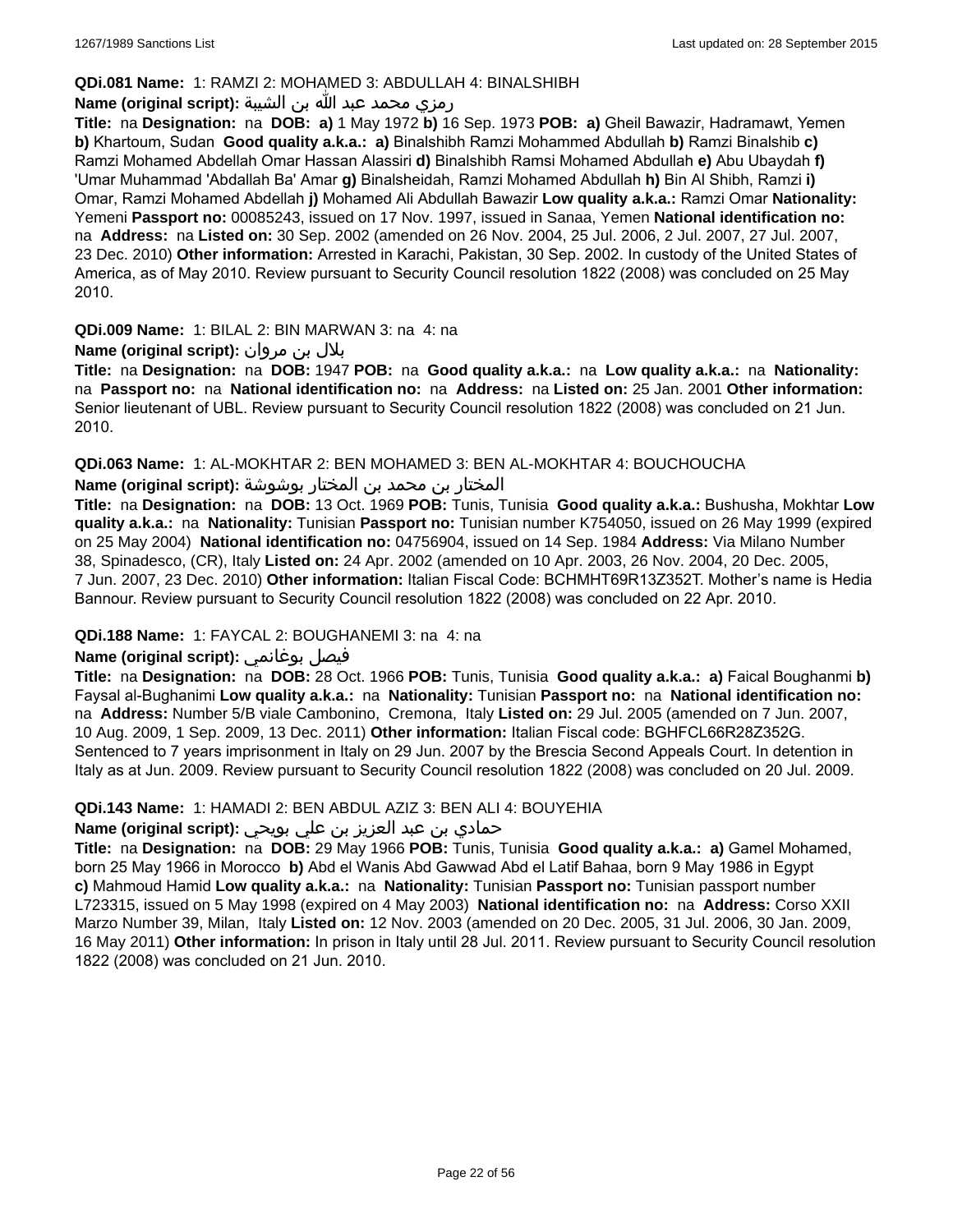# **QDi.385 Name:** 1: AKHMED 2: RAJAPOVICH 3: CHATAEV 4: na

#### **Name (original script):** Ахмед Ражапович Чатаев

**Title:** na **Designation:** na **DOB:** 14 Jul. 1980 **POB:** Vedeno Village, Vedenskiy District, Republic of Chechnya, Russian Federation **Good quality a.k.a.: a)** Akhmad Shishani (original script: Ахмад Шишани) **b)** David Mayer (Russian script: Давид Майер) **c)** Elmir Sene (original script: Эльмир Сене) **Low quality a.k.a.:** Odnorukiy (original script: #########) **Nationality:** na **Passport no:** na **National identification no:** Russian national passport number 9600133195, issued in Vedensiky District, Republic of Chechnya, Russian Federation (issued by Department of Internal Affairs) **Address: a)** Syrian Arab Republic (located in as at Aug. 2015) **b)** Iraq (possible alternative location as at Aug. 2015) **Listed on:** 2 Oct. 2015 **Other information:** As at Aug. 2015, one of the leaders of the Islamic State in Iraq and the Levant (ISIL), listed as Al-Qaida in Iraq (QDe.115), commanding directly 130 militants. Physical description: eye colour: brown, hair colour: black, build: solid; distinguishing marks: oval face, beard, missing a right hand and left leg, speaks Russian, Chechen and possibly German and Arabic. Wanted by the authorities of the Russian Federation for terrorist crimes committed in its territory. Photo available for inclusion in the INTERPOL-UN Security Council Special Notice.

### **QDi.312 Name:** 1: AAMIR 2: ALI 3: CHAUDHRY 4: na

# عامر علی چوہدری **:(script original (Name**

**Title:** na **Designation:** na **DOB:** 3 Aug. 1986 **POB:** na **Good quality a.k.a.: a)** Aamir Ali Chaudary **b)** Aamir Ali Choudry **c)** Amir Ali Chaudry **Low quality a.k.a.:** Huzaifa **Nationality:** Pakistani **Passport no:** Pakistani number BN 4196361, issued on 28 Oct. 2008 (expiring 27 Oct. 2013) **National identification no:** Pakistani 33202-7126636-9 **Address:** na **Listed on:** 18 Oct. 2012 **Other information:** Electronics and explosives expert for Tehrik-e Taliban Pakistan (TTP) (QDe.132). Involved in attack planning for TTP. Provided financial and logistical support for TTP and participated in TTP-sponsored militant training.

### **QDi.070 Name:** 1: YASSINE 2: CHEKKOURI 3: na 4: na

### **Name (original script):** شكوري ياسين

**Title:** na **Designation:** na **DOB:** 6 Oct. 1966 **POB:** Safi, Morocco **Good quality a.k.a.:** na **Low quality a.k.a.:**  na **Nationality:** Moroccan **Passport no:** Moroccan number F46947 **National identification no:** (Moroccan national identity card H-135467) na **Address:** 7th Street, Number 7, Hay Anas Safi, Morocco **Listed on:** 3 Sep. 2002 (amended on 7 Jun. 2007, 23 Dec. 2010) **Other information:** Mother's name is Feue Hlima Bent Barka and father's name is Abderrahmane Mohammed Ben Azzouz. Deported from Italy to Morocco on 26 Feb. 2004. Review pursuant to Security Council resolution 1822 (2008) was concluded on 21 Jun. 2010.

#### **QDi.300 Name:** 1: MONIR 2: CHOUKA 3: na 4: na

**Title:** na **Designation:** na **DOB:** 30 Jul. 1981 **POB:** Bonn, Germany **Good quality a.k.a.:** na **Low quality a.k.a.:** Abu Adam **Nationality: a)** German **b)** Moroccan **Passport no:** German passport number 5208323009, issued on 2 Feb. 2007, issued in Stadt Bonn, Germany (expires on 1 Feb. 2012) **National identification no:** German national identity card number 5209530116, issued on 21 Jun. 2006, issued in Stadt Bonn, Germany (expired on 20 Jun. 2011) **Address:** Ungartenstraße 6, Bonn, 53229, Germany (previous) **Listed on:** 25 Jan. 2012 **Other information:** Associated with Islamic Movement of Uzbekistan (QDe.010). Brother of Yassin Chouka (QDi.301). Arrest warrant issued by the investigating judge of the German Federal Court of Justice on 5 Oct. 2010.

#### **QDi.301 Name:** 1: YASSIN 2: CHOUKA 3: na 4: na

**Title:** na **Designation:** na **DOB:** 11 Dec. 1984 **POB:** Bonn, Germany **Good quality a.k.a.:** na **Low quality a.k.a.:** Abu Ibraheem **Nationality: a)** German **b)** Moroccan **Passport no:** German passport number 5204893014, issued on 5 Oct. 2000, issued in Stadt Bonn, Germany (expired on 5 Oct. 2005) **National identification no:** German national identity card number 5209445304, issued on 5 Sep. 2005, issued in Stadt Bonn, Germany (expired on 4 Sep. 2010) **Address:** Karl-Barth-Straße 14, Bonn, 53129, Germany (previous) **Listed on:** 25 Jan. 2012 **Other information:** Associated with Islamic Movement of Uzbekistan (QDe.010). Brother of Monir Chouka (QDi.300). Arrest warrant issued by the investigating judge of the German Federal Court of Justice on 5 Oct. 2010.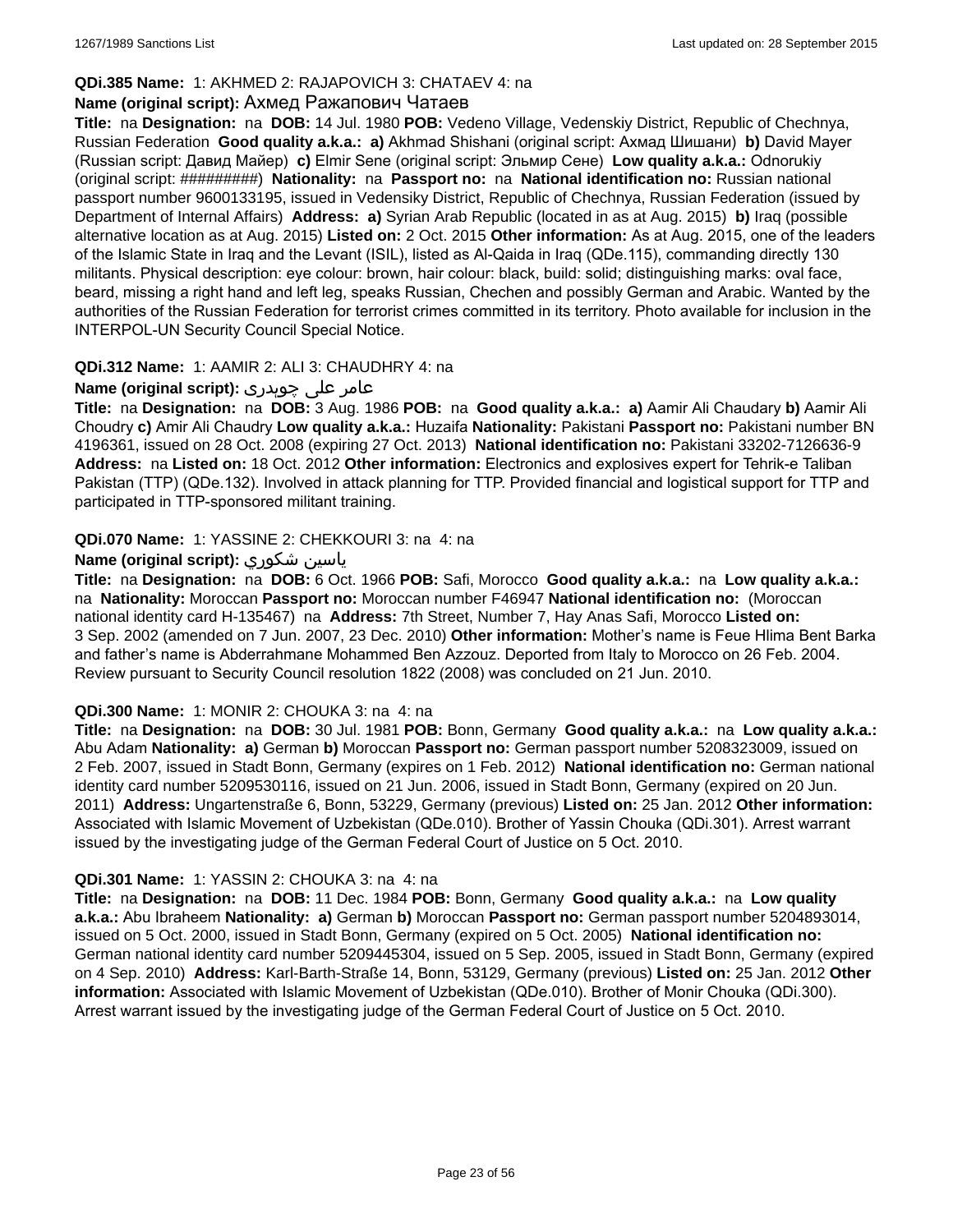### **QDi.141 Name:** 1: MAXAMED 2: CABDULLAAH 3: CIISE 4: na

**Title:** na **Designation:** na **DOB:** 8 Oct. 1974 **POB:** Kismaayo, Somalia **Good quality a.k.a.: a)** Maxamed Cabdullaahi Ciise **b)** Maxammed Cabdullaahi **c)** Cabdullah Mayamed Ciise **Low quality a.k.a.:** na **Nationality:** Somali **Passport no:** na **National identification no:** na **Address:** Somalia **Listed on:** 12 Nov. 2003 (amended on 9 Sep. 2005, 30 Jan. 2009, 20 Apr. 2009, 21 Oct. 2010, 17 Aug. 2015) **Other information:** Present in Somalia as of Apr. 2009 following transfer from United Kingdom. Review pursuant to Security Council resolution 1822 (2008) was concluded on 21 Jun. 2010.

### **QDi.347 Name:** 1: DENIS 2: MAMADOU 3: GERHARD 4: CUSPERT

**Title:** na **Designation:** na **DOB:** 18 Oct. 1975 **POB:** Berlin, Germany **Good quality a.k.a.:** na **Low quality a.k.a.:** Abu Talha al-Almani **Nationality:** German **Passport no:** na **National identification no:** 2550439611, issued in District Friedrichshain-Kreuzberg of Berlin, Germany (issued on 22 Apr. 2010, expires on 21 Apr. 2020) **Address: a)** (Syria/Turkey border area (as at Jan. 2015)) **b)** Karl-Marx-Str. 210, Berlin, 12055, Germany (primary address) **Listed on:** 11 Feb. 2015 **Other information:** Physical description: eye colour: brown; hair colour: black; height: 178cm; Tattoos: BROKEN DREAMS in letters (on back) and landscape of Africa (on right upper arm). Father's name: Richard Luc-Giffard; Mother's name: Sigrid Cuspert. European arrest warrant issued by investigating judge at the Federal Court of Justice of Germany, dated 14 May 2014 and 5 Dec. 2014.

### **QDi.331 Name:** 1: ANDERS 2: CAMEROON 3: OSTENSVIG 4: DALE

**Title:** na **Designation:** na **DOB:** 19 Oct. 1978 **POB:** Oslo, Norway **Good quality a.k.a.:** na **Low quality a.k.a.: a)** Muslim Abu Abdurrahman **b)** Abu Abdurrahman the Norwegian **c)** Abu Abdurrahman the Moroccan **Nationality:** Norwegian **Passport no:** na **National identification no:** na **Address:** na **Listed on:** 23 Sep. 2014 **Other information:** Member of Al-Qaida in the Arabian Peninsula (AQAP) (QE.A.129.10). Physical description: eye colour: brown; hair colour: brown; height: 185 cm.

### **QDi.252 Name:** 1: AHMED 2: DEGHDEGH 3: na 4: na

### **Name (original script):** دغداغ أحمد

**Title:** na **Designation:** na **DOB:** 17 Jan. 1967 **POB:** Anser, Wilaya (province) of Jijel, Algeria **Good quality a.k.a.: a)** Abd El Illah **b)** Abdellillah dit Abdellah Ahmed dit Said **Low quality a.k.a.:** na **Nationality:** Algerian **Passport no:** na **National identification no:** na **Address:** Algeria **Listed on:** 3 Jul. 2008 (amended on 24 Mar. 2009, 15 Nov. 2012) **Other information:** Belongs to the leadership and is the finance chief of the Organization of Al-Qaida in the Islamic Maghreb (Qde.014). Mother's name is Zakia Chebira. Father's name is Lakhdar.

#### **QDi.246 Name:** 1: REDENDO 2: CAIN 3: DELLOSA 4: na

**Title:** na **Designation:** na **DOB:** 15 May 1972 **POB:** Punta, Santa Ana, Manila, Philippines **Good quality a.k.a.: a)** Abu Ilonggo **b)** Brandon Berusa **c)** Abu Muadz **d)** Arnulfo Alvarado **e)** Habil Ahmad Dellosa **Low quality a.k.a.: a)** Dodong **b)** Troy **c)** Uthman **Nationality:** Filipino **Passport no:** na **National identification no:** na **Address:** 3111, Ma. Bautista, Punta, Santa Ana, Manila, Philippines **Listed on:** 4 Jun. 2008 (amended on 3 Jun. 2009, 13 Dec. 2011) **Other information:** Member of the Rajah Solaiman Movement (QDe.128) and linked to the Abu Sayyaf Group (QDe.001). Father's name is Fernando Rafael Dellosa. Mother's name is Editha Parado Cain. In detention in the Philippines as of Jan. 2010. Review pursuant to Security Council resolution 1822 (2008) was concluded on 13 May 2010.

#### **QDi.243 Name:** 1: FELICIANO 2: SEMBORIO 3: DELOS REYES JR. 4: na

**Title:** Ustadz **Designation:** na **DOB:** 4 Nov. 1963 **POB:** Arco, Lamitan, Basilan, Philippines **Good quality a.k.a.: a)** Abubakar Abdillah **b)** Abdul Abdillah **Low quality a.k.a.:** na **Nationality:** Filipino **Passport no:** na **National identification no:** na **Address:** Philippines **Listed on:** 4 Jun. 2008 (amended on 3 Jun. 2009, 13 Dec. 2011) **Other information:** Member of the Rajah Solaiman Movement (Qde.128). Father's name is Feliciano Delos Reyes Sr. Mother's name is Aurea Semborio. In detention in the Philippines as of May 2011. Review pursuant to Security Council resolution 1822 (2008) was concluded on 13 May 2010.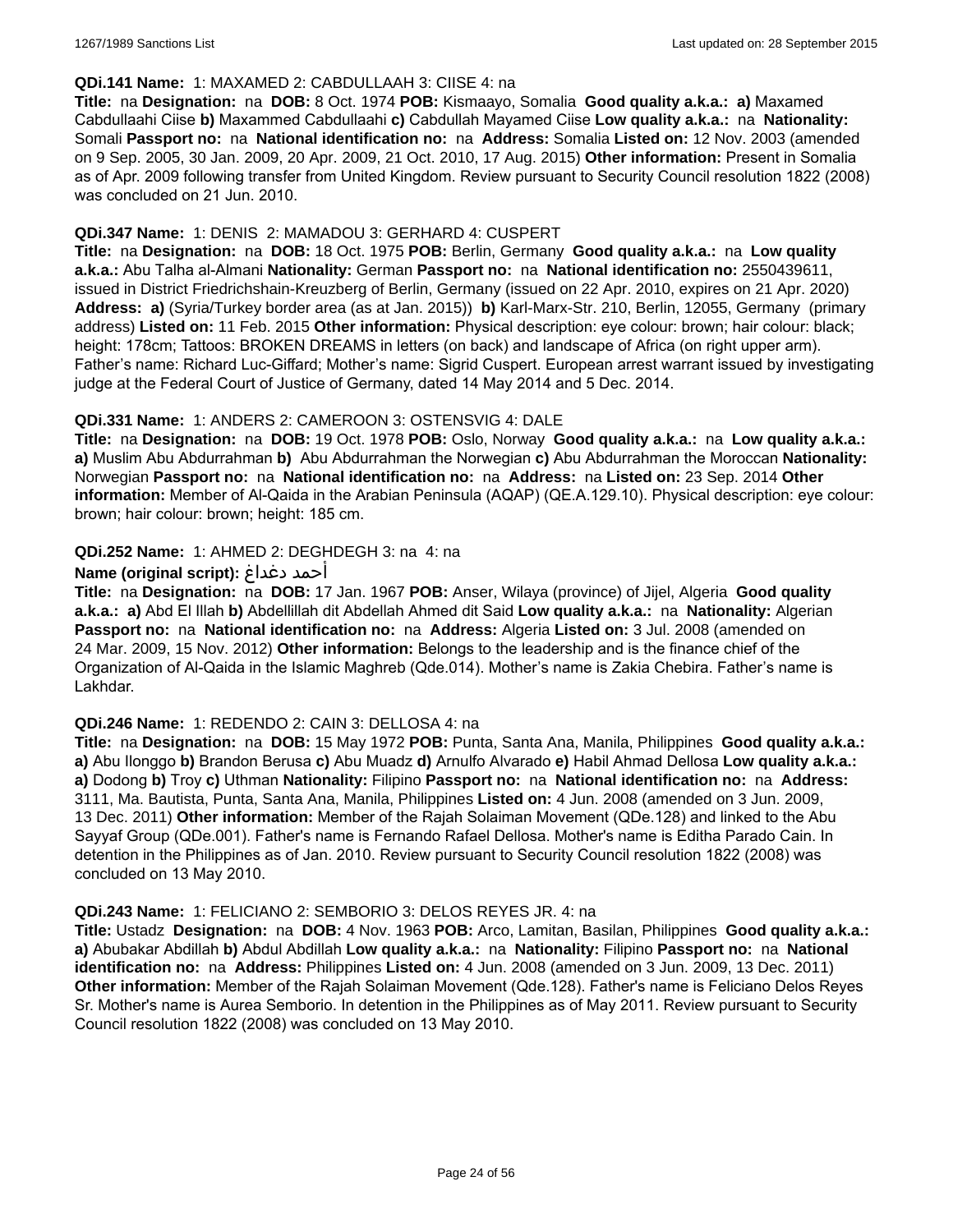### **QDi.164 Name:** 1: OTHMAN 2: DERAMCHI 3: na 4: na

#### **Name (original script):** درمشي عثمان

**Title:** na **Designation:** na **DOB:** 7 Jun. 1954 **POB:** Tighennif, Algeria **Good quality a.k.a.:** na **Low quality a.k.a.:** Abou Youssef **Nationality:** Algerian **Passport no:** na **National identification no:** na **Address:** Algeria **Listed on:** 17 Mar. 2004 (amended on 26 Nov. 2004, 21 Dec. 2007, 2 Dec. 2008, 3 Jun. 2009, 25 Jan. 2010, 16 May 2011) **Other information:** Italian Fiscal Code DRMTMN54H07Z301T. Deported from Italy to Algeria on 22 Aug. 2008. Father in law of Djamel Lounici (QDi.155). Review pursuant to Security Council resolution 1822 (2008) was concluded on 28 Sep. 2009.

### **QDi.245 Name:** 1: PIO 2: ABOGNE 3: DE VERA 4: na

**Title:** na **Designation:** na **DOB:** 19 Dec. 1969 **POB:** Bagac, Bagamanok, Catanduanes, Philippines **Good quality a.k.a.:** Ismael De Vera **Low quality a.k.a.: a)** Khalid **b)** Ismael **c)** Ismail **d)** Manex **e)** Tito Art **f)** Dave **g)** Leo **Nationality:** Filipino **Passport no:** na **National identification no:** na **Address:** Concepcion, Zaragosa, Nueva Ecija, Philippines **Listed on:** 4 Jun. 2008 (amended on 3 Jun. 2009, 13 Dec. 2011) **Other information:** Member of the Rajah Solaiman Movement (QDe.128), Abu Sayyaf Group (Qde.001) and Jemaah Islamiyah (Qde.092). Father's name is Honorio Devera. Mother's name is Fausta Abogne. In detention in the Philippines as of May 2011. Review pursuant to Security Council resolution 1822 (2008) was concluded on 13 May 2010.

### **QDi.169 Name:** 1: DHOU 2: EL-AICH 3: na 4: na

### **Name (original script):** العيش ذو

**Title:** na **Designation:** na **DOB:** 5 Aug. 1964 **POB:** Blida, Algeria **Good quality a.k.a.:** Abdel Hak **Low quality a.k.a.:** na **Nationality:** Algerian **Passport no:** na **National identification no:** na **Address:** na **Listed on:** 3 May 2004 (amended on 12 Apr. 2006, 7 Apr. 2008, 13 Dec. 2011) **Other information:** Confirmed to have died in Chad on 8 Mar. 2004. Review pursuant to Security Council resolution 1822 (2008) was concluded on 27 Jul. 2010.

### **QDi.342 Name:** 1: OUMAR 2: DIABY 3: na 4: na

**Title:** na **Designation:** na **DOB:** 5 Aug. 1975 **POB:** Dakar, Senegal **Good quality a.k.a.:** na **Low quality a.k.a.: a)** Omsen **b)** Oumar Omsen **Nationality:** Senegalese **Passport no:** na **National identification no:** na **Address:** Syrian Arab Republic (located in) **Listed on:** 23 Sep. 2014 **Other information:** A leader of an armed group linked to Al-Nusrah Front for the People of the Levant (QDe.137) and a key facilitator for a Syrian foreign terrorist fighter network. Active in terrorist propaganda through the Internet.

#### **QDi.167 Name:** 1: KAMEL 2: DJERMANE 3: na 4: na

# **Name (original script):** جرمان كمال

**Title:** na **Designation:** na **DOB:** 12 Oct. 1965 **POB:** Oum el Bouaghi, Algeria **Good quality a.k.a.: a)** Bilal **b)** Adel **c)** Fodhil **d)** Abou Abdeljalil **Low quality a.k.a.:** na **Nationality:** Algerian **Passport no:** na **National identification no:** na **Address:** Algeria **Listed on:** 3 May 2004 (amended on 7 Apr. 2008, 13 Dec. 2011) **Other information:** In detention in Algeria as at April 2010. Arrest warrant issued by the German authorities on 9 Oct. 2003 for involvement in kidnapping. Former member of the Katibat Tarek Ibn Ziad of The Organization of Al-Qaida in the Islamic Maghreb (QDe.014). Review pursuant to Security Council resolution 1822 (2008) was concluded on 27 Jul. 2010.

#### **QDi.249 Name:** 1: YAHIA 2: DJOUADI 3: na 4: na

#### **Name (original script):** جوادي يحي

**Title:** na **Designation:** na **DOB:** 1 Jan. 1967 **POB:** M'Hamid, Wilaya (province) of Sidi Bel Abbes, Algeria **Good quality a.k.a.: a)** Yahia Abou Ammar **b)** Abou Ala **Low quality a.k.a.:** na **Nationality:** Algerian **Passport no:**  na **National identification no:** na **Address:** na **Listed on:** 3 Jul. 2008 (amended on 15 Nov. 2012) **Other information:** Belongs to the leadership of the Organization of Al-Qaida in the Islamic Maghreb (listed under permanent reference number QDe.014). Located in Northern Mali as of Jun. 2008. Mother's name is Zohra Fares. Father's name is Mohamed.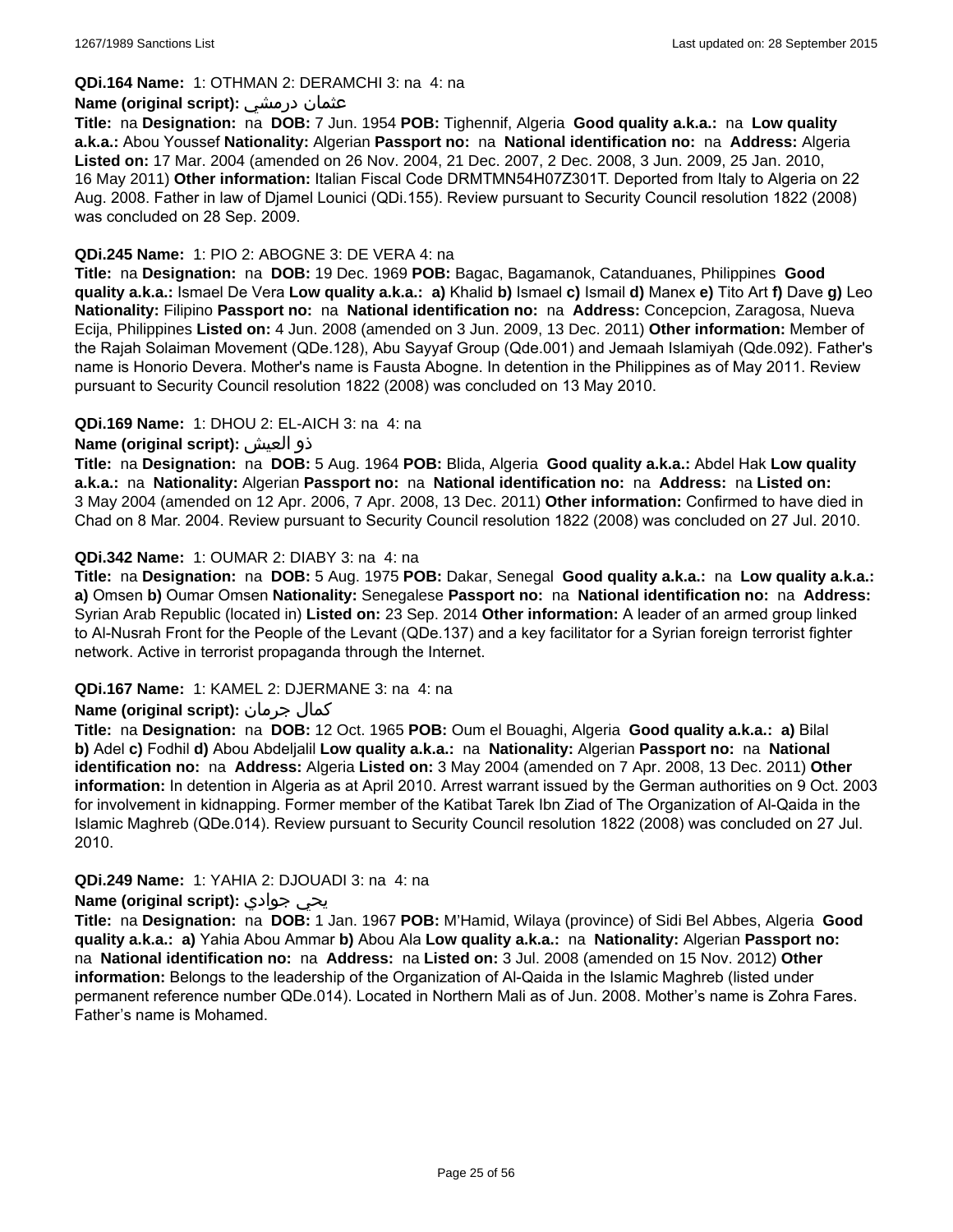# **QDi.232 Name:** 1: ABDELMALEK 2: DROUKDEL 3: na 4: na

### عبد المالك دروكدال **:(script original (Name**

**Title:** na **Designation:** na **DOB:** 20 Apr. 1970 **POB:** Meftah, Wilaya of Blida, Algeria **Good quality a.k.a.:** Abou Mossaab Abdelouadoud **Low quality a.k.a.:** na **Nationality:** Algerian **Passport no:** na **National identification no:** na **Address:** Algeria **Listed on:** 27 Aug. 2007 (amended on 7 Apr. 2008, 13 Dec. 2011) **Other information:** Head of The Organization of Al-Qaida in the Islamic Maghreb (QDe.014). Sentenced in absentia to life imprisonment in Algeria on 21 March 2007. Father's name is Rabah Droukdel. Mother's name is Z'hour Zdigha. Review pursuant to Security Council resolution 1822 (2008) was concluded on 4 May 2009.

### **QDi.095 Name:** 1: LIONEL 2: DUMONT 3: na 4: na

**Title:** na **Designation:** na **DOB:** 21 Jan. 1971 **POB:** Roubaix, France **Good quality a.k.a.: a)** Jacques Brougere **b)** Abu Hamza **c)** Di Karlo Antonio **d)** Merlin Oliver Christian Rene **e)** Arfauni Imad Ben Yousset Hamza **f)** Imam Ben Yussuf Arfaj **g)** Abou Hamza **h)** Arfauni Imad **Low quality a.k.a.: a)** Bilal **b)** Hamza **c)** Koumkal **d)** Kumkal **e)** Merlin **f)** Tinet **g)** Brugere **h)** Dimon **Nationality:** French **Passport no:** na **National identification no:** na **Address:** France **Listed on:** 25 Jun. 2003 (amended on 22 Nov. 2004, 26 Nov. 2004, 2 Jul. 2007, 17 Oct. 2007, 24 Mar. 2009, 6 Aug. 2010) **Other information:** In custody in France as of May 2004. Sentenced to 25 years imprisonment in France in 2007. Review pursuant to Security Council resolution 1822 (2008) was concluded on 15 Jun. 2010.

### **QDi.111 Name:** 1: AGUS 2: DWIKARNA 3: na 4: na

**Title:** na **Designation:** na **DOB:** 11 Aug. 1964 **POB:** Makassar, South Sulawesi, Indonesia **Good quality a.k.a.:**  na **Low quality a.k.a.:** na **Nationality:** Indonesian **Passport no:** Indonesian Travel document number XD253038 **National identification no:** na **Address:** Indonesia **Listed on:** 9 Sep. 2003 (amended on 26 Nov. 2004, 14 May 2014) **Other information:** Arrested 13 Mar. 2002, sentenced 12 July 2002 in the Philippines. Released from custody in the Philippines on 1 Jan. 2014 and subsequently deported to Indonesia. Physical description: height 165 cm. Photo available for inclusion in the INTERPOL-UN Security Council Special Notice. Review pursuant to Security Council resolution 1822 (2008) was concluded on 25 May 2010.

# **QDi.142 Name:** 1: RADI 2: ABD EL SAMIE 3: ABOU EL YAZID 4: EL AYASHI

#### راضي عبد السميع أبواليزيد العياشي **:(script original (Name**

**Title:** na **Designation:** na **DOB:** 2 Jan. 1972 **POB:** El Gharbia, Egypt **Good quality a.k.a.:** na **Low quality a.k.a.:** Mera'i **Nationality:** na **Passport no:** na **National identification no:** na **Address:** Via Cilea 40, Milan, Italy (Domicile) **Listed on:** 12 Nov. 2003 (amended on 9 Sep. 2005, 21 Dec. 2007, 16 May 2011) **Other information:** Sentenced to ten years of imprisonment by the Court of first instance of Milan on 21 Sep. 2006. In custody in Italy. Due for release on 6 Jan. 2012. Subject to expulsion from Italy after serving the sentence. Review pursuant to Security Council resolution 1822 (2008) was concluded on 21 Jun. 2010.

#### **QDi.262 Name:** 1: REDOUANE 2: EL HABHAB 3: na 4: na

**Title:** na **Designation:** na **DOB:** 20 Dec. 1969 **POB:** Casablanca, Morocco **Good quality a.k.a.:** Abdelrahman **Low quality a.k.a.:** na **Nationality: a)** German **b)** Moroccan **Passport no:** German number 1005552350, issued on 27 Mar. 2001 ( by Municipality of Kiel, Germany, expired on 26 Mar. 2011) **National identification no:** German federal identity card number 1007850441, issued on 27 Mar. 2001 ( by Municipality of Kiel, Germany, expired on 26 Mar. 2011) **Address:** lltisstrasse 58, 24143 Kiel, Germany (previous address) **Listed on:** 12 Nov. 2008 (amended on 30 Jan. 2009, 24 Mar. 2009, 15 Nov. 2012) **Other information:** Released from custody in Germany in Apr. 2012.

#### **QDi.082 Name:** 1: MOUNIR 2: EL MOTASSADEQ 3: na 4: na

# **Name (original script):** المتصدق منير

**Title:** na **Designation:** na **DOB:** 3 Apr. 1974 **POB:** Marrakesh, Morocco **Good quality a.k.a.:** Mounir el Moutassadeq **Low quality a.k.a.:** na **Nationality:** Moroccan **Passport no:** Moroccan Passport H 236483 **National identification no:** Moroccan national identity card E-491591 **Address:** (In prison in Germany) **Listed on:** 30 Sep. 2002 (amended on 26 Nov. 2004, 7 Sep. 2007, 23 Dec. 2010) **Other information:** Arrested on 28 Nov. 2001 and found guilty in Germany of being an accessory to murder and of membership in a terrorist organization and sentenced to 15 years of imprisonment on 8 Jan. 2007. Father's name is Brahim Brik. Mother's name is Habiba Abbes. Review pursuant to Security Council resolution 1822 (2008) was concluded on 20 May 2010.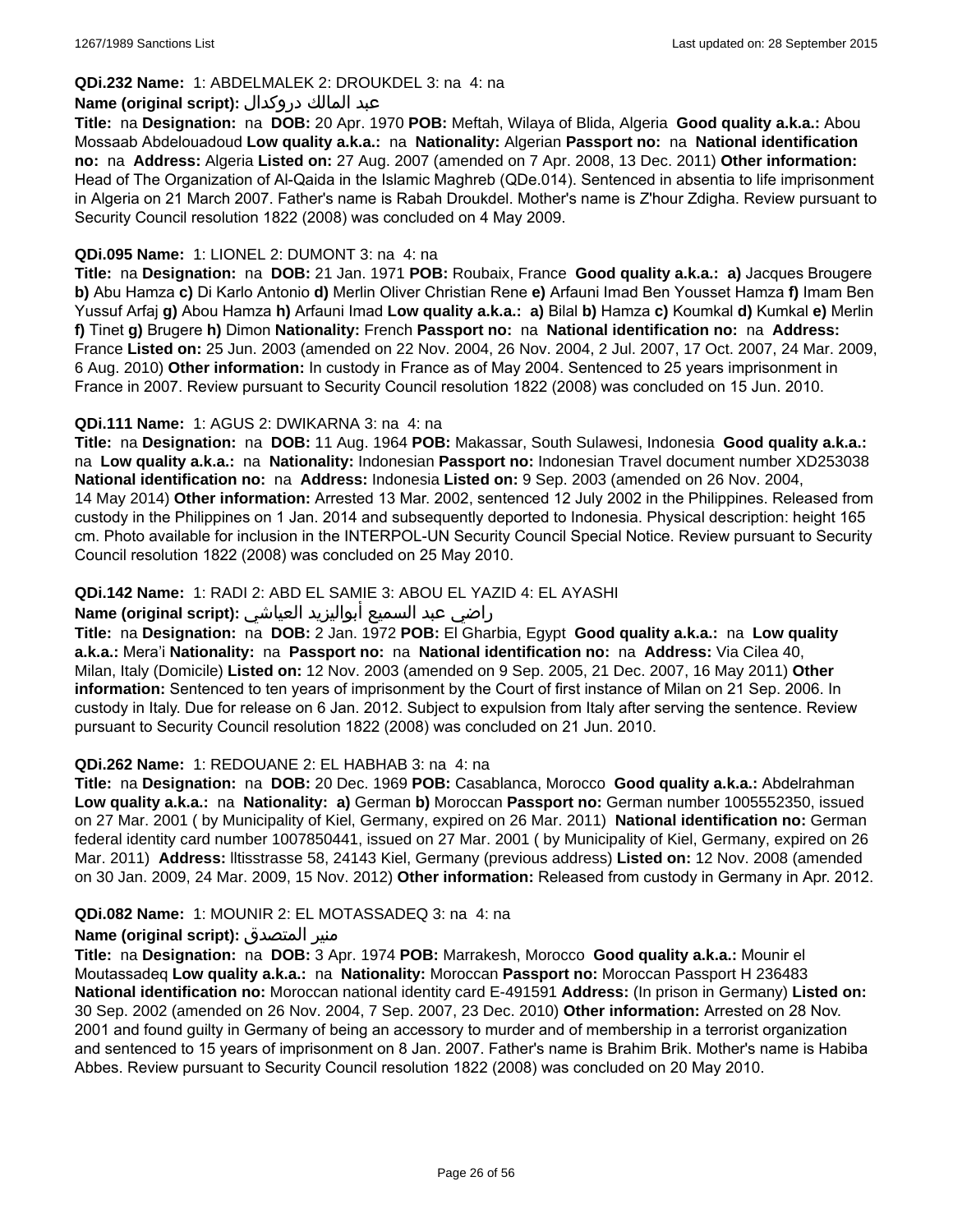#### **QDi.065 Name:** 1: ABD EL KADER 2: MAHMOUD 3: MOHAMED 4: EL SAYED

#### عبد القادر محمود محمد السيد **:(script original (Name**

**Title:** na **Designation:** na **DOB:** 26 Dec. 1962 **POB:** Egypt **Good quality a.k.a.: a)** Es Sayed, Kader **b)** Abdel Khader Mahmoud Mohamed el Sayed **Low quality a.k.a.:** na **Nationality:** Egyptian **Passport no:** na **National identification no:** na **Address:** na **Listed on:** 24 Apr. 2002 (amended on 26 Nov. 2004, 7 Jun. 2007, 16 May 2011) **Other information:** Italian Fiscal Code: SSYBLK62T26Z336L. Sentenced to 8 years imprisonment in Italy on 2 February 2004. Considered a fugitive from justice by the Italian authorities. Review pursuant to Security Council resolution 1822 (2008) was concluded on 22 Apr. 2010.

### **QDi.064 Name:** 1: SAMI 2: BEN KHAMIS 3: BEN SALEH 4: ELSSEID

# سامي بن خميس بن صالح الصيد **:Name (original script**)

**Title:** na **Designation:** na **DOB:** 10 Feb. 1968 **POB:** Menzel Jemil, Bizerte, Tunisia **Good quality a.k.a.:** Omar El Mouhajer **Low quality a.k.a.:** Saber **Nationality:** Tunisian **Passport no:** (Tunisian passport number K929139, issued on 14 Feb. 1995, expired on 13 Feb. 2000) **National identification no: a)** (00319547 issued on 8 Dec. 1994) **b)** (Italian Fiscal Code: SSDSBN68B10Z352F) na **Address:** Ibn Al-Haythman Street, Number 6, Manubah, Tunis, Tunisia **Listed on:** 24 Apr. 2002 (amended on 10 Apr. 2003, 26 Nov. 2004, 9 Sep. 2005, 20 Dec. 2005, 7 Jun. 2007, 21 Dec. 2007, 10 Aug. 2009, 23 Dec. 2010, 24 Nov. 2014) **Other information:** Mother's name is Beya Al-Saidani. Deported from Italy to Tunisia on 2 Jun. 2008. Imprisoned in Tunisia in Aug. 2014. Review pursuant to Security Council resolution 1822 (2008) was concluded on 22 Apr. 2010.

### **QDi.096 Name:** 1: MOUSSA 2: BEN OMAR 3: BEN ALI 4: ESSAADI

# موسى بن عمر بن علي السعدي **:Name (original script**)

**Title:** na **Designation:** na **DOB:** 4 Dec. 1964 **POB:** Tabarka, Tunisia **Good quality a.k.a.:** na **Low quality a.k.a.: a)** Dah Dah **b)** Abdelrahmman **c)** Bechir **Nationality:** Tunisian **Passport no:** (Tunisian passport number L335915, issued in Milan, Italy on 8 Nov. 1996, expired on 7 Nov. 2001) **National identification no:** na **Address:** Tunisia **Listed on:** 25 Jun. 2003 (amended on 20 Dec. 2005, 17 Oct. 2007, 10 Aug. 2009, 16 May 2011, 20 Jul. 2012) **Other information:** Considered a fugitive from justice by the Italian authorities (as of Nov. 2009). Left Sudan to Tunisia in 2011. Review pursuant to Security Council resolution 1822 (2008) was concluded on 15 Jun. 2010.

# **QDi.083 Name:** 1: ZAKARYA 2: ESSABAR 3: na 4: na

# **Name (original script):** الصبار زكريا

**Title:** na **Designation:** na **DOB:** 3 Apr. 1977 **POB:** Essaouria, Morocco **Good quality a.k.a.:** Zakariya Essabar **Low quality a.k.a.:** na **Nationality:** Moroccan **Passport no: a)** Moroccan passport number M 271351 (issued on 24 Oct. 2000 by the Embassy of Morocco in Berlin) **b)** Moroccan passport number K-348486 **National identification no: a)** Moroccan National Identity number E-189935 **b)** Moroccan National Identity Card number G-0343089 **Address:** na **Listed on:** 30 Sep. 2002 (amended on 26 Nov. 2004, 10 Jun. 2011) **Other information:** Father's name is Mohamed ben Ahmed. Mother's name is Sfia bent Toubali. Review pursuant to Security Council resolution 1822 (2008) was concluded on 20 May 2010.

# **QDi.352 Name:** 1: MAULANA 2: FAZLULLAH 3: na 4: na

**Title:** na **Designation:** na **DOB:** 1974 **POB:** Kuza Bandai village, Swat Valley, Khyber Pakhtunkhawa Province, Pakistan **Good quality a.k.a.: a)** Mullah Fazlullah **b)** Fazal Hayat **Low quality a.k.a.:** Mullah Radio **Nationality:**  na **Passport no:** na **National identification no:** na **Address:** (Afghanistan / Pakistan border region) **Listed on:** 7 Apr. 2015 **Other information:** Commander of Tehrik-e Taliban Pakistan (TTP) (QDe.132) since 7 Nov. 2013. Led the local TTP in Pakistan's northwest valley of Swat from 2007 to 2009.

# **QDi.251 Name:** 1: SALAH EDDINE 2: GASMI 3: na 4: na

# **Name (original script):** قاسمي صالح

**Title:** na **Designation:** na **DOB:** 13 Apr. 1971 **POB:** Zeribet El Oued, Wilaya (province) of Biskra, Algeria **Good quality a.k.a.:** Abou Mohamed Salah **Low quality a.k.a.:** Bounouadher **Nationality:** Algerian **Passport no:** na **National identification no:** na **Address:** Algeria **Listed on:** 3 Jul. 2008 (amended on 24 Mar. 2009, 15 Nov. 2012, 14 Mar. 2013) **Other information:** Belongs to the leadership and is in charge of information committee of the Organization of Al-Qaida in the Islamic Maghreb (QDe.014). Mother's name is Yamina Soltane. Father's name is Abdelaziz. Associated with Abdelmalek Droukdel (QDi.232). Arrested in Algeria on 16 Dec. 2012.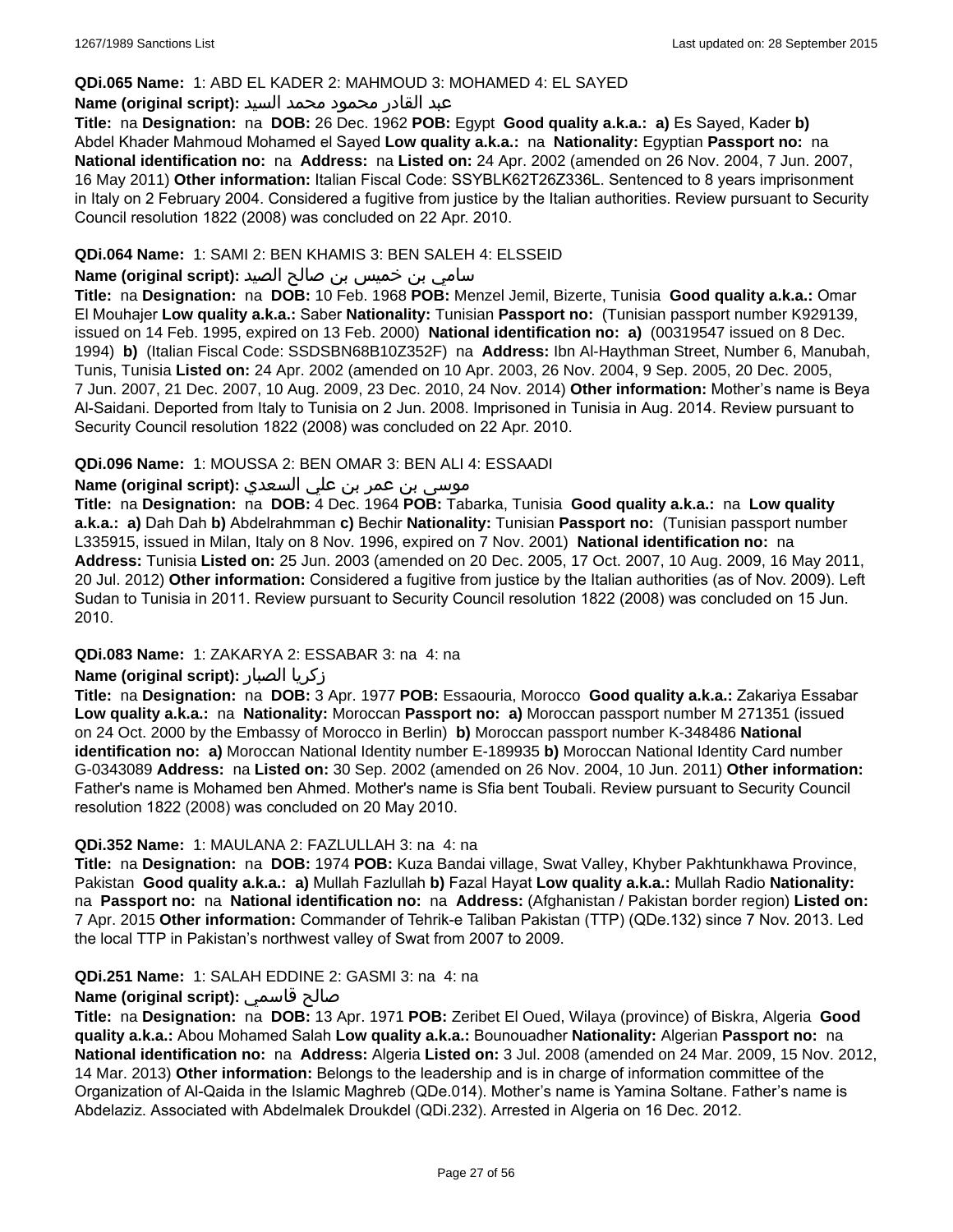### **QDi.259 Name:** 1: FRITZ 2: MARTIN 3: GELOWICZ 4: na

**Title:** na **Designation:** na **DOB:** 1 Sep. 1979 **POB:** Munich, Germany **Good quality a.k.a.: a)** Robert Konars, born 10 Apr. 1979 in Liege, Belgium **b)** Markus Gebert **Low quality a.k.a.: a)** Malik **b)** Benzl **c)** Bentley **Nationality:** German **Passport no:** German number 7020069907, issued in Ulm, Germany (expired on 11 May 2010.) **National identification no:** German Federal Identity Card number 7020783883, issued in Ulm, Germany (expired on 10 Jun. 2008.) **Address: a)** (In prison in Germany (since Sep. 2007).) **b)** Böfinger Weg 20, Ulm, 89075, Germany (previous address) **Listed on:** 27 Oct. 2008 (amended on 13 Dec. 2011) **Other information:** Associated with the Islamic Jihad Union (IJU), also known as the Islamic Jihad Group (QDe.119). Associated with Daniel Martin Schneider (QDi.260) and Adem Yilmaz (QDi.261). In detention in Germany as of Jun. 2010.

#### **QDi.028 Name:** 1: AHMED 2: KHALFAN 3: GHAILANI 4: na

**Title:** na **Designation:** na **DOB: a)** 14 Mar. 1974 **b)** 13 Apr. 1974 **c)** 14 Apr. 1974 **d)** 1 Aug. 1970 **POB:** Zanzibar, Tanzania **Good quality a.k.a.: a)** Ahmad, Abu Bakr **b)** Ahmed, Abubakar **c)** Ahmed, Abubakar K. **d)** Ahmed, Abubakar Khalfan **e)** Ahmed, Abubakary K. **f)** Ahmed, Ahmed Khalfan **g)** Ali, Ahmed Khalfan **h)** Ghailani, Abubakary Khalfan Ahmed **i)** Ghailani, Ahmed **j)** Ghilani, Ahmad Khalafan **k)** Hussein, Mahafudh Abubakar Ahmed Abdallah **l)** Khalfan, Ahmed **m)** Mohammed, Shariff Omar **n)** Haythem al-Kini **Low quality a.k.a.: a)** Ahmed The Tanzanian **b)** Foopie **c)** Fupi **d)** Ahmed, A **e)** Al Tanzani, Ahmad **f)** Bakr, Abu **g)** Khabar, Abu **Nationality:** Tanzanian **Passport no:** na **National identification no:** na **Address:** United States of America **Listed on:** 17 Oct. 2001 (amended on 27 Jul. 2007, 21 Oct. 2010) **Other information:** Apprehended in July 2004 and in custody for trial in the United States of America, as at October 2010. Review pursuant to Security Council resolution 1822 (2008) was concluded on 21 Jun. 2010.

### **QDi.250 Name:** 1: AMOR 2: MOHAMED 3: GHEDEIR 4: na

### عمر محمد قدير **:(Name (original script**

**Title:** na **Designation:** na **DOB:** Approximately 1958 **POB:** Deb-Deb, Amenas, Wilaya (province) of Illizi, Algeria **Good quality a.k.a.: a)** Abdelhamid Abou Zeid **b)** Youcef Adel **c)** Abou Abdellah **d)** Abid Hammadou, born 12 Dec. 1965 in Touggourt, Wilaya (province) of Ouargla, Algeria (previously listed as) **Low quality a.k.a.:**  na **Nationality:** Algerian **Passport no:** na **National identification no:** na **Address:** na **Listed on:** 3 Jul. 2008 (amended on 10 May 2012, 15 Nov. 2012) **Other information:** Associated with the Organization of Al-Qaida in the Islamic Maghreb (QDe.014). Located in Northern Mali as of Jun. 2008. Mother's name is Benarouba Bachira. Father's name is Mabrouk. He usurped the identity of Abid Hammadou, who allegedly died in Chad in 2004.

#### **QDi.341 Name:** 1: KEVIN 2: GUIAVARCH 3: na 4: na

**Title:** na **Designation:** na **DOB:** 12 Mar. 1993 **POB:** Paris, France **Good quality a.k.a.:** na **Low quality a.k.a.:**  na **Nationality:** na **Passport no:** na **National identification no:** na **Address:** Syrian Arab Republic (located in since 2012) **Listed on:** 23 Sep. 2014 **Other information:** French terrorist fighter who travelled to Syria and joined Al-Nusrah Front for the People of the Levant (QDe.137). Facilitator of foreign terrorist fighters from France to Syria. Activist in violent propaganda through the Internet.

#### **QDi.218 Name:** 1: GUN GUN 2: RUSMAN 3: GUNAWAN 4: na

**Title:** na **Designation:** na **DOB:** 6 Jul. 1977 **POB:** Cianjur, West Java, Indonesia **Good quality a.k.a.: a)** Gunawan, Rusman **b)** Abd Al-Hadi **c)** Abdul Hadi **d)** Abdul Karim **e)** Bukhori **f)** Bukhory **Low quality a.k.a.:** na **Nationality:** Indonesian **Passport no:** na **National identification no:** na **Address:** na **Listed on:** 21 Apr. 2006 (amended on 13 Dec. 2011) **Other information:** Brother of Nurjaman Riduan Isamuddin (QDi.087). Review pursuant to Security Council resolution 1822 (2008) was concluded on 8 Jun. 2010.

#### **QDi.003 Name:** 1: SALIM 2: AHMAD 3: SALIM 4: HAMDAN

# سالم أحمد سالم حمدان **:(script original (Name**

**Title:** na **Designation:** na **DOB:** 1965 **POB: a)** Al-Mukalla, Yemen **b)** AI-Mukala, Yemen **Good quality a.k.a.: a)** Saqr Al-Jaddawi (الجداوي صقر الكنية(**b)** Saqar Al Jadawi **c)** Saqar Aljawadi **d)** Salem Ahmed Salem Hamdan **Low quality a.k.a.:** na **Nationality:** Yemeni **Passport no:** Yemeni number 00385937 **National identification no:** na **Address: a)** Shari Tunis, Sana'a, Yemen (previous address) **b)** (Located in Yemen since Nov. 2008) **Listed on:** 25 Jan. 2001 (amended on 25 Jul. 2006, 23 Apr. 2007, 30 Jan. 2009, 17 Jul. 2009, 25 Jan. 2010) **Other information:** Driver and private bodyguard to Usama bin Laden (deceased) from 1996 until 2001. Transferred from United States custody to Yemen in Nov. 2008. Review pursuant to Security Council resolution 1822 (2008) was concluded on 8 Jul. 2010.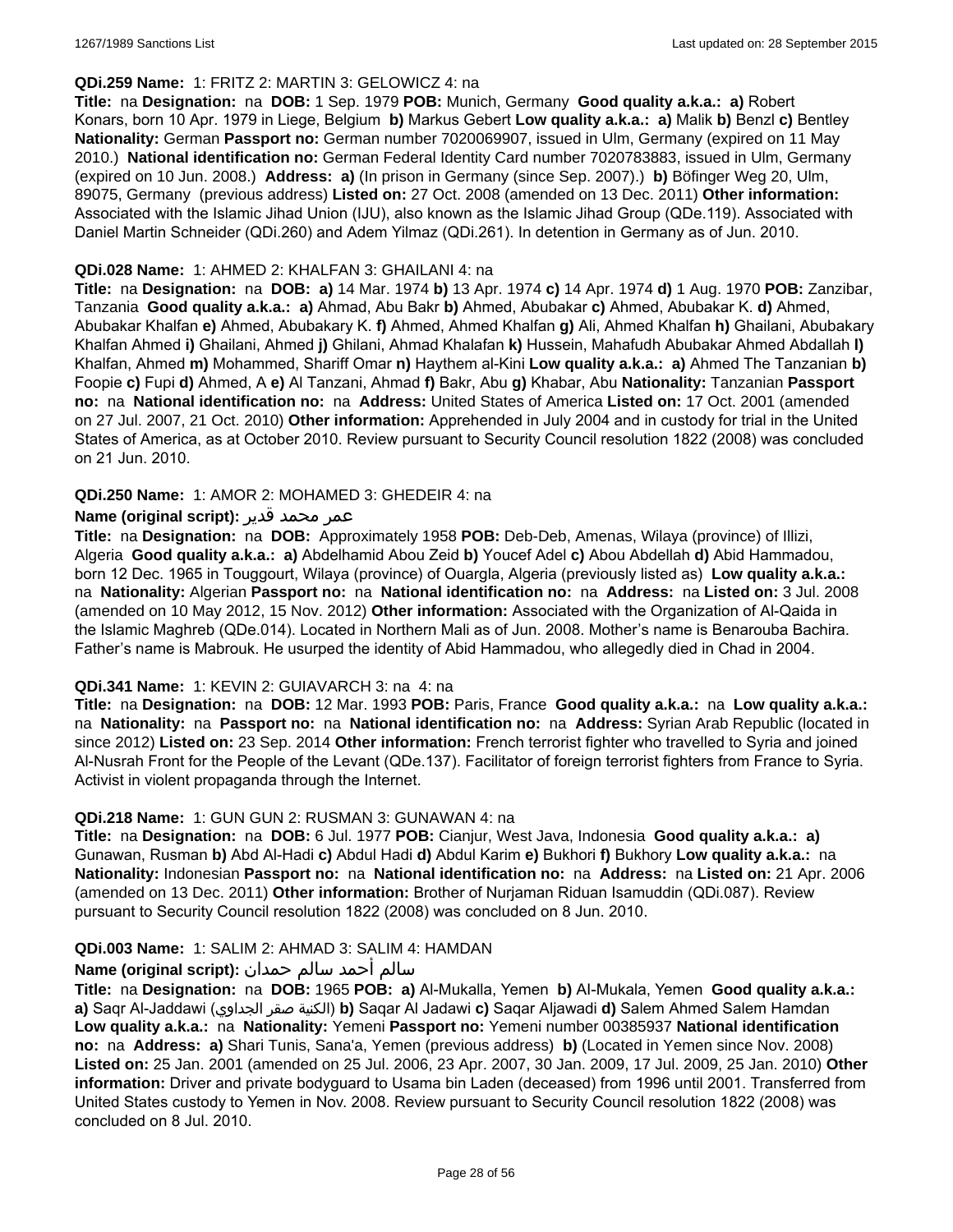#### **QDi.068 Name:** 1: ADEL 2: BEN AL-AZHAR 3: BEN YOUSSEF 4: HAMDI

# عادل بن الأزهر بن يوسف حمدي **:(script original (Name**

**Title:** na **Designation:** na **DOB:** 14 Jul. 1970 **POB:** Tunis, Tunisia **Good quality a.k.a.:** Adel ben al- Azhar ben Youssef ben Soltane, born 14 Jul. 1970 in Tunis, Tunisia (formerly listed as) **Low quality a.k.a.:** Zakariya **Nationality:** Tunisian **Passport no:** (Tunisian passport number M408665, issued on 4 Oct. 2000, expired 3 Oct. 2005) **National identification no: a)** (Tunisian national identity number W334061 issued on 9 Mar. 2011) **b)** (Italian Fiscal Code: BNSDLA70L14Z352B) na **Address:** Tunisia **Listed on:** 3 Sep. 2002 (amended on 20 Dec. 2005, 7 Jun. 2007, 23 Dec. 2010, 24 Nov. 2014) **Other information:** Deported from Italy to Tunisia on 28 February 2004. Serving a 12-year prison sentence in Tunisia for membership in a terrorist organization abroad as at Jan. 2010. Arrested in Tunisia in 2013. Legally changed family name from Ben Soltane to Hamdi in 2014. Review pursuant to Security Council resolution 1822 (2008) was concluded on 21 Jun. 2010.

#### **QDi.144 Name:** 1: MOHAMMAD 2: TAHIR 3: HAMMID 4: na

### **محمد طاهر حامد :(Name (original script**

**Title:** Imam **Designation:** na **DOB:** 1 Nov. 1975 **POB:** Poshok, Iraq **Good quality a.k.a.:** Abdelhamid Al Kurdi **Low quality a.k.a.:** na **Nationality:** na **Passport no:** na **National identification no:** na **Address:** na **Listed on:** 12 Nov. 2003 (amended on 9 Sep. 2005, 21 Dec. 2007, 16 May 2011) **Other information:** A deportation order was issued by the Italian authorities on 18 Oct. 2004. Considered a fugitive from justice by the Italian authorities as of Sep. 2007. Review pursuant to Security Council resolution 1822 (2008) was concluded on 8 Jun. 2010.

### **QDi.204 Name:** 1: ISNILON 2: TOTONI 3: HAPILON 4: na

**Title:** na **Designation:** na **DOB: a)** 18 Mar. 1966 **b)** 10 Mar. 1967 **POB:** Bulanza, Lantawan, Basilan, The Philippines **Good quality a.k.a.: a)** Isnilon Hapilun **b)** Isnilun Hapilun **c)** Abu Musab **d)** Salahudin **e)** Tuan Isnilon **Low quality a.k.a.:** na **Nationality:** Filipino **Passport no:** na **National identification no:** na **Address:** na **Listed on:** 6 Dec. 2005 **Other information:** Review pursuant to Security Council resolution 1822 (2008) was concluded on 8 Jun. 2010.

### **QDi.268 Name:** 1: ABDUL 2: HAQ 3: na 4: na

**Title:** na **Designation:** na **DOB:** 10 Oct. 1971 **POB:** Chele County, Khuttan Area, Xinjiang Uighur Autonomous Region, China **Good quality a.k.a.: a)** Maimaitiming Maimaiti **b)** Abdul Heq **c)** Abuduhake **d)** Abdulheq Jundullah **e)** 'Abd Al-Haq **f)** Memetiming Memeti **g)** Memetiming Aximu **h)** Memetiming Qekeman **i)** Maiumaitimin Maimaiti **j)** Abdul Saimaiti **k)** Muhammad Ahmed Khaliq **Low quality a.k.a.: a)** Maimaiti Iman **b)** Muhelisi **c)** Qerman **d)** Saifuding **Nationality:** Chinese **Passport no:** na **National identification no:** Chinese national identity card number 653225197110100533 **Address:** na **Listed on:** 15 Apr. 2009 (amended on 13 Dec. 2011) **Other information:** Location (as at Apr. 2009): Pakistan. Overall leader and commander of the Eastern Turkistan Islamic Movement (QDe.088). Involved in fundraising and recruitment for this organization. Reportedly deceased in Pakistan in February 2010.

#### **QDi.088 Name:** 1: GULBUDDIN 2: HEKMATYAR 3: na 4: na

#### **Name (original script):** حکمتیار گلبدین

**Title:** na **Designation:** na **DOB:** 1 Aug. 1949 **POB:** Kunduz Province, Afghanistan **Good quality a.k.a.: a)** Gulabudin Hekmatyar **b)** Golboddin Hikmetyar **c)** Gulbuddin Khekmatiyar **d)** Gulbuddin Hekmatiar **e)** Gulbuddin Hekhmartyar **f)** Gulbudin Hekmetyar **Low quality a.k.a.:** na **Nationality:** Afghan **Passport no:** na **National identification no:** na **Address:** na **Listed on:** 20 Feb. 2003 (amended on 16 May 2011) **Other information:** Belongs to the Kharoti tribe. Believed to be in the Afghanistan/Pakistan border area as at Jan. 2011. Father's name is Ghulam Qader. Review pursuant to Security Council resolution 1822 (2008) was concluded on 8 Jun. 2010.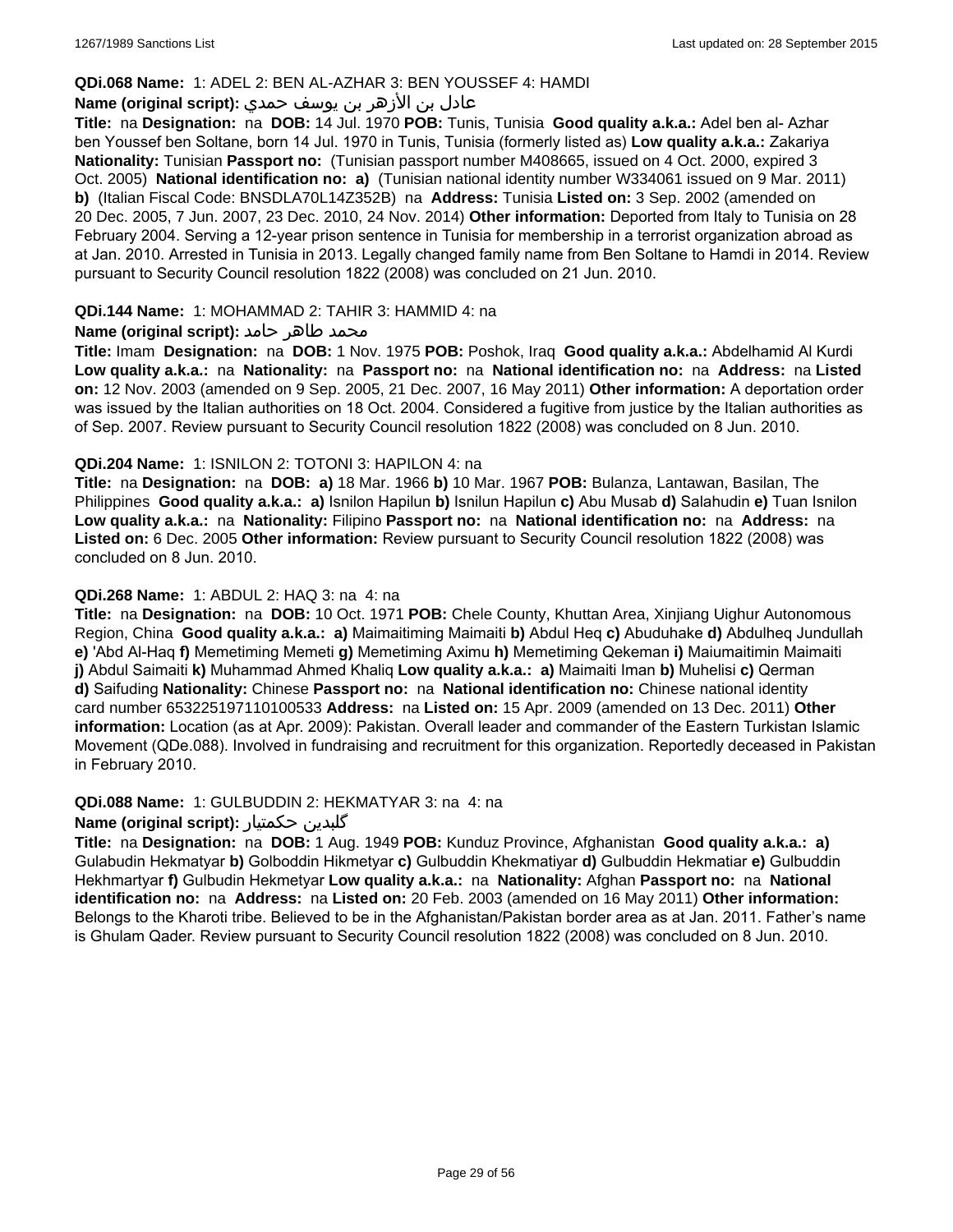### **QDi.029 Name:** 1: RI'AD 2: MUHAMMAD HASAN 3: MUHAMMAD 4: HIJAZI

# رياض محمد حسن محمد الحجازي **:(script original (Name**

**Title:** na **Designation:** na **DOB:** 30 Dec. 1968 **POB:** California, United States of America **Good quality a.k.a.: a)** Hijazi, Raed M. **b)** Al-Hawen, Abu-Ahmad **c)** Al-Shahid, Abu-Ahmad **d)** Raed Muhammad Hasan Muhammad Hijazi **Low quality a.k.a.: a)** Al-Maghribi, Rashid (The Moroccan) **b)** Al-Amriki, Abu-Ahmad (The American) **Nationality:** Jordanian **Passport no:** na **National identification no:** (a) United States Social Security Number: 548-91-5411 b) National number 9681029476) na **Address:** na **Listed on:** 17 Oct. 2001 (amended on 10 Apr. 2003, 16 May 2011) **Other information:** In custody in Jordan as at Mar. 2010. Father's name is Mohammad Hijazi. Mother's name is Sakina. Review pursuant to Security Council resolution 1822 (2008) was concluded on 21 Jun. 2010.

# **QDi.221 Name:** 1: JAMAL 2: HOUSNI 3: na 4: na

# **Name (original script):** حسني جمال

**Title:** na **Designation:** na **DOB:** 22 Feb. 1983 **POB:** Morocco **Good quality a.k.a.: a)** Djamel Il marocchino **b)** Jamal Al Maghrebi **c)** Hicham **Low quality a.k.a.:** na **Nationality:** na **Passport no:** na **National identification no:** na **Address: a)** Via Uccelli di Nemi n. 33, Milan **b)** via F. De Lemene n. 50, Milan**Listed on:** 2 Aug. 2006 (amended on 1 Sep. 2009) **Other information:** He is subject to Tribunale de Milano Custody Order n. 5236/02 R.G.N.R of 25 Nov. 2003 1511/02 R.G.GIP. Convicted and sentenced on 21 Sep. 2006 to seven years of detention by the Milan Assizes Court, Italy, for belonging to a criminal association with terrorist aims and receiving stolen goods. The sentence was confirmed on 17 Jul. 2007 by the Milan Assizes Appeal Court. In custody as at 16 Jun. 2009. Review pursuant to Security Council resolution 1822 (2008) was concluded on 20 Jul. 2009.

### **QDi.359 Name:** 1: OMAR 2: ALI 3: HUSSAIN 4: na

**Title:** na **Designation:** na **DOB:** 21 Mar. 1987 **POB:** High Wycombe, Buckinghamshire, United Kingdom **Good quality a.k.a.:** na **Low quality a.k.a.:** Abu-Sa'id Al Britani **Nationality:** British **Passport no:** British passport number 205939411, issued on 21 Jul. 2004 (expired on 21 Apr. 2015) **National identification no:** na **Address: a)** Syrian Arab Republic (as at Jan. 2014) **b)** United Kingdom (previous address until Jan. 2014) **Listed on:** 28 Sep. 2015 **Other information:** Foreign terrorist fighter with Islamic State in Iraq and the Levant (ISIL), listed as Al-Qaida in Iraq (QDe.115), in the Syrian Arab Republic. Physical description: eye colour: brown; hair colour: brown/ black. Photo available for inclusion in the INTERPOL-UN Security Council Special Notice.

# **QDi.010 Name:** 1: ZAYN 2: AL-ABIDIN 3: MUHAMMAD 4: HUSSEIN

#### زين العابدين محمد حسين **:(script original (Name**

**Title:** na **Designation:** na **DOB:** 12 Mar. 1971 **POB:** Riyadh, Saudi Arabia **Good quality a.k.a.: a)** Abd Al-Hadi Al-Wahab **b)** Zain Al-Abidin Muhammad Husain **c)** Zayn Al-Abidin Muhammad Husayn **d)** Zeinulabideen Muhammed Husein Abu Zubeidah **Low quality a.k.a.: a)** Abu Zubaydah **b)** Abu Zubaida **c)** Tariq Hani **Nationality:** Palestinian **Passport no:** na **National identification no:** na **Address:** na **Listed on:** 25 Jan. 2001 (amended on 10 Apr. 2003, 25 Jul. 2006, 23 Apr. 2007, 18 Jul. 2007, 27 Jul. 2007, 17 Jul. 2009, 16 Dec. 2010) **Other information:** Close associate of Usama bin Laden (deceased) and facilitator of terrorist travel. In custody of the United States of America as at Jul. 2007. Review pursuant to Security Council resolution 1822 (2008) was concluded on 21 Jun. 2010.

# **QDi.067 Name:** 1: MOSTAFA 2: KAMEL 3: MOSTAFA 4: IBRAHIM

# مصطفى كمال مصطفى ابراهيم **:Name (original script**)

**Title:** na **Designation:** na **DOB:** 15 Apr. 1958 **POB:** Alexandria, Egypt **Good quality a.k.a.: a)** Mustafa Kamel Mustafa **b)** Adam Ramsey Eaman **c)** Kamel Mustapha Mustapha **d)** Mustapha Kamel Mustapha **e)** Abu Hamza **f)** Mostafa Kamel Mostafa **Low quality a.k.a.: a)** Abu Hamza Al-Masri **b)** Abu Hamza **c)** Abu Hamza Al-Misri **Nationality:** British **Passport no:** na **National identification no:** na **Address:** United States of America **Listed on:** 24 Apr. 2002 (amended on 26 Nov. 2004, 25 Jul. 2006, 14 Mar. 2008, 21 Oct. 2010, 4 Aug. 2014) **Other information:** Extradited from the United Kingdom to the United States of America on 5 Oct. 2012. Convicted on terrorism charges by a court in the United States of America in May 2014. Review pursuant to Security Council resolution 1822 (2008) was concluded on 22 Apr. 2010.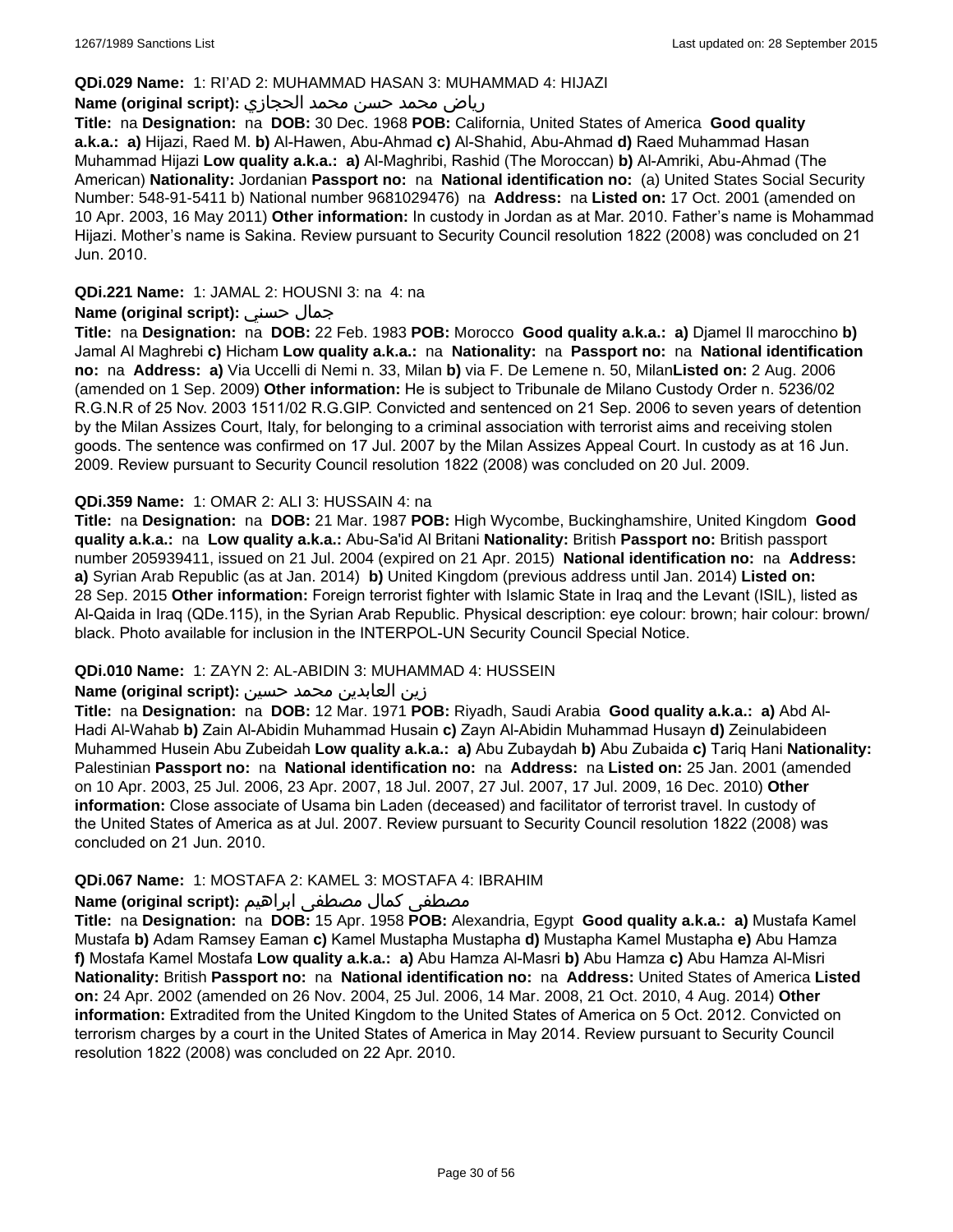# **QDi.308 Name:** 1: ZAFAR 2: IQBAL 3: na 4: na

**Title:** na **Designation:** na **DOB:** 4 Oct. 1953 **POB:** na **Good quality a.k.a.: a)** Zaffer Iqbal **b)** Malik Zafar Iqbal Shehbaz **c)** Malik Zafar Iqbal Shahbaz **d)** Malik Zafar Iqbal **Low quality a.k.a.: a)** Zafar Iqbal Chaudhry **b)** Muhammad Zafar Iqbal **Nationality:** Pakistani **Passport no:** (Passport number DG5149481, issued on 22 Aug. 2006, expired on 21 Aug. 2011, passport booklet number A2815665) **National identification no:** (National identification number 35202- 4135948-7 b) Alternate national identification number 29553654234) na **Address:** Masjid al-Qadesia, 4 Lake Road, Lahore, Pakistan **Listed on:** 14 Mar. 2012 **Other information:** Senior leader and co-founder of Lashkar-e-Tayyiba (QDi.118) (LeT) who has held various senior leader positions in LeT and its front organization, Jamaat-ud-Dawa (JUD) (listed as an alias of LeT). As of 2010, in charge of LeT/JUD finance department, director of its education department and president of its medical wing. Other title: Professor.

### **QDi.087 Name:** 1: NURJAMAN 2: RIDUAN 3: ISAMUDDIN 4: na

**Title:** na **Designation:** na **DOB:** 4 Apr. 1964 **POB:** Cianjur, West Java, Indonesia **Good quality a.k.a.: a)** Hambali **b)** Nurjaman **c)** Isomuddin, Nurjaman Riduan **d)** Hambali Bin Ending **e)** Encep Nurjaman (birth name) **f)** Hambali Ending Hambali **g)** Isamuddin Riduan **h)** Isamudin Ridwan **Low quality a.k.a.:** na **Nationality:** Indonesian **Passport no:** na **National identification no:** na **Address:** na **Listed on:** 28 Jan. 2003 (amended on 2 Jul. 2007, 27 Jul. 2007, 16 May 2011) **Other information:** Senior leader of Jemaah Islamiyah (QDe.092). Brother of Gun Gun Rusman Gunawan (QDi.218). In custody of the United States of America, as of July 2007. Review pursuant to Security Council resolution 1822 (2008) was concluded on 13 Apr. 2010.

# **QDi.321 Name:** 1: MALIK 2: MUHAMMAD 3: ISHAQ 4: na

# مالک محمد اسحاق **:(script original (Name**

**Title:** na **Designation:** na **DOB:** Approximately 1959 **POB:** Rahim Yar Khan, Punjab Province, Pakistan **Good quality a.k.a.:** Malik Ishaq **Low quality a.k.a.:** na **Nationality:** Pakistani **Passport no:** na **National identification no:** na **Address:** Pakistan **Listed on:** 14 Mar. 2014 **Other information:** One of the founders and a current leader of Lashkar i Jhangvi (LJ) (QDe.096). Physical description: heavy build with black eye colour, black hair colour and medium brown complexion with a heavy black beard. Photo available for inclusion in the INTERPOL-UN Security Council Special Notice.

# **QDi.180 Name:** 1: KHADAFI 2: ABUBAKAR 3: JANJALANI 4: na

**Title:** na **Designation:** na **DOB:** 3 Mar. 1975 **POB:** Isabela, Basilan, Philippines **Good quality a.k.a.: a)** Khadafy Janjalani **b)** Khaddafy Abubakar Janjalani **c)** Abu Muktar **Low quality a.k.a.:** na **Nationality:** Filipino **Passport no:** na **National identification no:** na **Address:** na **Listed on:** 22 Dec. 2004 (amended on 23 Feb. 2009) **Other information:** Reportedly deceased in 2006. Review pursuant to Security Council resolution 1822 (2008) was concluded on 29 Jul. 2010.

#### **QDi.099 Name:** 1: KHALIL 2: BEN AHMED 3: BEN MOHAMED 4: JARRAYA

# خليل بن احمد بن محمد جراية **:(script original (Name**

**Title:** na **Designation:** na **DOB:** 8 Feb. 1969 **POB:** Sfax, Tunisia **Good quality a.k.a.: a)** Khalil Yarraya **b)** Ben Narvan Abdel Aziz, born 15 Aug. 1970 in Sereka (former Yugoslavia) **c)** Abdel Aziz Ben Narvan, born 15 Aug. 1970 in Sereka (former Yugoslavia) **Low quality a.k.a.: a)** Amro **b)** Omar **c)** Amrou **d)** Amr **Nationality:** Tunisian **Passport no:** Tunisian number K989895, issued on 26 Jul. 1995 ( in Genoa, Italy, expired on 25 Jul. 2000) **National identification no:** na **Address:** Nuoro, Italy **Listed on:** 25 Jun. 2003 (amended on 26 Nov. 2004, 20 Dec. 2005, 17 Oct. 2007, 16 Sep. 2008, 24 Mar. 2009, 10 Aug. 2009, 6 Aug. 2010) **Other information:** Detained in Italy since 9 Aug. 2008 for his implication in a case related to terrorism. Review pursuant to Security Council resolution 1822 (2008) was concluded on 15 Jun. 2010.

#### **QDi.360 Name:** 1: SALLY-ANNE 2: FRANCES 3: JONES 4: na

**Title:** na **Designation:** na **DOB:** 17 Nov. 1968 **POB:** Greenwich, Greater London, United Kingdom **Good quality a.k.a.:** na **Low quality a.k.a.: a)** Umm Hussain al-Britani **b)** Sakinah Hussain **Nationality:** British **Passport no:** British passport number 519408086, issued on 23 Sep. 2013 (expires on 23 Sep. 2023) **National identification no:** na **Address: a)** Syrian Arab Republic (as at 2013) **b)** United Kingdom (previous location until 2013) **Listed on:** 28 Sep. 2015 **Other information:** Recruiter for Islamic State in Iraq and the Levant (ISIL), listed as Al-Qaida in Iraq (QDe.115), in the Syrian Arab Republic. Sex: female. Husband's name is: Junaid Hussain. Photo available for inclusion in the INTERPOL-UN Security Council Special Notice.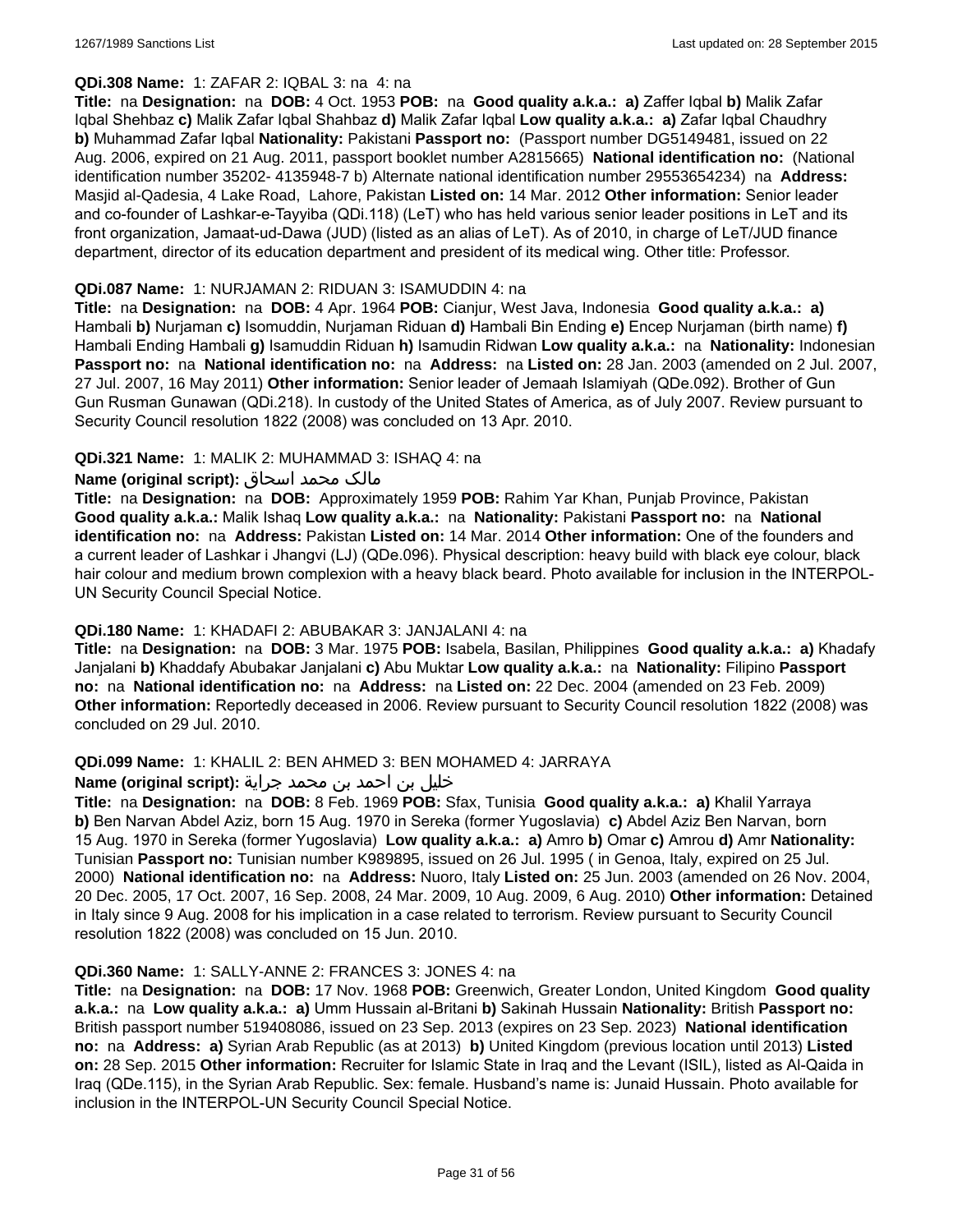#### **QDi.114 Name:** 1: SALIM Y SALAMUDDIN 2: JULKIPLI 3: na 4: na

**Title:** na **Designation:** na **DOB:** 20 Jun. 1967 **POB:** Tulay, Jolo Sulu, Philippines **Good quality a.k.a.: a)** Kipli Sali **b)** Julkipli Salim **Low quality a.k.a.:** na **Nationality:** Filipino **Passport no:** na **National identification no:** na **Address:** na **Listed on:** 9 Sep. 2003 (amended on 23 Feb. 2009, 13 Dec. 2011) **Other information:** In detention in the Philippines as at May 2011. Review pursuant to Security Council resolution 1822 (2008) was concluded on 25 May 2010.

### **QDi.072 Name:** 1: MEHDI 2: BEN MOHAMED 3: BEN MOHAMED 4: KAMMOUN

### المهدي بن محمد بن محمد كمون **:(script original (Name**

**Title:** na **Designation:** na **DOB:** 3 Apr. 1968 **POB:** Tunis, Tunisia **Good quality a.k.a.:** na **Low quality a.k.a.:** Salmane **Nationality:** Tunisian **Passport no:** (Tunisian passport number M307707, issued on 12 Apr. 2000, expired on 11 Apr. 2005) **National identification no:** na **Address:** Via Masina Number 7, Milan, Italy **Listed on:** 3 Sep. 2002 (amended on 20 Dec. 2005, 7 Jun. 2007, 23 Dec. 2010) **Other information:** Italian Fiscal Code: KMMMHD68D03Z352N. Deported from Italy to Tunisia on 22 July 2005. Serving an eight-year prison term in Tunisia for membership of a terrorist organization abroad as at Jan. 2010. Review pursuant to Security Council resolution 1822 (2008) was concluded on 21 Jun. 2010.

### **QDi.302 Name:** 1: MEVLÜT 2: KAR 3: na 4: na

**Title:** na **Designation:** na **DOB:** 25 Dec. 1978 **POB:** Ludwigshafen, Germany **Good quality a.k.a.:** Mevluet Kar **Low quality a.k.a.: a)** Abu Obaidah **b)** Obeidah Al Turki **c)** Al-Turki **d)** Al Turki Kyosev **e)** Yanal Yusov **f)** Abu Udejf el-Turki **g)** Abu Obejd el-Turki **h)** Abdurrahman Almanci **Nationality:** Turkish **Passport no:** Turkish passport number TR-M842033, issued in Mainz, Germany (by the Turkish Consulate General, issued on 2 May 2002, expired on 24 Jul. 2007) **National identification no:** na **Address:** Güngören Merkez Mahallesi Toros Sokak 6/5, Istanbul, Turkey (previous as at Aug. 2009) **Listed on:** 25 Jan. 2012 **Other information:** Associated with Islamic Jihad Group (QDe.119). Arrest warrant issued by the investigating judge of the German Federal Court of Justice on 17 Aug. 2009.

### **QDi.135 Name:** 1: DAWOOD 2: IBRAHIM 3: KASKAR 4: na

**Title:** Sheikh **Designation:** na **DOB:** 26 Dec. 1955 **POB: a)** Bombai **b)** Ratnagiri, India **Good quality a.k.a.: a)** Dawood Ebrahim **b)** Sheikh Dawood Hassan **c)** Abdul Hamid Abdul Aziz **d)** Anis Ibrahim **e)** Aziz Dilip **f)** Daud Hasan Shaikh Ibrahim Kaskar **g)** Daud Ibrahim Memon Kaskar **h)** Dawood Hasan Ibrahim Kaskar **i)** Dawood Ibrahim Memon **j)** Dawood Sabri **k)** Kaskar Dawood Hasan **l)** Shaikh Mohd Ismail Abdul Rehman **m)** Dowood Hassan Shaikh Ibrahim **Low quality a.k.a.: a)** Ibrahim Shaikh Mohd Anis **b)** Shaikh Ismail Abdul **c)** Hizrat **Nationality:** Indian **Passport no: a)** Indian number A-333602, issued on 4 Jun. 1985, issued in Bombay, India (passport subsequently revoked by the Government of India) **b)** Indian number M110522, issued on 13 Nov. 1978, issued in Bombay **c)** Indian number R841697, issued on 26 Nov. 1981, issued in Bombay **d)** Indian number F823692 (JEDDAH) issued by CGI in Jeddah, issued on 2 Sep. 1989 **e)** Indian number A501801 (BOMBAY), issued on 26 Jul. 1985 **f)** Indian number K560098 (BOMBAY), issued on 30 Jul. 1975 **g)** Passport number V57865 (BOMBAY), issued on 3 Oct. 1983 **h)** Passport number P537849 (BOMBAY), issued on 30 Jul. 1979 **i)** Passport number A717288 (MISUSE), issued on 18 Aug. 1985, issued in Dubai **j)** Pakistani number G866537 (MISUSE), issued on 12 Aug. 1991, issued in Rawalpindi **k)** Passport number C-267185 ( issued in Karachi in Jul.1996) **l)** Passport number H-123259 ( issued in Rawalpindi in Jul. 2001) **m)** Passport number G-869537 ( issued in Rawalpindi) **n)** Passport number KC-285901 **National identification no:** na **Address: a)** Karachi, Pakistan ( White House, Near Saudi Mosque, Clifton) **b)** (House Nu 37 - 30th Street - defence, Housing Authority Karachi Pakistan) **c)** (Palatial bungalow in the hilly area of Noorabad in Karachi) **d)** (Property at Margalla Raod F 6/2 Street no. 22, House number 29 in Karachi) **Listed on:** 3 Nov. 2003 (amended on 21 Mar. 2006, 25 Jul. 2006, 2 Jul. 2007, 11 Mar. 2010) **Other information:** International arrest warrant issued by the Government of India. Review pursuant to Security Council resolution 1822 (2008) was concluded on 20 May 2010.

#### **QDi.002 Name:** 1: AMIN 2: MUHAMMAD 3: UL HAQ 4: SAAM KHAN

**Title:** na **Designation:** na **DOB:** 1960 **POB:** Nangarhar Province, Afghanistan **Good quality a.k.a.: a)** Al-Haq, Amin **b)** Amin, Muhammad **Low quality a.k.a.: a)** Dr. Amin **b)** Ul-Haq, Dr. Amin **Nationality:** Afghan **Passport no:** na **National identification no:** na **Address:** na **Listed on:** 25 Jan. 2001 (amended on 18 Jul. 2007, 16 Dec. 2010) **Other information:** Security coordinator for Usama bin Laden (deceased). Repatriated to Afghanistan in February 2006. Review pursuant to Security Council resolution 1822 (2008) was concluded on 15 Jun. 2010.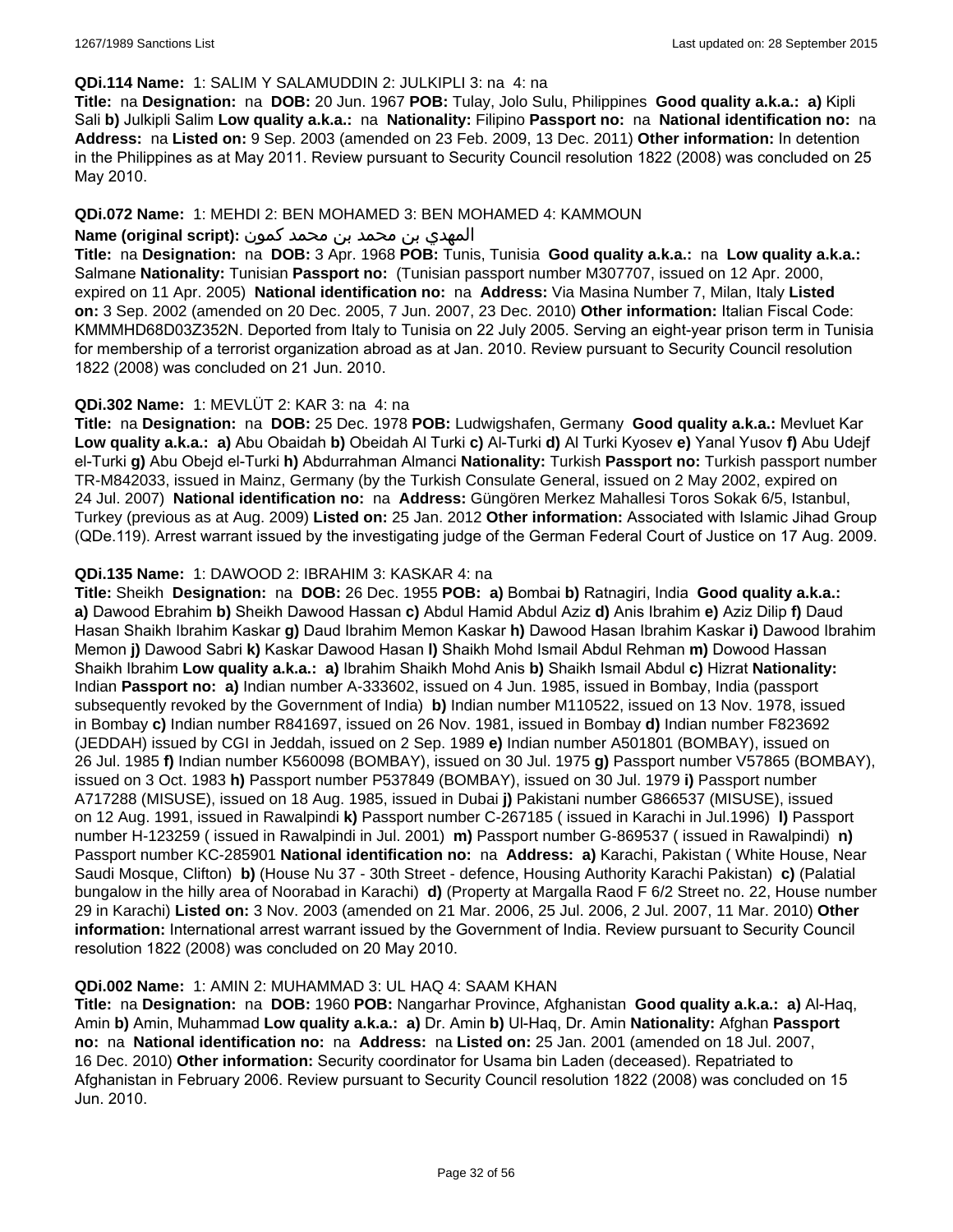### **QDi.306 Name:** 1: MUSTAFA 2: HAJJI 3: MUHAMMAD 4: KHAN

#### مصطفى حجي محمد خان **:(script original (Name**

**Title:** na **Designation:** na **DOB: a)** (Between Aug. and Sep. 1977) **b)** 1976 **POB: a)** Al-Madinah, Saudi Arabia **b)** Sangrar, Sindh Province, Pakistan **Good quality a.k.a.: a)** غول حسن) Hassan Ghul; Hassan Gul; Hasan Gul) **b)** Khalid Mahmud **Low quality a.k.a.: a)** Ahmad Shahji **b)** Mustafa Muhammad **c)** Abu Gharib al-Madani **d)** شيماء أبو (Abu-Shaima; Abu- Shayma) **Nationality: a)** Pakistani **b)** Saudi Arabian **Passport no:** na **National identification no:** na **Address:** na **Listed on:** 14 Mar. 2012 **Other information:** Al-Qaida (QDe.004) facilitator, courier and operative. As of 2010, facilitated activities for senior Pakistan-based Al-Qaida operatives.

#### **QDi.336 Name:** 1: ANAS 2: HASAN 3: KHATTAB 4: na

**Title:** na **Designation:** na **DOB:** 7 Apr. 1986 **POB:** Damascus, Syrian Arab Republic **Good quality a.k.a.:** Samir Ahmed al-Khayat **Low quality a.k.a.: a)** Hani **b)** Abu Hamzah **c)** Abu-Ahmad Hadud **Nationality:** na **Passport no:** na **National identification no:** na **Address:** na **Listed on:** 23 Sep. 2014 **Other information:** Administrative amir of Al-Nusrah Front for the People of the Levant (QDe.137).

### **QDi.340 Name:** 1: EMILIE 2: KONIG 3: na 4: na

**Title:** na **Designation:** na **DOB:** 9 Dec. 1984 **POB:** Ploemeur, France **Good quality a.k.a.:** na **Low quality a.k.a.:** na **Nationality:** French **Passport no:** na **National identification no:** na **Address:** Syrian Arab Republic (located in since 2013) **Listed on:** 23 Sep. 2014 **Other information:** French terrorist fighter who travelled to Syria and joined Islamic State in Iraq and the Levant, listed as Al-Qaida in Iraq (AQI) (QDe.115). Active in radicalizing and propagating Al-Qaida's (QDe.004) ideology through the Internet. Incites violent activities against France.

### **QDi.190 Name:** 1: ABDELKADER 2: LAAGOUB 3: na 4: na

# عبد القادر لاغوب **:(script original (Name**

**Title:** na **Designation:** na **DOB:** 23 Apr. 1966 **POB:** Casablanca, Morocco **Good quality a.k.a.:** na **Low quality a.k.a.:** Rachid **Nationality:** Moroccan **Passport no:** (Moroccan passport number D-379312) **National identification no:** (Moroccan national identity card DE- 473900) na **Address:** Number 4, Via Europa, Paderno Ponchielli, Cremona, Italy **Listed on:** 29 Jul. 2005 (amended on 21 Dec. 2007, 13 Dec. 2011) **Other information:** Italian Fiscal code: LGBBLK66D23Z330U. Father's name is Mamoune Mohamed. Mother's name is Fatna Ahmed. Review pursuant to Security Council resolution 1822 (2008) was concluded on 8 Jun. 2010.

#### **QDi.319 Name:** 1: MOHAMED 2: LAHBOUS 3: na 4: na

#### **Name (original script):** لحبوس محمد

**Title:** na **Designation:** na **DOB:** 1978 **POB:** Mali **Good quality a.k.a.: a)** Mohamed Ennouini **b)** Hassan **c)** Hocine **Low quality a.k.a.:** na **Nationality:** Malian **Passport no:** na **National identification no:** na **Address:** Mali **Listed on:** 24 Oct. 2013 **Other information:** Member of the Mouvement pour l'Unification et le Jihad en Afrique de l'Ouest (MUJAO) (QDe.134).

#### **QDi.062 Name:** 1: MOHAMED 2: LAKHAL 3: na 4: na

#### **Name (original script):** لكحل محمد

**Title:** na **Designation:** na **DOB:** 5 Feb. 1970 **POB:** Tunis, Tunisia **Good quality a.k.a.: a)** Lased Ben Heni, born 5 Feb. 1969 in Tripoli, Libyan Arab Jamahiriya **b)** Al-As'ad Ben Hani, born 5 Feb. 1969 in Tripoli, Libyan Arab Jamahiriya **c)** Mohamed Ben Belgacem Awani **d)** Mohamed Aouani, born 5 Feb. 1970 in Tunis, Tunisia (formerly listed as) **Low quality a.k.a.: a)** Mohamed Abu Abda **b)** Abu Obeida **Nationality:** Tunisian **Passport no:** na **National identification no:** (Tunisian national identity number W374031, issued on 11 Apr. 2011) na **Address:**  na **Listed on:** 24 Apr. 2002 (amended on 26 Nov. 2004, 9 Sep. 2005, 31 Jul. 2006, 23 Dec. 2010, 24 Nov. 2014) **Other information:** Professor of Chemistry. Deported from Italy to Tunisia on 27 Aug. 2006. Legally changed family name from Aouani to Lakhal in 2014. Review pursuant to Security Council resolution 1822 (2008) was concluded on 22 Apr. 2010.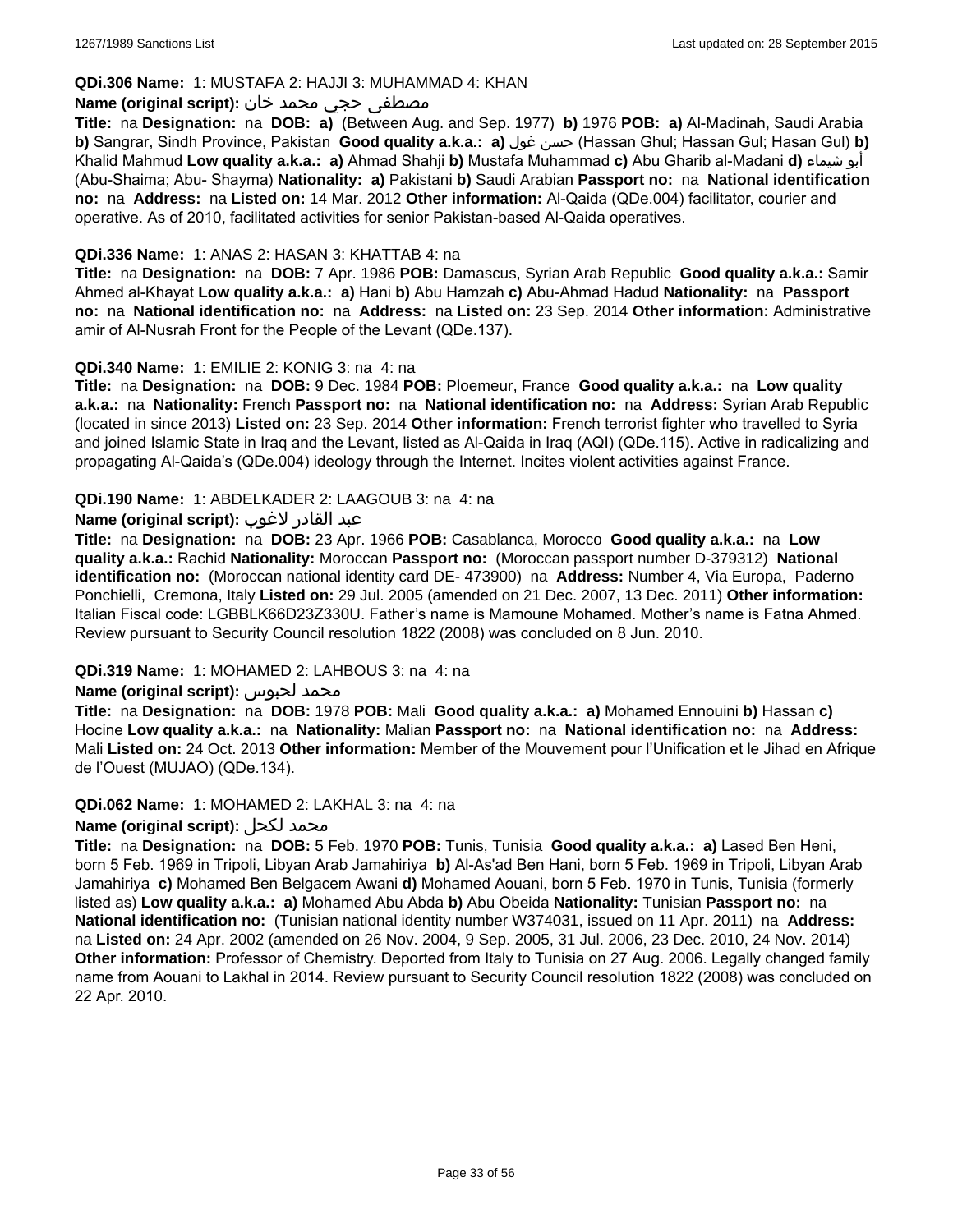#### **QDi.264 Name:** 1: ZAKI-UR-REHMAN 2: LAKHVI 3: na 4: na

**Title:** na **Designation:** na **DOB:** 30 Dec. 1960 **POB:** Okara, Pakistan **Good quality a.k.a.: a)** Zakir Rehman Lakvi **b)** Zaki Ur-Rehman Lakvi **c)** Kaki Ur-Rehman **d)** Zakir Rehman **e)** Abu Waheed Irshad Ahmad Arshad **Low quality a.k.a.:** Chachajee **Nationality:** Pakistani **Passport no:** na **National identification no:** Pakistani 61101-9618232-1 **Address: a)** Barahkoh, P.O. DO, Tehsil and District Islamabad, Pakistan (location as at May 2008) **b)** Chak No. 18/IL, Rinala Khurd, Tehsil Rinala Khurd, District Okara, Pakistan (previous location) **Listed on:** 10 Dec. 2008 **Other information:** Chief of operations of Lashkar-e-Tayyiba (listed under permanent reference number QDe.118).

#### **QDi.247 Name:** 1: RUBEN 2: PESTANO 3: LAVILLA, JR 4: na

**Title:** Sheik **Designation:** na **DOB:** 4 Oct. 1972 **POB:** Sitio Banga Maiti, Barangay Tranghawan, Lambunao, Iloilo, Philippines **Good quality a.k.a.: a)** Reuben Lavilla **b)** Sheik Omar **c)** Mile D Lavilla **d)** Reymund Lavilla **e)** Ramo Lavilla **f)** Mike de Lavilla **g)** Abdullah Muddaris **h)** Ali Omar **i)** Omar Lavilla **j)** Omar Labella **Low quality a.k.a.: a)** So **b)** Eso **c)** Junjun **Nationality:** Filipino **Passport no: a)** Filipino number MM611523 (2004) **b)** Filipino number EE947317 (2000-2001) **c)** Filipino number P421967 (1995-1997) **National identification no:** na **Address:** 10th Avenue, Caloocan City, Philippines **Listed on:** 4 Jun. 2008 (amended on 16 Sep. 2008, 13 Dec. 2011) **Other information:** Spiritual leader of the Rajah Solaiman Movement (QDe.128). Associated with Khadafi Abubakar Janjalani (QDi.180). In detention in the Philippines as of May 2011. Review pursuant to Security Council resolution 1822 (2008) was concluded on 13 May 2010.

# **QDi.155 Name:** 1: DJAMEL 2: LOUNICI 3: na 4: na

### **Name (original script):** لونيسي جمال

**Title:** na **Designation:** na **DOB:** 1 Feb. 1962 **POB:** Algiers, Algeria **Good quality a.k.a.:** Jamal Lounici **Low quality a.k.a.:** na **Nationality:** Algerian **Passport no:** na **National identification no:** na **Address:** Algeria **Listed on:** 16 Jan. 2004 (amended on 7 Apr. 2008, 2 Dec. 2008, 30 Jan. 2009, 16 May 2011) **Other information:** Father's name is Abdelkader. Mother's name is Johra Birouh. Returned from Italy to Algeria where he resides since Nov. 2008. Son in law of Othman Deramchi (QDi.164). Review pursuant to Security Council resolution 1822 (2008) was concluded on 27 Jul. 2010.

#### **QDi.356 Name:** 1: AQSA 2: MAHMOOD 3: na 4: na

**Title:** na **Designation:** na **DOB:** 11 May 1994 **POB:** Glasgow, Scotland, United Kingdom **Good quality a.k.a.:**  na **Low quality a.k.a.:** Umm Layth **Nationality:** British **Passport no:** British passport number 720134834, issued on 27 Jun. 2012 (expires on 27 Jun. 2022) **National identification no:** na **Address: a)** Syrian Arab Republic (as at Nov. 2013) **b)** United Kingdom (previous address) **Listed on:** 28 Sep. 2015 **Other information:** Recruiter for Islamic State in Iraq and the Levant, listed as Al-Qaida in Iraq (QDe.115), in the Syrian Arab Republic, and a key figure in the the Al-Khanssaa brigade, a female ISIL brigade established in Al-Raqqa to enforce ISIL's interpretation of Sharia law. Sex: female. Photo available for inclusion in the INTERPOL-UN Security Council Special Notice.

#### **QDi.206 Name:** 1: IBRAHIM 2: MOHAMED KHALIL 3: na 4: na

# ابراهيم محمد خليل **:(script original (Name**

**Title:** na **Designation:** na **DOB:** 2 Jul. 1975 **POB:** Day Az-Zawr, Syria **Good quality a.k.a.: a)** Khalil Ibrahim Jassem, born 2 May 1972 in Baghdad, Iraq **b)** Khalil Ibrahim Mohammad, born 3 Jul. 1975 in Mosul, Iraq **c)** Khalil Ibrahim Al Zafiri (born 1972) **d)** Khalil, born 2 May 1975 **Low quality a.k.a.:** na **Nationality:** Syrian **Passport no:** (Temporary suspension of deportation No. T04338017 issued by Alien's Office of the City of Mainz, expired on 8 May 2013) **National identification no:** na **Address:** Refugee shelter Alte Ziegelei, Mainz, 55128, Germany **Listed on:** 6 Dec. 2005 (amended on 25 Jan. 2010, 13 Dec. 2011, 6 Aug. 2013) **Other information:** Sentenced to 7 years of imprisonment in Germany on 6 Dec. 2007. Released on 30 December 2012. Review pursuant to Security Council resolution 1822 (2008) was concluded on 5 Oct. 2009.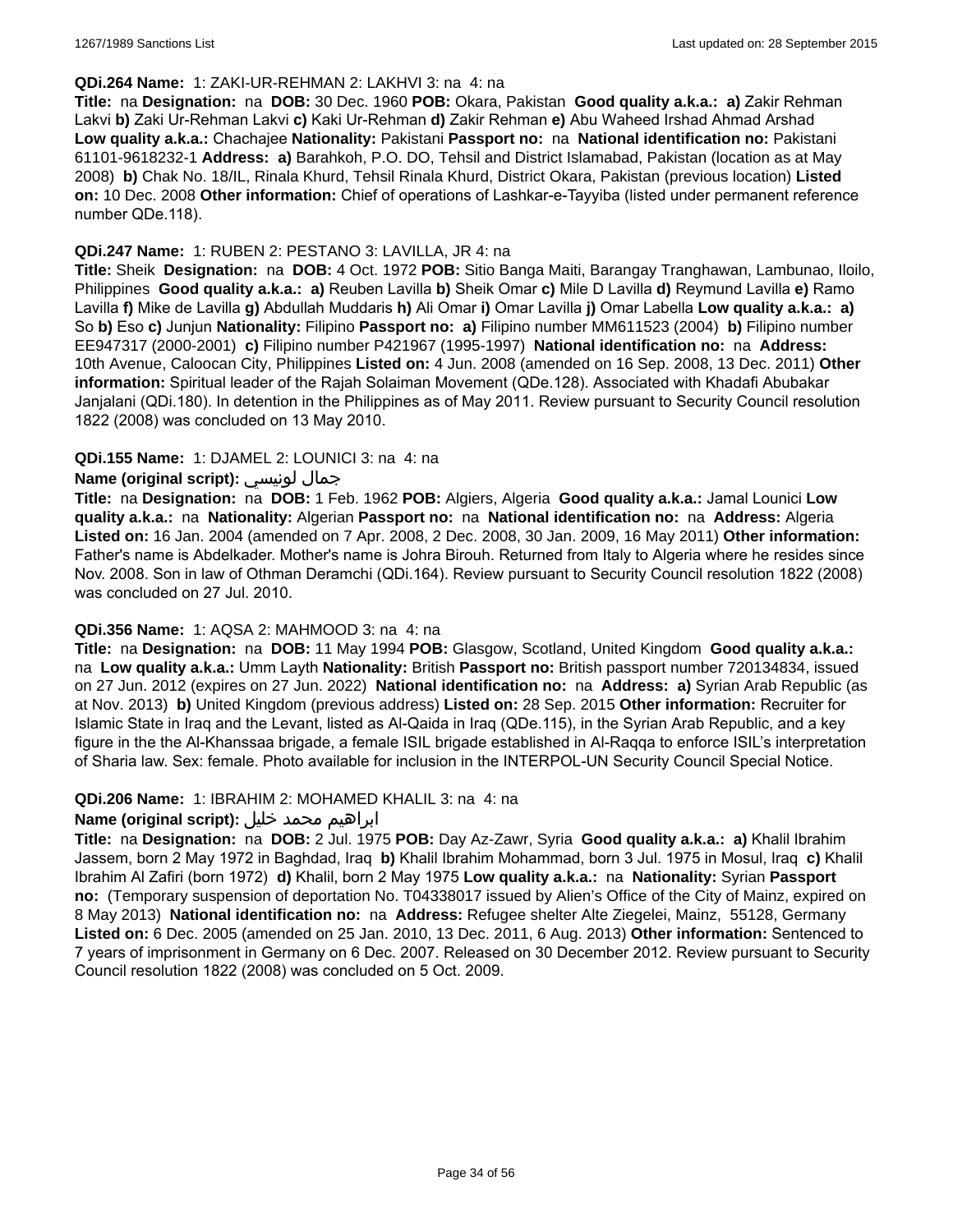#### **QDi.202 Name:** 1: MAZEN 2: SALAH 3: MOHAMMED 4: na

#### مازن صلاح محمد **:Name (original script)**

**Title:** na **Designation:** na **DOB:** 18 May 1981 **POB:** Arbil, Iraq **Good quality a.k.a.: a)** Mazen Ali Hussein, born 1 Jan. 1982 in Baghdad, Iraq **b)** Issa Salah Muhamad, born 1 Jan. 1980 **Low quality a.k.a.:** na **Nationality:** Iraqi **Passport no:** (German travel document ("Reiseausweis") A 0144378 (revoked as at Sep. 2012)) **National identification no:** na **Address:** 94051 Hauzenberg, Germany **Listed on:** 6 Dec. 2005 (amended on 21 Oct. 2008, 13 Dec. 2011, 15 Nov. 2012) **Other information:** Member of Ansar Al-Islam (QDe.098). Released from custody in Germany on 18 May 2012. Review pursuant to Security Council resolution 1822 (2008) was concluded on 30 Jul. 2009.

# **QDi.126 Name:** 1: YUNOS 2: UMPARA 3: MOKLIS 4: na

**Title:** na **Designation:** na **DOB:** 7 Jul. 1966 **POB:** Lanao del Sur, the Philippines **Good quality a.k.a.: a)** Muklis Yunos **b)** Mukhlis Yunos (previously listed as) **c)** Saifullah Mukhlis Yunos **d)** Saifulla Moklis Yunos **Low quality a.k.a.:** Hadji Onos **Nationality:** Filipino **Passport no:** na **National identification no:** na **Address:** Philippines**Listed on:** 9 Sep. 2003 (amended on 9 Sep. 2005, 23 Feb. 2009, 3 Jun. 2009, 16 May 2011) **Other information:** Sentenced to life without parole in the Philippines on 23 Jan. 2009 for his involvement in the bombings of 30 Dec. 2000 in Manila, the Philippines. Review pursuant to Security Council resolution 1822 (2008) was concluded on 25 May 2010.

# **QDi.147 Name:** 1: MOHAMED 2: AMIN 3: MOSTAFA 4: na

### محمد امين مصطفى **:Name (original script)**

**Title:** na **Designation:** na **DOB:** 11 Oct. 1975 **POB:** Kirkuk, Iraq **Good quality a.k.a.:** na **Low quality a.k.a.:**  na **Nationality:** na **Passport no:** na **National identification no:** na **Address:** Via della Martinella 132, Parma, Italy ( Domicile) **Listed on:** 12 Nov. 2003 (amended on 9 Sep. 2005, 7 Jun. 2007, 16 May 2011) **Other information:** Under administrative control measure in Italy scheduled to expire on 15 Jan. 2012. Review pursuant to Security Council resolution 1822 (2008) was concluded on 21 Jun. 2010.

### **QDi.129 Name:** 1: DJAMEL 2: MOUSTFA 3: na 4: na

#### **Name (original script):** مصطفى جمال

**Title:** na **Designation:** na **DOB:** 28 Sep. 1973 **POB:** Tiaret, Algeria **Good quality a.k.a.: a)** Kalad Belkasam, born 31 Dec. 1979 **b)** Mostafa Djamel, born 31 Dec. 1979 in Maskara, Algeria **c)** Mostefa Djamel, born 26 Sep. 1973 in Mahdia, Algeria **d)** Mustafa Djamel, born 31 Dec. 1979 in Mascara, Algeria **e)** Balkasam Kalad, born 26 Aug. 1973 in Algiers, Algeria **f)** Bekasam Kalad, born 26 Aug. 1973 in Algiers, Algeria **g)** Belkasam Kalad, born 26 Aug. 1973 in Algiers, Algeria **h)** Damel Mostafa, born 31 Dec. 1979 in Algiers, Algeria **i)** Djamal Mostafa, born 31 Dec. 1979 in Maskara, Algeria **j)** Djamal Mostafa, born 10 Jun. 1982 **k)** Djamel Mostafa, born 31 Dec. 1979 in Maskara, Algeria **l)** Djamel Mostafa, born 31 Dec. 1979 in Algiers, Algeria **m)** Fjamel Moustfa, born 28 Sep. 1973 in Tiaret, Algeria **n)** Djamel Mustafa, born 31 Dec. 1979 **o)** Ali Barkani, born 22 Aug. 1973 in Morocco **p)** Djamel Mustafa, born 31 Dec. 1979 in Mascara, Algeria **q)** Mustafa **Low quality a.k.a.:** na **Nationality:** Algerian **Passport no: a)** (Counterfeit Danish driving licence no. 20645897, made out to Ali Barkani, born on 22 Aug. 1973 in Morocco) **b)** (Algerian birth certificate, issued for Djamel Mostefa, born on 25 Sep. 1973 in Mehdia, Tiaret province, Algeria) **National identification no:** na **Address:** Algeria **Listed on:** 23 Sep. 2003 (amended on 7 Sep. 2007, 7 Apr. 2008, 25 Jan. 2010, 16 May 2011) **Other information:** Father's name is Djelalli Moustfa. Mother's name is Kadeja Mansore. Associated with Ismail Abdallah Sbaitan Shalabi (QDi.128), Mohamed Ghassan Ali Abu Dhess (QDi.130) and Aschraf Al-Dagma (QDi.132). Deported from Germany to Algeria in Sep. 2007. Review pursuant to Security Council resolution 1822 (2008) was concluded on 19 Oct. 2009.

#### **QDi.238 Name:** 1: MUBARAK 2: MUSHAKHAS 3: SANAD 4: MUBARAK AL-BATHALI

# مبارك مشخص سند مبارك البذالي **:Name (original script)**

**Title:** na **Designation:** na **DOB:** 1 Oct. 1961 **POB:** Kuwait **Good quality a.k.a.: a)** Mubarak Mishkhis Sanad Al-Bathali **b)** Mubarak Mishkhis Sanad Al-Badhali **c)** Mubarak Al-Bathali **d)** Mubarak Mishkhas Sanad Al-Bathali **e)** Mubarak Mishkhas Sanad Al-Bazali **f)** Mobarak Meshkhas Sanad Al-Bthaly **Low quality a.k.a.:** Abu Abdulrahman **Nationality:** Kuwaiti **Passport no: a)** Kuwaiti number 101856740, issued on 12 May 2005 ( and expired on 11 May 2007) **b)** Kuwaiti number 002955916 **National identification no:** Kuwaiti 261122400761 **Address:** Al-Salibekhat area, Kuwait ( residence as at Mar. 2009) **Listed on:** 16 Jan. 2008 (amended on 1 Jul. 2008, 23 Jul. 2008, 25 Jan. 2010) **Other information:** Review pursuant to Security Council resolution 1822 (2008) was concluded on 14 Sep. 2009.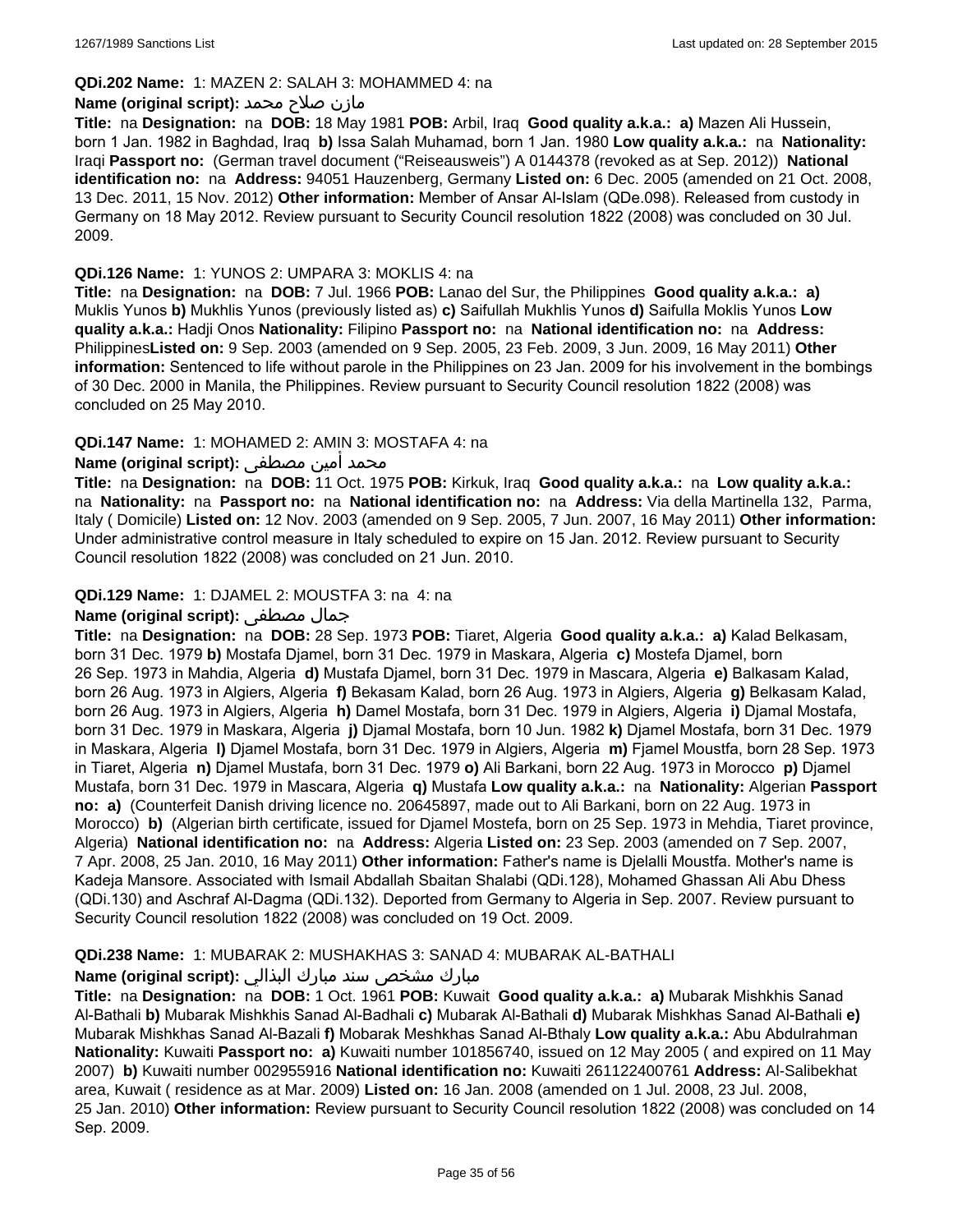#### **QDi.272 Name:** 1: MOHAMMED 2: YAHYA 3: MUJAHID 4: na

**Title:** na **Designation:** na **DOB:** 12 Mar. 1961 **POB:** Lahore, Punjab Province, Pakistan **Good quality a.k.a.:** Mohammad Yahya Aziz **Low quality a.k.a.:** na **Nationality:** Pakistani **Passport no:** na **National identification no:** Pakistani 35404-1577309-9 **Address:** na **Listed on:** 29 Jun. 2009 **Other information:** Associated with Lashkar-e-Tayyiba (QDe.118). In detention as at June 2009.

### **QDi.119 Name:** 1: ARIS 2: MUNANDAR 3: na 4: na

**Title:** na **Designation:** na **DOB: a)** 1 Jan. 1971 **b)** Between 1962 and 1968 **POB:** Sambi, Boyolali, Java, Indonesia **Good quality a.k.a.:** na **Low quality a.k.a.:** na **Nationality:** na **Passport no:** na **National identification no:** na **Address:** na **Listed on:** 9 Sep. 2003 (amended on 9 Sep. 2005, 4 Oct. 2006) **Other information:** Review pursuant to Security Council resolution 1822 (2008) was concluded on 25 May 2010.

**QDi.120 Name:** 1: ABDUL HAKIM 2: MURAD 3: na 4: na

### عبد الحكيم مراد **:(script original (Name**

**Title:** na **Designation:** na **DOB:** 11 Apr. 1968 **POB:** Kuwait **Good quality a.k.a.: a)** Murad, Abdul Hakim Hasim **b)** Murad, Abdul Hakim Ali Hashim **c)** Murad, Abdul Hakim al Hashim **d)** Saeed Akman **e)** Saeed Ahmed **f)** Abdul Hakim Ali al-Hashem Murad **Low quality a.k.a.:** na **Nationality:** Pakistani **Passport no: a)** Pakistani passport number 665334 ( issued in Kuwait) **b)** Pakistani passport number 917739 ( issued in Pakistan on 8 Aug. 1991, expired on 7 Aug. 1996) **National identification no:** na **Address:** na **Listed on:** 9 Sep. 2003 (amended on 16 May 2011) **Other information:** Mother's name is Aminah Ahmad Sher al-Baloushi. In custody of the United States. Review pursuant to Security Council resolution 1822 (2008) was concluded on 25 May 2010.

### **QDi.196 Name:** 1: ALI 2: SAYYID 3: MUHAMED 4: MUSTAFA BAKRI

### علي السيد محمد مصطفى بكري :Name (original script)

**Title:** na **Designation:** na **DOB:** 18 Apr. 1966 **POB:** Beni-Suef, Egypt **Good quality a.k.a.: a)** Ali Salim **b)** Abd Al-Aziz al-Masri **Low quality a.k.a.:** na **Nationality:** Egyptian **Passport no:** na **National identification no:** na **Address:** na **Listed on:** 29 Sep. 2005 (amended on 13 Dec. 2011) **Other information:** Member of the Shura Council of Al-Qaida (QDe.004) and Egyptian Islamic Jihad (QDe.003). Review pursuant to Security Council resolution 1822 (2008) was concluded on 1 Jun. 2010.

### **QDi.358 Name:** 1: NASSER 2: AHMED 3: MUTHANA 4: na

**Title:** na **Designation:** na **DOB:** 29 Apr. 1994 **POB:** Heath, Cardiff, United Kingdom **Good quality a.k.a.:** Nasir Muthana **Low quality a.k.a.: a)** Abdul Muthana **b)** Abu Muthana **c)** Abu Al-Yemeni Muthana **d)** Abu Muthanna **Nationality:** British **Passport no:** British passport number 210804241, issued on 27 Jul. 2010 (expires on 27 Jul. 2020) **National identification no:** na **Address: a)** Syrian Arab Republic (as at Nov. 2013) **b)** United Kingdom (previous address until Nov. 2013) **Listed on:** 28 Sep. 2015 **Other information:** Foreign terrorist fighter with Islamic State in Iraq and the Levant (ISIL), listed as Al-Qaida in Iraq (QDe.115), in the Syrian Arab Republic. Wanted by the authorities of the United Kingdom. Physical description: hair colour: brown/black. Photo available for inclusion in the INTERPOL-UN Security Council Special Notice.

# **QDi.280 Name:** 1: TAYEB 2: NAIL 3: na 4: na

# **Name (original script):** نايل الطيب

**Title:** na **Designation:** na **DOB:** Approximately 1972 **POB:** Faidh El Batma, Djelfa, Algeria **Good quality a.k.a.: a)** Djaafar Abou Mohamed (محمد ابو جعفر(**b)** Abou Mouhadjir (مهاجر ابو(**c)** Mohamed Ould Ahmed Ould Ali (born in 1976) **Low quality a.k.a.:** na **Nationality:** Algerian **Passport no:** na **National identification no:** na **Address:** Mali **Listed on:** 22 Apr. 2010 (amended on 15 Apr. 2014) **Other information:** Convicted in absentia by Algerian tribunal on 28 Mar. 1996. Algerian international arrest warrant number 04/09 of 6 Jun. 2009 issued by the Tribunal of Sidi Mhamed, Algiers, Algeria. Algerian extradition request number 2307/09 of 3 Sep. 2009, presented to Malian authorities. Father's name was Benazouz Nail. Mother's name is Belkheiri Oum El Kheir. Member of The Organization of Al-Qaida in the Islamic Maghreb (QDe.014)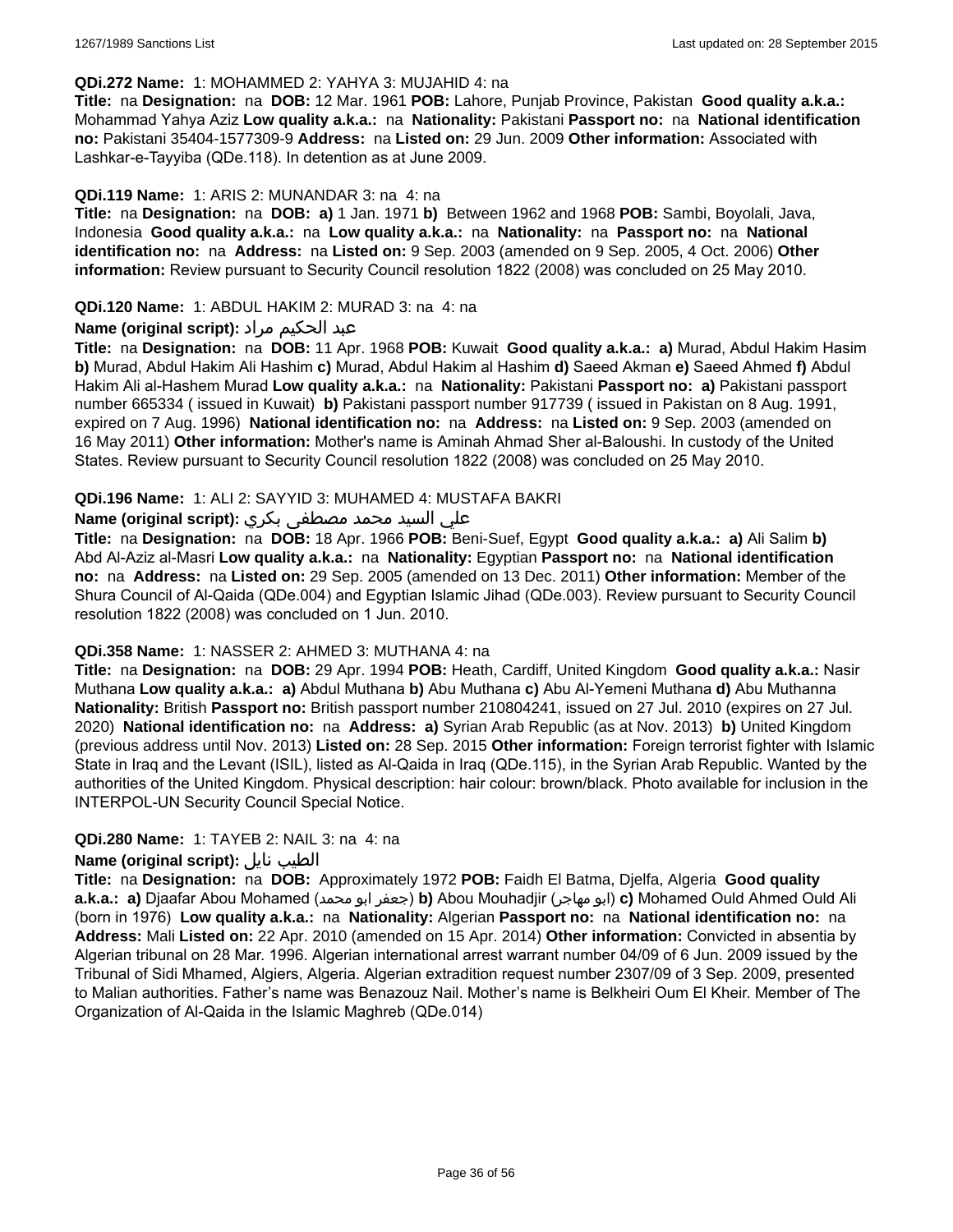### **QDi.314 Name:** 1: ABDERRAHMANE 2: OULD EL AMAR 3: na 4: na

# عبد الرحمن ولد العامر **:(script original (Name**

**Title:** na **Designation:** na **DOB:** Between 1977 and 1982 **POB:** Tabankort, Mali **Good quality a.k.a.: a)** Ahmed el Tilemsi **b)** Abderrahmane Ould el Amar Ould Sidahmed Loukbeiti **c)** Ahmad Ould Amar **Low quality a.k.a.:** na **Nationality:** Malian **Passport no:** na **National identification no:** na **Address: a)** Gao, Mali **b)** Tabankort, Mali **c)** In Khalil, Mali **d)** Al Moustarat, Mali **Listed on:** 22 Feb. 2013 **Other information:** Leader of the Mouvement pour l'Unification et le Jihad en Afrique de l'Ouest (MUJAO) (QDe.134). Member of The Organization of Al-Qaida in the Islamic Maghreb (QDe.014). Arrested in April 2005 in Mauritania, escaped from Nouakchott jail on 26 Apr. 2006. Re-arrested in Sep. 2008 in Mali and released on 15 Apr. 2009. Associated with Mokhtar Belmokhtar (QDi.136). Father's name is Leewemere.

# **QDi.315 Name:** 1: HAMADA 2: OULD MOHAMED EL KHAIRY 3: na 4: na

# حماده ولد محمد الخيري **:(script original (Name**

**Title:** na **Designation:** na **DOB:** 1970 **POB:** Nouakchott, Mauritania **Good quality a.k.a.: a)** Hamada Ould Mohamed Lemine Ould Mohamed el Khairy **b)** Ould Kheirou **c)** Hamad el Khairy **Low quality a.k.a.:** Abou QumQum **Nationality: a)** Mauritanian **b)** Malian **Passport no:** (Malian passport number A1447120, expired on 19 Oct. 2011) **National identification no:** na **Address:** Gao, Mali **Listed on:** 22 Feb. 2013 **Other information:** Leader of the Mouvement pour l'Unification et le Jihad en Afrique de l'Ouest (MUJAO) (QDe.134). Has provided logistical support to the Sahelian group Al Moulathamine, linked with the Organization of Al-Qaida in the Islamic Maghreb (QDe.014). International arrest warrant issued by Mauritania. Mother's name is Tijal Bint Mohamed Dadda.

**QDi.298 Name:** 1: ABD AL-RAHMAN 2: OULD MUHAMMAD AL-HUSAYN 3: OULD MUHAMMAD SALIM 4: na عبد الرحمن ولد محمد الحسين ولد محمد سليم **:(script original (Name**

**Title:** na **Designation:** na **DOB:** Approximately 1981 **POB:** Saudi Arabia **Good quality a.k.a.: a)** Abdarrahmane ould Mohamed el Houcein ould Mohamed Salem **b)** الموريتاني يونس شيخ) Yunis al-Mauritani; Younis al-Mauritani; Sheikh Yunis al-Mauritani; Shaykh Yunis the Mauritanian) **Low quality a.k.a.: a)** Salih the Mauritanian **b)** Mohamed Salem **c)** Youssef Ould Abdel Jelil **d)** El Hadj Ould Abdel Ghader **e)** Abdel Khader **f)** Abou Souleimane **g)** Chingheity **Nationality:** Mauritanian **Passport no:** na **National identification no:** na **Address:** na **Listed on:** 15 Sep. 2011 **Other information:** Pakistan-based senior Al-Qaida (QDe.004) leader also associated with The Organization of Al-Qaida in the Islamic Maghreb (QDe.014). Wanted by Mauritanian authorities.

# **QDi.353 Name:** 1: ALI 2: BEN TAHER 3: BEN FALEH 4: OUNI HARZI

# علي بن الطاھر بن الفالح العوني الحرزي **:(script original (Name**

**Title:** na **Designation:** na **DOB:** 9 Mar. 1986 **POB:** Ariana, Tunisia **Good quality a.k.a.:** na **Low quality a.k.a.:** Abou Zoubair **Nationality:** Tunisian **Passport no:** Tunisian passport number W342058, issued on 14 Mar. 2011 (expires on 13 Mar. 2016) **National identification no:** Tunisian National Identity Card number 08705184, issued on 24 Feb. 2011 **Address: a)** 18 Mediterranean Street, Ariana, Tunisia **b)** Syrian Arab Republic (located in as at Mar. 2015) **c)** Iraq (possible alternative location as at Mar. 2015) **d)** Libya (previously located in) **Listed on:** 10 Apr. 2015 **Other information:** Physical description: eye colour: brown; height: 171cm. Photo available for inclusion in the INTERPOL-UN Security Council Special Notice. Previous occupation: trading agent. A member of Ansar al-Shari'a in Tunisia (QDe.143), active in recruitment of foreign terrorist fighters and arms smuggling. Detained and sentenced to 30 months imprisonment for planning terrorist acts in 2005 in Tunisia. Planned and perpetrated the attack against the Consulate of the United States in Benghazi, Libya on 11 Sep. 2012. Arrest warrant issued by the Tunisian National Guard (as at Mar. 2015). Father's name is Taher Ouni Harzi, mother's name is Borkana Bedairia.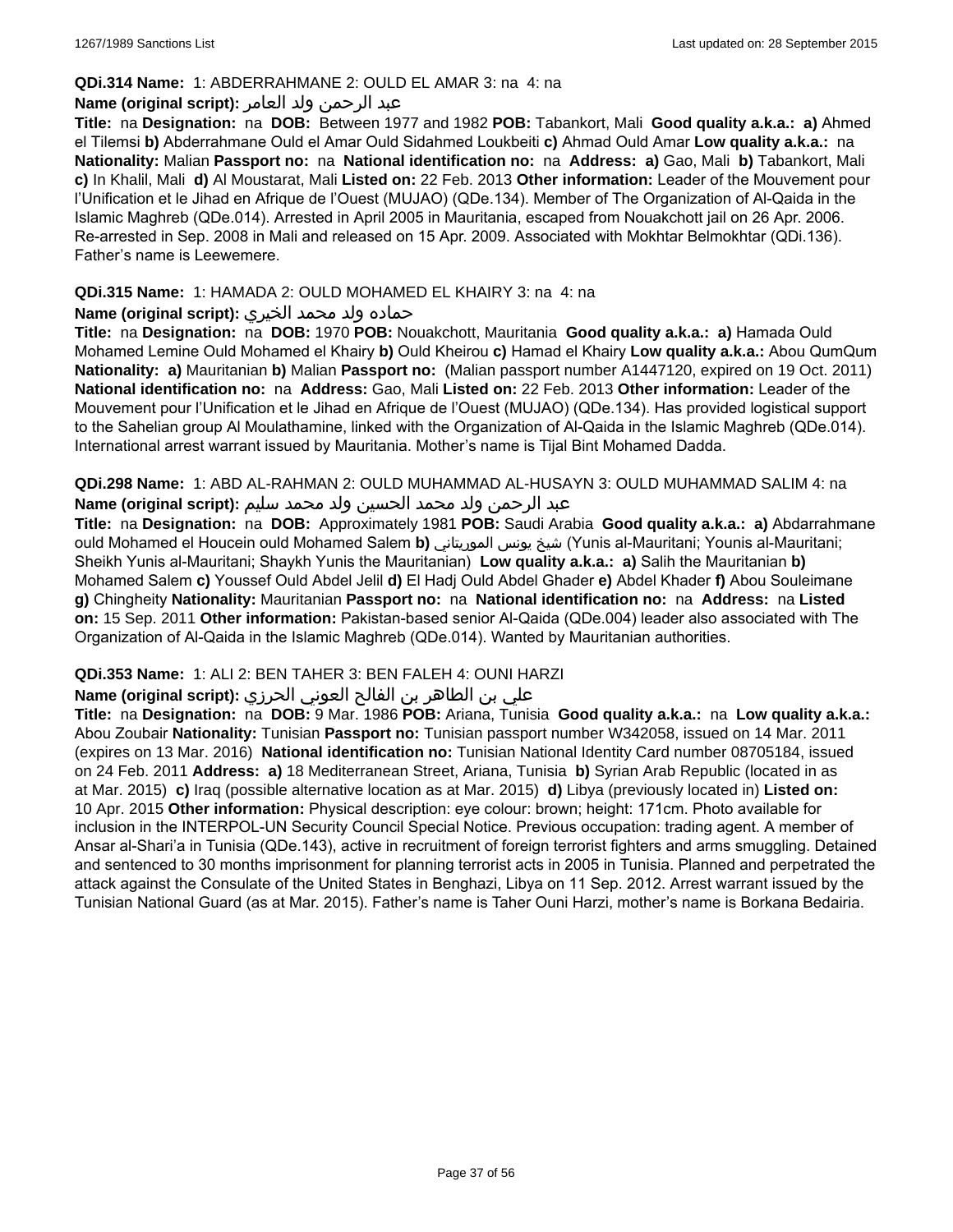### **QDi.354 Name:** 1: TARAK 2: BEN TAHER 3: BEN FALEH 4: OUNI HARZI

# طارق بن الطاھر بن الفالح العوني الحرزي **:(script original (Name**

**Title:** na **Designation:** na **DOB:** 3 May 1982 **POB:** Tunis, Tunisia **Good quality a.k.a.:** na **Low quality a.k.a.:** Abou Omar Al Tounisi **Nationality:** Tunisian **Passport no:** Tunisian passport number Z050399, issued on 9 Dec. 2003 (expired on 8 Dec. 2008) **National identification no:** Tunisian National Identity Card number 04711809, issued on 13 Nov. 2003 **Address: a)** 18 Mediterranean Street, Ariana, Tunisia **b)** Syrian Arab Republic (located in as at Mar. 2015) **c)** Iraq (possible alternative location as at Mar. 2015) **d)** Libya (previously located in) **Listed on:** 10 Apr. 2015 **Other information:** Physical description: eye colour: brown; height: 172cm. Photo available for inclusion in the INTERPOL-UN Security Council Special Notice. Previous occupation: worker. A dangerous and active member of Al Qaida in Iraq (QDe.115) in 2004, also active in facilitating and hosting members of Ansar al-Shari'a in Tunisia (QDe.143) in Syria. Sentenced, in absentia, on 30 October 2007, to 24 years imprisonment for terrorist activities by the Appeals Court of Tunis. Father's name is Taher Ouni Harzi, mother's name is Borkana Bedairia.

#### **QDi.242 Name:** 1: DINNO AMOR 2: ROSALEJOS 3: PAREJA 4: na

**Title:** na **Designation:** na **DOB:** 19 Jul. 1981 **POB:** Cebu City, Philippines **Good quality a.k.a.: a)** Johnny Pareja **b)** Khalil Pareja **Low quality a.k.a.: a)** Mohammad **b)** Akmad **c)** Mighty **d)** Rash **Nationality:** Filipino **Passport no:** na **National identification no:** na **Address:** Atimonana, Quezon Province, Philippines **Listed on:** 4 Jun. 2008 (amended on 3 Jun. 2009, 13 Dec. 2011) **Other information:** Member of the Rajah Solaiman Movement (QDe.128). Father's name is Amorsolo Jarabata Pareja. Mother's name is Leonila Cambaya Rosalejos. Review pursuant to Security Council resolution 1822 (2008) was concluded on 13 May 2010.

### **QDi.294 Name:** 1: UMAR 2: PATEK 3: na 4: na

**Title:** na **Designation:** na **DOB:** 20 Jul. 1966 **POB:** Central Java, Indonesia **Good quality a.k.a.: a)** Omar Patek **b)** Mike Arsalan **c)** Hisyam Bin Zein **d)** Anis Alawi Jafar **Low quality a.k.a.: a)** Pa'tek **b)** Pak Taek **c)** Umar Kecil **d)** Al Abu Syekh Al Zacky **e)** Umangis Mike **Nationality:** Indonesian **Passport no:** na **National identification no:**  na **Address:** Indonesia **Listed on:** 19 Jul. 2011 (amended on 23 Feb. 2012) **Other information:** Senior member of Jemaah Islamiyah (QDe.092) involved in planning and funding multiple terrorist attacks in the Philippines and Indonesia. Provided training to Abu Sayyaf Group (QDe.001). In custody in Indonesia as at Feb. 2012.

#### **QDi.348 Name:** 1: ANGGA 2: DIMAS 3: PERSHADA 4: na

**Title:** Secretary General (as at mid-2014) **Designation:** na **DOB:** 4 Mar. 1985 **POB:** Jakarta, Indonesia **Good quality a.k.a.: a)** Angga Dimas Persada, born 4 Mar. 1985 in Jakarta, Indonesia **b)** Angga Dimas Persadha, born 4 Mar. 1985 in Jakarta, Indonesia **c)** Angga Dimas Prasondha, born 4 Mar. 1985 in Jakarta, Indonesia **Low quality a.k.a.:** na **Nationality:** Indonesian **Passport no:** Indonesian passport number W344982 (issued under name Angga Dimas Peshada, born 4 Mar.1985 in Jakarta, Indonesia) **National identification no:** na **Address:** na **Listed on:** 13 Mar. 2015 **Other information:** Member of Jemaah Islamiyah (QDe.092) and leader of Hilal Ahmar Society Indonesia (HASI) (QDe.147).

#### **QDi.271 Name:** 1: ARIF 2: QASMANI 3: na 4: na

**Title:** na **Designation:** na **DOB:** Approximately 1944 **POB:** Pakistan **Good quality a.k.a.: a)** Muhammad Arif Qasmani **b)** Muhammad 'Arif Qasmani **c)** Mohammad Arif Qasmani **d)** Arif Umer **e)** Qasmani Baba **f)** Memon Baba **g)** Baba Ji **Low quality a.k.a.:** na **Nationality:** Pakistani **Passport no:** na **National identification no:** na **Address:** House Number 136, KDA Scheme No. 1, Tipu Sultan Road, Karachi, Pakistan **Listed on:** 29 Jun. 2009 **Other information:** Associated with Lashkar-e-Tayyiba (QDe.118) and Al-Qaida (QDe.004). In detention as at June 2009.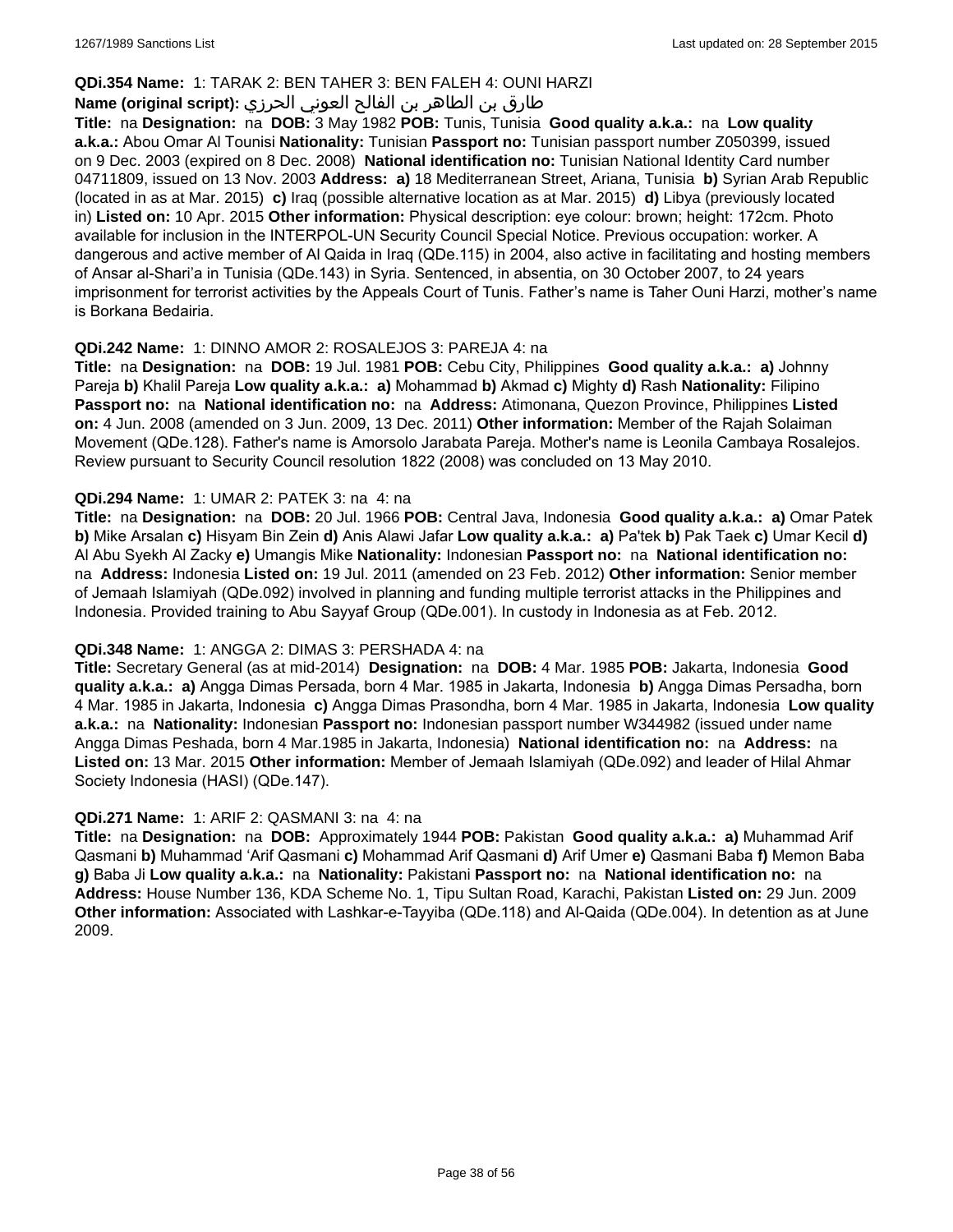# **QDi.297 Name:** 1: HASSAN 2: MUHAMMAD 3: ABU BAKR 4: QAYED

# حسن محمد أبو بكر قايد **:(script original (Name**

**Title:** na **Designation:** na **DOB: a)** 1963 **b)** 1969 **POB:** Marzaq, Libyan Arab Jamahiriya **Good quality a.k.a.: a)** Hasan Muhammad Abu Bakr Qa'id **b)** قايد بكر أبو محمد الحسين) Al-Husain Muhammad Abu Bakr Qayid) **c)** Muhammad Hassan Qayed **d)** Mohammad Hassan Abu Bakar **e)** Hasan Qa'id **f)** Muhammad Hasan al-Libi **Low quality a.k.a.: a)** Abu Yahya al-Libi (الليبي يحيى أبو) (prominently known by this nom de guerre) **b)** Abu Yahya **c)** Sheikh Yahya **d)** Abu Yahya Yunis al Sahrawi **e)** Abu Yunus Rashid **f)** al-Rashid **g)** Abu al-Widdan **h)** الصحراوي يونس) Younes Al-Sahrawi; Younes Al-Sahraoui) **Nationality:** Libyan **Passport no:** Libyan number 681819/88 **National identification no:** Libyan 5617/87 **Address:** Wadi 'Ataba, Libya ( previous location in 2004) **Listed on:** 15 Sep. 2011 **Other information:** Senior Al-Qaida (QDe.004) leader who, as of late 2010, was responsible for the supervision of other senior Al-Qaida officials. As of 2010, Al-Qaida commander in Pakistan and provider of financial assistance to Al-Qaida fighters in Afghanistan. Has also been a top Al-Qaida strategist and field commander in Afghanistan, and instructor at Al-Qaida training camp. Mother's name is Al-Zahra Amr Al-Khouri (a.k.a. al Zahra' 'Umar).

# **QDi.303 Name:** 1: FAZAL 2: RAHIM 3: na 4: na

# **Name (original script):** رحيم فضل

**Title:** na **Designation:** na **DOB: a)** 5 Jan. 1974 **b)** 1977 **c)** 1975 **d)** 24 Jan. 1973 **POB:** Kabul, Afghanistan **Good quality a.k.a.: a)** Fazel Rahim; Fazil Rahim **b)** Fazil Rahman **Low quality a.k.a.:** na **Nationality:** Afghan **Passport no:** Afghan passport number R512768 **National identification no:** na **Address: a)** (Afghanistan/ Pakistan border region (previous address)) **b)** (A2, City Computer Plaza, Shar-e-Now, Kabul, Afghanistan (previous address)) **c)** Microrayan 3rd, Apt. 45, block 21, Kabul, Afghanistan ( previous address) **Listed on:** 6 Mar. 2012 **Other information:** Was a financial facilitator for the Islamic Movement of Uzbekistan (QDe.010) and Al-Qaida (QDe.004). Was associated with Tohir Abdulkhalilovich Yuldashev. As of late 2010, in custody of Pakistani authorities. Father's name is Fazal Ahmad.

# **QDi.199 Name:** 1: ATA 2: ABDOULAZIZ 3: RASHID 4: na

# عطا عبد العزيز رشيد **:(script original (Name**

**Title:** na **Designation:** na **DOB:** 1 Dec. 1973 **POB:** Sulaimaniya, Iraq **Good quality a.k.a.: a)** Abdoulaziz Ata Rashid, born 1 Dec. 1973 **b)** Ata Abdoul Aziz Barzingy **Low quality a.k.a.:** na **Nationality:** Iraqi **Passport no:**  (None) **National identification no:** na **Address:** (In prison in Germany) **Listed on:** 6 Dec. 2005 (amended on 21 Oct. 2008, 13 Dec. 2011, 6 Aug. 2013) **Other information:** Member of Ansar Al-Islam (QDe.098). Sentenced on 15 Jul. 2008 to 10 years imprisonment in Germany. Review pursuant to Security Council resolution 1822 (2008) was concluded on 30 Jul. 2009.

# **QDi.075 Name:** 1: ABDELHALIM 2: HAFED 3: ABDELFATTAH 4: REMADNA

# عبدالحليم حافظ عبدالفتاح رمادنا **:(script original (Name**

**Title:** na **Designation:** na **DOB:** 2 Apr. 1966 **POB:** Biskra, Algeria **Good quality a.k.a.:** Abdelhalim Remadna **Low quality a.k.a.:** Jalloul **Nationality:** Algerian **Passport no:** na **National identification no:** na **Address:** Algeria **Listed on:** 3 Sep. 2002 (amended on 12 Apr. 2006, 7 Apr. 2008, 3 Jun. 2009, 25 Jan. 2010, 23 Dec. 2010) **Other information:** Deported from Italy to Algeria on 12 Aug. 2006. Review pursuant to Security Council resolution 1822 (2008) was concluded on 8 Dec. 2009.

# **QDi.219 Name:** 1: TAUFIK 2: RIFKI 3: na 4: na

**Title:** na **Designation:** na **DOB:** 19 Aug. 1974 **POB:** Dacusuman Surakarta, Central Java, Indonesia **Good quality a.k.a.: a)** Refke, Taufek **b)** Rifqi, Taufik **c)** Rifqi, Tawfiq **d)** Ami Iraq **e)** Ami Irza **f)** Amy Erja **g)** Ammy Erza **h)** Ammy Izza **i)** Ami Kusoman **j)** Abu Obaida **k)** Abu Obaidah **l)** Abu Obeida **m)** Abu Ubaidah **n)** Obaidah **o)** Abu Obayda **p)** Izza Kusoman **q)** Yacub, Eric **Low quality a.k.a.:** na **Nationality:** Indonesian **Passport no:** na **National identification no:** na **Address:** Philippines **Listed on:** 21 Apr. 2006 (amended on 13 Dec. 2011) **Other information:** In detention in the Philippines as at May 2011. Review pursuant to Security Council resolution 1822 (2008) was concluded on 8 Jun. 2010.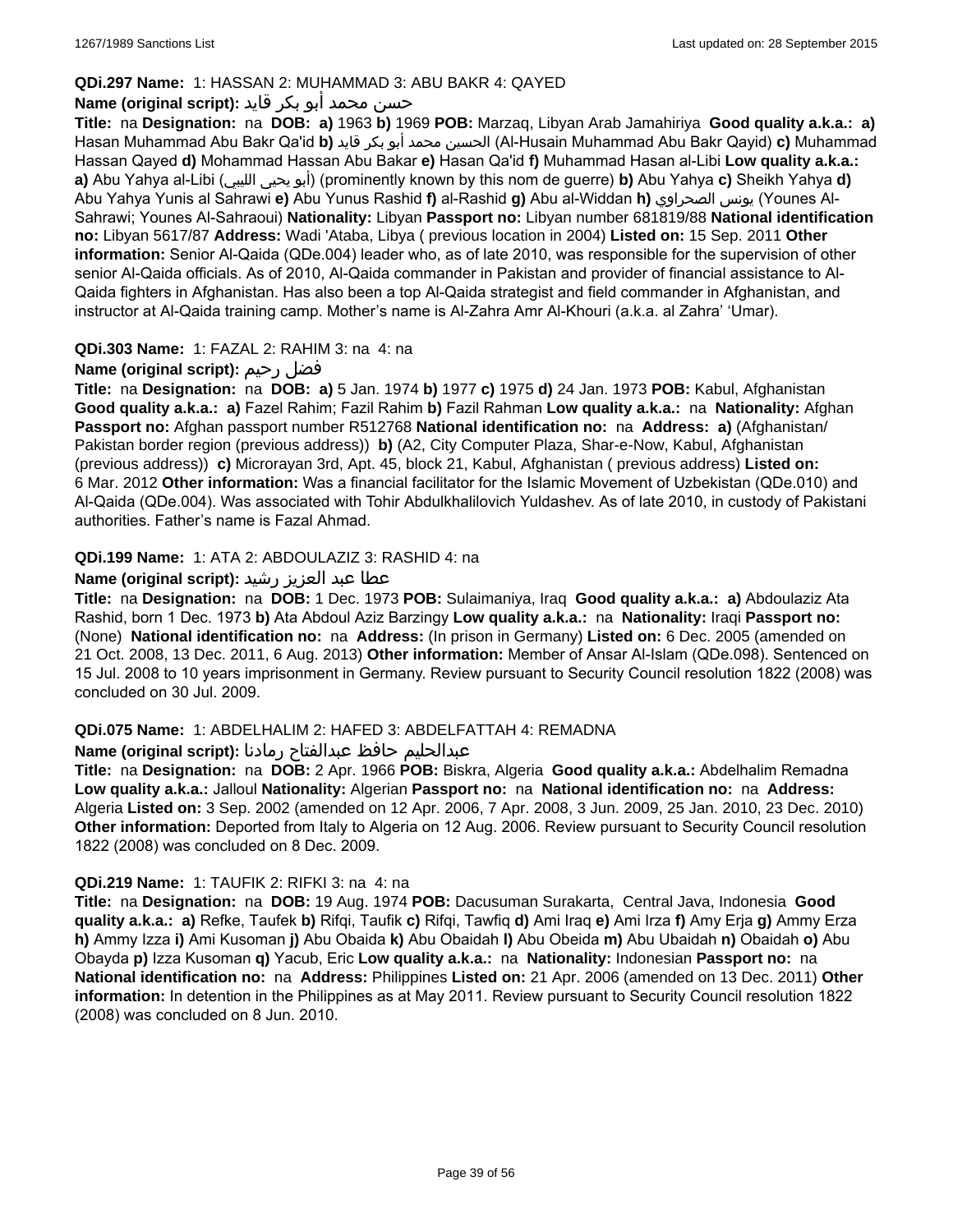### **QDi.150 Name:** 1: AL-AZHAR 2: BEN KHALIFA 3: BEN AHMED 4: ROUINE

# الأزهر بن خليفة بن احمد روين **:(script original (Name**

**Title:** na **Designation:** na **DOB:** 20 Nov. 1975 **POB:** Sfax, Tunisia **Good quality a.k.a.:** na **Low quality a.k.a.: a)** Salmane **b)** Lazhar **Nationality:** Tunisian **Passport no:** Tunisian number P182583, issued on 13 Sep. 2003 (expired on 12 Sep. 2007) **National identification no:** na **Address:** Tunisia **Listed on:** 12 Nov. 2003 (amended on 20 Dec. 2005, 21 Dec. 2007, 30 Jan. 2009, 16 May 2011) **Other information:** Sentenced to six years and ten months of imprisonment for membership of a terrorist association by the Appeal Court of Milan, Italy, on 7 Feb. 2008. Considered a fugitive from justice by the Italian authorities as at Jul. 2008. Under administrative control measure in Tunisia as at 2010. Review pursuant to Security Council resolution 1822 (2008) was concluded on 21 Jun. 2010.

### **QDi.186 Name:** 1: ABU 2: RUSDAN 3: na 4: na

**Title:** na **Designation:** na **DOB:** 16 Aug. 1960 **POB:** Kudus, Central Java, Indonesia **Good quality a.k.a.:** na **Low quality a.k.a.: a)** Abu Thoriq **b)** Rusdjan **c)** Rusjan **d)** Rusydan **e)** Thoriquddin **f)** Thoriquiddin **g)** Thoriquidin **h)** Toriquddin **Nationality:** na **Passport no:** na **National identification no:** na **Address:** na **Listed on:** 16 May 2005 (amended on 12 Dec. 2014) **Other information:** Review pursuant to Security Council resolution 1822 (2008) was concluded on 8 Jun. 2010.

#### **QDi.020 Name:** 1: MOHAMMAD 2: HAMDI 3: MOHAMMAD 4: SADIQ AL-AHDAL

#### محمد حمدي محمد صادق الأهدل **:Name (original script**)

**Title:** na **Designation:** na **DOB:** 19 Nov. 1971 **POB:** Medina, Saudi Arabia **Good quality a.k.a.: a)** Al-Hamati, Muhammad **b)** Muhammad Muhammad Abdullah Al-Ahdal **c)** Mohamed Mohamed Abdullah Al-Ahdal **Low quality a.k.a.: a)** Abu Asim Al-Makki **b)** Ahmed **Nationality:** Yemeni **Passport no:** Yemeni number 541939, issued on 31 Jul. 2000, issued in Al-Hudaydah, Yemen (in the name of Muhammad Muhammad Abdullah Al-Ahdal) **National identification no:** Yemeni identity card number 216040 **Address:** Jamal street, Al-Dahima alley, Al-Hudaydah, Yemen **Listed on:** 17 Oct. 2001 (amended on 30 Jan. 2009, 25 Jan. 2010) **Other information:** Responsible for the finances of Al-Qa'ida (QDe.004) in Yemen. Accused of involvement in the attack on the USS Cole in 2000. Arrested in Yemen in Nov. 2003. Sentenced to three years and one month of imprisonment by the specialized criminal court of first instance in Yemen. Released on 25 Dec. 2006 after the completion of his sentence. Review pursuant to Security Council resolution 1822 (2008) was concluded on 8 Jul. 2010.

#### **QDi.263 Name:** 1: HAFIZ 2: MUHAMMAD 3: SAEED 4: na

**Title:** na **Designation:** na **DOB:** 5 Jun. 1950 **POB:** Sargodha, Punjab, Pakistan **Good quality a.k.a.: a)** Hafiz Mohammad Sahib **b)** Hafiz Mohammad Sayid **c)** Hafiz Muhammad **d)** Hafiz Saeed **e)** Hafez Mohammad Saeed **f)** Hafiz Mohammad Sayeed **g)** Tata Mohammad Syeed **h)** Mohammad Sayed **i)** Muhammad Saeed **Low quality a.k.a.:** Hafiz Ji **Nationality:** Pakistani **Passport no:** na **National identification no:** Pakistani 3520025509842-7 **Address:** House No. 116E, Mohalla Johar, Lahore, Tehsil, Lahore City, Lahore District, Pakistan ( location as at May 2008) **Listed on:** 10 Dec. 2008 (amended on 17 Jul. 2009) **Other information:** Muhammad Saeed is the leader of Lashkar-e-Tayyiba (QDe.118).

#### **QDi.208 Name:** 1: RADULAN 2: SAHIRON 3: na 4: na

**Title:** na **Designation:** na **DOB: a)** 1955 **b)** Approximately 1952 **POB:** Kaunayan, Patikul, Jolo Island, the Philippines **Good quality a.k.a.: a)** Radullan Sahiron **b)** Radulan Sahirun **c)** Radulan Sajirun **d)** Commander Putol **Low quality a.k.a.:** na **Nationality:** Filipino **Passport no:** na **National identification no:** na **Address:**  na **Listed on:** 6 Dec. 2005 **Other information:** Review pursuant to Security Council resolution 1822 (2008) was concluded on 8 Jun. 2010.

#### **QDi.222 Name:** 1: NESSIM 2: BEN ROMDHANE 3: SAHRAOUI 4: na

#### نسيم بن رمضان صحراوي **:(script original (Name**

**Title:** na **Designation:** na **DOB:** 3 Aug. 1973 **POB:** Bizerta, Tunisia **Good quality a.k.a.: a)** Dass **b)** Nasim al-Sahrawi **Low quality a.k.a.:** na **Nationality:** Tunisian **Passport no:** na **National identification no:** na **Address:** Tunisia **Listed on:** 2 Aug. 2006 (amended on 1 Sep. 2009, 25 Jan. 2010, 13 Dec. 2011) **Other information:** Considered a fugitive from justice by the Italian authorities and sentenced in absentia to 6 years detention on 20 Nov. 2008. Sentenced in Tunisia to 4 years imprisonment for terrorist activity and in detention in Tunisia as at Jun. 2009. Review pursuant to Security Council resolution 1822 (2008) was concluded on 20 Jul. 2009.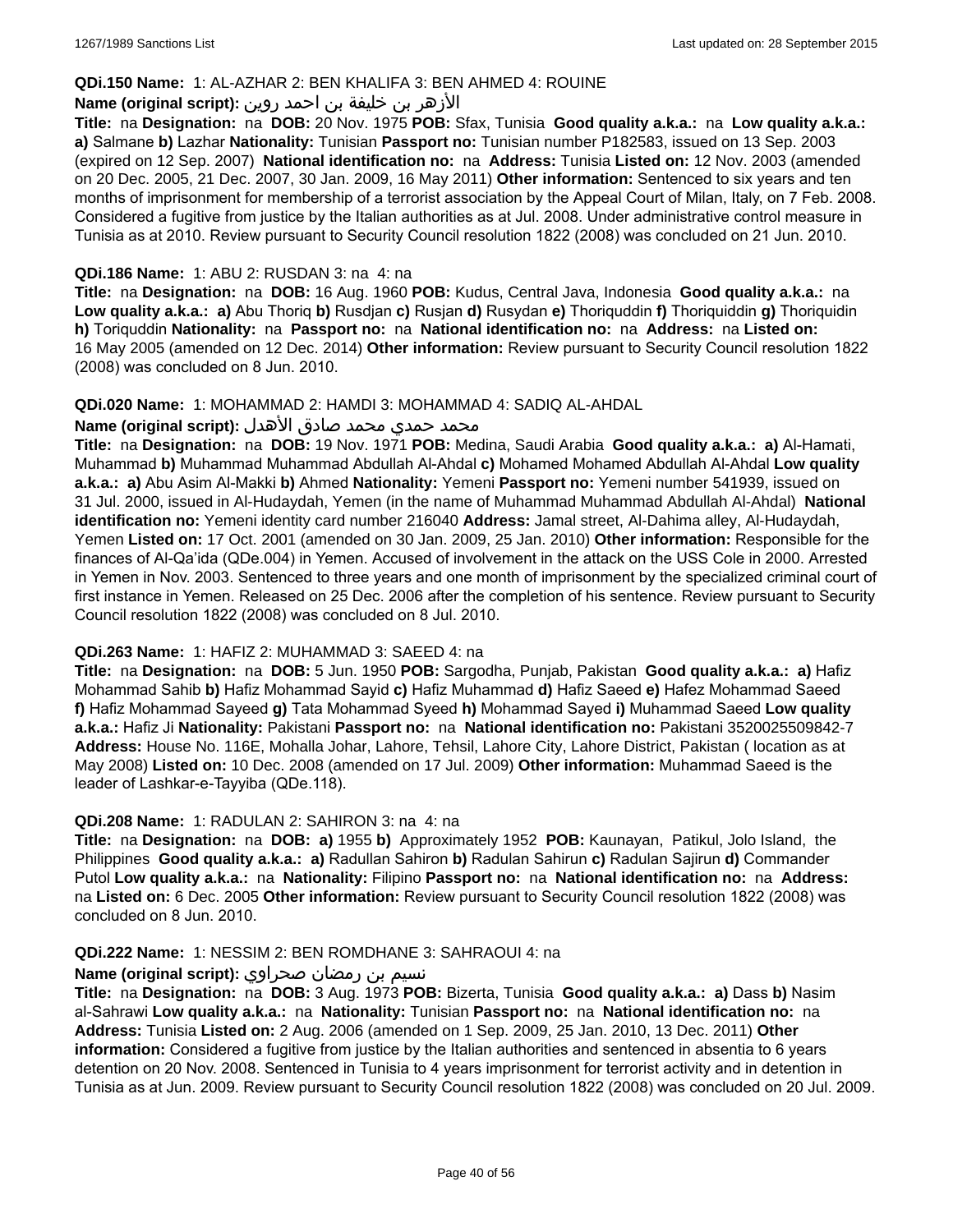### **QDi.148 Name:** 1: NESSIM 2: BEN MOHAMED 3: AL-CHERIF BEN MOHAMED 4: SALEH AL-SAADI

# نسيم بن محمد الشريف بن محمد صالح السعدي **:(script original (Name**

**Title:** na **Designation:** na **DOB:** 30 Nov. 1974 **POB:** Haidra Al-Qasreen, Tunisia **Good quality a.k.a.: a)** Nassim Saadi **b)** Dia el Haak George, born 20 Nov. 1974 in Lebanon **c)** Diael Haak George, born 30 Nov. 1974 in Lebanon **d)** El Dia Haak George, born 30 Nov. 1974 in Algeria **Low quality a.k.a.: a)** Abou Anis **b)** Abu Anis **Nationality:** Tunisian **Passport no:** Tunisian number M788331, issued on 28 Sep. 2001 (expired 27 Sep. 2006) **National identification no:** na **Address: a)** Via Monte Grappa 15, Arluno (Milan), Italy **b)** Via Cefalonia 11, Milan, Italy (Domicile, last known address) **Listed on:** 12 Nov. 2003 (amended on 20 Dec. 2005, 31 Jul. 2006, 21 Dec. 2007, 3 Jun. 2009, 16 May 2011) **Other information:** Arrested on 9 Oct. 2002. In detention in Italy until 27 Apr. 2012. Sentenced in absentia to 20 years of imprisonment by the Tunis Military Court on 11 May 2005 for membership of a terrorist organization. Father's name is Mohamed Sharif. Mother's name is Fatima. Review pursuant to Security Council resolution 1822 (2008) was concluded on 21 Jun. 2010.

# **QDi.244 Name:** 1: HILARION 2: DEL ROSARIO 3: SANTOS III 4: na

**Title:** Amir **Designation:** na **DOB:** 12 Mar. 1966 **POB:** 686 A. Mabini Street, Sangandaan, Caloocan City, Philippines **Good quality a.k.a.: a)** Akmad Santos **b)** Ahmed Islam **c)** Ahmad Islam Santos **d)** Abu Hamsa **e)** Hilarion Santos III **f)** Abu Abdullah Santos **g)** Faisal Santos **Low quality a.k.a.: a)** Lakay **b)** Aki **c)** Aqi **Nationality:**  na **Passport no:** Filipino number AA780554 **National identification no:** na **Address:** 50, Purdue Street, Cubao, Quezon City, Philippines **Listed on:** 4 Jun. 2008 (amended on 13 Dec. 2011) **Other information:** Founder and leader of the Rajah Solaiman Movement (QDe.128) and linked to the Abu Sayyaf Group (QDe.001). In detention in the Philippines as of May 2011. Review pursuant to Security Council resolution 1822 (2008) was concluded on 13 May 2010.

# **QDi.350 Name:** 1: WIJI 2: JOKO 3: SANTOSO 4:

**Title:** na **Designation:** na **DOB:** 14 Jul. 1975 **POB:** Rembang, Jawa Tengah, Indonesia **Good quality a.k.a.:** Wijijoko Santoso, born 14 Jul. 1975 in Rembang, Jawa Tengah, Indonesia **Low quality a.k.a.: a)** Abu Seif al-Jawi **b)** Abu Seif **Nationality:** Indonesian **Passport no:** Indonesian passport number A2823222, issued on 28 May 2012 (expires 28 May 2017, issued under name Wiji Joko Santoso, born 14 Jul. 1975 in Rembang, Jawa Tengah, Indonesia) **National identification no:** na **Address:** na **Listed on:** 13 Mar. 2015 **Other information:** Head of the foreign affairs division and key outreach player of Jemaah Islamiyah (QDe.092). Associated with Hilal Ahmar Society Indonesia (HASI) (QDe.147).

# **QDi.001 Name:** 1: SAYF-AL ADL 2: na 3: na 4: na

# **Name (original script):** العدل سيف

**Title:** na **Designation:** na **DOB: a)** 1963 **b)** 11 Apr. 1963 **c)** 11 Apr. 1960 **POB:** Egypt **Good quality a.k.a.: a)** Saif Al-'Adil **b)** Seif al Adel **c)** Muhamad Ibrahim Makkawi **Low quality a.k.a.:** Ibrahim al-Madani **Nationality:** Egyptian **Passport no:** na **National identification no:** na **Address:** na **Listed on:** 25 Jan. 2001 (amended on 16 Dec. 2010, 24 Jul. 2013) **Other information:** Responsible for Usama bin Laden's (deceased) security. Review pursuant to Security Council resolution 1822 (2008) was concluded on 15 Jun. 2010.

# **QDi.260 Name:** 1: DANIEL 2: MARTIN 3: SCHNEIDER 4: na

**Title:** na **Designation:** na **DOB:** 9 Sep. 1985 **POB:** Neunkirchen (Saar), Germany **Good quality a.k.a.:** na **Low quality a.k.a.:** Abdullah **Nationality:** German **Passport no:** German number 2318047793, issued on 17 May 2006, issued in Friedrichsthal, Germany (expired on 16 May 2011.) **National identification no:** German Federal Identity Card number 2318229333, issued on 17 May 2006, issued in Friedrichsthal, Germany (expired on 16 May 2011 (reported lost)) **Address: a)** (In prison in Germany (since Sep. 2007)) **b)** Petrusstrasse 32, 66125 Herrensohr, Dudweiler, Saarbrücken, Germany (previous address) **Listed on:** 27 Oct. 2008 (amended on 13 Dec. 2011) **Other information:** Associated with the Islamic Jihad Union (IJU), also known as the Islamic Jihad Group (QDe.119). Associated with Fritz Martin Gelowicz (QDi.259) and Adem Yilmaz (QDi.261). In detention in Germany as of Jun. 2010.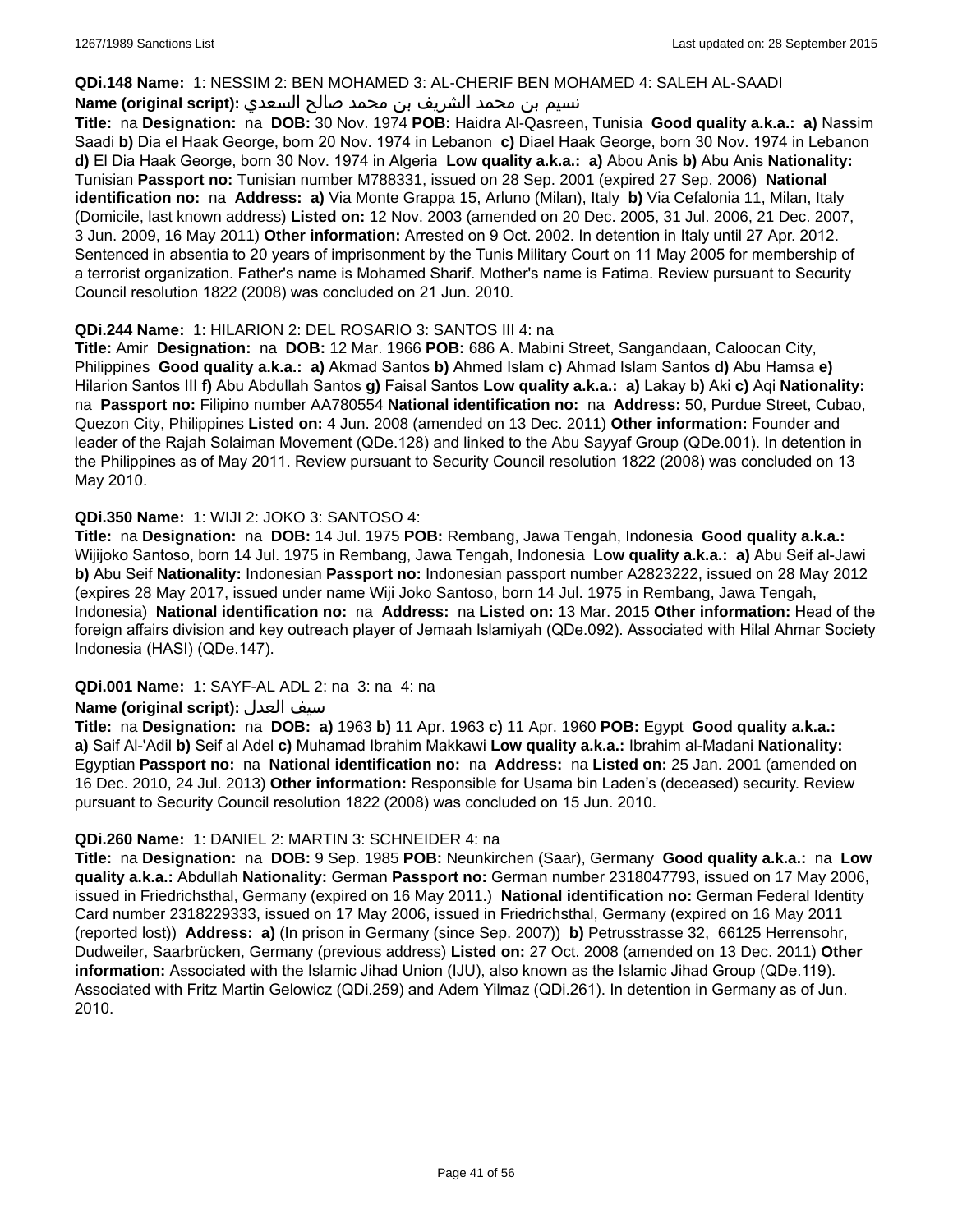# **QDi.322 Name:** 1: ABUBAKAR 2: MOHAMMED 3: SHEKAU 4: na

# أبو بكر محمد الشكوى **:(script original (Name**

**Title:** na **Designation:** na **DOB:** 1969 **POB:** Shekau Village, Yobe State, Nigeria **Good quality a.k.a.:** Abubakar Shekau **Low quality a.k.a.: a)** Abu Mohammed Abubakar bin Mohammed **b)** Abu Muhammed Abubakar bi Mohammed **c)** Shekau **d)** Shehu **e)** Shayku **f)** Imam Darul Tauhid **g)** Imam Darul Tawheed **Nationality:** Nigerian **Passport no:** na **National identification no:** na **Address:** Nigeria **Listed on:** 26 Jun. 2014 **Other information:** Member of the Kanuri tribe. Physical description: eye colour: black; hair colour: black. Photo available for inclusion in the INTERPOL-UN Security Council Special Notice. Leader of Jama'atu Ahlis Sunna Lidda'Awati Wal-Jihad (Boko Haram) (QDe.138). Under Shekau's leadership, Boko Haram has been responsible for a series of major terrorist attacks.

# **QDi.017 Name:** 1: THARWAT 2: SALAH 3: SHIHATA 4: na

# ثروت صالح شحاتة **:(script original (Name**

**Title:** na **Designation:** na **DOB:** 29 Jun. 1960 **POB:** Egypt **Good quality a.k.a.: a)** Tarwat Salah Abdallah **b)** Salah Shihata Thirwat **c)** Shahata Thirwat **d)** Tharwat Salah Shihata Ali (previously listed as) **Low quality a.k.a.:**  na **Nationality:** Egyptian **Passport no:** na **National identification no:** na **Address:** na **Listed on:** 6 Oct. 2001 (amended on 26 Nov. 2004, 16 Dec. 2010) **Other information:** Review pursuant to Security Council resolution 1822 (2008) was concluded on 15 Jun. 2010.

# **QDi.122 Name:** 1: PARLINDUNGAN 2: SIREGAR 3: na 4: na

**Title:** na **Designation:** na **DOB: a)** 25 Apr. 1957 **b)** 25 Apr. 1967 **POB:** Indonesia **Good quality a.k.a.: a)** Siregar, Parlin **b)** Siregar, Saleh Parlindungan **Low quality a.k.a.:** na **Nationality:** Indonesian **Passport no:** na **National identification no:** na **Address:** na **Listed on:** 9 Sep. 2003 **Other information:** Review pursuant to Security Council resolution 1822 (2008) was concluded on 25 May 2010.

### **QDi.124 Name:** 1: YAZID 2: SUFAAT 3: na 4: na

**Title:** na **Designation:** na **DOB:** 20 Jan. 1964 **POB:** Johor, Malaysia **Good quality a.k.a.:** na **Low quality a.k.a.: a)** Joe **b)** Abu Zufar **Nationality:** Malaysian **Passport no:** A 10472263 **National identification no:** 640120-01-5529 **Address:** Taman Bukit Ampang, State of Selangor, Malaysia (as at April 2009) **Listed on:** 9 Sep. 2003 (amended on 3 May 2004, 1 Feb. 2008, 10 Aug. 2009, 25 Jan. 2010, 16 May 2011) **Other information:** Review pursuant to Security Council resolution 1822 (2008) was concluded on 19 Jun. 2009.

# **QDi.349 Name:** 1: BAMBANG 2: SUKIRNO 3: 4:

**Title:** na **Designation:** na **DOB:** 5 Apr. 1975 **POB:** Indonesia **Good quality a.k.a.:** na **Low quality a.k.a.: a)** Pak Zahra **b)** Abu Zahra **Nationality:** Indonesian **Passport no:** Indonesian passport number A2062513 **National identification no:** na **Address:** na **Listed on:** 13 Mar. 2015 **Other information:** A senior leader of Jemaah Islamiyah (QDe.092) who has held leadership positions in Hilal Ahmar Society Indonesia (HASI) (QDe.147).

# **QDi.123 Name:** 1: YASSIN 2: SYAWAL 3: na 4: na

**Title:** na **Designation:** na **DOB:** Approximately 1972 **POB:** na **Good quality a.k.a.: a)** Salim Yasin **b)** Yasin Mahmud Mochtar **c)** Abdul Hadi Yasin **d)** Muhamad Mubarok **e)** Muhammad Syawal **f)** Yassin Sywal (formerly listed as) **Low quality a.k.a.: a)** Abu Seta **b)** Mahmud **c)** Abu Muamar **d)** Mubarok **Nationality:** Indonesian **Passport no:** na **National identification no:** na **Address:** na **Listed on:** 9 Sep. 2003 (amended on 12 Dec. 2014) **Other information:** At large as at Dec. 2003. Review pursuant to Security Council resolution 1822 (2008) was concluded on 25 May 2010.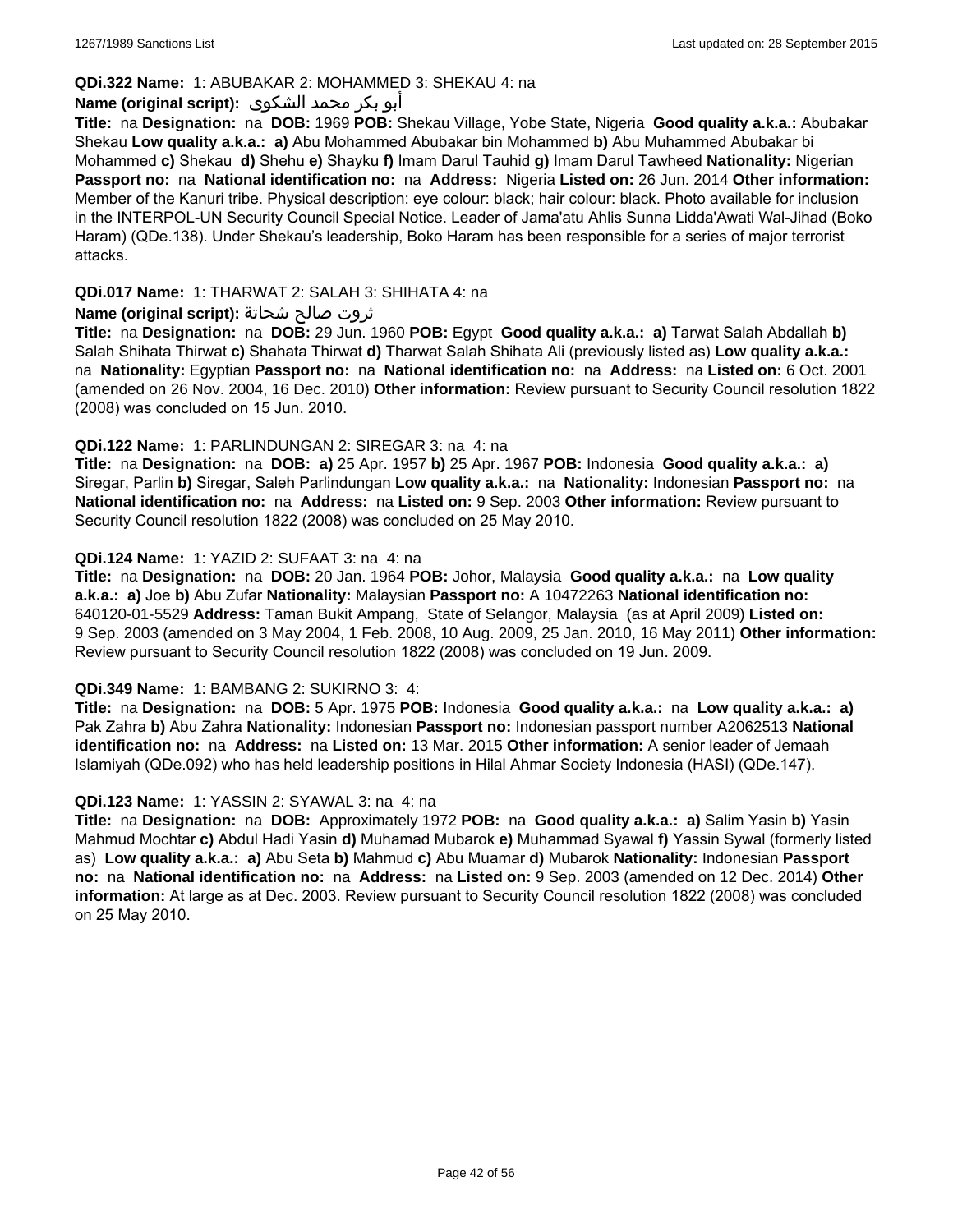# **QDi.057 Name:** 1: IBRAHIM 2: ALI 3: ABU BAKR 4: TANTOUSH

# ابراهيم علي أبو بكر تنتوش **:(script original (Name**

**Title:** na **Designation:** na **DOB:** 2 Feb. 1966 **POB:** al Aziziyya, Libya **Good quality a.k.a.: a)** Abd al-Muhsin **b)** Ibrahim Ali Muhammad Abu Bakr **c)** Abdul Rahman **d)** Abu Anas **e)** Ibrahim Abubaker Tantouche **f)** Ibrahim Abubaker Tantoush **g)** 'Abd al-Muhsi **h)** 'Abd al-Rahman **i)** Abdel Ilah Sabri (false identity related to fraudulent South African identification number 6910275240086 linked to South African passport number 434021161, both documents have been confiscated) **Low quality a.k.a.:** Al-Libi **Nationality:** Libyan **Passport no: a)** (Libyan passport number 203037, issued in Tripoli, Libya) **b)** (Libyan passport number 347834, issued under name Ibrahim Ali Tantoush, expired on 21 Feb. 2014) **National identification no:** na **Address:** Tripoli, Libya, (as at Feb. 2014) **Listed on:** 11 Jan. 2002 (amended on 31 Jul. 2006, 4 Oct. 2006, 16 May 2011, 10 Jul. 2015) **Other information:** Associated with Afghan Support Committee (ASC) (QDe.069), Revival of Islamic Heritage Society (RIHS)(QDe.070) and the Libyan Islamic Fighting Group (LIFG) (QDe.011). Photograph and fingerprints available for inclusion in the INTERPOL-UNSC Special Notice. Review pursuant to Security Council resolution 1822 (2008) was concluded on 8 Jun. 2010.

# **QDi.241 Name:** 1: ANGELO 2: RAMIREZ 3: TRINIDAD 4: na

**Title:** na **Designation:** na **DOB:** 20 Mar. 1978 **POB:** Gattaran, Cagayan Province, Philippines **Good quality a.k.a.: a)** Calib Trinidad **b)** Kalib Trinidad **Low quality a.k.a.: a)** Abdul Khalil **b)** Abdukahlil **c)** Abu Khalil **d)** Anis **Nationality:** Filipino **Passport no:** na **National identification no:** na **Address:** 3111 Ma. Bautista, Punta, Santa Ana, Manila, Philippines **Listed on:** 4 Jun. 2008 (amended on 13 Dec. 2011) **Other information:** Distinguishing marks include scars on both legs. Member of the Rajah Solaiman Movement (Qde.128), and associated with the Abu Sayyaf Group (QDe.001) and the Jemaah Islamiyah (QDe.092). In detention in the Philippines as of May 2011. Review pursuant to Security Council resolution 1822 (2008) was concluded on 13 May 2010.

# **QDi.056 Name:** 1: MOHAMMED 2: TUFAIL 3: na 4: na

**Title:** na **Designation:** na **DOB:** 5 May 1930 **POB:** na **Good quality a.k.a.: a)** Tufail, S.M. **b)** Tuffail, Sheik Mohammed **Low quality a.k.a.:** na **Nationality:** Pakistani **Passport no:** na **National identification no:** na **Address:** na **Listed on:** 24 Dec. 2001 (amended on 19 Jan. 2011) **Other information:** Served as a director of Ummah Tameer e-Nau (UTN) (QDe.068). Review pursuant to Security Council resolution 1822 (2008) was concluded on 1 Jun. 2010.

# **QDi.290 Name:** 1: DOKU 2: KHAMATOVICH 3: UMAROV 4: na

#### **Name (original script):** Умаров Доку Хаматович

**Title:** na **Designation:** na **DOB: a)** 13 Apr. 1964 **b)** 13 Apr. 1965 **c)** 12 May 1964 **d)** 1955 **POB:** Kharsenoy Village, Shatoyskiy (Sovetskiy) District, Chechenskaya Respublika, Russian Federation **Good quality a.k.a.: a)** Lom-ali Butayev (Butaev), born in 1955 **b)** Dokka Umarov, born on 13 Apr. 1964 **c)** Dokka Umarov, born on 13 Apr. 1965 **Low quality a.k.a.:** na **Nationality: a)** Russian **b)** USSR (until 1991) **Passport no:** Russian passport number 96 03 464086, issued on 1 June 2003 **National identification no:** na **Address:** na **Listed on:** 10 Mar. 2011 (amended on 2 Jun. 2014, 30 Dec. 2014) **Other information:** Physical description: 180 cm tall, dark hair, 7-9 cm. long scar on the face, part of the tongue is missing, has a speech defect. Resides in the Russian Federation as at Nov. 2010. International arrest warrant issued in the year 2000. INTERPOL Special Notice contains biometric information. Reportedly deceased as of April 2014.

# **QDi.346 Name:** 1: 'ABD AL-MALIK 2: MUHAMMAD 3: YUSUF 4: 'UTHMAN 'ABD AL-SALAM

#### عبدالملك محمد يوسف عثمان عبد السلام **:(script original (Name**

**Title:** na **Designation:** na **DOB:** 13 Jul. 1989 **POB:** na **Good quality a.k.a.:** 'Abd al-Malik Muhammad Yusif 'Abd-al-Salam **Low quality a.k.a.: a)** 'Umar al-Qatari **b)** 'Umar al-Tayyar **Nationality:** Jordanian **Passport no:** K475336, issued on 31 Aug. 2009, issued in Jordanian (expired on 30 Aug. 2014) **National identification no:** 28940000602, issued in Qatar **Address:** na **Listed on:** 23 Jan. 2015 **Other information:** Facilitator who provides financial, material, and technological support for Al-Qaida (QDe.004) and Al-Nusrah Front for the People of the Levant (QDe.137).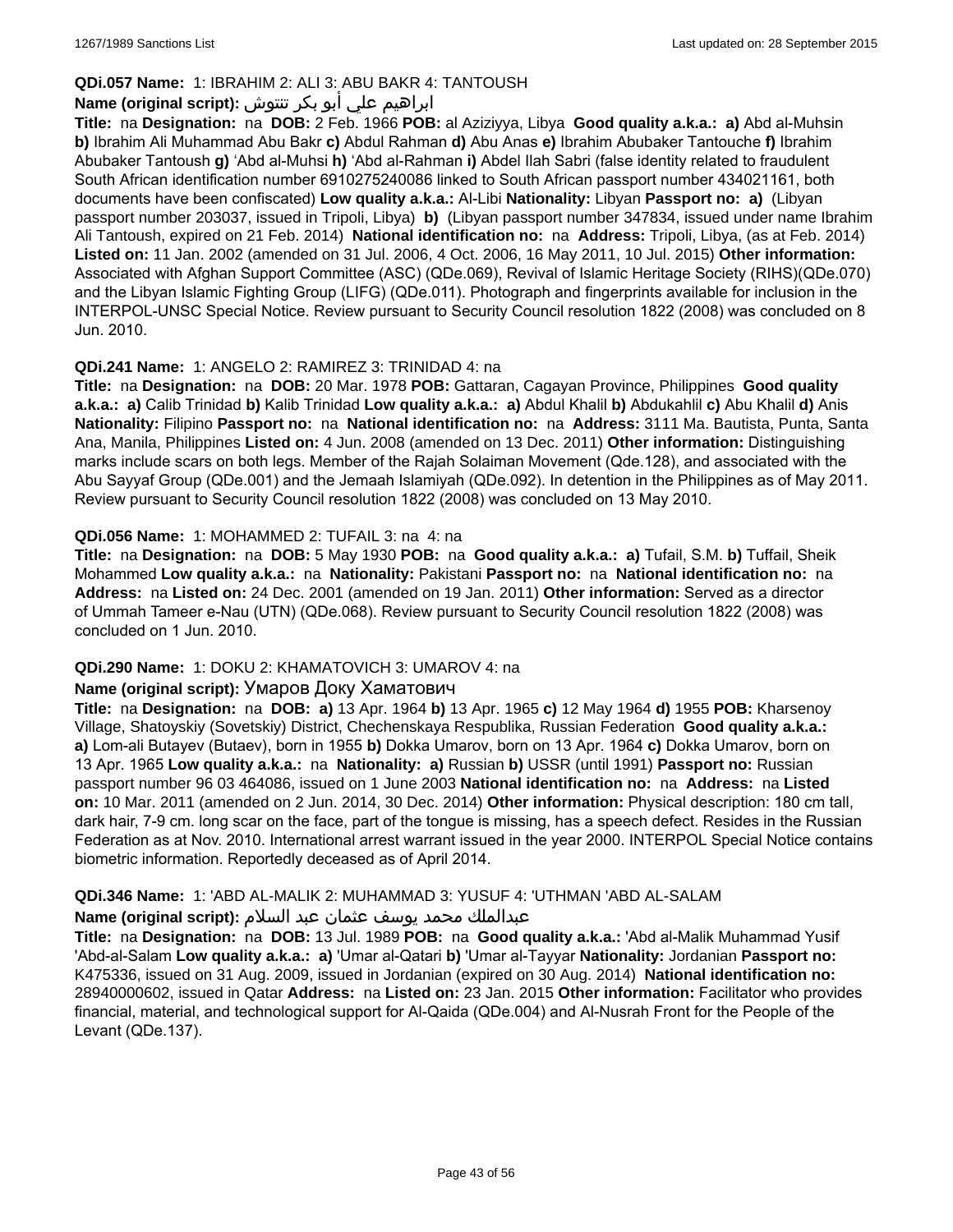### **QDi.343 Name:** 1: ASHRAF 2: MUHAMMAD 3: YUSUF 4: 'UTHMAN 'ABD AL-SALAM

# اشرف محمد يوسف عثمان عبد السلام **:(script original (Name**

**Title:** na **Designation:** na **DOB:** 1984 **POB:** Iraq **Good quality a.k.a.: a)** Ashraf Muhammad Yusif 'Uthman 'Abdal-Salam **b)** Ashraf Muhammad Yusuf 'Abd-al-Salam **c)** Ashraf Muhammad Yusif 'Abd al-Salam **Low quality a.k.a.: a)** Khattab **b)** Ibn al-Khattab **Nationality:** Jordanian **Passport no: a)** K048787, issued in Jordan **b)** 486298, issued in Jordan **National identification no:** 28440000526, issued in Qatar **Address:** Syrian Arab Republic (located in as at Dec. 2014) **Listed on:** 23 Jan. 2015 **Other information:** A member of Al-Qaida (QDe.004) as of 2012 and a fighter in the Syrian Arab Republic since early 2014. Provided financial, material, and technological support for Al-Qaida, Al-Nusrah Front for the People of the Levant (QDe.137) and Al-Qaida in Iraq (AQI) (QDe.115).

### **QDi.031 Name:** 1: OMAR 2: MAHMOUD 3: UTHMAN 4: na

### عمر محمود عثمان **:(script original (Name**

**Title:** na **Designation:** na **DOB: a)** 30 Dec. 1960 **b)** 13 Dec. 1960 **POB:** Bethlehem, West Bank, Palestinian Territories **Good quality a.k.a.: a)** Al-Samman Uthman **b)** Umar Uthman **c)** Omar Mohammed Othman **Low quality a.k.a.: a)** Abu Qatada Al-Filistini **b)** Abu Umr Takfiri **c)** Abu Omar Abu Umar **d)** Abu Umar Umar **e)** Abu Ismail **Nationality:** Jordanian **Passport no:** na **National identification no:** na **Address:** Jordan (since July 2013) **Listed on:** 17 Oct. 2001 (amended on 14 Mar. 2008, 24 Mar. 2009, 25 Jan. 2010, 22 Jul. 2013) **Other information:** Associated with Al-Qaida-related groups in the United Kingdom and other countries. Convicted in absentia in Jordan for involvement in terrorist acts in 1998. Arrested in Feb. 2001 in the United Kingdom, was further detained between Oct. 2002 and Mar. 2005 and between Aug. 2005 and Jun. 2008. In custody since Dec. 2008. Deported to Jordan from the United Kingdom on 7 July 2013 to face terrorism charges. Review pursuant to Security Council resolution 1822 (2008) was concluded on 19 Oct. 2009.

### **QDi.037 Name:** 1: ABDUL RAHMAN 2: YASIN 3: na 4: na

### عبد الرحمن ياسين **:(script original (Name**

**Title:** na **Designation:** na **DOB:** 10 Apr. 1960 **POB:** Bloomington, Indiana, United States of America **Good quality a.k.a.: a)** Taha, Abdul Rahman S. **b)** Taher, Abdul Rahman S. **c)** Yasin, Abdul Rahman Said **d)** Yasin, Aboud **Low quality a.k.a.:** na **Nationality:** United States of America **Passport no:** 27082171 (United States of America, issued on 21 Jun. 1992 in Amman, Jordan) **National identification no:** (SSN 156-92-9858 (United States of America)) na **Address:** na **Listed on:** 17 Oct. 2001 (amended on 10 Apr. 2003) **Other information:** Abdul Rahman Yasin is in Iraq. Review pursuant to Security Council resolution 1822 (2008) was concluded on 21 Jun. 2010.

#### **QDi.261 Name:** 1: ADEM 2: YILMAZ 3: na 4: na

**Title:** na **Designation:** na **DOB:** 4 Nov. 1978 **POB:** Bayburt, Turkey **Good quality a.k.a.:** na **Low quality a.k.a.:** Talha **Nationality:** Turkish **Passport no:** Turkish number TR-P 614 166 (issued by the Turkish Consulate General in Frankfurt/M. on 22 Mar. 2006, expired on 15 Sep. 2009.) **National identification no:** na **Address: a)** (In prison in Germany (since Sep. 2007).) **b)** (Südliche Ringstrasse 133, 63225 Langen, Germany (previous address)) **Listed on:** 27 Oct. 2008 (amended on 13 Dec. 2011) **Other information:** Associated with the Islamic Jihad Union (IJU), also known as the Islamic Jihad Group (QDe.119). Associated with Fritz Martin Gelowicz (QDi.259) and Daniel Martin Schneider (QDi.260). In detention in Germany as of Jun. 2010.

#### **QDi.205 Name:** 1: RAFIK 2: MOHAMAD 3: YOUSEF 4: na

#### رفيق محمد يوسف **:(script original (Name**

**Title:** na **Designation:** na **DOB:** 27 Aug. 1974 **POB:** Baghdad, Iraq **Good quality a.k.a.:** Mohamad Raific Kairadin **Low quality a.k.a.:** na **Nationality:** Iraqi **Passport no:** (German travel document ("Reiseausweis") A 0092301) **National identification no:** na **Address:** (In prison in Germany) **Listed on:** 6 Dec. 2005 (amended on 21 Oct. 2008, 13 Dec. 2011) **Other information:** Member of Ansar Al-Islam (QDe.098). Sentenced on 15 Jul. 2008 to 8 years imprisonment in Germany. Review pursuant to Security Council resolution 1822 (2008) was concluded on 30 Jul. 2009.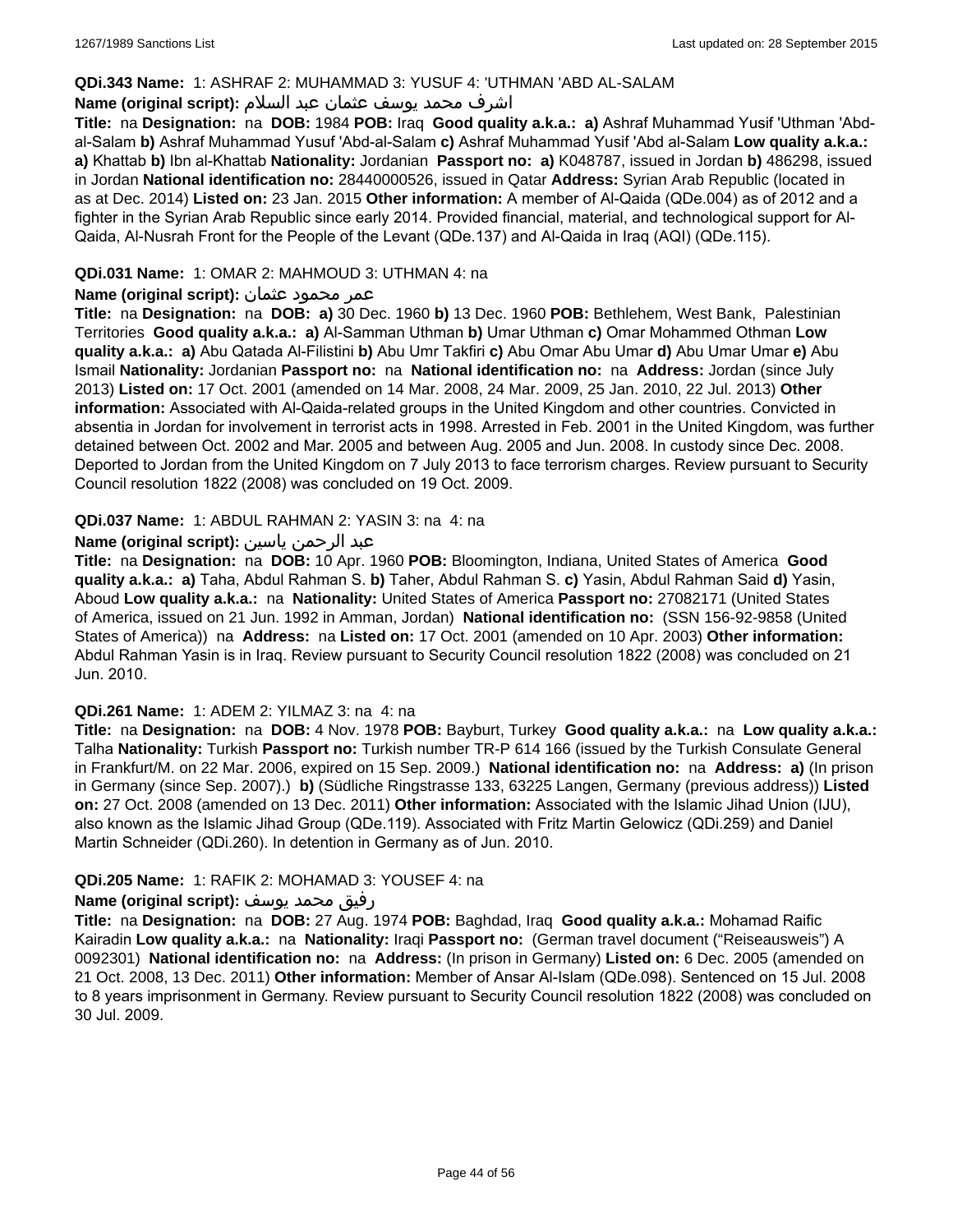# **QDi.198 Name:** 1: HANI 2: AL-SAYYID 3: AL-SEBAI 4: YUSIF

# هاني السيد السباعي يوسف **:(script original (Name**

**Title:** na **Designation:** na **DOB: a)** 1 Mar. 1961 **b)** 16 Jun. 1960 **POB:** Qaylubiyah, Egypt **Good quality a.k.a.: a)** Hani Yousef Al-Sebai **b)** Hani Youssef **c)** Hany Youseff **d)** Hani Yusef **e)** Hani al-Sayyid Al-Sabai **f)** Hani al-Sayyid El Sebai **g)** Hani al-Sayyid Al Siba'i **h)** Hani al-Sayyid El Sabaay **i)** El-Sababt **j)** Abu Tusnin **k)** Abu Akram **l)** Hani El Sayyed Elsebai Yusef **m)** Abu Karim **n)** Hany Elsayed Youssef **Low quality a.k.a.:** na **Nationality:** Egyptian **Passport no:** na **National identification no:** na **Address:** London, United Kingdom **Listed on:** 29 Sep. 2005 (amended on 6 Oct. 2005, 18 Aug. 2006, 25 Jan. 2012) **Other information:** Father's name is Mohamed Elsayed Elsebai. Review pursuant to Security Council resolution 1822 (2008) was concluded on 29 Jul. 2010.

# **QDi.139 Name:** 1: IMED 2: BEN MEKKI 3: ZARKAOUI 4: na

# عماد بن مكي زرقاوي **:(script original (Name**

**Title:** na **Designation:** na **DOB:** 15 Jan. 1973 **POB:** Tunis, Tunisia **Good quality a.k.a.: a)** Dour Nadre, born 15 Jan. 1974 in Morocco **b)** Dour Nadre, born 15 Jan. 1973 in Morocco **c)** Daour Nadre, born 31 Mar. 1975 in Algeria **d)** Imad ben al-Mekki ben al-Akhdar al-Zarkaoui (previously listed as) **Low quality a.k.a.: a)** Zarga **b)** Nadra **Nationality:** Tunisian **Passport no:** (Tunisian passport number M174950, issued on 27 Apr. 1999, expired on 26 Apr. 2004) **National identification no:** na **Address:** 41-45 Rue Estienne d'Orves, Pré Saint Gervais, France **Listed on:** 12 Nov. 2003 (amended on 20 Dec. 2005, 31 Jul. 2006, 10 Aug. 2009, 16 May 2011) **Other information:** Mother's name is Zina al-Zarkaoui. Imprisoned in France since 1 Feb. 2010 on charges of criminal conspiracy in relation to a terrorist organization. Review pursuant to Security Council resolution 1822 (2008) was concluded on 6 May 2010.

### **QDi.168 Name:** 1: AHMAD 2: ZERFAOUI 3: na 4: na

# **Name (original script):** زرفاوي احمد

**Title:** na **Designation:** na **DOB:** 15 Jul. 1963 **POB:** Chréa, Algeria **Good quality a.k.a.: a)** Abdullah **b)** Abdalla **c)** Smail **d)** Abu Khaoula **e)** Abu Cholder **f)** Nuhr **Low quality a.k.a.:** na **Nationality:** Algerian **Passport no:** na **National identification no:** na **Address:** na **Listed on:** 3 May 2004 (amended on 12 Apr. 2006, 7 Apr. 2008, 13 Dec. 2011) **Other information:** Former member of The Organization of Al-Qaida in the Islamic Maghreb (QDe.014). Confirmed to have died in northern Mali on 19 Sep. 2006. Review pursuant to Security Council resolution 1822 (2008) was concluded on 27 Jul. 2010.

# **QDi.223 Name:** 1: MERAI 2: ZOGHBAI 3: na 4: na

# **Name (original script):** زغبي مرعي

**Title:** na **Designation:** na **DOB: a)** 4 Apr. 1969 **b)** 4 Apr. 1960 **c)** 4 Jun. 1960 **POB:** Bengasi, Libyan Arab Jamahiriya **Good quality a.k.a.: a)** Mohamed Lebachir, born 14 Jan. 1968 in Morocco **b)** Meri Albdelfattah Zgbye, born 4 Jun. 1960 in Bendasi, Libyan Arab Jamahiriya **c)** Zoghbai Merai Abdul Fattah **d)** Lazrag Faraj, born 13 Nov. 1960 in Libyan Arab Jamahiriya **e)** Larzg Ben Ila, born 11 Aug. 1960 in Libyan Arab Jamahiriya **f)** Muhammed El Besir **Low quality a.k.a.: a)** F'raji di Singapore **b)** F'raji il Libico **c)** Farag **d)** Fredj, born 13 Nov. 1960 in Libyan Arab Jamahiriya **Nationality:** na **Passport no:** na **National identification no:** na **Address:** na **Listed on:** 2 Aug. 2006 (amended on 3 Jun. 2009, 1 Sep. 2009, 13 Dec. 2011) **Other information:** Considered a fugitive from justice by the Italian authorities and sentenced in absentia to 6 years imprisonment on 20 Nov. 2008. Member of Libyan Islamic Fighting Group (QDe.011). Review pursuant to Security Council resolution 1822 (2008) was concluded on 20 Jul. 2009.

#### **QDi.187 Name:** 1: ZULKARNAEN 2: na 3: na 4: na

**Title:** na **Designation:** na **DOB:** 1963 **POB:** Gebang village, Masaran, Sragen, Central Java, Indonesia **Good quality a.k.a.: a)** Zulkarnan **b)** Zulkarnain **c)** Zulkarnin **d)** Arif Sunarso **e)** Aris Sumarsono **f)** Aris Sunarso **g)** Ustad Daud Zulkarnaen **h)** Murshid **Low quality a.k.a.:** na **Nationality:** Indonesian **Passport no:** na **National identification no:** na **Address:** na **Listed on:** 16 May 2005 **Other information:** Review pursuant to Security Council resolution 1822 (2008) was concluded on 8 Jun. 2010.

#### **B. Entities and other groups**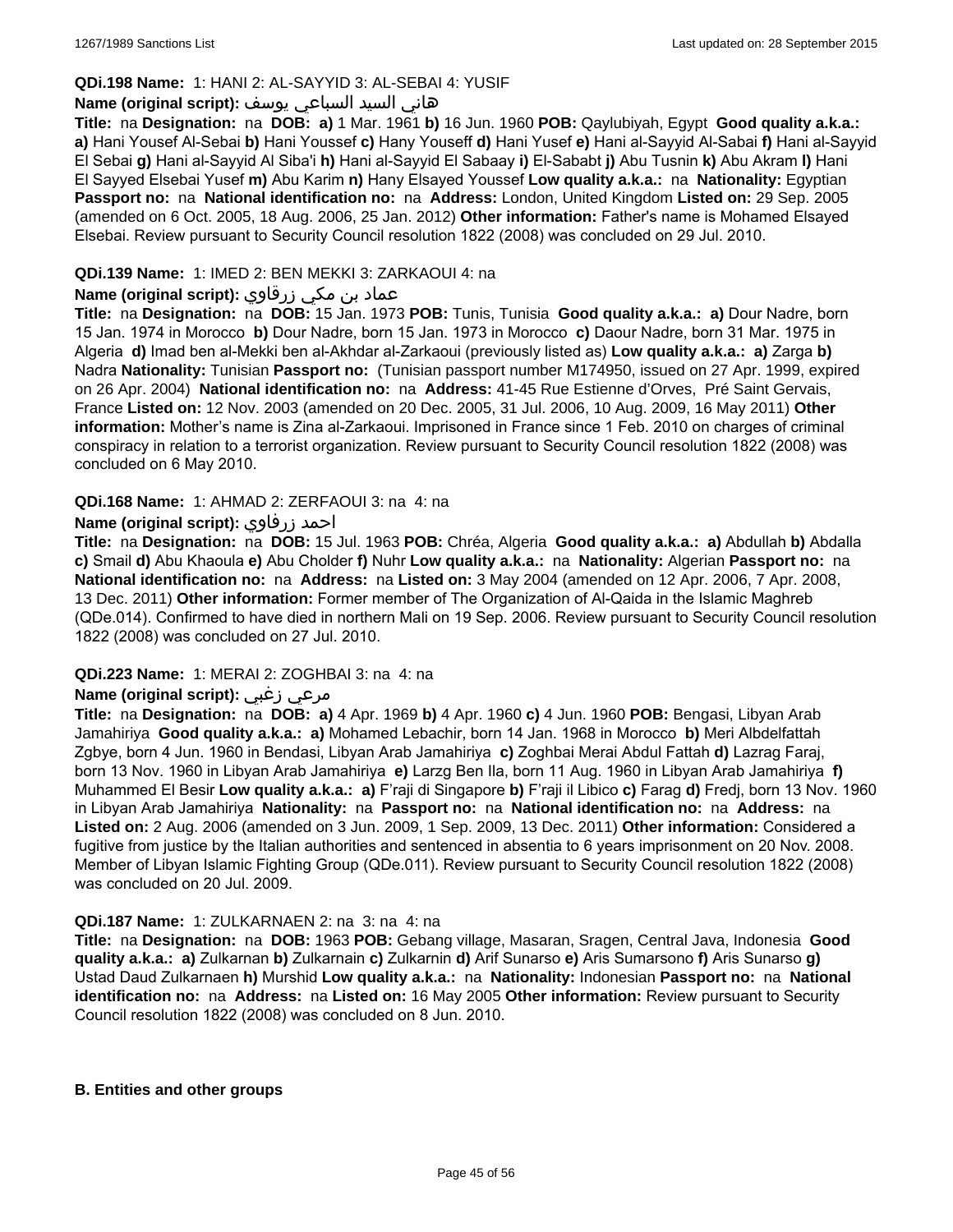# **QDe.141 Name:** AL MOURABITOUN

# **Name (original script):** المرابطون

**A.k.a.: a)** Les Sentinelles **b)** The Sentinels **F.k.a.:** na **Address:** Mali **Listed on:** 2 Jun. 2014 **Other Information:**  Founded on 20 Aug. 2013 as result of a merger between Al Moulathamoun (QDe.140) and the Mouvement pour l'Unification et le Jihad en Afrique de l'Ouest (MUJAO) (QDe.134). Associated with the Organization of Al-Qaida in the Islamic Maghreb (QDe.014) and led by Mokhtar Belmokhtar (QDi.136). Active in the Sahel/Sahara region.

### **QDe.144 Name:** ABDALLAH AZZAM BRIGADES (AAB)

**A.k.a.: a)** Abdullah Azzam Brigades **b)** Ziyad al-Jarrah Battalions of the Abdallah Azzam Brigades **c)** Yusuf al-'Uyayri Battalions of the Abdallah Azzam Brigades **F.k.a.:** na **Address:** (Operates in Lebanon, Syria and the Arabian Peninsula) **Listed on:** 23 Sep. 2014 **Other Information:** An armed group that has carried out joint attacks with Al-Nusrah Front for the People of the Levant (QDe.137).

### **QDe.001 Name:** ABU SAYYAF GROUP

**A.k.a.:** Al Harakat Al Islamiyya **F.k.a.:** na **Address:** Philippines **Listed on:** 6 Oct. 2001 (amended on 13 Dec. 2011 ) **Other Information:** Associated with Jemaah Islamiyah (JI) (QDe.092). Current leader is Radulan Sahiron (QDi.208). Review pursuant to Security Council resolution 1822 (2008) was concluded on 21 Jun. 2010.

# **QDe.069 Name:** AFGHAN SUPPORT COMMITTEE (ASC)

**A.k.a.: a)** Lajnat ul Masa Eidatul Afghania **b)** Jamiat Ayat-ur-Rhas al Islamiac **c)** Jamiat Ihya ul Turath al Islamia **d)** Ahya ul Turas **F.k.a.:** na **Address:** (a) Headquarters – G.T. Road (probably Grand Trunk Road), near Pushtoon Garhi Pabbi, Peshawar, Pakistan b) Cheprahar Hadda, Mia Omar Sabaqah School, Jalabad, Afghanistan) **Listed on:** 11 Jan. 2002 (amended on 13 Dec. 2011 ) **Other Information:** Associated with the Revival of Islamic Heritage Society (QDe.070). Abu Bakr al-Jaziri (QDi.058) served as finance chief of ASC. Review pursuant to Security Council resolution 1822 (2008) was concluded on 8 Jun. 2010.

# **QDe.139 Name:** AL MOUAKAOUNE BIDDAM

# **Name (original script):** بالدم الموقعون

**A.k.a.: a)** Les Signataires par le Sang **b)** Ceux Qui Signent avec le Sang **c)** Those Who Sign in Blood **F.k.a.:** na **Address:** Mali **Listed on:** 2 Jun. 2014 **Other Information:** Associated with the Organization of Al-Qaida in the Islamic Maghreb (QDe.014) and led by Mokhtar Belmokhtar (QDi.136). Active in the Sahel/Sahara region.

#### **QDe.140 Name:** AL MOULATHAMOUN

# **Name (original script):** الملثمون

**A.k.a.: a)** Les Enturbannés **b)** The Veiled **F.k.a.:** na **Address: a)** Mali **b)** Niger **c)** Algeria **Listed on:** 2 Jun. 2014 **Other Information:** Founded in 2012 as a splinter group of the Organization of Al-Qaida in the Islamic Maghreb (QDe.014). On 20 Aug. 2013, Al Moulathamoun merged with the Mouvement pour l'Unification et le Jihad en Afrique de l'Ouest (MUJAO) (QDe.134) and established Al Mourabitoun (QDe.141). Associated with the Organization of Al-Qaida in the Islamic Maghreb (QDe.014) and led by Mokhtar Belmokhtar (QDi.136). Active in the Sahel/Sahara region.

#### **QDe.137 Name:** AL-NUSRAH FRONT FOR THE PEOPLE OF THE LEVANT

#### جبهة النصرة لأهل الشام **:(script original (Name**

**A.k.a.: a)** النصرة جبهة) the Victory Front; Jabhat al-Nusrah; Jabhet al-Nusra; Al-Nusrah Front; Al-Nusra Front) **b)**  المجاهدين أنصار شبكة) sub-unit name: Ansar al-Mujahideen Network) **c)** الجهاد ساحات في الشام مجاهدو) sub-unit name: Levantine Mujahideen on the Battlefields of Jihad) **F.k.a.:** na **Address: a)** (Operates in Syria) **b)** (Support network in Iraq) **Listed on:** 14 May 2014 **Other Information:** Associated with Al-Qaida (QDe.004) and Ibrahim Awwad Ibrahim Ali al-Badri al-Samarrai (QDi.299), the leader of Al-Qaida in Iraq (QDe.115), since at least Jan. 2012. Brings Syrian and foreign Al-Qaida in Iraq (QDe.115) and Asbat al-Ansar (QDe.007) fighters, along with other foreign Al-Qaida operatives, to join local elements in Syria to carry out terrorist and guerrilla operations there. Previously listed between 30 May 2013 and 13 May 2014 as an aka of Al-Qaida in Iraq (QDe.115).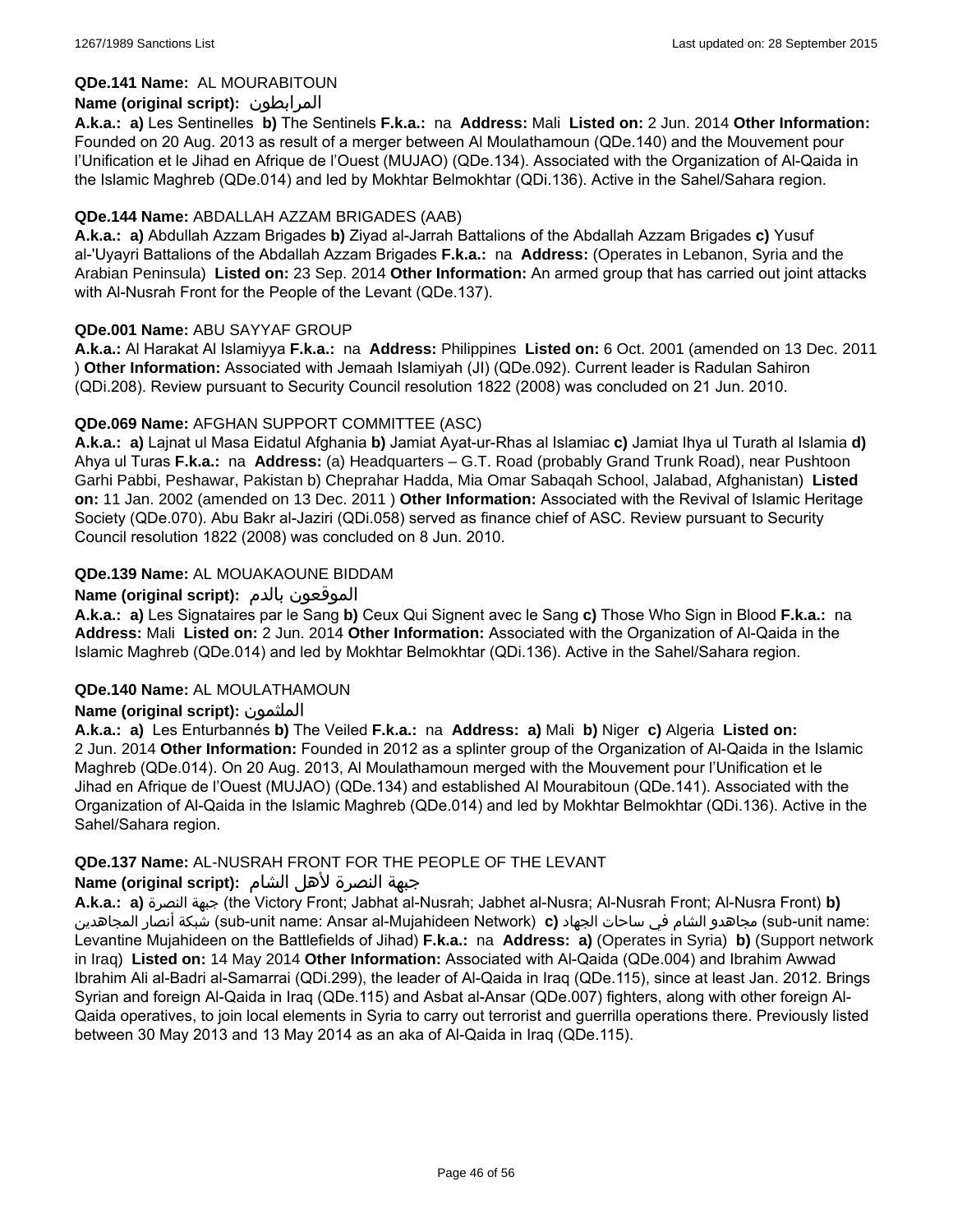#### **QDe.121 Name:** AL-AKHTAR TRUST INTERNATIONAL

**A.k.a.: a)** Al Akhtar Trust **b)** Al-Akhtar Medical Centre **c)** Akhtarabad Medical Camp **d)** Pakistan Relief Foundation **e)** Pakistani Relief Foundation **f)** Azmat-e-Pakistan Trust **g)** Azmat Pakistan Trust **F.k.a.:** na **Address:** (a) ST-1/ A, Gulsahn-e-Iqbal, Block 2, Karachi, 25300, Pakistan b) Gulistan-e-Jauhar, Block 12, Karachi, Pakistan) **Listed on:** 17 Aug. 2005 (amended on 10 Dec. 2008, 13 Dec. 2011 ) **Other Information:** Regional offices in Pakistan: Bahawalpur, Bawalnagar, Gilgit, Islamabad, Mirpur Khas, Tando-Jan-Muhammad. Akhtarabad Medical Camp is in Spin Boldak, Afghanistan. Registered by members of Jaish-i-Mohammed (QDe.019). Associated with Harakat ul-Mujahidin/ HUM (QDe.008), Lashkar I Jhanghvi (LJ) (QDe.096) and Lashkar-e-Tayyiba (QDe.118). Banned in Pakistan. Review pursuant to Security Council resolution 1822 (2008) was concluded on 14 Sep. 2009.

### **QDe.107 Name:** AL FURQAN

**A.k.a.: a)** Dzemilijati Furkan **b)** Dzem'ijjetul Furqan **c)** Association for Citizens Rights and Resistance to Lies **d)** Dzemijetul Furkan **e)** Association of Citizens for the Support of Truth and Supression of Lies **f)** Sirat **g)** Association for Education, Culture and Building Society-Sirat **h)** Association for Education, Cultural, and to Create Society -Sirat **i)** Istikamet **j)** In Siratel **k)** Citizens' Association for Support and Prevention of lies – Furqan **F.k.a.:** na **Address: a)** 30a Put Mladih Muslimana (ex Pavla Lukaca Street), 71 000 Sarajevo, Bosnia and Herzegovina **b)** 72 ul. Strossmajerova, Zenica, Bosnia and Herzegovina **c)** 42 Muhameda Hadzijahica, Sarajevo, Bosnia and Herzegovina **d)** 70 and 53 Strosmajerova Street, Zenica, Bosnia and Herzegovina **e)** Zlatnih Ljiljana Street, Zavidovici, Bosnia and Herzegovina **Listed on:** 11 May 2004 (amended on 26 Nov. 2004, 24 Mar. 2009 ) **Other Information:** Registered in Bosnia and Herzegovina as a citizens' association under the name of "Citizens' Association for Support and Prevention of lies – Furqan" on 26 Sep. 1997. Al Furqan ceased its work by decision of the Ministry of Justice of the Bosnia and Herzegovina Federation (decision number 03-054-286/97 dated 8 Nov. 2002). Al Furqan was no longer in existence as at Dec. 2008. Review pursuant to Security Council resolution 1822 (2008) was concluded on 15 Jun. 2010.

### **QDe.110 Name:** AL-HARAMAIN: AFGHANISTAN BRANCH

**A.k.a.:** na **F.k.a.:** na **Address:** Afghanistan (at time of listing) **Listed on:** 6 Jul. 2004 (amended on 21 Mar. 2012 ) **Other Information:** Review pursuant to Security Council resolution 1822 (2008) was concluded on 22 Jun. 2010.

#### **QDe.111 Name:** AL-HARAMAIN: ALBANIA BRANCH

**A.k.a.:** na **F.k.a.:** na **Address:** Irfan Tomini Street, #58, Tirana, Albania (at time of listing) **Listed on:** 6 Jul. 2004 (amended on 21 Mar. 2012 ) **Other Information:** Review pursuant to Security Council resolution 1822 (2008) was concluded on 22 Jun. 2010.

#### **QDe.109 Name:** AL-HARAMAIN & AL MASJED AL-AQSA CHARITY FOUNDATION

**A.k.a.: a)** Al Haramain Al Masjed Al Aqsa **b)** Al Haramayn Al Masjid Al Aqsa **c)** Al-Haramayn and Al Masjid Al Aqsa Charitable Foundation **d)** Al Harammein Al Masjed Al-Aqsa Charity Foundation **F.k.a.:** na **Address: a)** Branch Address: 2A Hasiba Brankovica, Sarajevo, Bosnia and Herzegovina **b)** 14 Bihacka Street, Sarajevo, Bosnia and Herzegovina **c)** 64 Potur mahala Street, Travnik, Bosnia and Herzegovina **d)** Zenica, Bosnia and Herzegovina **Listed on:** 28 Jun. 2004 (amended on 26 Nov. 2004, 16 Sep. 2008, 24 Mar. 2009 ) **Other Information:** Used to be officially registered in Bosnia and Herzegovina under registry number 24. Al-Haramain & Al Masjed Al-Aqsa Charity Foundation ceased its work by decision of the Ministry of Justice of the Bosnia and Herzegovina Federation (decision on cessation of operation number 03-05-2-203/04). It was no longer in existence as at Dec. 2008. Its premises and humanitarian activities were transferred under Government supervision to a new entity called Sretna Buducnost. Review pursuant to Security Council resolution 1822 (2008) was concluded on 22 Jun. 2010.

#### **QDe.112 Name:** AL-HARAMAIN: BANGLADESH BRANCH

**A.k.a.:** na **F.k.a.:** na **Address:** House 1, Road 1, S-6, Uttara, Dhaka, Bangladesh (at time of listing) **Listed on:** 6 Jul. 2004 (amended on 21 Mar. 2012 ) **Other Information:** Review pursuant to Security Council resolution 1822 (2008) was concluded on 22 Jun. 2010.

#### **QDe.113 Name:** AL-HARAMAIN: ETHIOPIA BRANCH

**A.k.a.:** na **F.k.a.:** na **Address:** Woreda District 24 Kebele Section 13, Addis Ababa, Ethiopia (at time of listing) **Listed on:** 6 Jul. 2004 (amended on 21 Mar. 2012 ) **Other Information:** Review pursuant to Security Council resolution 1822 (2008) was concluded on 22 Jun. 2010.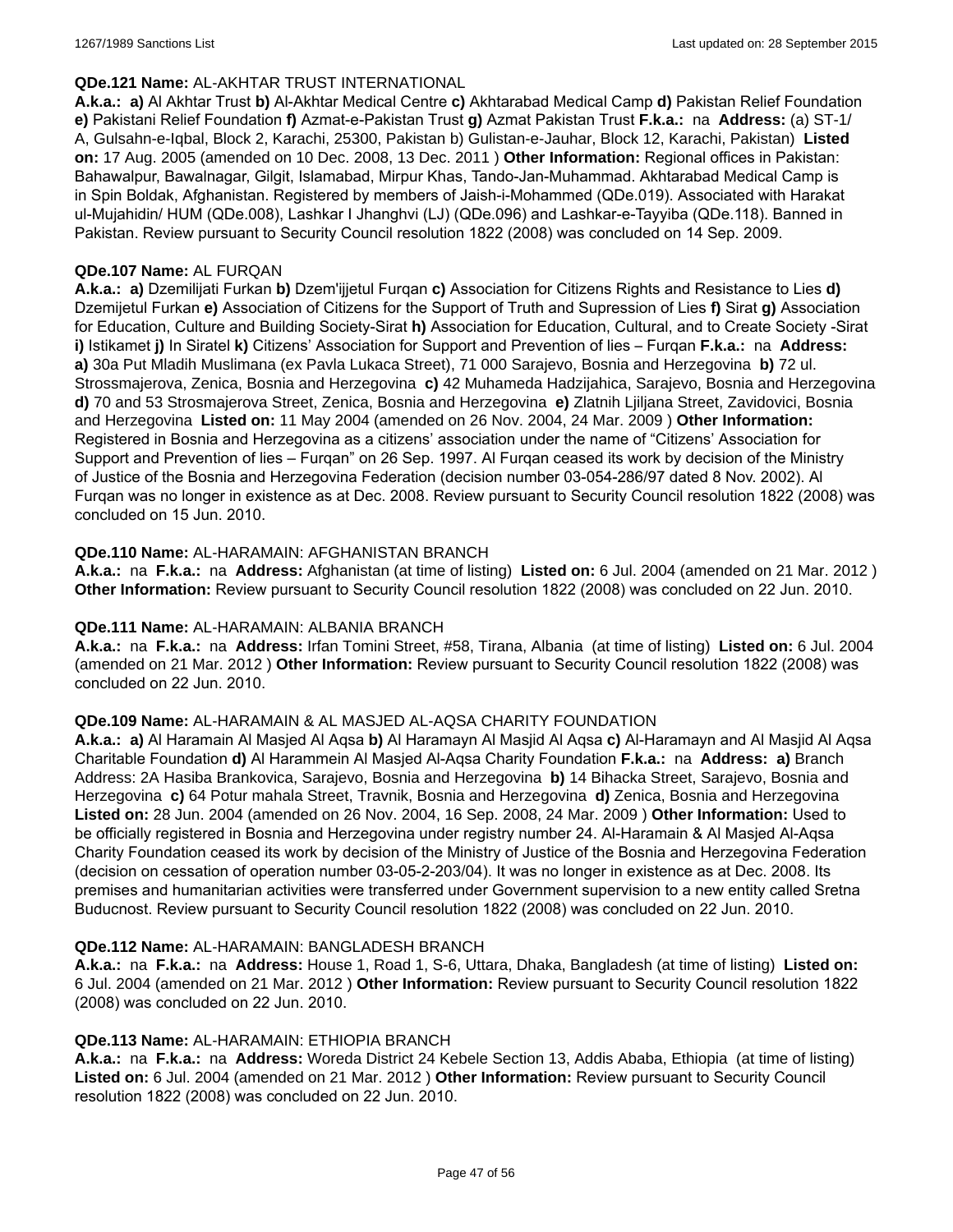### **QDe.103 Name:** AL-HARAMAIN FOUNDATION (INDONESIA)

**A.k.a.:** Yayasan Al-Manahil-Indonesia **F.k.a.:** na **Address:** (Jalan Laut Sulawesi Blok DII/4, Kavling Angkatan Laut Duren Sawit, Jakarta Timur 13440 Indonesia (at time of listing); Tel.: 021-86611265 and 021-86611266; Fax.: 021-8620174) **Listed on:** 26 Jan. 2004 (amended on 21 Mar. 2012 ) **Other Information:** Review pursuant to Security Council resolution 1822 (2008) was concluded on 22 Jun. 2010.

### **QDe.104 Name:** AL-HARAMAIN FOUNDATION (PAKISTAN)

**A.k.a.:** na **F.k.a.:** na **Address:** House #279, Nazimuddin Road, F-10/1, Islamabad, Pakistan (at time of listing) **Listed on:** 26 Jan. 2004 (amended on 21 Mar. 2012 ) **Other Information:** Review pursuant to Security Council resolution 1822 (2008) was concluded on 19 Oct. 2009.

### **QDe.116 Name:** AL-HARAMAIN FOUNDATION (UNION OF THE COMOROS)

**A.k.a.:** na **F.k.a.:** na **Address:** B/P: 1652 Moroni, Union of the Comoros (at time of listing) **Listed on:** 28 Sep. 2004 (amended on 21 Mar. 2012 ) **Other Information:** Review pursuant to Security Council resolution 1822 (2008) was concluded on 22 Jun. 2010.

### **QDe.071 Name:** AL-HARAMAIN ISLAMIC FOUNDATION

**A.k.a.: a)** Vazir **b)** Vezir **F.k.a.:** na **Address: a)** (64 Poturmahala, Travnik, Bosnia and Herzegovina) **b)** Sarajevo, Bosnia and Herzegovina **Listed on:** 13 Mar. 2002 (amended on 26 Dec. 2003, 16 Sep. 2008, 16 Jun. 2011 ) **Other Information:** Under criminal investigation by the authorities of Bosnia and Herzegovina as of Nov. 2007. Employees and associates include Najib Ben Mohamed Ben Salem Al-Waz (listed under permanent reference number QDi.104). Review pursuant to Security Council resolution 1822 (2008) was concluded on 22 Jun. 2010.

### **QDe.072 Name:** AL-HARAMAIN ISLAMIC FOUNDATION (SOMALIA)

**A.k.a.:** na **F.k.a.:** na **Address:** Somalia **Listed on:** 13 Mar. 2002 (amended on 13 Dec. 2011, 15 Jun. 2015 ) **Other Information:** Review pursuant to Security Council resolution 1822 (2008) was concluded on 22 Jun. 2010.

### **QDe.114 Name:** AL-HARAMAIN: THE NETHERLANDS BRANCH

**A.k.a.:** Stichting Al Haramain Humanitarian Aid **F.k.a.:** na **Address:** Jan Hanzenstraat 114, 1053SV, Amsterdam, The Netherlands (at time of listing) **Listed on:** 6 Jul. 2004 (amended on 13 Apr. 2012, 15 Jun. 2015 ) **Other Information:** Review pursuant to Security Council resolution 1822 (2008) was concluded on 28 Jun. 2010.

#### **QDe.105 Name:** AL-HARAMAYN FOUNDATION (KENYA)

**A.k.a.:** na **F.k.a.:** na **Address: a)** Nairobi, Kenya (at time of listing) **b)** Garissa, Kenya (at time of listing) **c)** Dadaab, Kenya (at time of listing) **Listed on:** 26 Jan. 2004 (amended on 21 Mar. 2012 ) **Other Information:** Review pursuant to Security Council resolution 1822 (2008) was concluded on 22 Jun. 2010.

# **QDe.106 Name:** AL-HARAMAYN FOUNDATION (TANZANIA)

**A.k.a.:** na **F.k.a.:** na **Address: a)** P.O. Box 3616, Dar es Salaam, Tanzania (at time of listing) **b)** Tanga , Tanzania (at time of listing) **c)** Singida , Tanzania (at time of listing) **Listed on:** 26 Jan. 2004 (amended on 21 Mar. 2012 ) **Other Information:** Review pursuant to Security Council resolution 1822 (2008) was concluded on 22 Jun. 2010.

#### **QDe.002 Name:** AL-ITIHAAD AL-ISLAMIYA / AIAI

# **Name (original script):** الاسلامي الاتحاد

**A.k.a.:** na **F.k.a.:** na **Address:** na **Listed on:** 6 Oct. 2001 (amended on 21 Dec. 2007, 13 Dec. 2011, 18 Mar. 2013 ) **Other Information:** Reported to have operated in Somalia and Ethiopia and to have merged with Harakat Al-Shabaab Al-Mujaahidiin (Al-Shabaab), which was accepted as an affiliate of Al-Qaida (QDe.004) by Aiman Muhammed Rabi al-Zawahiri (QDi.006) in Feb. 2012, and is also subject to the sanctions measures set out in Security Council resolution 1844 (2008) concerning Somalia and Eritrea (see www.un.org/sc/committees/751/ index.shtml). Leadership included Hassan Abdullah Hersi Al-Turki (QDi.172) and Hassan Dahir Aweys (QDi.042). AIAI has received funds through the Al-Haramain Islamic Foundation (Somalia) (QDe.072). Review pursuant to Security Council resolution 1822 (2008) was concluded on 21 Jun. 2010.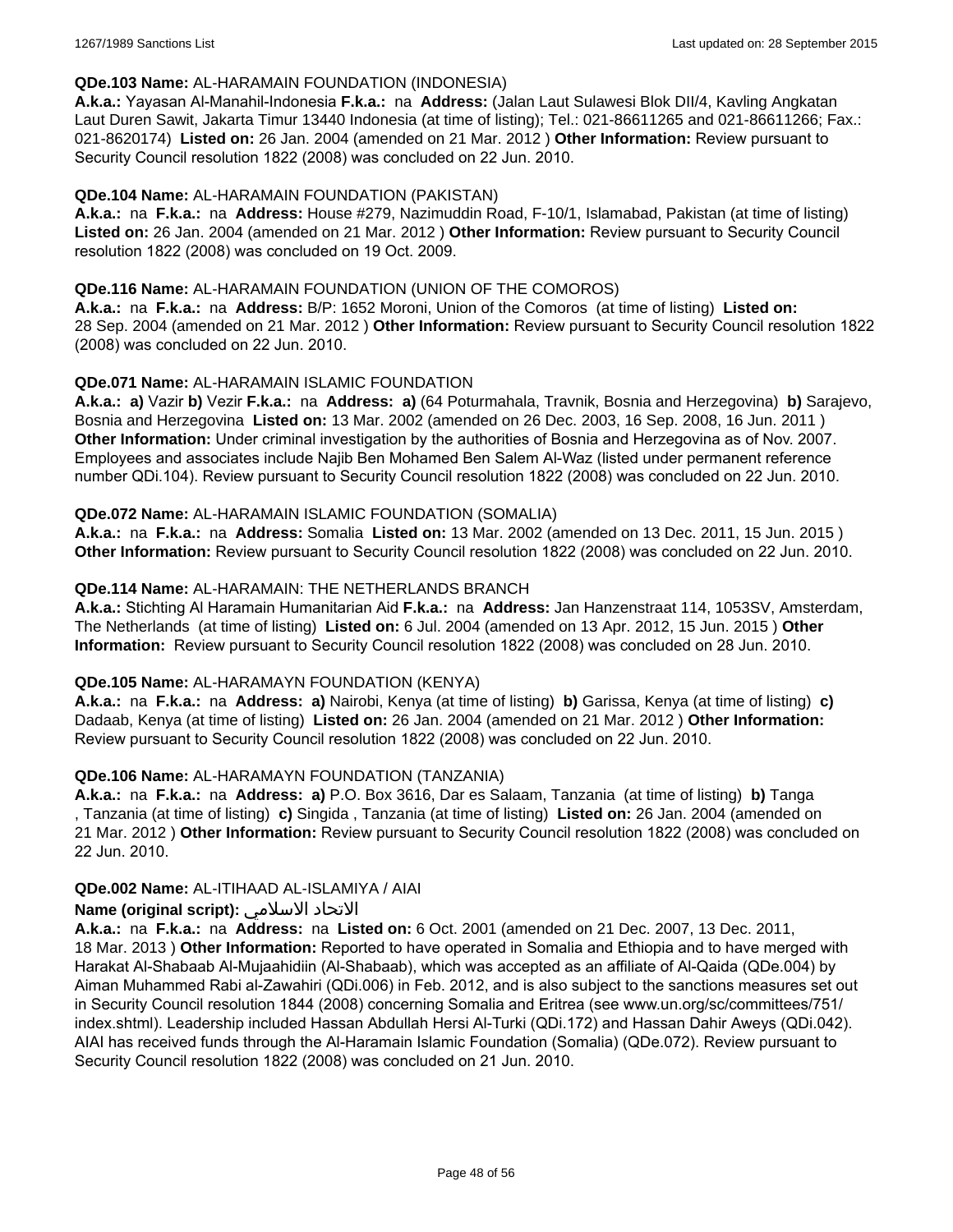#### **QDe.004 Name:** AL-QAIDA

#### **Name (original script):** القاعدة

**A.k.a.: a)** "The Base" **b)** Al Qaeda **c)** Islamic Salvation Foundation **d)** The Group for the Preservation of the Holy Sites **e)** The Islamic Army for the Liberation of Holy Places **f)** The World Islamic Front for Jihad Against Jews and Crusaders **g)** Usama Bin Laden Network **h)** Usama Bin Laden Organization **i)** Al Qa'ida **j)** Al Qa'ida/Islamic Army (formerly listed as) **F.k.a.:** na **Address:** na **Listed on:** 6 Oct. 2001 (amended on 5 Mar. 2009, 21 Mar. 2012 ) **Other Information:** Review pursuant to Security Council resolution 1822 (2008) was concluded on 21 Jun. 2010.

# **QDe.115 Name:** AL-QAIDA IN IRAQ

# القاعده في العراق **:(script original (Name**

**A.k.a.: a)** AQI **b)** al-Tawhid **c)** the Monotheism and Jihad Group **d)** Qaida of the Jihad in the Land of the Two Rivers **e)** Al-Qaida of Jihad in the Land of the Two Rivers **f)** The Organization of Jihad's Base in the Country of the Two Rivers **g)** The Organization Base of Jihad/Country of the Two Rivers **h)** The Organization Base of Jihad/ Mesopotamia **i)** Tanzim Qa'idat Al-Jihad fi Bilad al-Rafidayn **j)** Tanzeem Qa'idat al Jihad/Bilad al Raafidaini **k)** Jama'at Al-Tawhid Wa'al-Jihad **l)** JTJ **m)** Islamic State of Iraq **n)** ISI **o)** al-Zarqawi network **p)** Islamic State in Iraq and the Levant **F.k.a.:** na **Address:** na **Listed on:** 18 Oct. 2004 (amended on 2 Dec. 2004, 5 Mar. 2009, 13 Dec. 2011, 30 May 2013, 14 May 2014, 2 Jun. 2014 ) **Other Information:** Review pursuant to Security Council resolution 1822 (2008) was concluded on 25 May 2010.

# **QDe.129 Name:** AL-QAIDA IN THE ARABIAN PENINSULA (AQAP)

# القاعدة في جزيرة العرب **:(script original (Name**

**A.k.a.: a)** Al-Qaida of Jihad Organization in the Arabian Peninsula **b)** Tanzim Qa'idat al-Jihad fi Jazirat al-Arab **c)** Al-Qaida Organization in the Arabian Peninsula (AQAP) **d)** Al-Qaida in the South Arabian Peninsula **e)** Ansar al-Shari'a (AAS) **F.k.a.:** Al-Qaida in Yemen (AQY) **Address:** na **Listed on:** 19 Jan. 2010 (amended on 4 Oct. 2012, 15 Jun. 2015 ) **Other Information:** AQAP is a regional affiliate of Al-Qaida (QDe.004) and an armed group operating primarily in Arabian Peninsula. Location: Yemen. Alternative location: Saudi Arabia (2004 – 2006). Formed in Jan. 2009 when Al-Qaida in Yemen combined with Saudi Arabian Al-Qaida operatives. Leader of AQAP is Nasir 'abd-al-Karim 'Abdullah Al-Wahishi (QDi.274). Ansar al-Shari'a was formed in early 2011 by AQAP and has taken responsibility for multiple attacks in Yemen against both government and civilian targets.

# **QDe.005 Name:** AL RASHID TRUST

**A.k.a.: a)** Al-Rasheed Trust **b)** Al Rasheed Trust **c)** Al-Rashid Trust **d)** Aid Organization of the Ulema, Pakistan **e)** Al Amin Welfare Trust **f)** Al Amin Trust **g)** Al Ameen Trust **h)** Al-Ameen Trust **i)** Al Madina Trust **j)** Al-Madina Trust **F.k.a.:** na **Address: a)** Kitas Ghar, Nazimabad 4, Dahgel-Iftah, Karachi, Pakistan (Kitas Ghar, Nazimabad 4, Dahgel-Iftah, Karachi, Pakistan) **b)** Jamia Maajid, Sulalman Park, Melgium Pura, Lahore, Pakistan (Jamia Maajid, Sulalman Park, Melgium Pura, Lahore, Pakistan) **c)** (Office Dha'rbi-M'unin, Top Floor, Dr. Dawa Khan Dental Clinic Surgeon, Main Baxae, Mingora, Swat, Pakistan) **d)** (Kitab Ghar, Darul Ifta Wal Irshad, Nazimabad No. 4, Karachi, Pakistan, Phone 6683301; Phone 0300-8209199; Fax 6623814 ) **e)** (302b-40, Good Earth Court, Opposite Pia Planitarium, Block 13a, Gulshan -l Igbal, Karachi, Pakistan; Phone 4979263 ) **f)** (617 Clifton Center, Block 5, 6th Floor, Clifton, Karachi, Pakistan; Phone 587-2545) **g)** (j) 605 Landmark Plaza, 11 Chundrigar Road, Opposite Jang Building, Karachi, Pakistan; Phone 2623818-19 ) **h)** (Jamia Masjid, Sulaiman Park, Begum Pura, Lahore, Pakistan; Phone 042-6812081 ) **i)** (Kitas Ghar, Nazimabad 4, Dahgel-Iftah, Karachi, Pakistan, Kitas Ghar, Nazimabad 4, Dahgel-Iftah, Karachi, Pakistan ) **j)** (Jamia Maajid, Sulalman Park, Melgium Pura, Lahore, Pakistan, Jamia Maajid, Sulalman Park, Melgium Pura, Lahore, Pakistan ) **k)** (Office Dha'rbi-M'unin, Opposite Khyber Bank, Abbottabad Road, Mansehra, Pakistan ) **l)** (Office Dha'rbi-M'unin ZR Brothers, Katcherry Road, Chowk Yadgaar, Peshawar, Pakistan ) **m)** (Office Dha'rbi-M'unin, Rm No. 3, Moti Plaza, Near Liaquat Bagh, Muree Road, Rawalpindi, Pakistan) **Listed on:** 6 Oct. 2001 (amended on 21 Oct. 2008, 10 Dec. 2008, 13 Dec. 2011 ) **Other Information:** Headquarters are in Pakistan. Operations in Afghanistan: Herat Jalalabad, Kabul, Kandahar, Mazar Sherif. Also operations in Kosovo, Chechnya. Involved in the financing of Al-Qaida and the Taliban. Until 21 Oct. 2008, this entity appeared also as "Aid Organization of the Ulema, Pakistan" (QDe.073), listed on 24 Apr. 2002 and amended on 25 Jul. 2006. The two entries Al Rashid Trust (QDe.005) and Aid Organization of the Ulema, Pakistan (QDe.073) were consolidated into this entity on 21 Oct. 2008. Founded by Mufti Rashid Ahmad Ledahyanoy (deceased). Associated with Jaish-i-Mohammed (QDe.019). Banned in Pakistan since Oct. 2001. Despite the closure of its offices in Pakistan in February 2007 it has continued its activities. Review pursuant to Security Council resolution 1822 (2008) was concluded on 6 May 2010.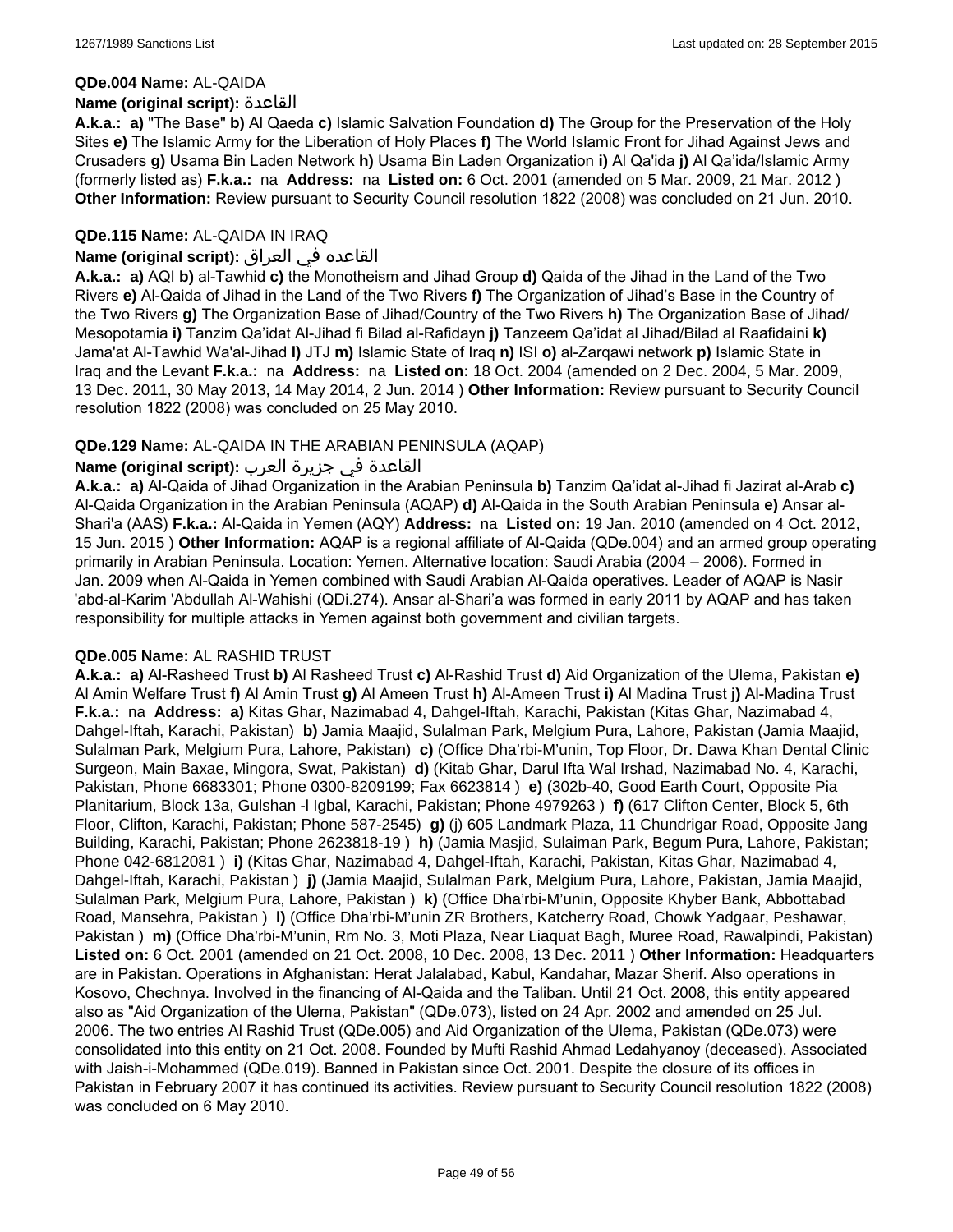# **QDe.146 Name:** ANSAR AL CHARIA BENGHAZI

# أنصار الشريعة - بنغازي **:(script original (Name**

**A.k.a.: a)** الشريعة أنصار) Ansar al Charia) **b)** Ansar al-Charia **c)** Ansar al-Sharia **d)** Ansar al-Charia Benghazi **e)** Ansar al-Sharia Benghazi **f)** بليبيا الشريعة أنصار) Ansar al Charia in Libya (ASL)) **g)** الشريعة أنصار كتيبة) Katibat Ansar al Charia) **h)** Ansar al Sharia **F.k.a.:** na **Address: a)** (Operates in Benghazi, Libya) **b)** (Support network in Tunisia) **Listed on:** 19 Nov. 2014 **Other Information:** Associated with the Organization of Al-Qaida in the Islamic Maghreb (QDe.014), Al Mourabitoun (QDe.141), Ansar al-Shari'a in Tunisia (AAS-T) (QDe.143), and Ansar al Charia Derna (QDe.145). The leader is Mohamed al-Zahawi (not listed). Runs training camps for foreign terrorist fighters travelling to Syria, Iraq and Mali.

# **QDe.145 Name:** ANSAR AL CHARIA DERNA

# أنصار الشريعة – درنة **:(script original (Name**

**A.k.a.: a)** Ansar al-Charia Derna **b)** Ansar al-Sharia Derna **c)** الشريعة أنصار) Ansar al Charia) **d)** Ansar al-Sharia **e)** Ansar al Sharia **F.k.a.:** na **Address: a)** (Operates in Derna and Jebel Akhdar, Libya ) **b)** (Support network in Tunisia) **Listed on:** 19 Nov. 2014 **Other Information:** Associated with the Organization of Al-Qaida in the Islamic Maghreb (QDe.014), Ansar al-Shari'a in Tunisia (AAS-T) (QDe.143) and Ansar al Charia Benghazi (QDe.146). Runs training camps for foreign terrorist fighters travelling to Syria and Iraq.

# **QDe.143 Name:** ANSAR AL-SHARI'A IN TUNISIA (AAS-T)

**A.k.a.: a)** Ansar al-Sharia in Tunisia **b)** Ansar al-Shari'ah in Tunisia **c)** Ansar al-Shari'ah **d)** Ansar al-Sharia **e)** Supporters of Islamic Law **f)** Al-Qayrawan Media Foundation **F.k.a.:** na **Address:** Tunisia **Listed on:** 23 Sep. 2014 **Other Information:** A Tunisian armed group with links to the Organization of Al-Qaida in the Islamic Maghreb (QDe.014). The leader is Seifallah ben Hassine (QDi.333).

# **QDe.098 Name:** ANSAR AL-ISLAM

# **Name (original script):** الاسلام أنصار

**A.k.a.: a)** Devotees of Islam **b)** Jund al-Islam **c)** Soldiers of Islam **d)** Kurdistan Supporters of Islam **e)** Supporters of Islam in Kurdistan **f)** Followers of Islam in Kurdistan **g)** Kurdish Taliban **h)** Soldiers of God **i)** Ansar al-Sunna Army **j)** Jaish Ansar al-Sunna **k)** Ansar al-Sunna **F.k.a.:** na **Address:** na **Listed on:** 24 Feb. 2003 (amended on 31 Mar. 2004, 5 Mar. 2009, 18 Mar. 2009, 21 Oct. 2010, 13 Dec. 2011 ) **Other Information:** The founder is Najmuddin Faraj Ahmad (QDi.226). Associated with Al-Qaida in Iraq (QDe.115). Located and primarily active in northern Iraq but maintains a presence in western and central Iraq. Review pursuant to Security Council resolution 1822 (2008) was concluded on 21 Jun. 2010.

# **QDe.135 Name:** ANSAR EDDINE

# **Name (original script):** الدين انصار

**A.k.a.:** Ansar Dine **F.k.a.:** na **Address:** Mali **Listed on:** 20 Mar. 2013 **Other Information:** Was founded in December 2011 by Iyad ag Ghali (QDi.316). Linked to the Organization of Al-Qaida in the Islamic Maghreb (QDe.014) and Mouvement pour l'Unification et le Jihad en Afrique de l'Ouest (MUJAO) (QDe.134). Associated with Abdelmalek Droukdel (QDi.232).

# **QDe.142 Name:** ANSARUL MUSLIMINA FI BILADIS SUDAN

# أنصار المسلمین في بلاد السودان **:(script original (Name**

**A.k.a.: a)** Ansaru **b)** Ansarul Muslimina fi Biladis Sudan **c)** Jama'atu Ansaril Muslimina fi Biladis Sudan (JAMBS) **d)** Jama'atu Ansarul Muslimina fi Biladis-Sudan (JAMBS) **e)** Jamma'atu Ansarul Muslimina fi Biladis-Sudan (JAMBS) **f)** Vanguards for the Protection of Muslims in Black Africa **g)** Vanguard for the Protection of Muslims in Black Africa **F.k.a.:** na **Address:** Nigeria **Listed on:** 26 Jun. 2014 **Other Information:** Terrorist and paramilitary group established in 2012 and operating in Nigeria. Associated with the Organization of Al-Qaida in the Islamic Maghreb (AQIM) (QDe.014), Jama'atu Ahlis Sunna Lidda'Awati Wal-Jihad (Boko Haram) (QDe.138) and Abubakar Mohammed Shekau (QDi322).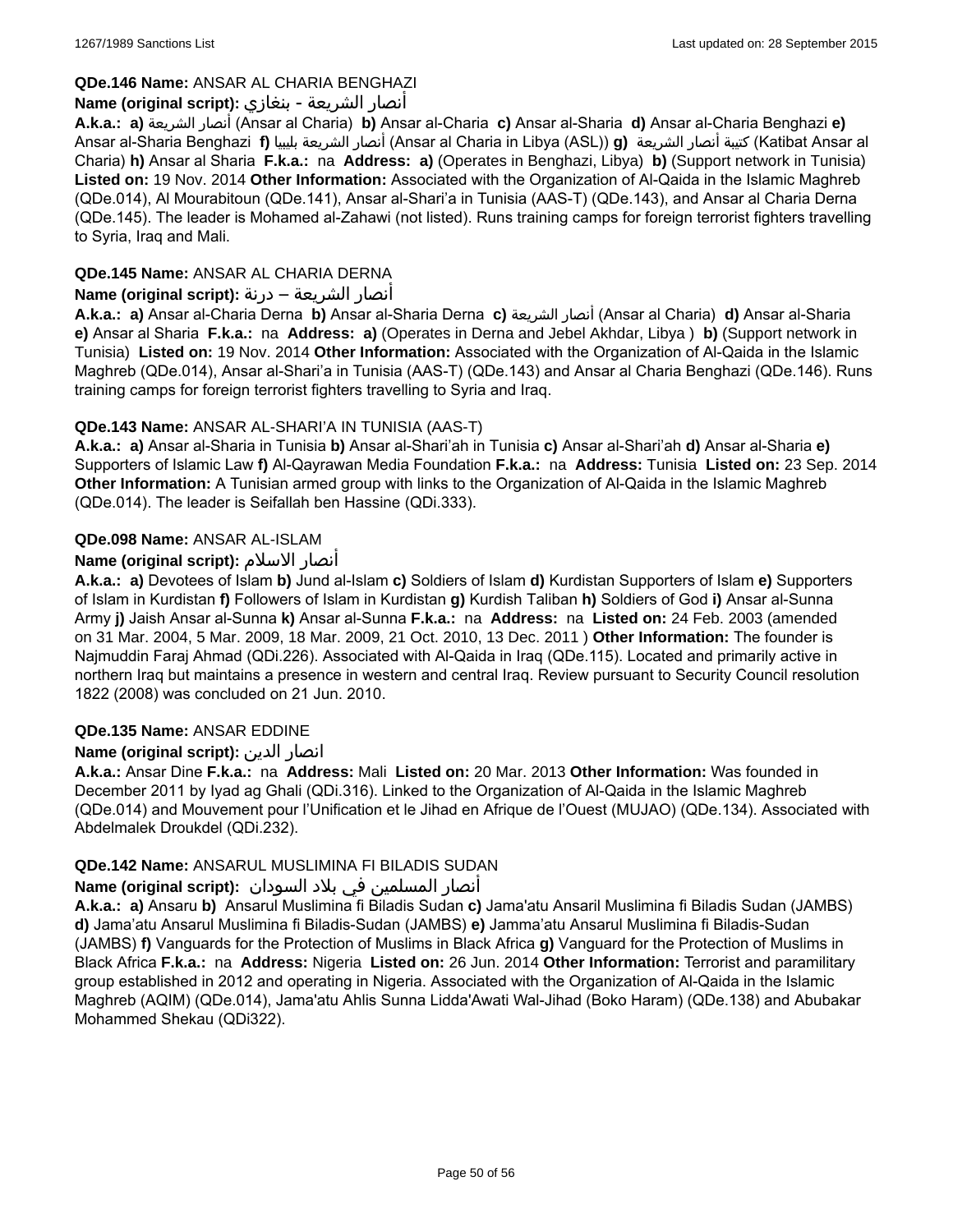### **QDe.006 Name:** ARMED ISLAMIC GROUP

#### الجماعة الاسلامية المسلحة **:(script original (Name**

**A.k.a.: a)** Al Jamm'ah Al-Islamiah Al- Musallah **b)** GIA **c)** Groupe Islamique Armé **F.k.a.:** na **Address:** Algeria **Listed on:** 6 Oct. 2001 (amended on 7 Apr. 2008, 13 Dec. 2011 ) **Other Information:** Review pursuant to Security Council resolution 1822 (2008) was concluded on 21 Jun. 2010.

### **QDe.007 Name:** ASBAT AL-ANSAR

### **Name (original script):** الأنصار عصبة

**A.k.a.:** na **F.k.a.:** na **Address:** Ein el-Hilweh camp, Lebanon **Listed on:** 6 Oct. 2001 (amended on 30 Jan. 2009, 13 Dec. 2011 ) **Other Information:** Active in northern Iraq. Associated with Al-Qaida in Iraq (QDe.115). Review pursuant to Security Council resolution 1822 (2008) was concluded on 21 Jun. 2010.

# **QDe.093 Name:** BENEVOLENCE INTERNATIONAL FOUNDATION

**A.k.a.: a)** Al Bir Al Dawalia **b)** BIF **c)** BIF-USA **d)** Mezhdunarodnyj Blagotvoritel'nyl Fond **F.k.a.:** na **Address: a)** 8820 Mobile Avenue, IA, Oak Lawn, Illinois, 60453, United States of America **b)** P.O. Box 548, Worth, Illinois, 60482, United States of America **c)** (Formerly located at) 9838 S. Roberts Road, Suite 1W, Palos Hills, Illinois, 60465, United States of America **d)** (Formerly located at) 20-24 Branford Place, Suite 705, Newark, New Jersey, 07102, United States of America **e)** P.O. Box 1937, Khartoum, Sudan **f)** Bangladesh **g)** (Gaza Strip) **h)** Yemen **Listed on:** 21 Nov. 2002 (amended on 24 Jan. 2003, 28 Apr. 2011, 18 May 2012 ) **Other Information:** Employer Identification Number (United States of America): 36-3823186. Review pursuant to Security Council resolution 1822 (2008) was concluded on 22 Jun. 2010.

# **QDe.102 Name:** DJAMAT HOUMAT DAAWA SALAFIA (DHDS)

### جماعة حماة الدعوة السلفية **:(script original (Name**

**A.k.a.:** Djamaat Houmah Al-Dawah Al-Salafiat **F.k.a.:** Katibat el Ahouel **Address:** Algeria **Listed on:** 11 Nov. 2003 (amended on 26 Nov. 2004, 7 Apr. 2008, 25 Jan. 2010, 13 Dec. 2011 ) **Other Information:** Associated with the Armed Islamic Group (GIA) (QDe.006) and the Organization of Al-Qaida in the Islamic Maghreb (QDe.014). Review pursuant to Security Council resolution 1822 (2008) was concluded on 30 Jul. 2009.

# **QDe.088 Name:** EASTERN TURKISTAN ISLAMIC MOVEMENT (ETIM)

**A.k.a.: a)** The Eastern Turkistan Islamic Party **b)** The Eastern Turkistan Islamic Party of Allah **c)** Islamic Party of Turkestan **d)** Djamaat Turkistan **F.k.a.:** na **Address:** na **Listed on:** 11 Sep. 2002 (amended on 3 Oct. 2008, 13 Dec. 2011 ) **Other Information:** Active in China, South Asia and Central Asia. Review pursuant to Security Council resolution 1822 (2008) was concluded on 20 May 2010.

# **QDe.003 Name:** EGYPTIAN ISLAMIC JIHAD

# الجهاد الاسلامي المصري **:(script original (Name**

**A.k.a.: a)** Egyptian Al-Jihad **b)** Jihad Group **c)** New Jihad **d)** Al-Jihad **e)** Egyptian Islamic Movement **F.k.a.:** na **Address:** na **Listed on:** 6 Oct. 2001 (amended on 5 Mar. 2009, 13 Dec. 2011 ) **Other Information:** Co-founded by Aiman Muhammed Rabi al-Zawahiri (QDi.006), who was also its military leader. Review pursuant to Security Council resolution 1822 (2008) was concluded on 21 Jun. 2010.

#### **QDe.131 Name:** EMARAT KAVKAZ

#### **Name (original script):** Эмират Кавказ

**A.k.a.:** na **F.k.a.:** na **Address:** na **Listed on:** 29 Jul. 2011 **Other Information:** Mainly active in the Russian Federation, Afghanistan and Pakistan. Led by Doku Khamatovich Umarov (QDi.290)

#### **QDe.091 Name:** GLOBAL RELIEF FOUNDATION (GRF)

**A.k.a.:** na **F.k.a.:** na **Address: a)** 9935 South 76th Avenue, Unit 1, Bridgeview, Illinois, 60455, United States of America **b)** P.O. Box 1406, Bridgeview, Illinois, 60455, United States of America **Listed on:** 22 Oct. 2002 (amended on 26 Nov. 2004, 20 Dec. 2005, 25 Jul. 2006, 24 Mar. 2009, 11 Mar. 2010, 25 Mar. 2010, 28 Apr. 2011, 21 Feb. 2012, 14 Feb. 2014 ) **Other Information:** Other Foreign Locations: Afghanistan, Bangladesh, Eritrea, Ethiopia, India, Iraq, West Bank and Gaza, Somalia and Syria. Federal Employer Identification Number (United States of America): 36-3804626. Review pursuant to Security Council resolution 1822 (2008) was concluded on 21 Jun. 2010.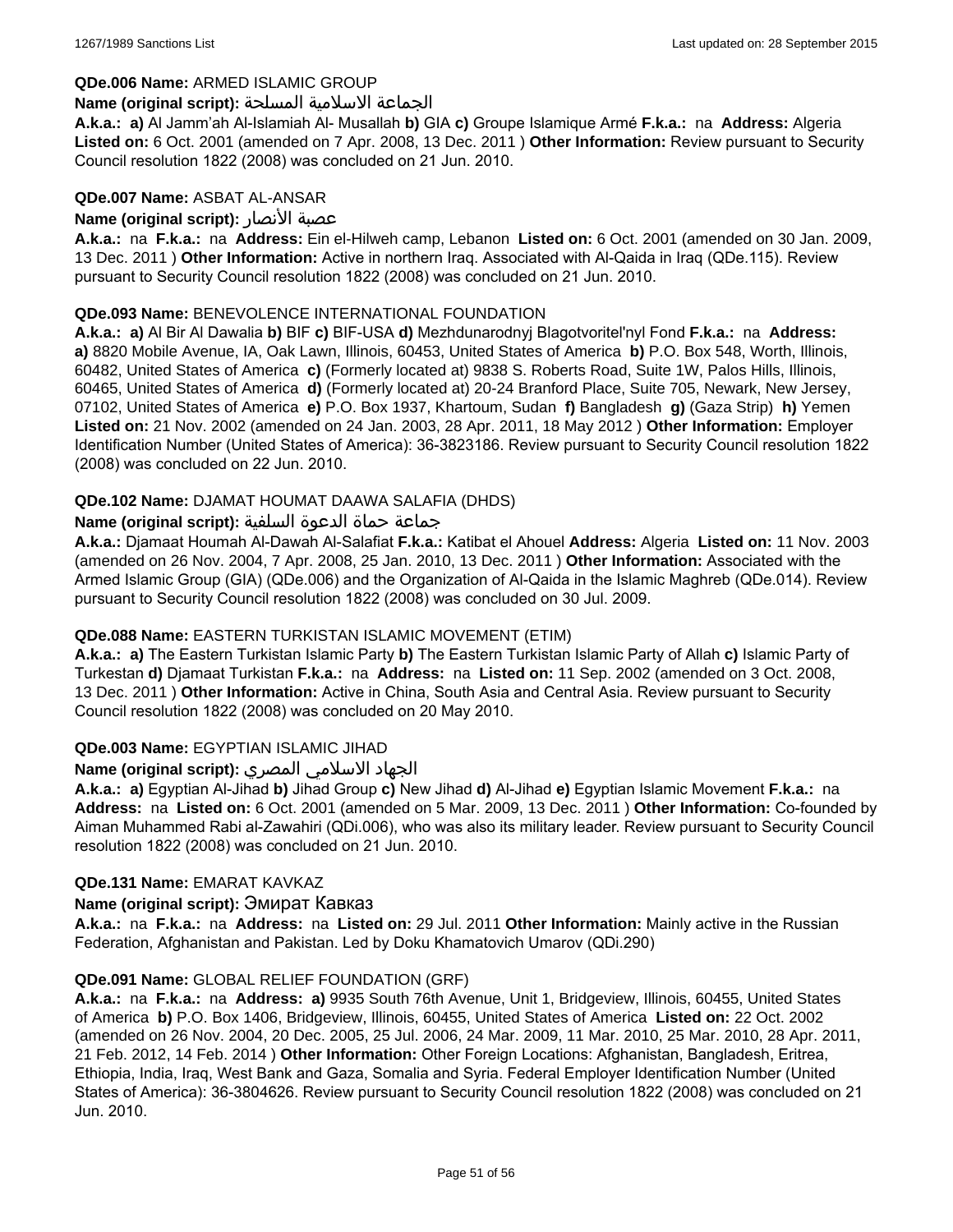# **QDe.149 Name:** HARAKAT SHAM AL-ISLAM

**A.k.a.: a)** Haraket Sham al-Islam **b)** Sham al-Islam **c)** Sham al-Islam Movement **F.k.a.:** na **Address:** Syrian Arab Republic **Listed on:** 28 Sep. 2015 **Other Information:** Moroccan-led terrorist organization formed in Aug. 2013 and operating in Syrian Arab Republic. Principally composed of foreign terrorist fighters and associated with AI-Nusrah Front for the People of the Levant (QDe.137).

### **QDe.130 Name:** HARAKAT-UL JIHAD ISLAMI

### حرکت الجہاد الاسلامی **:(script original (Name**

**A.k.a.: a)** HUJI **b)** Movement of Islamic Holy War **c)** Harkat-ul-Jihad-al Islami **d)** Harkat-al-Jihad-ul Islami **e)** Harkatul-Jehad-al-Islami **f)** Harakat ul Jihad-e-Islami **F.k.a.: a)** Harakat-ul-Ansar **b)** HUA **Address:** na **Listed on:** 6 Aug. 2010 (amended on 13 Dec. 2011 ) **Other Information:** Was established in Afghanistan in 1980. In 1993, Harakat-ul Jihad Islami merged with Harakat ul-Mujahidin (QDe.008) to form Harakat ul-Ansar. In 1997, Harakat-ul Jihad Islami split from Harakat ul-Ansar and resumed using its former name. Operations are in India, Pakistan and Afghanistan. Banned in Pakistan.

### **QDe.008 Name:** HARAKAT UL-MUJAHIDIN / HUM

**A.k.a.: a)** Al-Faran **b)** Al-Hadid **c)** Al-Hadith **d)** Harakat Ul-Ansar **e)** HUA **f)** Harakat Ul- Mujahideen **F.k.a.:** na **Address:** Pakistan **Listed on:** 6 Oct. 2001 (amended on 13 Dec. 2011 ) **Other Information:** Associated with Jaishi-Mohammed (QDe.019), Lashkar i Jhangvi (LJ) (QDe.096) and Lashkar-e-Tayyiba (QDe.118). Active in Pakistan and Afghanistan. Banned in Pakistan. Review pursuant to Security Council resolution 1822 (2008) was concluded on 21 Jun. 2010.

### **QDe.147 Name:** HILAL AHMAR SOCIETY INDONESIA (HASI)

**A.k.a.: a)** Yayasan Hilal Ahmar **b)** Indonesia Hilal Ahmar Society for Syria **F.k.a.:** na **Address:** na **Listed on:** 13 Mar. 2015 **Other Information:** Ostensibly humanitarian wing of Jemaah Islamiyah (QDe.092). Operates in Lampung, Jakarta, Semarang, Yogyakarta, Solo, Surabaya and Makassar, Indonesia. Has been recruiting, funding and facilitating travel of foreign terrorist fighters to Syria. Not affiliated with the humanitarian group International Federation of the Red Cross and Red Crescent Societies (IFRC).

#### **QDe.009 Name:** ISLAMIC ARMY OF ADEN

**A.k.a.:** na **F.k.a.:** na **Address:** na **Listed on:** 6 Oct. 2001 **Other Information:** Review pursuant to Security Council resolution 1822 (2008) was concluded on 9 Jul. 2010.

#### **QDe.099 Name:** ISLAMIC INTERNATIONAL BRIGADE (IIB)

**A.k.a.: a)** The Islamic Peacekeeping Brigade **b)** The Islamic Peacekeeping Army **c)** The International Brigade **d)** Islamic Peacekeeping Battalion **e)** International Battalion **f)** Islamic Peacekeeping International Brigade **F.k.a.:** na **Address:** na **Listed on:** 4 Mar. 2003 (amended on 13 Dec. 2011 ) **Other Information:** Linked to the Riyadus-Salikhin Reconnaissance and Sabotage Battalion of Chechen Martyrs (RSRSBCM) (QDe.100) and the Special Purpose Islamic Regiment (SPIR) (QDe.101). Review pursuant to Security Council resolution 1822 (2008) was concluded on 17 May 2010.

#### **QDe.119 Name:** ISLAMIC JIHAD GROUP

**A.k.a.: a)** Jama'at al-Jihad **b)** Libyan Society **c)** Kazakh Jama'at **d)** Jamaat Mojahedin **e)** Jamiyat **f)** Jamiat al-Jihad al-Islami **g)** Dzhamaat Modzhakhedov **h)** Islamic Jihad Group of Uzbekistan **i)** al-Djihad al-Islami **j)** Zamaat Modzhakhedov Tsentralnoy Asii **k)** Islamic Jihad Union **F.k.a.:** na **Address:** na **Listed on:** 1 Jun. 2005 (amended on 19 Apr. 2006, 20 Feb. 2008, 13 Dec. 2011 ) **Other Information:** Founded and led by Najmiddin Kamolitdinovich Jalolov (deceased) and Suhayl Fatilloevich Buranov (deceased). Associated with the Islamic Movement of Uzbekistan (QDe.010) and Emarat Kavkaz (QDe.131). Active in the Afghanistan/Pakistan border area, Central Asia, South Asia region and some European States. Review pursuant to Security Council resolution 1822 (2008) was concluded on 20 May 2010.

#### **QDe.010 Name:** ISLAMIC MOVEMENT OF UZBEKISTAN

**A.k.a.:** IMU **F.k.a.:** na **Address:** na **Listed on:** 6 Oct. 2001 (amended on 13 Dec. 2011 ) **Other Information:** Associated with the Eastern Turkistan Islamic Movement (QDe.088), Islamic Jihad Group (QDe.119) and Emarat Kavkaz (QDe.131). Active in the Afghanistan/Pakistan border area, northern Afghanistan and Central Asia. Review pursuant to Security Council resolution 1822 (2008) was concluded on 21 Jun. 2010.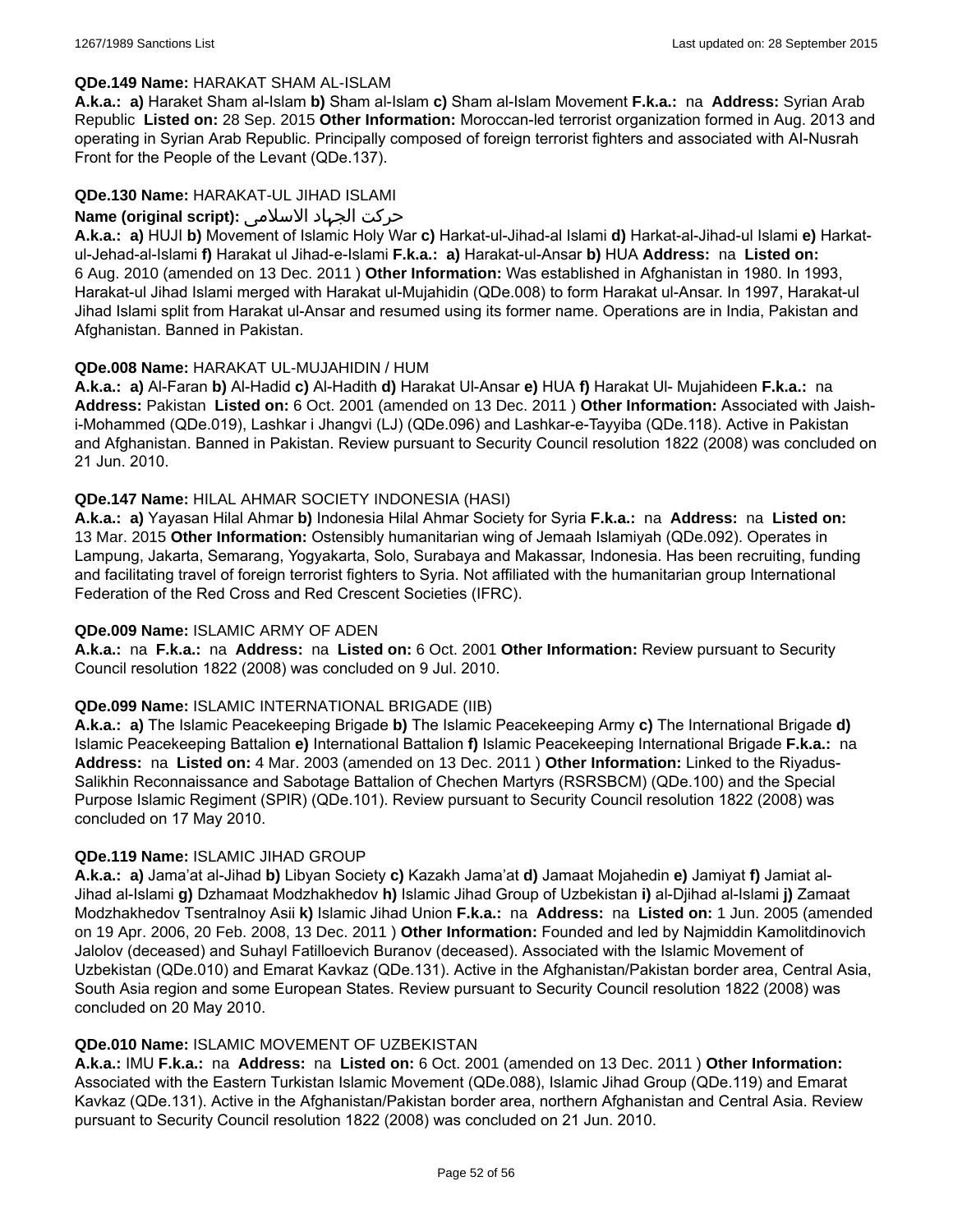### **QDe.019 Name:** JAISH-I-MOHAMMED

**A.k.a.:** Army of Mohammed **F.k.a.:** na **Address:** Pakistan **Listed on:** 17 Oct. 2001 (amended on 13 Dec. 2011 ) **Other Information:** Based in Peshawar and Muzaffarabad, Pakistan Associated with Harakat ul-Mujahidin / HUM (QDe.008), Lashkar-e-Tayyiba (QDe.118), Al-Akhtar Trust International (QDe.121), and Harakat-ul Jihad Islami (QDe.130). Banned in Pakistan. Review pursuant to Security Council resolution 1822 (2008) was concluded on 21 Jun. 2010.

### **QDe.138 Name:** JAMA'ATU AHLIS SUNNA LIDDA'AWATI WAL-JIHAD

**A.k.a.: a)** Jama'atu Ahlus-Sunnah Lidda'Awati Wal Jihad **b)** Jama'atu Ahlus-Sunna Lidda'Awati Wal Jihad **c)** جماعة والجهاد للدعوة السنة أهل **d)** Boko Haram **e)** Western Education is a Sin **F.k.a.:** na **Address:** Nigeria **Listed on:** 22 May 2014 **Other Information:** Affiliate of Al-Qaida (QDe.004), and the Organization of Al-Qaida in the Islamic Maghreb (AQIM) (QDe.014). Associated with Jama'atu Ansarul Muslimina Fi Biladis-Sudan (Ansaru). The leader is Abubakar Shekau.

### **QDe.020 Name:** JAM'YAH TA'AWUN AL-ISLAMIA

**A.k.a.: a)** Society of Islamic Cooperation **b)** Jam'iyat Al Ta'awun Al Islamiyya **c)** Jit **F.k.a.:** na **Address:** Kandahar City, Afghanistan **Listed on:** 17 Oct. 2001 (amended on 13 Dec. 2011 ) **Other Information:** Founded by Usama Mohammad Awad bin Laden (deceased) in 2001. Review pursuant to Security Council resolution 1822 (2008) was concluded on 21 Jun. 2010.

### **QDe.092 Name:** JEMAAH ISLAMIYAH

**A.k.a.: a)** Jema'ah Islamiyah **b)** Jemaah Islamiya **c)** Jemaah Islamiah **d)** Jamaah Islamiyah **e)** Jama'ah Islamiyah **F.k.a.:** na **Address:** na **Listed on:** 25 Oct. 2002 (amended on 13 Dec. 2011 ) **Other Information:** Operates in Southeast Asia, including Indonesia, Malaysia and the Philippines. Associated with the Abu Sayyaf Group (QDe.001). Review pursuant to Security Council resolution 1822 (2008) was concluded on 25 May 2010.

### **QDe.133 Name:** JEMMAH ANSHORUT TAUHID (JAT)

**A.k.a.: a)** Jemaah Anshorut Tauhid **b)** Jemmah Ansharut Tauhid **c)** Jem'mah Ansharut Tauhid **d)** Jamaah Ansharut Tauhid **e)** Jama'ah Ansharut Tauhid **f)** Laskar 99 **F.k.a.:** na **Address:** (Jl. Semenromo number 58, 04/XV Ngruki, Cemani, Grogol, Sukoharjo, Jawa Tengah, Indonesia, Telephone: 0271-2167285, Email: info@ansharuttauhid.com) **Listed on:** 12 Mar. 2012 **Other Information:** Founded and led by Abu Bakar Ba'asyir (QDi.217). Established on 27 Jul. 2008 in Solo, Indonesia. Associated with Jemmah Islamiya (JI) (QDe.092). Website: http:/ansharuttauhid.com/

#### **QDe.118 Name:** LASHKAR-E-TAYYIBA

**A.k.a.: a)** Lashkar-e-Toiba **b)** Lashkar-i-Taiba **c)** al Mansoorian **d)** al Mansooreen **e)** Army of the Pure **f)** Army of the Righteous **g)** Army of the Pure and Righteous **h)** Paasban-e-Kashmir **i)** Paasban-i-Ahle-Hadith **j)** Pasbane-Kashmir **k)** Pasban-e-Ahle-Hadith **l)** Paasban-e-Ahle-Hadis **m)** Pashan-e-ahle Hadis **n)** Lashkar e Tayyaba **o)** LET **p)** Jamaat-ud-Dawa **q)** JUD **r)** Jama'at al-Dawa **s)** Jamaat ud-Daawa **t)** Jamaat ul-Dawah **u)** Jamaat-ul-Dawa **v)** Jama'at-i-Dawat **w)** Jamaiat-ud-Dawa **x)** Jama'at-ud-Da'awah **y)** Jama'at-ud-Da'awa **z)** Jamaati-ud-Dawa **aa)** Falah-i-Insaniat Foundation (FIF) **F.k.a.:** na **Address:** na **Listed on:** 2 May 2005 (amended on 3 Nov. 2005, 10 Dec. 2008, 14 Mar. 2012 ) **Other Information:** Associated with Hafiz Muhammad Saeed (QDi.263) who is the leader of Lashkar-e-Tayyiba. Review pursuant to Security Council resolution 1822 (2008) was concluded on 8 Jun. 2010.

#### **QDe.096 Name:** LASHKAR I JHANGVI (LJ)

**A.k.a.:** na **F.k.a.:** na **Address:** na **Listed on:** 3 Feb. 2003 (amended on 13 Dec. 2011 ) **Other Information:** Based primarily in Pakistan's Punjab region and in the city of Karachi. Active in Pakistan although banned as at 2010. Review pursuant to Security Council resolution 1822 (2008) was concluded on 21 Jun. 2010.

# **QDe.011 Name:** LIBYAN ISLAMIC FIGHTING GROUP

# الجماعة الاسلامية المقاتلة الليبية **:(script original (Name**

**A.k.a.:** LIFG **F.k.a.:** na **Address:** Libyan Arab Jamahiriya **Listed on:** 6 Oct. 2001 (amended on 5 Mar. 2009, 13 Dec. 2011 ) **Other Information:** Members in Afghanistan merged with Al-Qaida (QDe.004) in Nov. 2007. Review pursuant to Security Council resolution 1822 (2008) was concluded on 21 Jun. 2010.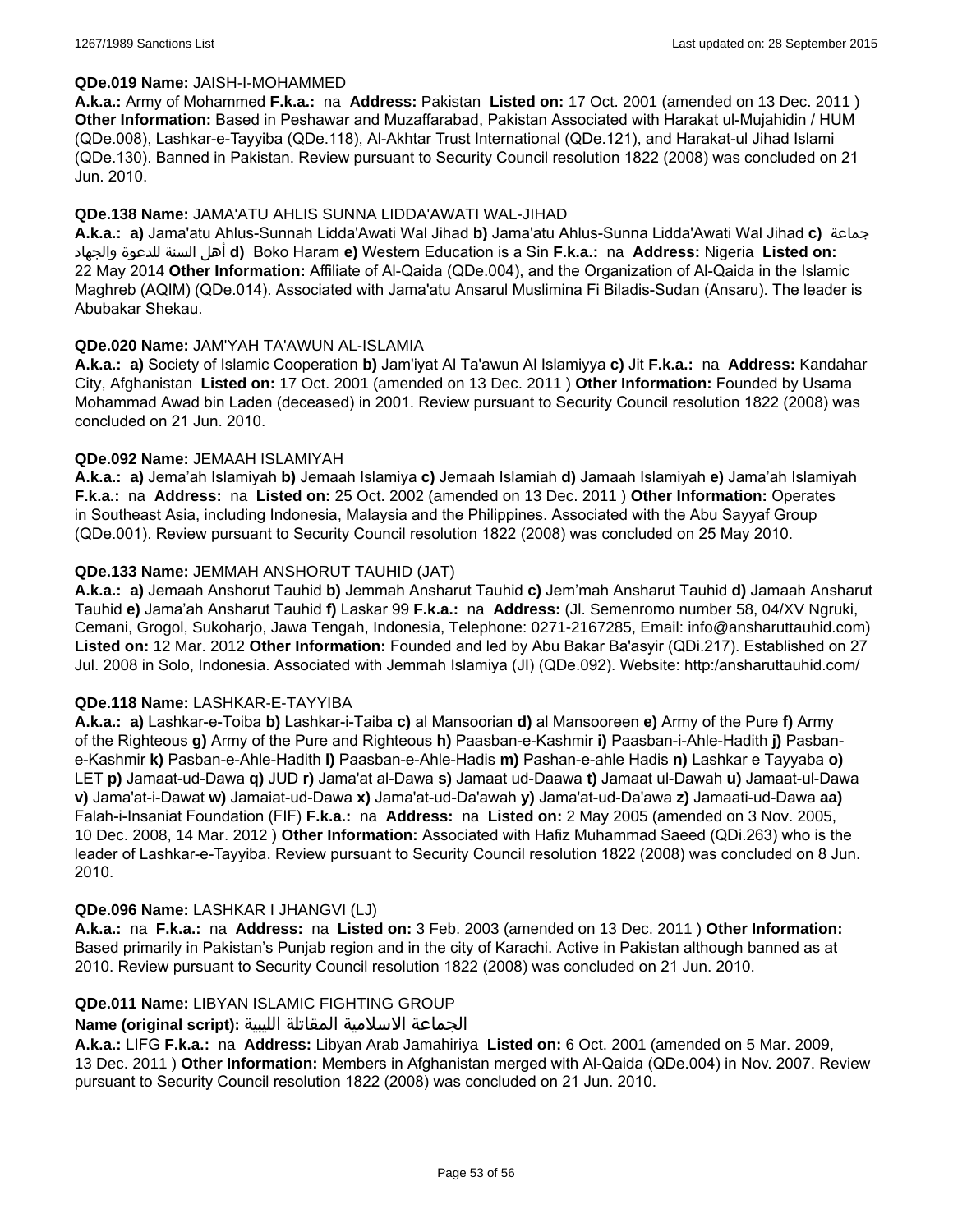# **QDe.012 Name:** MAKHTAB AL-KHIDAMAT

### **Name (original script):** الخدمات مكتب

**A.k.a.: a)** MAK **b)** Al Kifah **F.k.a.:** na **Address:** na **Listed on:** 6 Oct. 2001 (amended on 5 Mar. 2009, 13 Dec. 2011 ) **Other Information:** Absorbed into Al-Qaida (QDe.004). Review pursuant to Security Council resolution 1822 (2008) was concluded on 21 Jun. 2010.

### **QDe.089 Name:** MOROCCAN ISLAMIC COMBATANT GROUP

### الجماعة الاسلامية المغربية المقاتلة **:(script original (Name**

**A.k.a.: a)** Groupe Islamique Combattant Marocain **b)** GICM **F.k.a.:** na **Address:** Morocco **Listed on:** 10 Oct. 2002 (amended on 5 Mar. 2009 ) **Other Information:** Associated with the Organization of Al-Qaida in the Islamic Maghreb (QDe.014). Review pursuant to Security Council resolution 1822 (2008) was concluded on 20 May 2010.

# **QDe.136 Name:** MUHAMMAD JAMAL NETWORK (MJN)

# شبكة محمد جمال **:(script original (Name**

**A.k.a.: a)** Muhammad Jamal Group **b)** Jamal Network **c)** Abu Ahmed Group **d)** Al-Qaida in Egypt (AQE) **F.k.a.:**  na **Address:** Operates in Egypt, Libya and Mali **Listed on:** 21 Oct. 2013 **Other Information:** Terrorist and paramilitary group established by Muhammad Jamal al Kashif (QDi.318) in 2011 and linked to Al-Qaida (QDe.004), Aiman al-Zawahiri (QDi.006), and the leadership of Al-Qaida in the Arabian Peninsula (AQAP) (QDe.129) and the Organization of Al-Qaida in the Islamic Maghreb (AQIM) (QDe.014). Funded and supported by AQAP. Multiple terrorist training camps in Egypt and Libya. Reportedly acquiring weapons, conducting training and establishing terrorist groups in the Sinai, Egypt. Training suicide bombers, foreign fighters and planning terrorist attacks in Egypt, Libya and elsewhere as of Sep. 2013. MJN members were reported to be involved in the attack on the United States Mission in Benghazi, Libya, on 11 Sep. 2012.

**QDe.134 Name:** Mouvement pour l'Unification et le Jihad en Afrique de l'Ouest (MUJAO)

حركة التوحيد والجهاد في غرب إفريقيا **:Name (original script)** 

**A.k.a.:** na **F.k.a.:** na **Address: a)** Mali **b)** Algeria **Listed on:** 5 Dec. 2012 **Other Information:** Associated with The Organization of Al-Qaida in the Islamic Maghreb (QDe.014) and Mokhtar Belmokhtar (QDi.136). Active in the Sahel/Sahara region.

# **QDe.021 Name:** RABITA TRUST

**A.k.a.:** na **F.k.a.:** na **Address:** (a) Room 9a, 2nd Floor, Wahdat Road, Education Town, Lahore, Pakistan b) Wares Colony, Lahore, Pakistan (at time of listing)) **Listed on:** 17 Oct. 2001 (amended on 21 Mar. 2012, 18 Jun. 2015 ) **Other Information:** Banned in Pakistan. Review pursuant to Security Council resolution 1822 (2008) was concluded on 21 Jun. 2010.

# **QDe.128 Name:** RAJAH SOLAIMAN MOVEMENT

**A.k.a.: a)** Rajah Solaiman Islamic Movement **b)** Rajah Solaiman Revolutionary Movement **F.k.a.:** na **Address: a)** Barangay Mal-Ong, Anda, Pangasinan Province, Philippines **b)** Sitio Dueg, Barangay Maasin, San Clemente, Tarlac Province, Philippines **c)** Number 50, Purdue Street, Cubao, Quezon City, Philippines **Listed on:** 4 Jun. 2008 (amended on 13 Dec. 2011 ) **Other Information:** Founded and headed by Hilarion Del Rosario Santos III (QDi.244). Associated with the Abu Sayyaf Group (QDe.001), Jemaah Islamiyah (QDe.092) and Khadafi Abubakar Janjalani (QDi.180). Review pursuant to Security Council resolution 1822 (2008) was concluded on 13 May 2010.

# **QDe.070 Name:** REVIVAL OF ISLAMIC HERITAGE SOCIETY

# جمعية احياء التراث الاسلامي **:(script original (Name**

**A.k.a.: a)** Revival of Islamic Society Heritage on the African Continent **b)** Jamia Ihya ul Turath **c)** RIHS **d)** Jamiat Ihia Al-Turath Al-Islamiya **e)** Al-Furqan Foundation Welfare Trust **f)** Al-Furqan Welfare Foundation **F.k.a.:**  na **Address: a)** Pakistan **b)** Afghanistan **Listed on:** 11 Jan. 2002 (amended on 25 Jul. 2006, 5 Mar. 2009, 13 Dec. 2011, 15 Jun. 2015 ) **Other Information:** NOTE: Only the Pakistan and Afghanistan offices of this entity are designated. Associated with Abu Bakr al-Jaziri (QDi.058) and Afghan Support Committee (ASC) (QDi.069). Review pursuant to Security Council resolution 1822 (2008) was concluded on 8 Jun. 2010.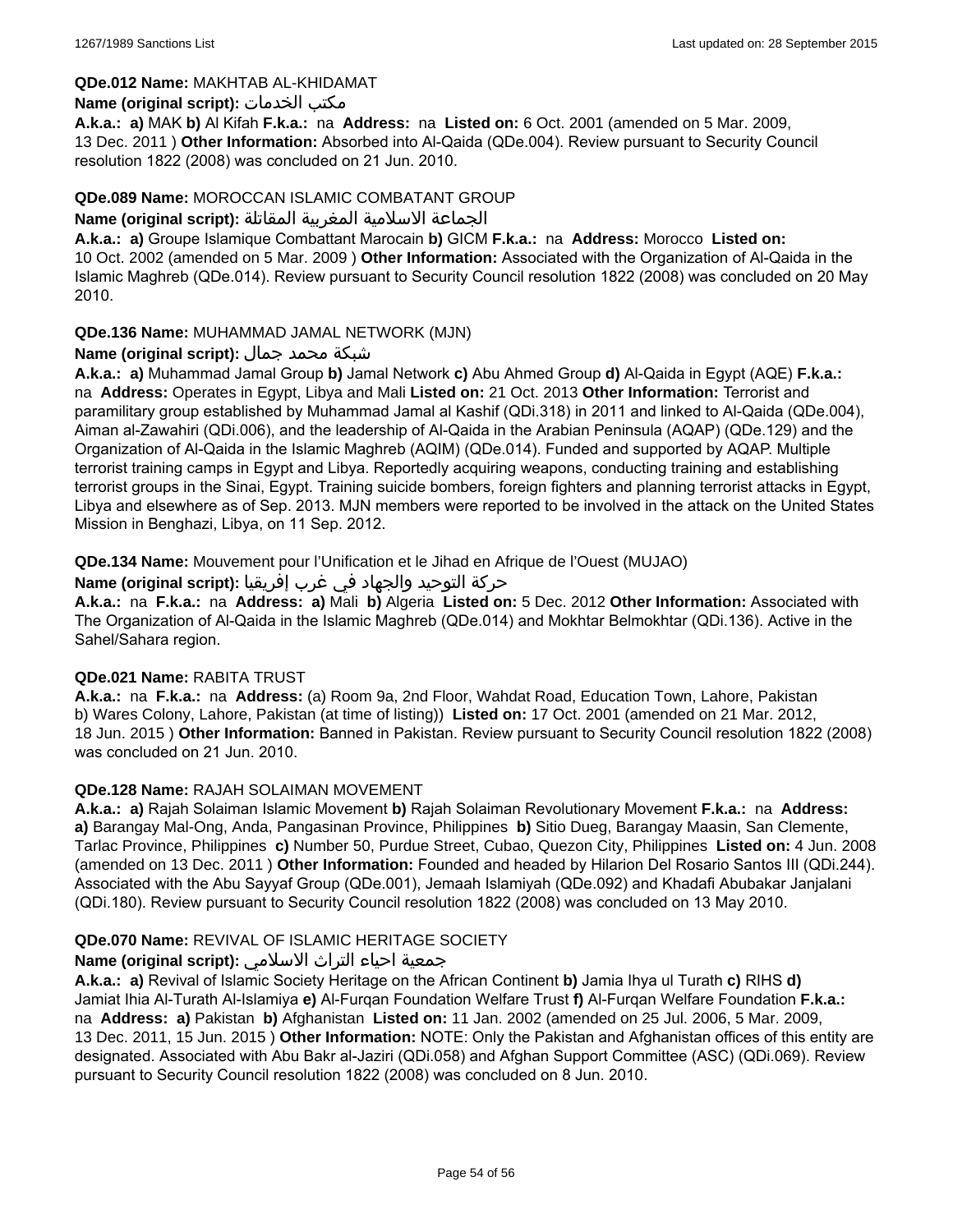### **QDe.100 Name:** RIYADUS-SALIKHIN RECONNAISSANCE AND SABOTAGE BATTALION OF CHECHEN MARTYRS (RSRSBCM)

**A.k.a.: a)** Riyadus-Salikhin Reconnaissance and Sabotage Battalion **b)** Riyadh-as-Saliheen **c)** The Sabotage and Military Surveillance Group of the Riyadh al-Salihin Martyrs **d)** Firqat al-Takhrib wa al-Istitla al-Askariyah li Shuhada Riyadh al-Salihin **e)** Riyadus-Salikhin Reconnaissance and Sabotage battalion of Shahids (martyrs) **F.k.a.:** na **Address:** na **Listed on:** 4 Mar. 2003 (amended on 25 Jul. 2006, 13 Dec. 2011 ) **Other Information:** Associated with the Islamic International Brigade (IIB) (QDe.099), the Special Purpose Islamic Regiment (SPIR) (QDe.101) and Emarat Kavkaz (QDe.131). Review pursuant to Security Council resolution 1822 (2008) was concluded on 17 May 2010.

# **QDe.101 Name:** SPECIAL PURPOSE ISLAMIC REGIMENT (SPIR)

**A.k.a.: a)** The Islamic Special Purpose Regiment **b)** The al-Jihad-Fisi-Sabililah Special Islamic Regiment **c)** Islamic Regiment of Special Meaning **F.k.a.:** na **Address:** na **Listed on:** 4 Mar. 2003 (amended on 25 Jul. 2006, 13 Dec. 2011 ) **Other Information:** Linked to the Islamic International Brigade (IIB) (QDe.099) and the Riyadus-Salikhin Reconnaissance and Sabotage Battalion of Chechen Martyrs (RSRSBCM) (QDe.100). Review pursuant to Security Council resolution 1822 (2008) was concluded on 17 May 2010.

# **QDe.108 Name:** TAIBAH INTERNATIONAL-BOSNIA OFFICES

**A.k.a.: a)** Taibah International Aid Agency **b)** Taibah International Aid Association **c)** Al Taibah, Intl. **d)** Taibah International Aide Association **F.k.a.:** na **Address: a)** 6 Avde Smajlovica Street, Novo Sarajevo, Bosnia and Herzegovina **b)** 26 Tabhanska Street, Visoko, Bosnia and Herzegovina **c)** 3 Velika Cilna Ulica, Visoko, Bosnia and Herzegovina **d)** 26 Tabhanska Street, Visoko, Bosnia and Herzegovina **Listed on:** 11 May 2004 (amended on 24 Mar. 2009 ) **Other Information:** In 2002-2004, Taibah International – Bosnia offices used premises of the Culture Home in Hadzici, Sarajevo, Bosnia and Herzegovina. The organization was officially registered in Bosnia and Herzegovina as a branch of Taibah International Aid Association under registry number 7. Taibah International – Bosnia offices ceased its work by decision of the Ministry of Justice of the Bosnia and Herzegovina Federation (decision on cessation of operation number 03-05-2-70/03). Review pursuant to Security Council resolution 1822 (2008) was concluded on 21 Jun. 2010.

# **QDe.132 Name:** TEHRIK-E TALIBAN PAKISTAN (TTP)

# تحریک طالبان پاکستان **:(script original (Name**

**A.k.a.: a)** Tehrik-I-Taliban Pakistan **b)** Tehrik-e-Taliban **c)** Pakistani Taliban **d)** Tehreek-e-Taliban **F.k.a.:** na **Address:** na **Listed on:** 29 Jul. 2011 (amended on 15 Jun. 2015 ) **Other Information:** Tehrik-e Taliban is based in the tribal areas along the Afghanistan/Pakistan border. Formed in 2007, its leader is Maulana Fazlullah (QDi.352).

# **QDe.148 Name:** THE ARMY OF EMIGRANTS AND SUPPORTERS

# تنظیم جیش المھاجرین و الأنصار :**Name (original script)**

**A.k.a.: a)** Battalion of Emigrants and Supporters **b)** Army of Emigrants and Supporters organization **c)** Battalion of Emigrants and Ansar **d)** Jaysh al-Muhajirin wal-Ansar (JAMWA) **F.k.a.:** na **Address:** Jabal Turkuman area, Lattakia Governorate, Syrian Arab Republic **Listed on:** 6 Aug. 2015 **Other Information:** Established by foreign terrorist fighters in 2013. Location: Syrian Arab Republic. Affiliated with Islamic State in Iraq and the Levant, listed as Al-Qaida in Iraq (QDe.115) and AI-Nusrah Front for the People of the Levant (QDe.137).

# **QDe.014 Name:** THE ORGANIZATION OF AL-QAIDA IN THE ISLAMIC MAGHREB

# تنظيم القا عدة ببلاد المغرب الاسلامي **:(script original (Name**

**A.k.a.: a)** AQIM **b)** Al Qaïda au Maghreb islamique (AQMI) **F.k.a.: a)** Le Groupe Salafiste pour La Prédication et le Combat (GSPC) **b)** Salafist Group For Call and Combat **Address: a)** Algeria **b)** Mali **c)** Mauritania **d)** Morocco **e)** Niger **f)** Tunisia **Listed on:** 6 Oct. 2001 (amended on 26 Apr. 2007, 7 Apr. 2008, 17 Jul. 2009, 13 Dec. 2011 ) **Other Information:** Headed by Abdelmalek Droukdel (QDi.232). Zone of operation includes Algeria and parts of Mali, Mauritania, Niger, Tunisia and Morocco. Review pursuant to Security Council resolution 1822 (2008) was concluded on 21 Jun. 2010.